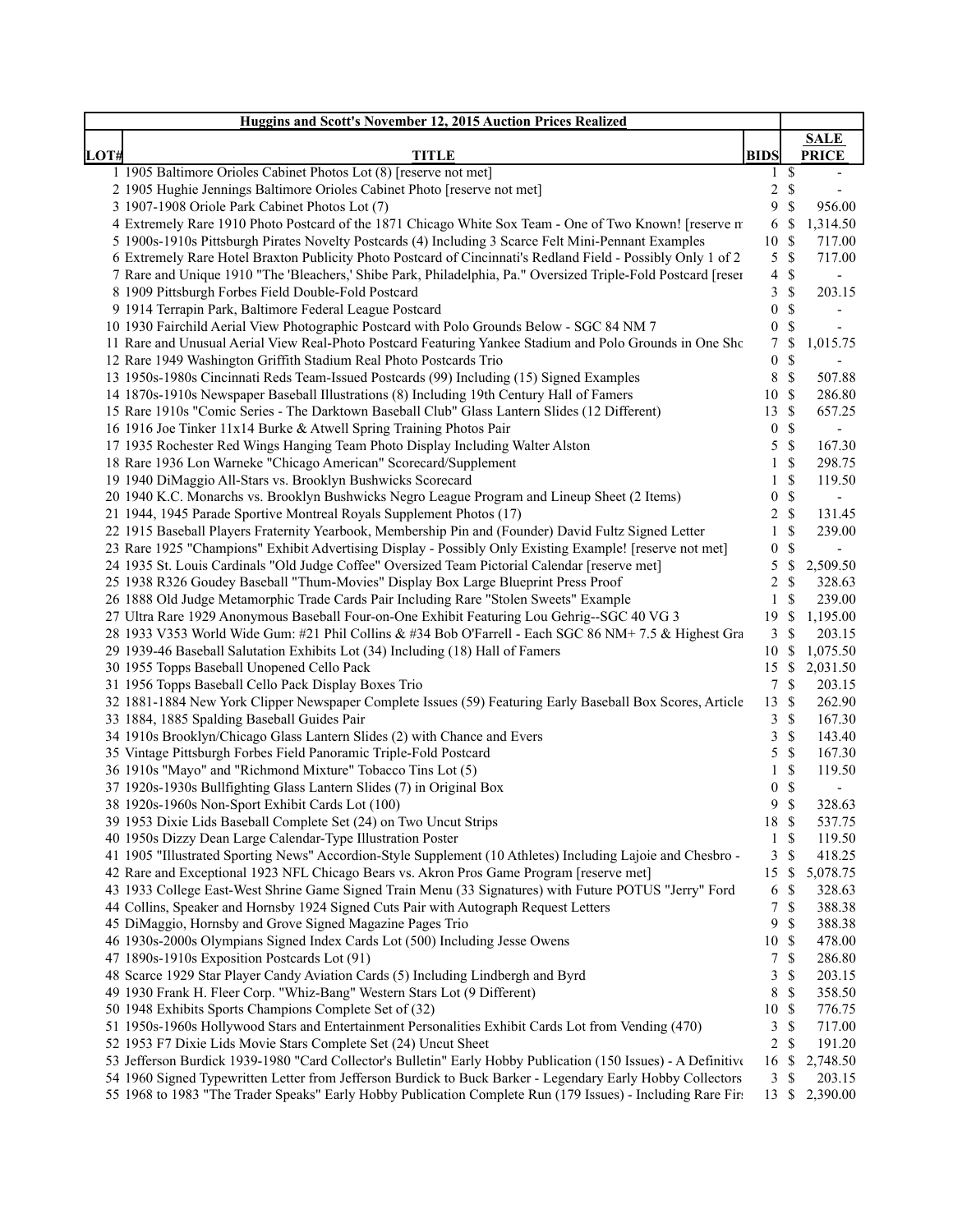| 56 1956-1976 "Sports Hobbyist" Early Hobby Publication (69 Issues)                                      | $14 \text{ }$ \$ |               | 956.00                               |
|---------------------------------------------------------------------------------------------------------|------------------|---------------|--------------------------------------|
| 57 1967-1975 "The Ball Card Collector" Early Hobby Publication (61 Issues)                              | $11 \text{ }$ \$ |               | 896.25                               |
| 58 1995-2001 "Vintage & Classic Baseball" Complete Run (24 Issues)                                      | $\boldsymbol{0}$ | $\$$          | $\overline{\phantom{a}}$             |
| 59 1950s-1960s "Sports Illustrated" Golf Lot (6) Featuring Scarce "Dummy" Issue                         | $\overline{c}$   | $\mathbb{S}$  | 191.20                               |
| 60 Scarce 2006 Topps Baseball Unopened Cello Pack (15 Cards) - Including (5) Alex Gordon Rookie Cards!  | 8                | \$            | 597.50                               |
| 61 Football and Basketball Autograph Lot (14)                                                           | $\mathbf{1}$     | $\mathbb{S}$  | 59.75                                |
| 62 Tennis Stars Signed Index Cards (38) and Photos (5) Lot                                              | 5                | $\mathbb{S}$  | 167.30                               |
| 63 Tremendous 1933 Ryder Cup Signed Program (11 Signatures) Including Hagen, Sarazan, C. Wood and H. Sn | 4                | \$            | $\frac{1}{2}$                        |
| 64 Bobby Jones September 22, 1930 TIME Magazine [reserve not met]                                       | $\mathbf{1}$     | \$            | 298.75                               |
| 65 Extremely Rare Bobby Jones August 31, 1925 TIME Magazine [reserve not met]                           | $\overline{c}$   | $\mathbb{S}$  |                                      |
| 66 1927 British American Tobacco Who's Who in Sport (1926) Bobby Jones Rookie--SGC 60 EX 5              | $\overline{c}$   | $\mathbb{S}$  | 250.95                               |
| 67 1910s-1930s Francis Ouimet Oversized Newspaper Supplements Pair in Framed Displays                   | $\overline{c}$   | $\mathbb{S}$  | 71.70                                |
| 68 1951 PGA Ryder Cup Program - Rare Hardback Version                                                   | $\boldsymbol{0}$ | \$            | $\overline{a}$                       |
| 69 1953 U.S. Open Championship Program                                                                  | $\boldsymbol{0}$ | $\mathbb{S}$  | $\qquad \qquad \blacksquare$         |
| 70 1930s-1980s Golf Wire Photo Hoard (475+)                                                             | 15               | $\mathbb{S}$  | 567.63                               |
| 71 1981, 1982 Donruss "Golf Stars" Wax Boxes Trio                                                       | 12               | \$            | 328.63                               |
| 72 1887 N172 Old Judge Pud Galvin SGC 86 NM+7.5 - "1 of 1" with None Higher                             | 20               | $\mathbb{S}$  | 4,481.25                             |
| 73 1887 N172 Old Judge John Ward SGC 60 EX 5                                                            | 15               | \$            | 956.00                               |
| 74 1887 N172 Old Judge Cigarettes John Ward SGC 40 VG 3                                                 | 4                | $\mathbb{S}$  | 1,314.50                             |
| 75 1887 N172 Old Judge Fred Smith SGC 84 NM 7 - "1 of 1" with None Higher                               | 6                | \$            | 328.63                               |
| 76 1887 N172 Old Judge Cal Broughton SGC 80 EX/NM 6 - "1 of 1" with None Higher                         | 2                | $\mathbb S$   | 388.38                               |
| 77 1887 N172 Old Judge Robert Burks - SGC 80 EX/NM 6                                                    | 8                | $\mathbb{S}$  | 418.25                               |
| 78 1887 N172 Old Judge C.H. Willis - SGC 40 VG 3                                                        | 6                | $\mathbb{S}$  | 179.25                               |
| 79 1887 N284 Buchner Gold Coin George Wood - SGC 30 GOOD 2                                              | 6                | $\mathbb{S}$  | 179.25                               |
| 80 1888 Scrapps Tobacco Walter "Arlie" Latham Card--SGC 1.5                                             | 5                | $\mathbb S$   | 167.30                               |
| 81 1907 Grignon Chicago Cubs Postcard Lot of (3) with J. Evers--All SGC Graded                          | 8                | $\mathbb{S}$  | 358.50                               |
| 82 1909 E92 Dockman & Sons, Croft's Candy & Nadja Caramel SGC Graded Card Lot of (5)                    | 8                | $\mathbb{S}$  | 358.50                               |
| 83 1910 E93 Standard Caramel Chief Bender SGC 70 EX+ 5.5                                                | 12               | $\mathbb{S}$  | 418.25                               |
| 84 1909 E95 Philadelphia Caramel Eddie Plank SGC 20 Fair 1.5                                            | 8                | $\mathbb{S}$  | 388.38                               |
| 85 1909 Philadelphia Athletics Hall of Fame Pair with Home Run Baker & Eddie Plank--Both PSA Graded     | 13               | \$            | 1,015.75                             |
| 86 1909-10 E97 Briggs Co. Lozenge Howie Camnitz (SGC 40 VG 3) & Joe Birmingham (SGC 35 Good+ 2.5)       | 6                | $\mathbb{S}$  | 191.20                               |
| 87 1909-1912 Baseball Tobacco & Caramel Hall of Fame/Shortprint SGC Graded Trio                         | 15               | $\mathbb{S}$  | 836.50                               |
| 88 1910 E91-C American Caramel Honus (Hans) Wagner SGC 35 Good+2.5                                      | 12S              |               | 896.25                               |
| 89 1912 T202 Hassan Triple Folders (4) with (2) Mathewson & Johnson--All SGC Graded                     | 13               | \$            | 836.50                               |
| 90 1911 T205 Gold Border SGC Graded Hall of Famer Trio                                                  | 4                | $\mathbb{S}$  | 155.35                               |
| 91 1910 T205 Gold Border Deacon Phillippe (Polar Bear) PSA EX 5 (mc)                                    | $\overline{c}$   | $\mathbb{S}$  | 71.70                                |
| 92 Pair of 1912 T207 Brown Background PSA Graded Shortprints with Tougher Backs                         | $\tau$           | $\mathbb{S}$  | 388.38                               |
| 93 1911 M116 Sporting Life Honus Wagner (Pastel) PSA Good 2                                             | 31               | \$            | 1,792.50                             |
| 94 1909-11 T206 White Borders Al Bridwell (No Cap) PSA NM 7                                             | 8                | $\mathbb{S}$  | 478.00                               |
| 95 1909-11 T206 White Borders Dave Brain PSA NM 7                                                       | 10               | $\mathbb{S}$  | 507.88                               |
| 96 1909-11 T206 White Borders Harry Krause (Portrait) PSA NM 7                                          | $\tau$           | $\mathcal{S}$ | 448.13                               |
| 97 1909-11 T206 White Borders Joe Lake (St. Louis, with Ball) PSA NM 7                                  | $8\,$            | $\mathcal{S}$ | 717.00                               |
| 98 1909-11 T206 White Borders Glenn Liebhardt PSA NM 7                                                  | 7                | $\mathbb{S}$  | 418.25                               |
| 99 1909-11 T206 White Borders Harry Lumley PSA NM 7                                                     | 12               | -S            | 896.25                               |
| 100 1909-11 T206 White Borders Pryor McElveen PSA NM 7                                                  | 7                | \$            | 448.13                               |
| 101 1909-11 T206 White Borders Jack Quinn PSA NM 7                                                      |                  |               |                                      |
|                                                                                                         | 7                | \$            | 418.25                               |
| 102 1909-11 T206 White Borders Moose McCormick GAI NM+ 7.5--First Graded                                | $\boldsymbol{0}$ | \$            | $\overline{\phantom{0}}$<br>1,912.00 |
| 103 1909-11 T206 White Border PSA Graded Cards (66) with (6) Hall of Famers & (9) Southern Leaguers     | 8<br>9           | \$            |                                      |
| 104 1909-11 T206 White Border SGC Graded 30-55 Hall of Famers (3) with Lajoie                           |                  | \$            | 776.75                               |
| 105 1909-11 T206 White Borders Clark Griffith (Batting) SGC 50 VG-EX 4 With Missing "TI" Ink            | 9                | \$            | 215.10                               |
| 106 1909-11 T206 White Borders Ty Cobb (Red Portrait) PSA VG 3                                          | 20               | -S            | 1,792.50                             |
| 107 1909-11 T206 White Borders Ty Cobb (Green Portrait) SGC 30 Good 2                                   | 26<br>12         | \$            | 2,151.00                             |
| 108 1909-11 T206 Walter Johnson (Portrait) SGC 20 Fair 1.5                                              |                  | -S            | 298.75                               |
| 109 1909-11 T206 White Borders Ty Cobb & Christy Mathewson SGC Graded Pair                              | $12 \text{ }$ \$ |               | 776.75                               |
| 110 1909-11 T206 White Border Walter Johnson, Christy Mathewson & Cy Young SGC Graded Portraits         | 16               | \$            | 1,434.00                             |
| 111 1910 T211 Red Sun Wagner PSA VG+3.5--Only Graded                                                    | 21               | -S            | 507.88                               |
| 112 1911-16 T216 Kotton Cigarettes Hal Chase (Portrait) SGC 30 Good 2                                   | 13               | -\$           | 657.25                               |
| 113 1910-1921 Baseball SGC Graded Cards (6) with Home Run Baker                                         | 6                | $\mathbb{S}$  | 298.75                               |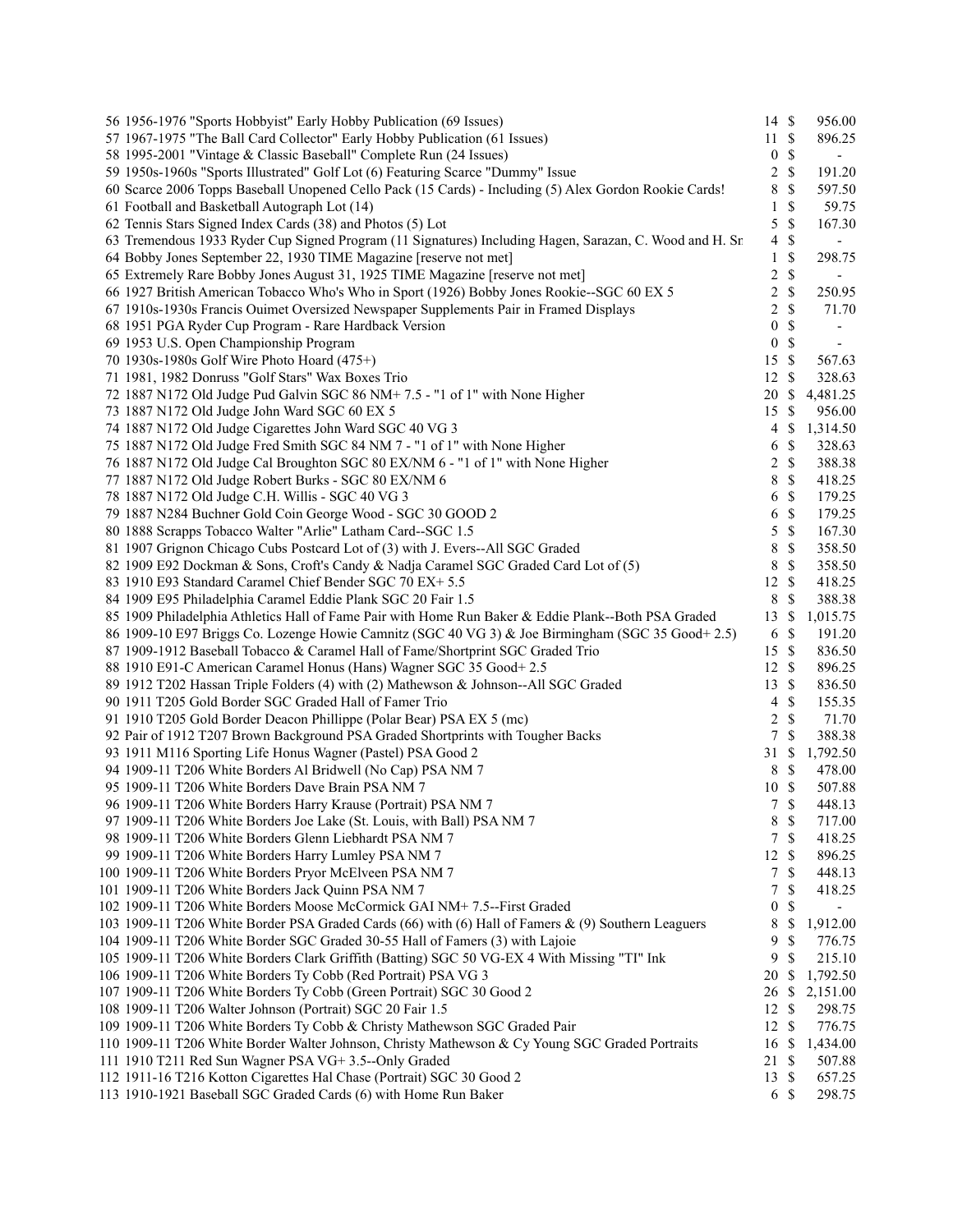| 114 1909-1922 Baseball Type Cards (8) with Caramel, Magazine & Tobacco Cards                          |                  | 9S            | 286.80      |
|-------------------------------------------------------------------------------------------------------|------------------|---------------|-------------|
| 115 1916 BF2 Ferguson's Bakery Charles Comiskey Pennant--BVG 6 EX-MT                                  | $\boldsymbol{0}$ | $\mathbb{S}$  | $\sim$      |
| 116 1916 BF2 Ferguson Bakery Walter Johnson SGC Authentic                                             | 5                | \$            | 507.88      |
| 117 1921 E121 Holsum Bread Claude (Lefty) Williams SGC 20 Fair 1.5--Black Sox Scandal                 | 6                | \$            | 896.25      |
| 118 1921 Schapira Brothers Babe Ruth SGC Graded Trio                                                  | 16               | \$            | 1,673.00    |
| 119 1922 Haffner's Big-Tayto-Loaf Bread Tris Speaker SGC 20 Fair 1.5--Only Graded                     | 2                | \$            | 328.63      |
| 120 1921-1929 Ty Cobb, Walter Johnson & Babe Ruth SGC Graded Card Trio                                | 12               | \$            | 776.75      |
| 121 1928 W565 Uncut 25-Card Sheet with Gehrig & (3) 1927 W560 Strip Cards SGC 84-92                   | $\overline{2}$   | $\mathcal{S}$ | 537.75      |
| 122 1927 Jim Wilson W560 Strip Card Graded PSA Gem Mint 10                                            | $\mathbf{1}$     | \$            | 119.50      |
| 123 1920s British Tobacco Baseball Graded Pair with Babe Ruth                                         | 6                | \$            | 179.25      |
| 124 1928 Exhibits Babe Ruth (Blank Back) SGC 30 Good 2                                                | 15               | $\mathbb{S}$  | 657.25      |
| 125 1929 R316 Kashin Publications Babe Ruth PSA EX-MT 6                                               | 9                | $\mathcal{S}$ | 956.00      |
| 126 1929 R315 Lou Gehrig SGC 20 Fair 1.5                                                              | 14               | \$            | 448.13      |
| 127 1931 W517 Baseball Strip Cards (18) with (11) Hall of Famers Including SGC Graded Gehrig & Ruth   | 16               | \$            | 896.25      |
| 128 1933 Sport Kings #1 Ty Cobb PSA EX 5                                                              | 33               | \$            | 5,078.75    |
| 129 1933 Sport Kings #2 Babe Ruth PSA VG 3                                                            | 15               | S             | 1,912.00    |
| 130 1933 Sport Kings #38 Bobby Jones PSA EX-MT 6                                                      | 17               | \$            | 1,792.50    |
| 131 1933 Sport Kings #30 Ching Johnson PSA NM 7                                                       | 9                | \$            | 388.38      |
|                                                                                                       |                  | $\mathcal{S}$ |             |
| 132 1933 Sport Kings #27 Roscoe Turner High Number PSA EX-MT 6                                        | 6                |               | 250.95      |
| 133 1933 Sport Kings #33 Eddie Burke (Boston Celtics) PSA EX-MT 6                                     | 8                | $\mathbb{S}$  | 274.85      |
| 134 1933 Sport Kings #35 Knute Rockne PSA EX 5                                                        | 16               | $\mathcal{S}$ | 448.13      |
| 135 (6) 1933 Sport Kings PSA Graded High Numbers                                                      | 15               | $\mathcal{S}$ | 956.00      |
| 136 (7) 1933 Sport Kings PSA Graded Low Numbers with Hagen                                            | 15               | $\mathbb{S}$  | 567.63      |
| 137 1930 Cracker Jack Pins Lou Gehrig & 1934 Quaker Oats Pins Babe Ruth--Both PSA EX-MT 6             | $\overline{c}$   | $\mathbb{S}$  | 448.13      |
| 138 1932 New York Giants Carl Hubbell Schedule Postcards (both Variations)--Each PSA Graded           | 6                | \$            | 358.50      |
| 139 1933 Goudey Baseball #160 Lou Gehrig & #181 Babe Ruth--Both SGC 20 Fair 1.5                       | 9                | \$            | 1,792.50    |
| 140 1933 Goudey #92 Lou Gehrig PSA Good 2                                                             | 8                | \$            | 956.00      |
| 141 1934 R304 Al Demaree Die-Cuts #20 Red Kress PSA VG 3                                              | 1                | \$            | 119.50      |
| 142 1935 Diamond Stars #4 Buddy Myer (Green Back) PSA NM-MT 8--None Better!                           | $\boldsymbol{0}$ | \$            | $\sim$      |
| 143 1935 Diamond Stars #20 Shanty Hogan (Green Back) PSA NM-MT 8--None Better!                        | 1                | $\mathbb{S}$  | 358.50      |
| 144 1935 Diamond Stars #22 Jimmy Wilson (Green Back) PSA NM-MT 8--None Better!                        | 1                | \$            | 358.50      |
| 145 1933-1936 Baseball Hall of Fame SGC Graded Cards (4) with Dean & Hornsby                          | 9                | \$            | 250.95      |
| 146 1936 R312 Joe DiMaggio SGC 35 Good+ 2.5                                                           | 12               | \$            | 328.63      |
| 147 1939 Play Ball #92 Ted Williams Rookie PSA EX 5                                                   | 15               | \$            | 1,673.00    |
| 148 1939 Play Ball #26 Joe DiMaggio PSA EX 5                                                          | 13               | <sup>\$</sup> | 717.00      |
| 149 1940 Play Ball #1 Joe DiMaggio PSA VG-EX 4                                                        | 12S              |               | 567.63      |
| 150 1941 Play Ball #14 Ted Williams PSA NM 7                                                          | 9                | <sup>\$</sup> | 1,195.00    |
| 151 1941 Play Ball #14 Ted Williams PSA EX-MT 6                                                       | 11               | \$            | 1,135.25    |
| 152 1941 Play Ball #54 Pee Wee Reese Rookie & #71 Joe DiMaggio--Both SGC Authentic                    | 17 \$            |               | 956.00      |
| 153 1948-49 Leaf Baseball #1 Joe DiMaggio PSA 1                                                       | 11               | \$            | 298.75      |
| 154 1948 & 1949 Bowman Baseball SGC Authentic Graded Cards (7) with (4) Berra Including (2) Rookies   | 19               |               | \$1,135.25  |
| 155 1950 Hage's Dairy Orestes Minoso (Batting Follow-Thru) SGC 10 Poor 1                              | 4                | \$            | 274.85      |
| 156 1951 Hage's Dairy Jimmy Reese (Hands on Knees) Burgundy SGC 60 EX 5--Only Graded & None Better in | $\overline{c}$   | \$            | 250.95      |
| 157 1951 Bowman Baseball #305 Willie Mays Rookie SGC 45 VG+ 3.5                                       | 23               | \$            | 2,031.50    |
| 158 1951 & 1952 Bowman Baseball Willie Mays Cards--Both SGC Authentic                                 | 26               | \$            | 2,987.50    |
| 159 1952 Topps Baseball #261 Willie Mays SGC 50 VG-EX 4                                               | 11               | \$            | 1,135.25    |
| 160 1952 National Tea Labels Del Ennis--SGC Authentic                                                 | 17               |               | \$1,314.50  |
| 161 1951 Bowman Baseball #253 Mickey Mantle Rookie--PSA EX-MT 6                                       | 18               |               | \$10,755.00 |
| 162 1953 Mother's Cookies PSA GEM MT 10 Lot (7 Different)                                             | 5                | \$            | 1,135.25    |
| 163 1953 Mother's Cookies #53-63 PSA MINT 9 Complete Run (11 Cards)                                   |                  | \$            |             |
|                                                                                                       | 3                |               | 836.50      |
| 164 1953 Mother's Cookies #53-63 PSA NM-MT 8 Complete Run (11 Cards)                                  | 2                | \$            | 328.63      |
| 165 1954 Topps Baseball #1 Ted Williams & #201 Al Kaline Rookie--Both SGC 60-70                       | 12               | \$            | 657.25      |
| 166 1954 Topps Baseball #128 Henry Aaron Rookie SGC 86 NM+7.5                                         | 19               | \$            | 5,377.50    |
| 167 1949-1955 Bowman Baseball SGC Graded Hall of Famers (4) with Mays                                 | 4                | \$            | 358.50      |
| 168 1954 Wilson Franks Pair with Slaughter and Richards - Both SGC Graded                             | 8                | \$            | 328.63      |
| 169 1954-1956 Topps Baseball Jackie Robinson SGC Graded 50-60 Trio                                    | 8                | \$            | 507.88      |
| 170 1955 Topps Baseball #164 Roberto Clemente Rookie SGC 45 VG+ 3.5                                   | 11               | \$            | 776.75      |
| 171 1955 Bowman Card #22 Roy Campanella--GAI Mint 9                                                   | 2                | \$            | 250.95      |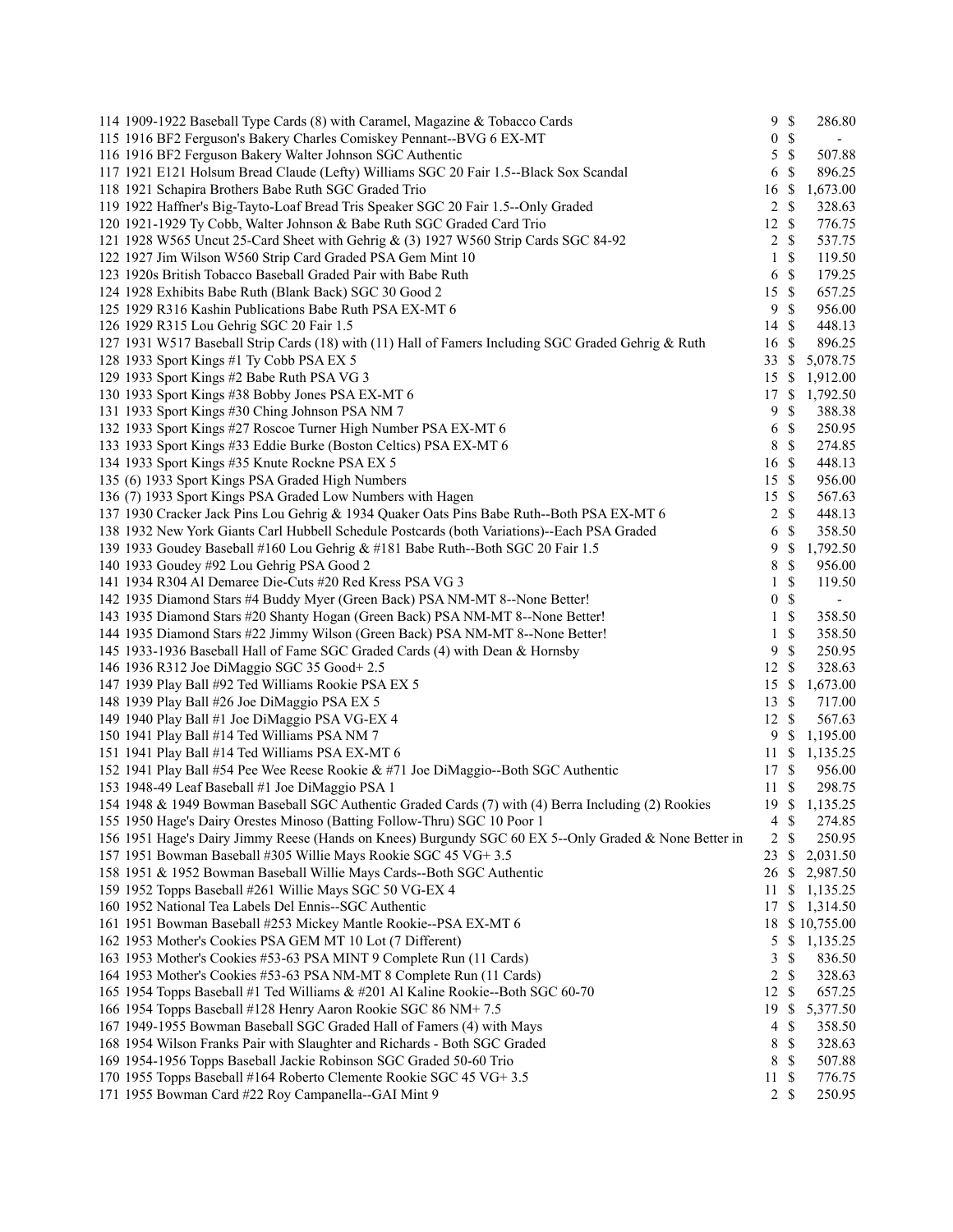| 172 1956 Topps Baseball #135 Mickey Mantle (Gray Back) PSA NM-MT 8 (oc)                                                                                                                                   |                  | $4 \text{ }$ \$ | 776.75           |
|-----------------------------------------------------------------------------------------------------------------------------------------------------------------------------------------------------------|------------------|-----------------|------------------|
| 173 1956 Topps Baseball #135 Mickey Mantle (Gray Back) PSA EX-MT 6                                                                                                                                        |                  | 6S              | 956.00           |
| 174 1955-1958 Topps & Bowman Baseball SGC Authentic Graded Hall of Famers (6) with Aaron, Mantle & Wil                                                                                                    | 18               | $\mathcal{S}$   | 956.00           |
| 175 1948-1959 Baseball Graded Stars (18) with Koufax RC & DiMaggio                                                                                                                                        | 10               | $\mathbb{S}$    | 776.75           |
| 176 1959 Topps Baseball #514 Bob Gibson Rookie High Number PSA NM-MT 8                                                                                                                                    | 13               | <sup>\$</sup>   | 1,673.00         |
| 177 1959 Topps Baseball #514 Bob Gibson Rookie PSA NM 7                                                                                                                                                   | 10               | $\mathcal{S}$   | 537.75           |
| 178 1959 Topps Baseball #450 Eddie Mathews PSA NM-MT 8                                                                                                                                                    | 4                | \$              | 298.75           |
| 179 1959 Topps Baseball PSA Graded 6-7 Group of (6) with Clemente, Koufax, Mantle & Mays                                                                                                                  | 9                | \$              | 717.00           |
| 180 (9) 1959 Topps Baseball PSA 8-9 Graded Hall of Famers & Stars                                                                                                                                         | 8                | \$              | 776.75           |
| 181 1960 Topps Baseball #343 Sandy Koufax PSA NM-MT 8                                                                                                                                                     | 7                | \$              | 274.85           |
| 182 (8) 1961 Topps Baseball Hall of Famers & Stars--All PSA 7-8                                                                                                                                           | 5                | \$              | 717.00           |
| 183 1952-1963 Topps Baseball Hall of Famer & Star SGC Graded Cards (7)                                                                                                                                    | $\tau$           | \$              | 507.88           |
| 184 1962 Topps Baseball #323 Don Landrum PSA NM-MT 8 with Only Two Better!                                                                                                                                | 10               | S               | 1,314.50         |
| 185 1962 Topps Venezuelan #137 Babe Ruth/Miller Huggins PSA EX-MT 6--None Better                                                                                                                          | 5                | \$              | 239.00           |
| 186 1962 Topps Baseball PSA 5-7 Graded Stars Trio: (2) Mantle & Yastrzemski                                                                                                                               | 3                | \$              | 388.38           |
| 187 1962 Topps Baseball PSA NM-MT 8 Graded Cards (3) with Bouton & Marichal                                                                                                                               | 8                | \$              | 507.88           |
| 188 1962 Post Canadian SGC Graded Dodgers Pair with Koufax                                                                                                                                                | 3                | \$              | 83.65            |
| 189 1963 Topps Baseball Stars (5) PSA Graded 7.5-8 with Banks & Yaz                                                                                                                                       | 7                | $\mathbb{S}$    | 567.63           |
| 190 (19) 1963 Topps Baseball SGC 70-92 Graded Cards--High-Grade!                                                                                                                                          | $\overline{4}$   | \$              | 167.30           |
| 191 1964 Topps Baseball #50 Mickey Mantle PSA NM 7                                                                                                                                                        | 13               | -\$             | 717.00           |
| 192 1964 Topps Baseball Hall of Fame PSA NM-MT 8 Trio: Drysdale, Koufax & Stargell                                                                                                                        | 8                | \$              | 448.13           |
| 193 1957 Topps Baseball #328 Brooks Robinson & 1966 Topps Baseball #126 Jim Palmer Rookies--Each PSA N                                                                                                    | $\overline{4}$   | \$              | 597.50           |
| 194 1954-1966 Topps Baseball Mickey Mantle & Willie Mays SGC Graded Cards (5)                                                                                                                             | $\tau$           | $\mathcal{S}$   | 717.00           |
| 195 1948-1966 Baseball Shortprints & Tougher Star Cards (3)--All PSA Graded                                                                                                                               | 11               | $\mathbb{S}$    | 239.00           |
|                                                                                                                                                                                                           |                  | \$              |                  |
| 196 1965 Topps Baseball Transfers SGC 96 Lot of (5) - All Highest Graded With Clemente and Killebrew<br>197 1965 Topps Transfers SGC 84-92 Graded Inserts (17) with (5) Hall of Famers Including Clemente | 9<br>4           | \$              | 418.25<br>227.05 |
|                                                                                                                                                                                                           |                  |                 |                  |
| 198 1965 Topps Baseball Transfers Lot of (18) - All SGC 86 or Better With (2) Clemente                                                                                                                    | 7<br>3           | \$<br>\$        | 388.38<br>274.85 |
| 199 1966 Topps Baseball #167 Boog Powell & #540 Denny McLain--Both PSA Mint 9                                                                                                                             |                  |                 |                  |
| 200 (3) 1966 Topps Baseball PSA 7-8 Graded Key Cards with Koufax & Palmer                                                                                                                                 | 6                | \$              | 328.63           |
| 201 1967 Topps Baseball Hall of Fame Rookies #569 Rod Carew & #581 Tom Seaver--Both PSA 7                                                                                                                 | 18               | $\mathbb{S}$    | 1,912.00         |
| 202 1967 Topps Baseball Hall of Famer/Star PSA 7.5 to 8 Graded Cards (3) with Rose                                                                                                                        | 10               | $\mathbb{S}$    | 358.50           |
| 203 (24) 1967 Topps Baseball High-Grade SGC 80-96 Cards                                                                                                                                                   | 3                | \$              | 203.15           |
| 204 1968 Topps Baseball #177 Nolan Ryan Rookie SGC 86 NM+7.5                                                                                                                                              | 21               | \$              | 1,792.50         |
| 205 1968 Topps Mickey Mantle & Nolan Ryan Rookie PSA Graded Pair                                                                                                                                          | 22               | S               | 4,780.00         |
| 206 1968 Topps Baseball Hall of Fame Rookies: #177 Nolan Ryan (PSA EX-MT 6) & #247 Johnny Bench (PSA                                                                                                      | 5                | $\mathcal{S}$   | 597.50           |
| 207 1969 Topps Baseball Reggie Jackson, Mickey Mantle & Nolan Ryan SGC 82-84 Graded Trio                                                                                                                  | 11               | - \$            | 717.00           |
| 208 1969 Topps Card #20 Ernie Banks--SGC 96 Mint 9                                                                                                                                                        | 3                | $\mathcal{S}$   | 143.40           |
| 209 1969 Topps Baseball Test #1 Bowie Kent Kuhn SGC 84 NM 7                                                                                                                                               | 1                | \$              | 119.50           |
| 210 1954-1969 Topps Baseball Aaron, Mantle & Mays SGC Graded Cards (6)                                                                                                                                    | 13               | -S              | 1,314.50         |
| 211 1953-1969 Topps & Bowman Baseball SGC Graded Hall of Famers (7) with Koufax, Mantle & Ryan                                                                                                            | 12               | -\$             | 478.00           |
| 212 (7) 1958-1969 Topps Baseball Hall of Famers with Reggie Jackson & Carl Yastrzemski--All PSA NM 7                                                                                                      | 8                | <sup>\$</sup>   | 1,195.00         |
| 213 (7) 1961-1969 Topps Baseball Hall of Fame Rookie Pitchers--All PSA 7-8                                                                                                                                | 5                | $\mathbb{S}$    | 657.25           |
| 214 1972 Topps Baseball PSA & SGC Graded "7" or Better Group (31) with Ryan                                                                                                                               | 9                | $\mathcal{S}$   | 478.00           |
| 215 1964-1972 Topps Baseball Hall of Fame Graded Cards (11) with (2) Ryan Rookies                                                                                                                         | 7                | \$              | 1,135.25         |
| 216 (9) 1970-1973 Topps Baseball PSA 7-8 Graded Stars                                                                                                                                                     | 10               | \$              | 836.50           |
| 217 (5) 1974 Topps Baseball #283 Mike Schmidt--Each Graded PSA Mint 9                                                                                                                                     | 21               | \$              | 1,792.50         |
| 218 1948-1979 Baseball Graded Cards (79) with Hall of Famers & Stars                                                                                                                                      | 8                | \$              | 388.38           |
| 219 Extremely Rare 1888 Goodwin & Co. "Old Judge Cigarettes" Poster Cut-Outs Near Set (26/28)                                                                                                             | 21               |                 | \$10,755.00      |
| 220 Circa 1888 McLoughlin Brothers Baseball Die-Cuts Near Set (9/10)                                                                                                                                      | $\boldsymbol{0}$ | \$              |                  |
| 221 1927 E210 York Caramels Type I Near Set (50/60) Cards                                                                                                                                                 | 14               | \$              | 2,509.50         |
| 222 1933 Goudey Baseball Partial Set (148/250) with (39) Hall of Famers Including (2) SGC Graded                                                                                                          | 11               | \$              | 2,987.50         |
| 223 High-Grade 1936 R313 National Chicle Fine Pens Complete Set (120/120) Cards                                                                                                                           | 16               | \$              | 3,585.00         |
| 224 1936 S & S "The National Game" Complete Set (52/52) with Original Box, Board & Rule Cards                                                                                                             | 16               | $\mathbb{S}$    | 896.25           |
| 225 1941 Play Ball Near Set of (61/72) Cards                                                                                                                                                              | 15               | -\$             | 1,314.50         |
| 226 1931-1944 Chicago Cubs Team-Issued Photo Pack Lot of (6) with Many HOFers/Stars                                                                                                                       | 14 \$            |                 | 597.50           |
| 227 1941 St. Louis Browns Team Issue Set of (30/30) Cards with PSA NM 7 Ferrell                                                                                                                           | 16 \$            |                 | 250.95           |
| 228 1948 Bowman Baseball Near Set (46/48) with (6) Graded Plus (26) 1949-1955 Singles with Stars                                                                                                          | 11               | - S             | 776.75           |
| 229 1950 Bowman Baseball Near Set (245/252)                                                                                                                                                               | 10S              |                 | 717.00           |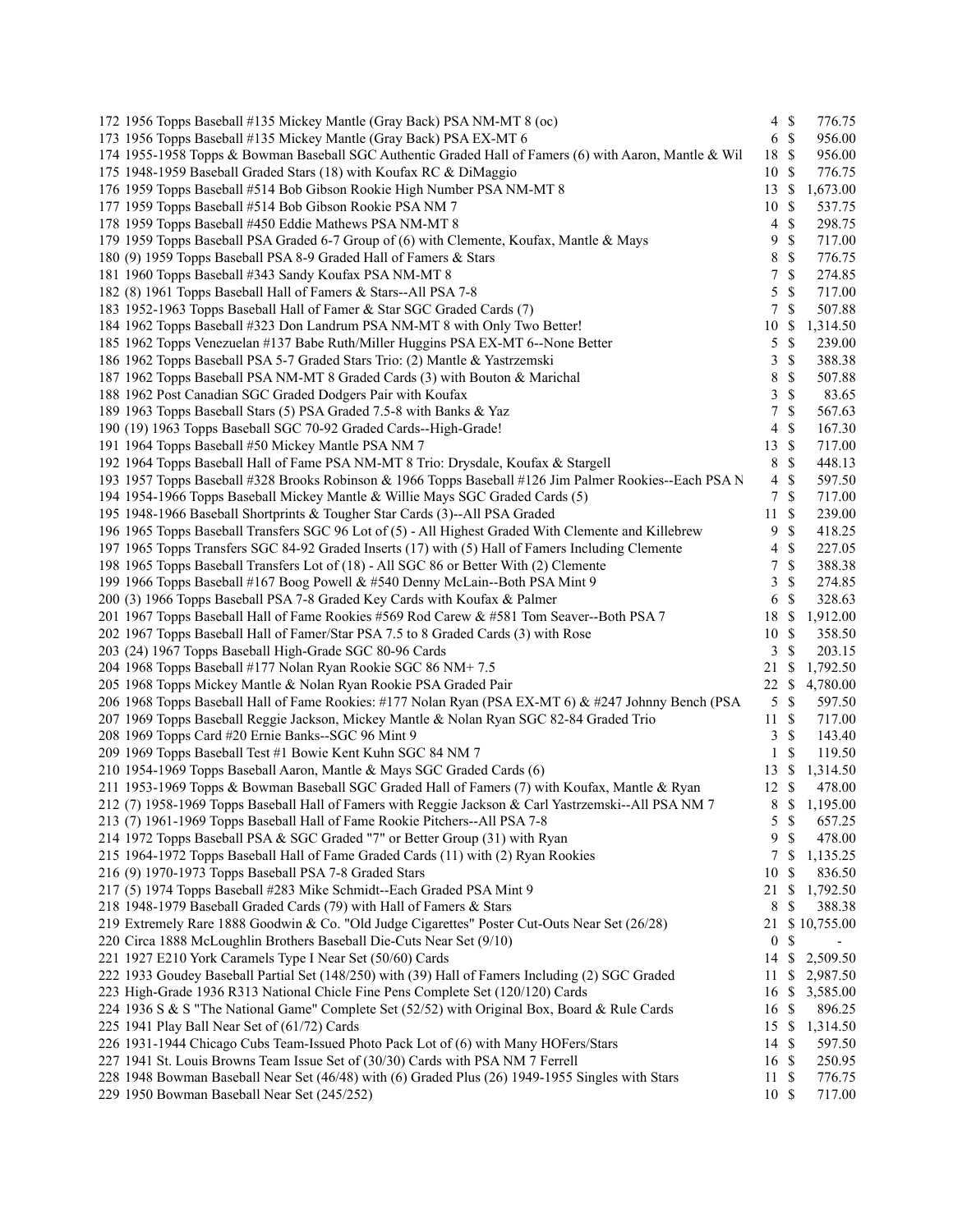| 230 1951 Bowman Baseball Near Set of (316/324) Cards                                                         | $12 \text{ }$ \$    | 956.00         |
|--------------------------------------------------------------------------------------------------------------|---------------------|----------------|
| 231 1951 Topps Baseball Red & Blue Backs Complete Set Pair                                                   | 14 \$               | 896.25         |
| 232 1950-1954 Callahan Hall of Fame Near Set (75/82) Plus (5) Variations                                     |                     | 25 \$ 1,673.00 |
| 233 1952 Topps Baseball Complete #1-310 Set                                                                  | 11                  | \$2,151.00     |
| 234 1952 Topps Baseball #312-407 High Number Run                                                             | 17                  | \$8,365.00     |
| 235 1953 Topps Baseball Complete Set of (274) Cards                                                          |                     | 12 \$ 1,673.00 |
| 236 1954 Bowman Baseball Near Master Set (224/224) with (116) Graded Including (32) Variations with #66 Teo  | 13                  | \$2,390.00     |
| 237 1954 Topps Baseball Complete Set of (250) Cards                                                          | 9                   | \$1,434.00     |
| 238 1954 Bowman Baseball Complete Set (224/224) Plus #66 Ted Williams Shortprint                             | 14                  | \$1,314.50     |
| 239 1954 Bowman Baseball Complete Set of (224) Cards                                                         | $\mathbb{S}$<br>9   | 776.75         |
| 240 1955 Topps Baseball Complete Set of (206) Cards                                                          |                     | 10 \$ 1,314.50 |
| 241 1955 Bowman Baseball Complete Set (320/320) Plus (3) Variations                                          | 8                   | \$1,015.75     |
| 242 1955 Bowman Baseball Complete Set of (320) Cards                                                         |                     | 16 \$ 1,792.50 |
| 243 1956 Topps Baseball Complete Set of (340) Cards with (10) SGC Graded Stars                               |                     | 9 \$ 1,673.00  |
| 244 1956 Topps Baseball Complete Set (340/340) with (9) Graded Stars                                         | 8                   | \$1,553.50     |
| 245 1956 Topps Baseball Near Set (291/340) with Most Hall of Famers & Stars—Sharp!                           |                     | 33 \$ 5,975.00 |
| 246 1956 Topps Baseball Near Set (297/340) Plus (5) Variations & Both Checklists                             | 9                   | \$1,912.00     |
| 247 1957 Topps Baseball Near Set (393/407) Plus Contest Card with (26) Graded Stars                          | 9                   | \$1,314.50     |
| 248 1957 Topps Baseball Complete Set of (407) Cards                                                          |                     | 10 \$ 1,314.50 |
| 249 1958 Topps Baseball Complete Set of (494/494) Cards                                                      |                     | 14 \$ 1,075.50 |
| 250 1959 Topps Baseball Complete Set (572/572) with (17) PSA Graded Stars                                    |                     | 19 \$ 2,390.00 |
| 251 1959 Topps Baseball Near Set of (554/572) Cards                                                          |                     | 22 \$ 2,748.50 |
| 252 1960 Topps Baseball Complete Set (572/572)                                                               |                     | 21 \$ 2,629.00 |
| 253 1960 Topps Baseball Complete Set of (572) Cards                                                          |                     | 10 \$ 1,075.50 |
| 254 1960 Topps Baseball Near Set (564/572)                                                                   |                     | 24 \$ 2,987.50 |
| 255 1961 Topps Baseball Complete Set of (587) Cards                                                          |                     | 23 \$ 3,585.00 |
| 256 1961 Topps Baseball Near Set of (536/587) Cards                                                          |                     | 20 \$ 1,912.00 |
| 257 1961 Topps Baseball High Numbers Set of (65) Cards                                                       | $\mathcal{S}$<br>16 | 956.00         |
| 258 1962 Topps Baseball Complete Set of (598/598) Cards Plus (11) Variations                                 |                     | 22 \$ 4,182.50 |
|                                                                                                              |                     |                |
| 259 1962 Topps Baseball Complete Set (598/598) Plus (4) Variations                                           |                     | 14 \$ 2,031.50 |
| 260 1962 Topps Baseball Near Set of (578/598) Cards                                                          |                     | 15 \$ 2,031.50 |
| 261 1962 Topps Baseball Complete Set of (598) Cards Plus (22) Extras                                         |                     | 10 \$ 1,314.50 |
| 262 1959 Fleer Ted Williams & 1963 Fleer Baseball Complete Sets with #68 Ted Signs SGC 84 NM 7               | $\mathcal{S}$       | 18 \$ 1,792.50 |
| 263 1960 & 1961 Fleer Greats Baseball Sets and 1963 Fleer Baseball Complete Set                              | 6                   | 776.75         |
| 264 1963 Topps Baseball Complete Set (576/576) with SGC 82 EX-MT+ 6.5 #537 Pete Rose RC                      |                     | 25 \$ 4,182.50 |
| 265 1963 Topps Baseball Complete Set of (576) Cards                                                          |                     | 11 \$ 1,314.50 |
| 266 1963 Topps Baseball Near Set of (558/576) Cards                                                          |                     | 16 \$ 2,151.00 |
| 267 1963 Topps Baseball Partial Set (466/576) & 1964 Topps Baseball Complete Set (587/587) Stored in M.J. Ro |                     | 11 \$ 1,912.00 |
| 268 1964 Topps Baseball Complete Set of (587/587) Cards                                                      |                     | 10 \$ 1,314.50 |
| 269 1964 Topps Baseball Near Set of (580/587) Cards                                                          |                     | 19 \$ 3,286.25 |
| 270 1964 Challenge the Yankees Board Game with Complete Card Set                                             | 10S                 | 507.88         |
| 271 1964 Morinaga Top Star Standups Near Set (11/15) with Sadaharu Oh                                        | 4S                  | 215.10         |
| 272 1965 Topps Baseball Complete Set (598/598)                                                               | 9<br>\$             | 1,314.50       |
| 273 1965 Topps Baseball Complete Set of (598) Cards                                                          | \$<br>12            | 1,075.50       |
| 274 1965 Topps Baseball Near Set (587/598) Plus (157) Dupes & 1965 Topps Embossed Near Set (55/72) Plus (1   | 10<br>\$            | 1,135.25       |
| 275 1965 Topps Baseball Near Set of (595/598) Cards                                                          | 24 \$               | 4,182.50       |
| 276 1966 Topps Baseball Complete Set (598/598)                                                               | 11                  | \$1,195.00     |
| 277 1966 Topps Baseball Near Set of (566/598) Cards                                                          |                     | 19 \$ 2,390.00 |
| 278 1967 Kabaya-Leaf Japanese Baseball Near Set of (96/105) Cards with Sadaharu Oh-Sharp!                    |                     | 23 \$ 2,031.50 |
| 279 1961-1974 Topps Baseball Oddball Complete/Near Sets (6)                                                  |                     | 22 \$ 2,748.50 |
| 280 1967 Topps Baseball Complete Set of (609) Cards                                                          | 8                   | \$1,075.50     |
| 281 1967 Topps Baseball Complete Set (609/609)                                                               | 5<br>$\mathbb{S}$   | 776.75         |
| 282 1967 Topps Baseball Near Set of (573/609) Cards Plus Variation--Sharp!                                   | 20                  | \$2,270.50     |
| 283 1968 Topps Baseball Complete Set of (598) Cards--Sharp!                                                  |                     | 28 \$ 2,748.50 |
| 284 1968 Topps Baseball Near Set (595/598) Plus Game Set (33/33)                                             |                     | 29 \$ 3,883.75 |
| 285 1968 Topps Baseball Near Set of (519/598) Cards                                                          |                     | 21 \$ 1,314.50 |
| 286 1969 Topps Baseball Complete Set of (664/664) Cards Plus Two Variations                                  | 8<br>\$             | 597.50         |
| 287 1969 Topps Baseball Complete Set of (664) Cards Plus (4) Variations                                      |                     | 16 \$ 1,553.50 |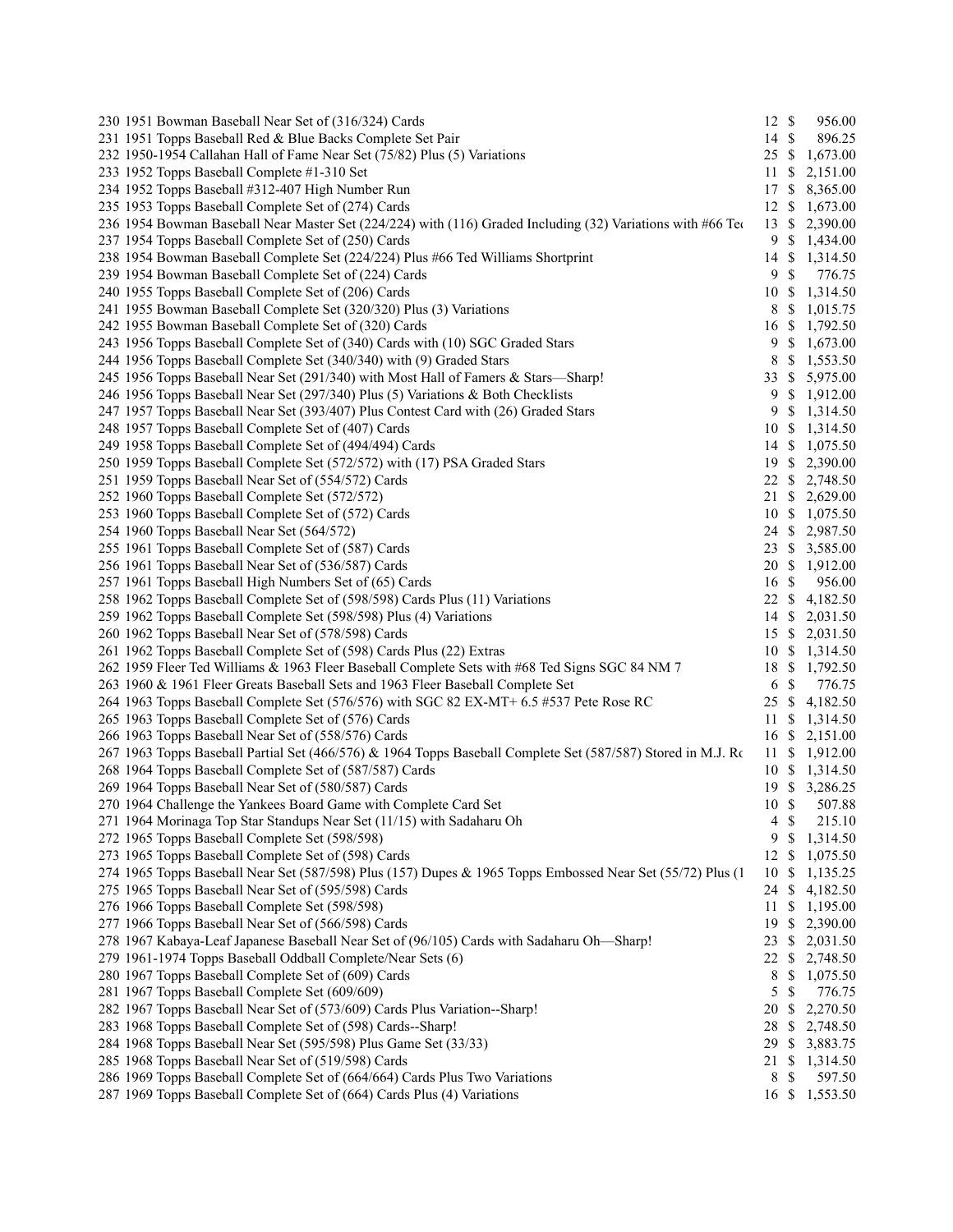| 288 1969 Topps Baseball Near Set (663/664) with (4) PSA Graded Stars                                   |                  |                           | 24 \$ 2,987.50 |
|--------------------------------------------------------------------------------------------------------|------------------|---------------------------|----------------|
| 289 1969 Topps Baseball Complete Set of (664/664) Cards                                                | $4 \text{ }$ \$  |                           | 597.50         |
| 290 1964-1983 Baseball Oddball Complete/Near Sets (23)                                                 | 18 \$            |                           | 1,912.00       |
| 291 1969 & 1975 Topps Baseball Complete Set Pair                                                       | 26 \$            |                           | 2,629.00       |
| 292 1970 Topps Baseball Complete Set (720/720) - Sharp!                                                |                  |                           | 25 \$ 3,286.25 |
| 293 1970 Topps Baseball Complete Set (720/720) & Story Booklets Set (24/24)                            |                  |                           | 21 \$ 1,912.00 |
| 294 1970 Topps Baseball Complete Set of (720) Cards                                                    |                  |                           | 19 \$ 1,434.00 |
| 295 1970 Topps Baseball Near Set (668/720) with Most Stars                                             | $13 \text{ }$ \$ |                           | 776.75         |
| 296 1970 Topps Baseball High-Grade Partial Set (584/720)--Sharp!                                       | $16 \text{ }$ \$ |                           | 1,314.50       |
| 297 1970 & 1971 Topps Baseball Near Set Pair                                                           | 6 \$             |                           | 1,195.00       |
| 298 1971 Topps Baseball Complete Set of (752/752) Cards                                                | 11               | \$                        | 896.25         |
| 299 1971 Topps Baseball Near Set of (744/752) Cards                                                    | $16 \text{ }$ \$ |                           | 1,792.50       |
| 300 1971 Topps High Grade Partial Set (623/752)                                                        |                  |                           | 15 \$ 1,314.50 |
| 301 1972 Topps Baseball Complete Set (787/787)                                                         |                  |                           | 19 \$ 1,434.00 |
| 302 1972 Topps Baseball Near Set (779/787) Cards-Sharp!                                                |                  |                           | 27 \$ 2,629.00 |
| 303 1972 Topps Baseball Near Set (711/787) with Most Stars                                             | 8                | \$                        | 507.88         |
| 304 1972 Topps High Grade Partial Set (523/787)                                                        | 19               | \$                        | 1,195.00       |
| 305 1972 Topps Baseball Near Set (715/787) & 1973 Topps Baseball Partial Set (539/660)                 | 6                | $\mathcal{S}$             | 567.63         |
| 306 1972 & 1975 Topps Baseball Complete Sets                                                           | 14               | $\mathbb{S}$              | 1,673.00       |
| 307 1973 Topps Baseball Near Set of (602/660) Cards with Most Stars                                    | 5                | -\$                       | 179.25         |
| 308 1973 & 1974 Topps Baseball Complete Sets Plus Traded and Variations                                | 26 \$            |                           | 1,792.50       |
| 309 1971-1975 Topps Baseball Complete/Near Sets (4)                                                    | 27S              |                           | 2,629.00       |
| 310 1973 & 1974 Topps Baseball Near Sets                                                               | 13               | $\boldsymbol{\mathsf{S}}$ | 717.00         |
| 311 1973-1979 Topps Baseball Near/Partial Sets (8)                                                     | $14 \text{ }$ \$ |                           | 1,075.50       |
| 312 1974-1979 Topps Baseball Complete Sets (5)                                                         | 18 \$            |                           | 1,195.00       |
| 313 1974, 1975 & 1978 Topps Baseball Complete Set Trio                                                 | 10S              |                           | 717.00         |
| 314 1968-1979 Topps Baseball Complete, Near & Partial Sets (6)                                         | $14 \text{ }$ \$ |                           | 1,075.50       |
| 315 (4) 1975-1977 Baseball Complete Sets                                                               | 11               | <sup>\$</sup>             | 358.50         |
| 316 1976-1979 Topps Baseball Complete Set Run                                                          | 14               | $\mathcal{S}$             | 537.75         |
| 317 (10) 1975-1979 Topps & SSPC Baseball Complete Sets                                                 | 9                | $\mathbb{S}$              | 896.25         |
|                                                                                                        | 8                | $\mathbb{S}$              | 776.75         |
| 318 (6) 1974-1980 Topps Baseball Sets                                                                  |                  |                           |                |
| 319 1978 & 1979 Topps Baseball Sets in Individual M.J. Roops Albums                                    | 13               | \$                        | 478.00         |
| 320 1970-1977 Kellogg's Baseball Complete/Near Sets (7)                                                | 16               | \$                        | 1,195.00       |
| 321 (14) 1976-1986 Topps & Fleer Baseball Complete, Near & Partial Sets                                | 9                | \$                        | 478.00         |
| 322 1978-1992 O-Pee-Chee Baseball Run of (15) Complete Sets                                            | 17               | $\mathbb{S}$              | 776.75         |
| 323 (41) 1978-1991 Baseball Complete Sets                                                              | 8                | $\mathcal{S}$             | 507.88         |
| 324 (28) 1980-1991 Baseball Complete/Near Sets                                                         | 17               | $\mathcal{S}$             | 507.88         |
| 325 1981-1992 Baseball Complete Set Collection (84)                                                    | 6                | $\mathbb{S}$              | 388.38         |
| 326 1980-1994 Topps Baseball Complete Set Run                                                          | 7                | $\mathbb{S}$              | 155.35         |
| 327 1979-1998 Topps Baseball Complete Set Run Plus Four Others                                         | 9                | \$                        | 227.05         |
| 328 1981-2013 Baseball Complete Set Hoard (200+) Plus Hundreds of Insert Sets                          | 23S              |                           | 1,434.00       |
| 329 1981-2011 Baseball Complete Sets (49) with Many Stars                                              | 8 \$             |                           | 203.15         |
| 330 (25) 1980-2003 Baseball Complete Sets Plus (28,000+) 1960s-2000s Singles—Loaded!                   | 13               | \$                        | 717.00         |
| 331 1986 Fleer Update Baseball Case (50 Sets)                                                          | 9                | $\mathbb{S}$              | 286.80         |
| 332 (76) 1985-1989 Baseball Complete Sets & Wax Boxes                                                  | 11               | \$                        | 448.13         |
| 333 (2) 1989 Upper Deck Baseball Set Cases                                                             | 22               | <sup>\$</sup>             | 1,792.50       |
| 334 1989 Upper Deck Baseball Factory Set Case Plus (2) 1989 High Number Boxes & (2) Sealed Update Sets | 21               | \$                        | 1,075.50       |
| 335 1988-1991 Topps Tiffany Baseball Factory Set Run Including Traded                                  | 26               | $\mathbb{S}$              | 1,015.75       |
| 336 2001-2003 Topps Heritage Baseball Complete Master Set Run                                          | $12 \text{ }$ \$ |                           | 478.00         |
| 337 1901 Christy Mathewson Rookie Season Police Gazette Supplement Premium                             | 5                | \$                        | 1,553.50       |
| 338 1888 Scrapps Tobacco Deacon White Hall of Fame Die-Cut                                             | 3                | \$                        | 358.50         |
| 339 (6) 1909-11 E90-1 American Caramel Singles with Cobb                                               | 11               | \$                        | 478.00         |
| 340 1910-11 M116 Sporting Life Assortment of (18) Different with (4) Hall of Famers                    | 8                | $\mathbb{S}$              | 507.88         |
| 341 1912 T202 Hassan Triple Folders (45)—All Different with (11) Hall of Fame Player Panels            | $12 \text{ }$ \$ |                           | 1,912.00       |
| 342 1909-11 T206 White Border Collection of (106) Cards with (22) Hall of Famers                       | 11               | \$                        | 2,270.50       |
| 343 1909-11 T206 White Borders (79) with (4) Hall of Famers                                            | 10S              |                           | 1,553.50       |
| 344 1909-11 T206 White Border Singles (58) with (15) Hall of Famers Including Mathewson & Young        | 10S              |                           | 1,792.50       |
| 345 1909-11 T206 White Border Collection (84) with (8) Hall of Famers                                  |                  | 5S                        | 1,015.75       |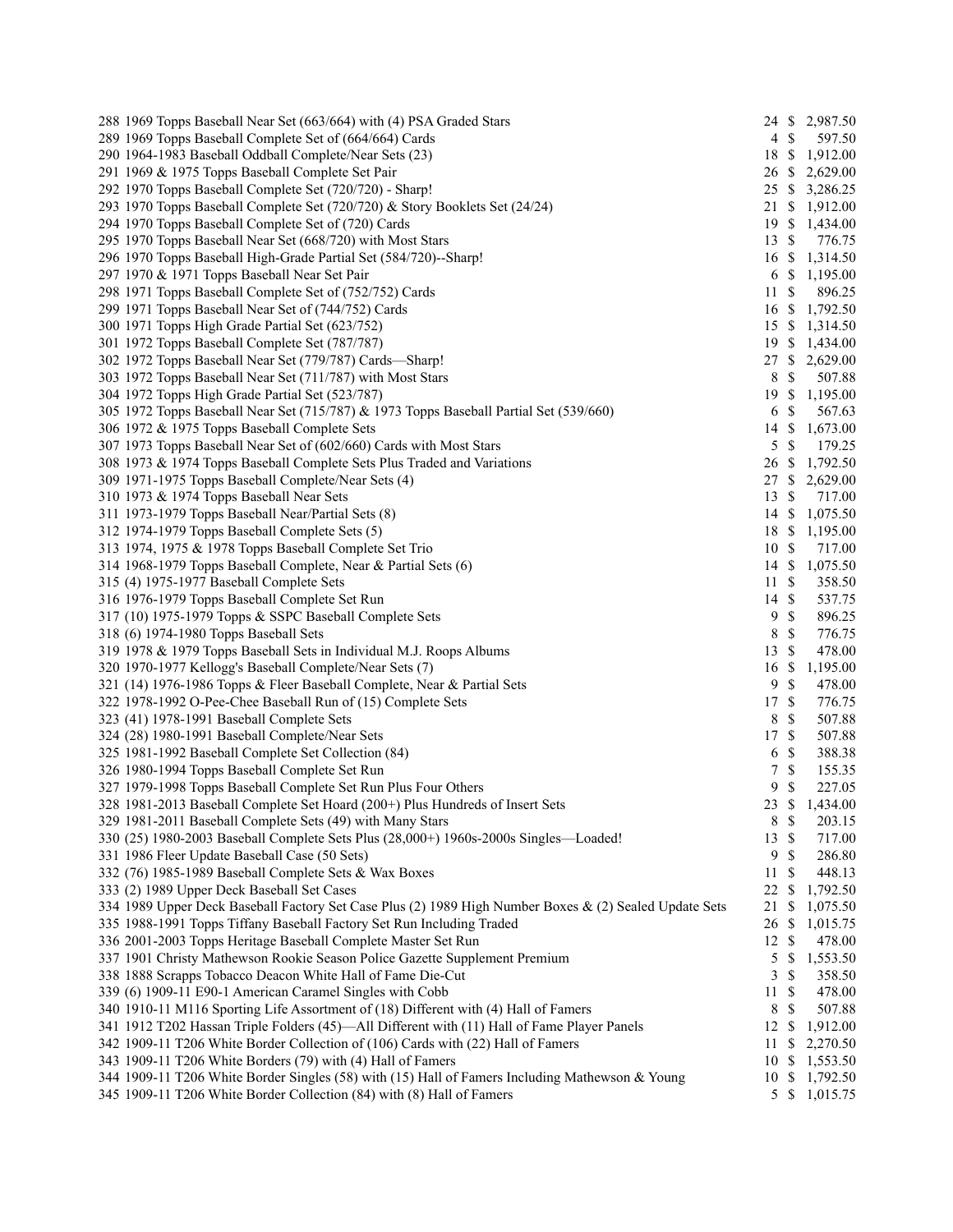| 346 1909-1912 Chief Bender Singles (5) with T227 Honest Long Cut                                            |                  | 9S            | 567.63                   |
|-------------------------------------------------------------------------------------------------------------|------------------|---------------|--------------------------|
| 347 1909-11 T206 White Borders Ty Cobb (Bat Off Shoulder) & Christy Mathewson (Portrait)                    | 12S              |               | 717.00                   |
| 348 1911 T3 Turkey Red Cabinets: #17 Clark Griffith & #42 Cy Young                                          | 6                | \$            | 358.50                   |
| 349 1910-11 T3 Turkey Red Cabinets #110 George McBride                                                      | 2                | \$            | 131.45                   |
| 350 1909-1921 Mostly Baseball Pre-War Grab Bag of (50) Cards with C. Young & Type Cards                     | 11               | \$            | 1,075.50                 |
| 351 1909-1939 Pre-War Baseball Grab Bag (26) with (6) Hall of Famers & Nicer Condition T206 White Borders   | 16               | \$            | 896.25                   |
| 352 1887-1927 Pre-War Baseball Grab Bag (77) with (31) Hall of Famers Including (2) Cobb                    | 15               | \$            | 1,673.00                 |
| 353 1922 Eastern Exhibits Baseball Hall of Famers & Stars (3) with Alexander & Faber                        | 6                | \$            | 250.95                   |
| 354 1916 BF2 Ferguson's Bakery Honus Wagner Pennant                                                         | 12               | \$            | 448.13                   |
| 355 1916 BF2 Ferguson's Bakery Chicago Cubs Pair with Mordecai Brown                                        | 3                | \$            | 203.15                   |
| 356 1916 BF2 Ferguson's Bakery Philadelphia Phillies Pennants (3) with Bancroft                             | $\overline{2}$   | \$            | 191.20                   |
| 357 1916 BF2 Ferguson's Bakery Chicago White Sox Pennants (4) with Collins & Comiskey                       | 10               | \$            | 328.63                   |
| 358 1916 BF2 Ferguson's Bakery Group (4) with Baker & Gandil                                                | 9                | \$            | 478.00                   |
| 359 1916 BF2 Ferguson's Bakery Detroit Tigers Pennants (4) with Crawford                                    | 9                | \$            | 418.25                   |
| 360 1916 BF2 Ferguson's Bakery Lot of (5) with Chick Gandil                                                 | 7                | \$            | 262.90                   |
| 361 1929 R316 Kashin Publications Starter Set (56/101) with (20) Hall of Famers Including Gehrig            | 10               | S             | 1,912.00                 |
| 362 1929 R316 Kashin Publications Harry Seibold & Phil Todt Shortprints                                     | 11               | \$            | 262.90                   |
| 363 1929-1933 Jimmy Foxx Card Trio                                                                          | 9                | \$            | 274.85                   |
| 364 1922-1934 Pre-War Baseball Hall of Fame Cards (7) with PSA Graded Gehrig                                | 7                | \$            | 776.75                   |
| 365 1920-1936 Pre-War Baseball Grab Bag Lot of (25) with (8) Hall of Famers                                 | 3                | \$            | 143.40                   |
|                                                                                                             |                  | $\mathbb{S}$  |                          |
| 366 1929-1938 Baseball Four-in-One Exhibits Quartet Including Ruth/Gehrig                                   | 8                |               | 418.25                   |
| 367 1933 Goudey Baseball Singles (19) with (8) Hall of Famers Including Speaker--All Altered                | 13               | \$            | 537.75                   |
| 368 1933 & 1934 World Wide Gum Baseball Group (23) with Dean                                                | 5                | \$            | 328.63                   |
| 369 1934 Goudey Baseball Group of (34) with (27) Different                                                  | 6                | $\mathbb{S}$  | 358.50                   |
| 370 1921-1940 Pre-War Baseball Collection (64) with (22) Hall of Famers                                     | 15               | $\mathcal{S}$ | 717.00                   |
| 371 1933-1941 Pre-War Baseball Collection (118) with (24) Hall of Famers                                    | 14               | <sup>\$</sup> | 1,553.50                 |
| 372 1933-1941 Pre-War Baseball Grab Bag (84) with (33) Hall of Famers                                       | 9                | \$            | 1,135.25                 |
| 373 1936-1937 R311-R314 Baseball Premiums Collection (249) with Near Sets & Many Hall of Famers             | 14S              |               | 896.25                   |
| 374 Rare Circa 1937 Lindt & Sprungli Babe Ruth Swiss Baseball Stamp Card                                    | 19               | $\mathbb{S}$  | 388.38                   |
| 375 1914-1948 Brooklyn Dodgers Group (50) with 1939-1941 Play Ball Team Sets Plus (5) 1936 R311 Glossy F    | 8                | \$            | 567.63                   |
| 376 1939 Play Ball Baseball Group (72) with (61) Different                                                  | 5                | $\mathbb{S}$  | 418.25                   |
| 377 1939 & 1940 Play Ball Cards (87) with (8) Hall of Famers Including Williams                             | 12               | \$            | 657.25                   |
| 378 1940 Play Ball Collection (209) with (13) Hall of Famers & (120) High Numbers                           | 13               | \$            | 1,015.75                 |
| 379 1939-1941 Play Ball Singles (188)—All Different with (25) Hall of Famers                                | 9                | \$            | 1,314.50                 |
| 380 1941 Play Ball DiMaggio Brothers Trio                                                                   | 11               | <sup>\$</sup> | 537.75                   |
| 381 1941 Play Ball Hall of Famers (7) with Williams                                                         | $11 \text{ }$ \$ |               | 1,075.50                 |
| 382 1909-1952 Baseball Shoebox Collection (136) with Many Oddball & Type Cards                              | 10               | $\mathbb{S}$  | 776.75                   |
| 383 1936-1952 Mostly Baseball Premiums & Oversized Cards (100) with Many Hall of Famers                     | 14 \$            |               | 896.25                   |
| 384 1939-66 Baseball Exhibits (56) with Hall of Famers & Stars with DiMaggio                                | 10S              |               | 836.50                   |
| 385 1949 Bowman Baseball Color Variations (20)                                                              | 13               | $\mathbb{S}$  | 537.75                   |
| 386 (6) 1951 Topps Baseball Connie Mack's All-Star Die-Cuts with Ruth & Gehrig                              | $\boldsymbol{0}$ | \$            | $\overline{\phantom{a}}$ |
| 387 1948-1952 Bowman Baseball Collection (121) with Stars                                                   | 13 \$            |               | 896.25                   |
| 388 1952 Bowman Baseball Partial Set (166/252) with Most Stars Including Mantle                             | 19               | S             | 3,286.25                 |
| 389 1948-1955 Bowman Baseball Card Collection (297) with Stars                                              | 14               | \$            | 1,135.25                 |
| 390 1952 Num-Num Cleveland Indians (with Tabs): Avila, Boone & Rosen                                        | 3                | S             | 215.10                   |
| 391 1954 Stahl-Meyer Brooklyn Dodgers Pair with Gil Hodges & Don Newcombe                                   | 9                | \$            | 286.80                   |
| 392 1955 Bowman Baseball Starter Set (180/320) with Aaron                                                   | 14               | \$            | 1,195.00                 |
| 393 1955 Felin's Franks #9 Bobby Morgan Panel                                                               | 15               | \$            | 2,868.00                 |
| 394 1956 Topps Baseball Starter Set (154/340) with (10) PSA Graded Stars Including Aaron, Mantle, Mays & Wi | 25               | \$            | 3,585.00                 |
| 395 1956 Topps Baseball Singles (310) with Many Stars--Sharp!                                               | 32               | \$            | 4,780.00                 |
| 396 1952-1956 Topps Baseball Collection of (183) Cards                                                      | 14               | \$            | 956.00                   |
| 397 1956 Topps Baseball Pins (25) with (2) Mays                                                             | 12               | <sup>\$</sup> | 537.75                   |
| 398 1955-1957 Topps Baseball Collection (636)                                                               | 7                | \$            | 836.50                   |
| 399 (10) 1949-1959 Topps & Bowman Baseball Hall of Famers and Stars with Paige RC & (4) Mantle              | 10               | \$            | 956.00                   |
| 400 1954-1958 Topps & Bowman Baseball Singles Group (249) with Killebrew Rookie                             | 6                | \$            | 328.63                   |
| 401 (3) 1941-1959 Joe DiMaggio, Mickey Mantle & Ted Williams Cards                                          | 8                | \$            | 507.88                   |
| 402 1952-1958 Topps Baseball Singles Collection with 1953 Topps Starter Set of (127) Different              | 9                | \$            | 776.75                   |
| 403 1947-1959 Mostly Philadelphia Phillies Grab Bag (43) with 1952 Pinbacks                                 | 11               | \$            | 328.63                   |
|                                                                                                             |                  |               |                          |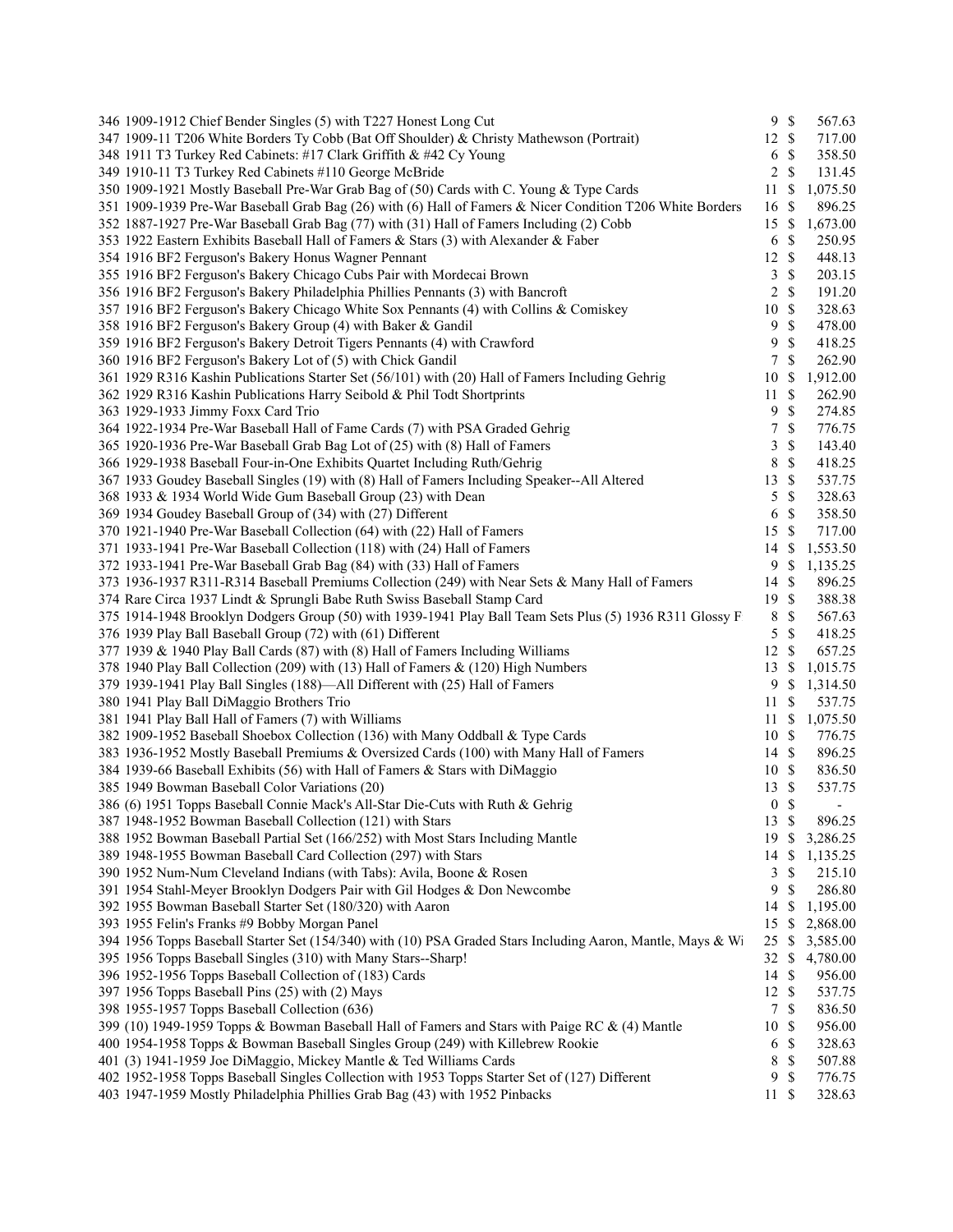| 404 1952-1962 Topps & Bowman Baseball Collection (407)—Loaded with Hall of Famers & Stars       |                  |                    | 23 \$ 3,883.75 |
|-------------------------------------------------------------------------------------------------|------------------|--------------------|----------------|
| 405 1961 Topps Baseball Card Collection (450) with Many Stars-Sharp!                            |                  |                    | 19 \$ 1,553.50 |
| 406 1939-1963 Baseball Exhibits (169) with Many Hall of Famers & Shortprints                    | 8                | $\mathbb{S}$       | 537.75         |
| 407 1959-1961 Topps Baseball Collection (4,000+)                                                | 13               | -S                 | 1,015.75       |
| 408 1961-1963 Post Cereal American & Canadian Near, Partial & Starter Sets (4)                  | 17               | -S                 | 1,135.25       |
| 409 1949-1963 Topps & Bowman New York Yankees Legends Lot of (78) with (40) Hall of Famers      | 8                | $\mathbb{S}$       | 836.50         |
| 410 1960-1963 Topps Baseball Singles (399) with Many from Vending                               | 18               | $\mathcal{S}$      | 776.75         |
| 411 1948-1965 Topps & Bowman Baseball New York Yankees Greats (29)                              | 8                | $\mathcal{S}$      | 717.00         |
| 412 1959-1963 Topps & Fleer Baseball Shoebox Collection of (669) Cards with Stars               | 20               | $\mathbb{S}$       | 597.50         |
| 413 1948-1964 Topps & Bowman New York Yankees Stars (45) with (14) Mantle                       | 11               | $\mathcal{S}$      | 836.50         |
| 414 1966 Topps Baseball Partial Set of (381/598) with Stars-Sharp!                              | 15               | \$                 | 1,792.50       |
| 415 1966 Topps Baseball Stars (64) with (4) Mantle                                              | 8                | $\mathbb{S}$       | 657.25         |
| 416 1957-1967 Topps Baseball Shoebox Collection of (781) Cards with Many Stars                  | 18               | -S                 | 1,673.00       |
| 417 1964-1968 Topps Baseball Mickey Mantle Singles Lot of (6)                                   | 11               | $\mathbb{S}$       | 448.13         |
| 418 1950-1969 Topps & Bowman Baseball Collection of (4,959) Cards                               | 17               | \$                 | 1,673.00       |
| 419 1960-1969 Topps Baseball Singles Collection (767) Cards with Stars & (71) High Numbers      | 11               | \$                 | 1,015.75       |
| 420 1964-1969 Topps Baseball Starter Sets with Many Hall of Famers                              | 13               | $\mathbb{S}$       | 776.75         |
| 421 1930s-1960s Baseball Team Photo Packs Lot (6)                                               | $\overline{4}$   | $\mathbf{\hat{s}}$ | 388.38         |
| 422 1961-1971 Topps Coins & Post/Jell-O Singles (315) with Stars and Shortprints                | 11               | $\mathcal{S}$      | 597.50         |
| 423 1969 & 1970 Topps Baseball Card Lot of (4,000+)                                             | 15               | -S                 | 1,015.75       |
| 424 (1,600+) 1970 Topps Baseball Cards with (450+) Semi-High Numbers $\&$ (30) High Numbers     | 9                | $\mathcal{S}$      | 657.25         |
| 425 1960-1970 Topps Baseball Collection (1,332) Cards with Many Stars                           | 12               | \$                 | 1,434.00       |
| 426 1948-1972 Topps & Bowman Baseball Group (74)—Loaded with Hall of Famers & Stars             | 15               | <sup>\$</sup>      | 2,031.50       |
| 427 1971 Topps Baseball Partial Set (525/752)-Sharp!                                            |                  |                    | 26 \$ 2,031.50 |
| 428 1971 Topps Baseball First Series Uncut Proof Sheet with Two Variations                      |                  |                    | 10 \$ 1,553.50 |
| 429 1972 Topps Baseball Cards (1,382) Mostly from Vending                                       |                  |                    | 14 \$ 1,135.25 |
| 430 (650+) 1972 Topps Baseball Series #395-525 with Many Hall of Famers                         | 8                | $\mathbb{S}$       | 507.88         |
| 431 1959-1971 Fleer Baseball Collection (312) with 1959 Fleer Ted Williams Partial Set          | 14               | $\mathbb{S}$       | 597.50         |
| 432 1957-1973 Topps Baseball Singles Collection (4,942) with Hall of Famers & Stars             | 12S              |                    | 1,434.00       |
| 433 1970-1974 Topps Baseball Card Collection (6,338) with Hall of Famers & Stars                | 10 \$            |                    | 478.00         |
| 434 1969 Milton Bradley Baseball Official Baseball Card Game with Packaging & (142) Cards       |                  | $5 \text{ }$ \$    | 167.30         |
| 435 1955-1973 Topps Roberto Clemente Run Plus (439) 1957-Modern Singles                         | 19               | -\$                | 1,314.50       |
| 436 1909-1977 Pittsburgh Pirates Card Collection (848) Plus (649) Modern Pirates Hall of Famers | 3                | \$                 | 418.25         |
| 437 1950-1976 Baseball Hall of Fame & Star Card Collection of (96)                              | 9                | <sup>\$</sup>      | 1,314.50       |
| 438 1952-1979 Topps & Bowman Baseball Hall of Famers (53) with Banks RC, Mantle & Williams      | 12S              |                    | 1,195.00       |
| 439 1975-1979 Topps Baseball Hoard (19,000+) Collection-Sharp!                                  | $16 \text{ }$ \$ |                    | 1,553.50       |
| 440 1953-1978 Topps Baseball Shoebox Collection (372)—Loaded with Hall of Famers & Stars        | 13               | <sup>\$</sup>      | 2,629.00       |
| 441 1936-1975 Baseball Shoebox Collection (1,310) Cards with Stars                              | $\overline{4}$   | $\mathbb{S}$       | 388.38         |
| 442 1964-1974 Topps Baseball Lot (783) Including 41 Hall of Famers                              | 12               | $\mathbb{S}$       | 776.75         |
| 443 1958-1976 Topps Baseball Collection of (2,609) Cards with Many Stars                        | 18               | \$                 | 1,553.50       |
| 444 1966-1975 Topps Baseball Shoebox Collection (2,665) with Hall of Famers & Stars             |                  |                    | 22 \$ 1,792.50 |
| 445 1909-1979 Baseball Shoebox Collection (235) with T206 Cobb & Clemente Rookie                |                  |                    | 12 \$ 1,912.00 |
| 446 1968-1978 Topps Baseball Collection (3,104) with Several from Vending                       | 19S              |                    | 1,314.50       |
| 447 1951-1979 Baseball Card Collection (2,000+) with Numerous Stars, Oddball & Sets             | 11               | \$                 | 657.25         |
| 448 1955-1979 Topps & Bowman Baseball Collection (683) with Many Variations                     | 14               | \$                 | 597.50         |
| 449 1971-1974 Topps Baseball Collection (5,524) Cards with Many Stars                           | 8                | \$                 | 1,135.25       |
| 450 1974 Topps Baseball Singles Collection (9,800+)—Sharp!                                      | 14               | -S                 | 1,195.00       |
| 451 1953-1980 Topps Baseball Hall of Famers, Stars & High Numbers (493)                         | 20               | - \$               | 1,195.00       |
| 452 1975-1981 Topps Baseball Collection (8,300+) with Many Stars                                | 7                | -S                 | 1,015.75       |
| 453 (21,000+) 1970-1979 Topps Baseball Card Hoard                                               | 8                | \$                 | 1,015.75       |
| 454 (10,500+) 1979-1985 O-Pee-Chee Baseball Collection with 1979 Set                            | 14               | \$                 | 597.50         |
| 455 Greg Maddux Card/Memorabilia Treasure Chest with Autographs & RCs                           | 12               | \$                 | 358.50         |
| 456 1968-1989 Baseball Rookie Card Lot of (4) With Ryan, Schmidt, Winfield and Griffey, Jr.     | 12               | -\$                | 537.75         |
| 457 (45,000+) 1977-1983 Mostly Topps Baseball Hoard with Hundreds of Hall of Famers             | $\tau$           | $\mathcal{S}$      | 717.00         |
| 458 (6,000+) 1979-1998 Mostly Baseball Rookies & Stars Collection with Bricks of Hall of Famers | 19               | \$                 | 1,314.50       |
| 459 1950s-1990s Japanese Baseball Card Treasure Chest (650+) with Several Sadaharu Oh           | 13               | \$                 | 657.25         |
| 460 1980-1990 Baseball Current & Future Hall of Fame Rookies (55)                               | 15               | \$                 | 1,015.75       |
| 461 (1,573) Modern Baseball Hall of Fame Rookie Cards                                           | 7                | -\$                | 388.38         |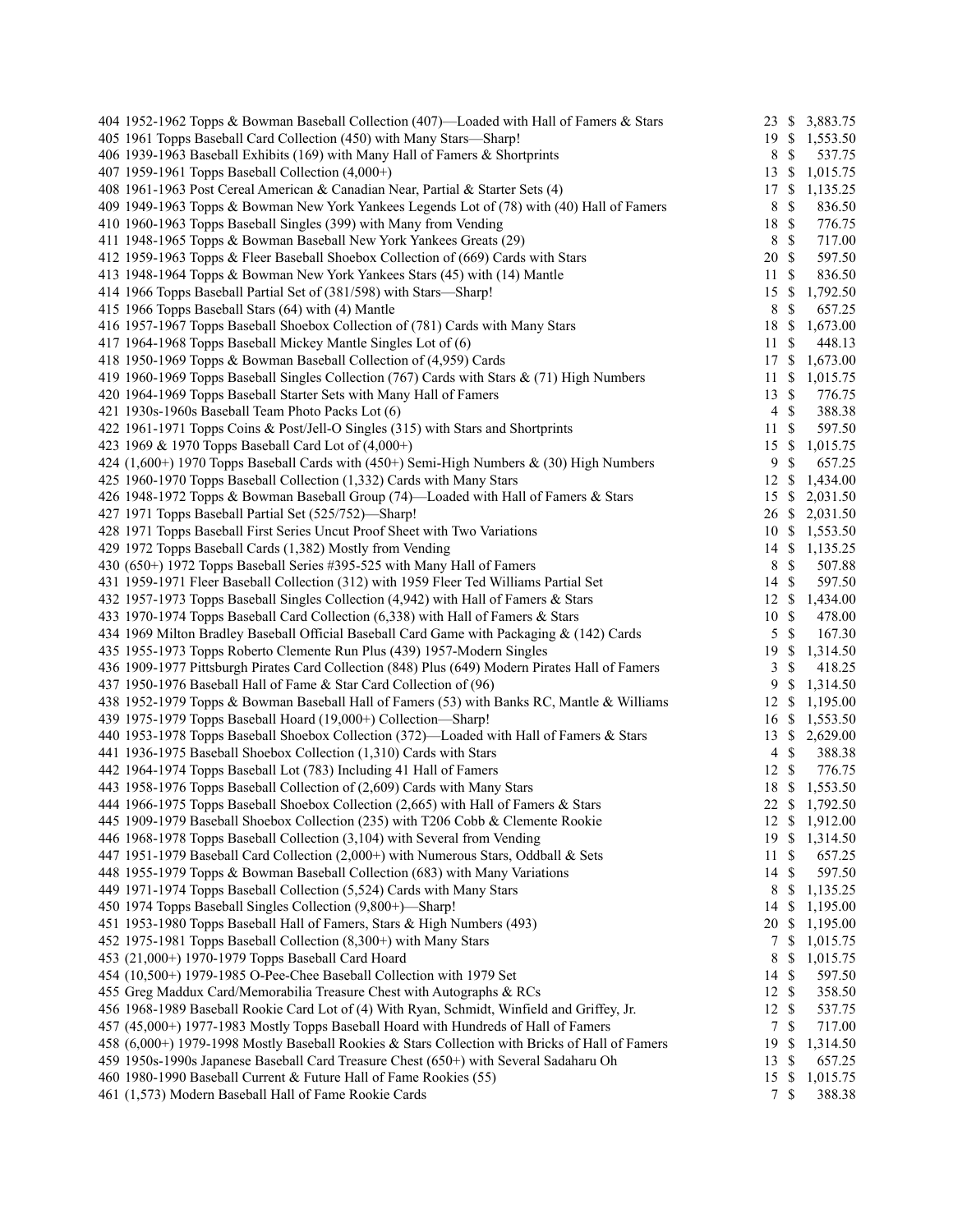| 462 1984 Topps Baseball Uncut Proof Sheets (2) with Carlton/Mathews Photo Switch & Unissued Trillo          | 0 S                      |               | $\overline{\phantom{a}}$               |  |
|-------------------------------------------------------------------------------------------------------------|--------------------------|---------------|----------------------------------------|--|
| 463 1957 Topps Baseball Five-Cent Unopened Wax Pack--GAI EX-MT 6                                            |                          |               | 11 \$ 1,314.50                         |  |
| 464 1960 Leaf Baseball Series 2 Unopened Wax Box (from Sealed Case)--GAI NM-MT+ 8.5                         |                          |               | 25 \$ 8,365.00                         |  |
| 465 1975 Topps Baseball Mini Unopened Wax Box--Baseball Card Exchange Sealed                                |                          |               | 20 \$ 2,629.00                         |  |
| 466 1978 Topps Baseball Factory Sealed Rack Case                                                            |                          |               | 7 \$13,145.00                          |  |
| 467 1979 Topps Baseball Unopened Cello Box--GAI Gem Mint 9.5                                                | 11                       | $\mathbb S$   | 956.00                                 |  |
| 468 1979 Topps Baseball Unopened Cello Box--GAI Mint 9                                                      | 6                        | \$            | 836.50                                 |  |
| 469 1961 Bell Brand Los Angeles Dodgers Unopened Packs (3)                                                  | 5                        | \$            | 286.80                                 |  |
| 470 1968-1972 Topps Baseball Oddball Wrapper Trio with Test Issues                                          | 3                        | $\mathbb{S}$  | 143.40                                 |  |
| 471 1975 Topps Baseball Unopened Wax Tray (3 Packs) - GAI EX-MT 6                                           | 20                       | $\mathbb{S}$  | 717.00                                 |  |
| 472 1978 Topps Baseball Unopened Near Box (30/36) Packs                                                     | 9                        | $\mathbb{S}$  | 836.50                                 |  |
| 473 1987 Fleer Baseball Unopened Cello Case                                                                 | 8                        | $\mathbb{S}$  | 358.50                                 |  |
| 474 (11) 1986-1993 Topps Baseball Rack & Vending Cases                                                      | 5                        | \$            | 286.80                                 |  |
| 475 (19) 1986-1991 Baseball Wax, Cello & Vending Boxes                                                      | $\overline{\mathcal{A}}$ | \$            | 95.60                                  |  |
| 476 1989 Topps Heads Up! Test Unopened Pack Plus Wrapper                                                    | $\mathbf{1}$             | \$            | 179.25                                 |  |
| 477 Rare 1871 Boston Red Stockings Stock Certificate - From the First Year of the National Association      | 13                       | \$            | 1,135.25                               |  |
| 478 1884 Harrisburg Base Ball Association Stock Certificate                                                 | 3                        | \$            | 167.30                                 |  |
| 479 1880s Varney Anderson Cabinet Photos (3), Team Photo and Family Album (5 Items) - Very Scarce "N172 O   | 3                        | \$            | 143.40                                 |  |
| 480 1887 Detroit Wolverine's NL Champion Baseball Team Advertising Currency Note                            | 3                        | \$            | 358.50                                 |  |
| 481 Rare 1890s Fred Pfeffer Photo Illustrated Cigar Band Label                                              | 5                        | \$            | 179.25                                 |  |
| 482 1882 Arthur Soden Signed Boston Red Stockings Baseball Association Stock Certificate                    | 3                        | \$            | 143.40                                 |  |
| 483 Circa 1900 Spalding Crescent Baseball Glove                                                             | 4                        | \$            | 298.75                                 |  |
| 484 Early-1900s Ted Kennedy Baseball Glove Manufacturing Advertisement Lot of (3)                           | $\overline{0}$           | $\mathbb S$   | $\qquad \qquad \blacksquare$           |  |
| 485 Vintage Waltham Engraved Baseball Scene Pocket Watch                                                    | 10                       | $\mathbb{S}$  | 298.75                                 |  |
| 486 1911 Framed Postcard Art Print "These Damn Left-Handed Pitchers Get My Goat!"                           | $\boldsymbol{0}$         | \$            | $\overline{\phantom{a}}$               |  |
| 487 1909 University of Nebraska Baseball Team Photo Broadside vs. Kansas                                    | $\overline{c}$           | $\mathbb S$   | 191.20                                 |  |
| 488 1903 Mrs. Delahanty Lawsuit Document Detailing Ed Delahanty's Death with Sensational Content            | 5                        | $\mathcal{S}$ | 227.05                                 |  |
| 489 1914, 1915 Chicago Federal League Season Passes Pair for Sportswriter Malcolm MacLean                   | 19S                      |               | 1,792.50                               |  |
| 490 Babe Ruth 1920s Writing Tablet                                                                          | 16 \$                    |               | 507.88                                 |  |
| 491 1927 Walter Johnson "I Saw Walter Pitch the First Game" 20th Anniversary Ribbon                         | 2 S                      |               | 250.95                                 |  |
| 492 Historic 1920 New York Yankees Protest Letter to Ban Johnson Regarding Babe Ruth/Joe Jackson Fielding I | 11                       | \$            | 657.25                                 |  |
| 493 Pristine 1924 "Philadelphia Inquirer" World Series Ribbon                                               | $\mathbf{1}$             | \$            | 119.50                                 |  |
| 494 1925 Griffith Stadium Final Construction Invoice Plus 1923 Original News Service Photo                  | $\boldsymbol{0}$         | \$            | $\qquad \qquad \blacksquare$           |  |
| 495 1920s Major League Baseball Betting Pool/Lottery Cards Pair                                             | 0 S                      |               |                                        |  |
| 496 Babe Ruth 1930s Quaker Oats Premium Cap                                                                 | $12 \text{ }$ \$         |               | 250.95                                 |  |
| 497 1928 Lloyd Waner "Lucky Strike" Trolley Car Ad Sign                                                     | 10S                      |               | 418.25                                 |  |
| 498 Ducky Medwick 1930s Granger Tobacco Easel-Back Advertising Display                                      | 5                        | $\mathbb{S}$  | 227.05                                 |  |
| 499 1930 Boston Braves Season Pass Medallion                                                                | 8                        | \$            | 388.38                                 |  |
| 500 1939 Baseball Centennial Cachets Lot (6) Featuring Ruth, Cobb and Wagner (2)                            | $\mathbf{1}$             | \$            | 119.50                                 |  |
| 501 1910s-1960s Baseball Board Games Lot (13) Including Maris and Mantle                                    | $\tau$                   | $\mathbb S$   | 537.75                                 |  |
| 502 1947-1957 New York Baseball Giants Polo Grounds Ice Bucket                                              | $\overline{0}$           | <sup>\$</sup> | $\overline{\phantom{a}}$               |  |
| 503 1950s Burger Brewing Cincinnati Reds Crosley Field Advertising Sign                                     |                          | 7S            | 388.38                                 |  |
| 504 1951 "Ned Garver Day" Large Advertising Broadside                                                       | 4                        | \$            | 215.10                                 |  |
| 505 Yogi Berra Circa 1959 "Yoo-Hoo" Soft Drink Advertising Display Sign                                     | 9                        | \$            | 418.25                                 |  |
| 506 Circa 1960 "Trading & Hobby Cards" Dispensing Machine on Original Base                                  | 3                        | \$            | 203.15                                 |  |
| 507 Roger Maris 1962 "Action Baseball" Board Game and Hand-Painted "1961 A.L. MVP" Commemorative Por        | 1                        | \$            | 119.50                                 |  |
| 508 1950s-1970s Mickey Mantle Ephemera Lot (6 Items)                                                        | $\boldsymbol{0}$         | \$            |                                        |  |
| 509 Brooklyn/Los Angeles Dodgers Treasure Chest of (7) With 1954 Movie Poster and (2) World Series Program  | 3                        | \$            | 203.15                                 |  |
| 510 1960s Yoo-Hoo Cardboard Advertising Sign with Mantle and Berra                                          | 11                       | \$            | 597.50                                 |  |
| 511 Dick Green 1974 Oakland Athletics Championship Ring - World Series MVP!                                 |                          |               |                                        |  |
| 512 Wayne Krenchicki 1979 Baltimore Orioles American League Championship Ring                               | 14<br>$\bf{0}$           | \$<br>\$      | 7,767.50                               |  |
| 513 Nolan Ryan New York Mets 1969 World Series Salesman's Sample Ring                                       | 10                       | $\mathbb{S}$  |                                        |  |
| 514 Frank Robinson 1970 Baltimore Orioles World Champions Salesman's Sample Ring                            | 18                       |               | 1,434.00                               |  |
|                                                                                                             | $\boldsymbol{0}$         | \$            | \$1,135.25<br>$\overline{\phantom{a}}$ |  |
| 515 Wayne Krenchicki 1975 Pan American Games Silver Medal                                                   |                          |               |                                        |  |
| 516 Darrell Johnson 1976 All-Star Game A.L. Manager's Ring                                                  |                          |               | 16 \$ 1,195.00                         |  |
| 517 1981 Ray Knight Salesman's Sample All-Star Game Ring                                                    | 1                        | \$            | 358.50                                 |  |
| 518 1992 All-Star Game NL Ring                                                                              | 13 \$                    |               | 657.25                                 |  |
| 519 1993 Major League Baseball All-Star Game Ring                                                           | 19 \$                    |               | 597.50                                 |  |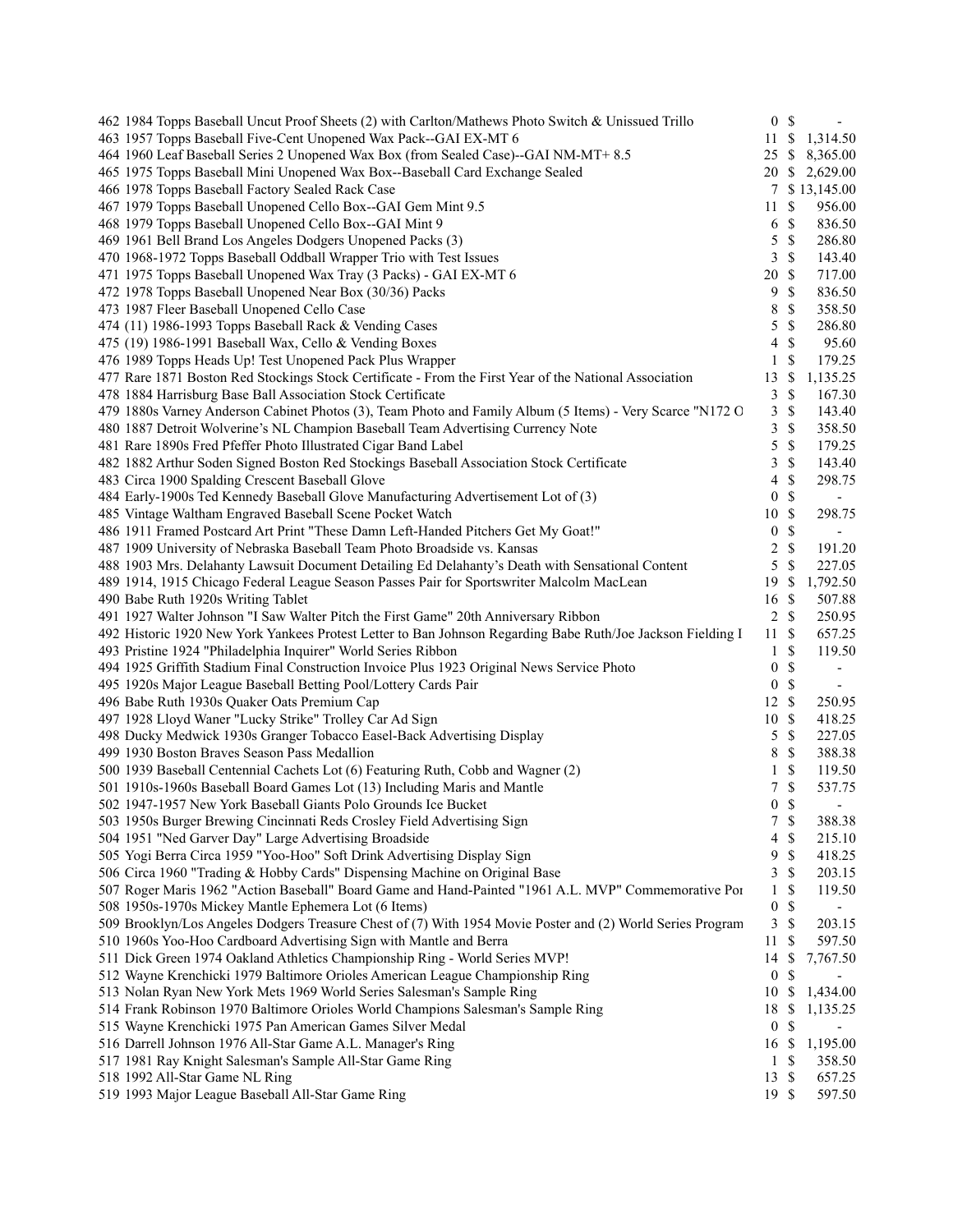| 520 1993 Albuquerque AAA All-Star Game Ring - Steve Powderly                                               | 2                       | $\mathbb{S}$  | 131.45                   |
|------------------------------------------------------------------------------------------------------------|-------------------------|---------------|--------------------------|
| 521 2007 Boston Red Sox World Series Replica Ring Pair                                                     | 5                       | $\mathcal{S}$ | 215.10                   |
| 522 Vintage Detroit Tigers Stadium Figural Seats Pair                                                      | 8                       | $\mathbb{S}$  | 836.50                   |
| 523 Yankee Stadium Commemorative Seat - Steiner LOA                                                        | 4                       | $\mathbb{S}$  | 274.85                   |
| 524 Original Yankee Stadium 1973 50th Anniversary Seat                                                     | 10                      | $\mathcal{S}$ | 657.25                   |
| 525 Yankee Stadium 1976-2008 Field Box Seat Pair - Steiner                                                 | 1                       | $\mathcal{S}$ | 478.00                   |
| 526 1954 Baltimore Orioles Inaugural Season Full-Size Pennant - Extremely Rare!                            | 19                      | $\mathcal{S}$ | 776.75                   |
| 527 Mickey Mantle #7 Original Artwork by Kirk Timmons                                                      | 1                       | \$            | 298.75                   |
| 528 Eddie Gaedel Wooden Display by Artist Steve Sax                                                        | 5                       | $\mathbb{S}$  | 358.50                   |
| 529 LeRoy Neiman 1990 Mike Schmidt "The Slugger" Original LE Artist's Proof Silkscreen Serigraph           | 2                       | \$            | 956.00                   |
| 530 1977-1988 Hall of Fame Induction Pewter Plates Run (12) Plus 1936 Commemorative Plate                  | 2                       | $\mathcal{S}$ | 131.45                   |
| 531 Baseball Treasure Chest of (50+) With 500 HR Club Silver Coin Set                                      | 11                      | $\mathbb{S}$  | 448.13                   |
| 532 Highland Mint Silver Baseball Coins (40)--One Troy Ounce .999 Fine Silver                              | 13                      | $\mathcal{S}$ | 836.50                   |
| 533 Charles Fazzino Yankee Stadium 3-D Art Framed Display                                                  | 1                       | $\mathcal{S}$ | 179.25                   |
| 534 1950s Benny Bengough Recognition Award Presented by Phillies' Granny Hamner                            | 1                       | \$            | 59.75                    |
| 535 1958 New York Yankees "Welcome Home Dinner" Advertising Broadside                                      | 1                       | \$            | 119.50                   |
| 536 1960s Sandy Koufax Ephemera Lot (7 Items)                                                              | 1                       | $\mathcal{S}$ | 59.75                    |
| 537 Gil Hodges New York Mets Ephemera Lot (15 Items)                                                       | $\mathbf{1}$            | $\mathbb{S}$  | 119.50                   |
| 538 Vintage Mickey Mantle Book Cover in Original Shrink Wrap                                               | 3                       | $\mathbb{S}$  | 155.35                   |
| 539 1973 Laughlin Super Stand-Up Mickey Mantle                                                             | 16                      | $\mathbb{S}$  | 388.38                   |
| 540 1940s-1970s Boston Red Sox "Jimmy Fund" Items (2)                                                      | $\overline{c}$          | $\mathbb{S}$  | 143.40                   |
| 541 1975 Topps Baseball Store-Window Advertising Sheet                                                     | 4                       | \$            | 155.35                   |
| 542 Circa 1870s 1/4 Plate Baseball Player Tintype in Partial Case                                          | $\overline{4}$          | $\mathcal{S}$ | 274.85                   |
| 543 Circa 1890 Imperial Cabinet of Rome, Wisconsin Base Ball Squad                                         | $\mathbf{1}$            | $\mathbb{S}$  | 179.25                   |
| 544 1896 Princeton Tigers College Baseball Champions Team Photo                                            | $\overline{\mathbf{c}}$ | $\mathbb{S}$  | 191.20                   |
| 545 1900s Baseball Cabinet Photo Lot of (9) with Ollie Pickering--All BGS Certified                        | 5                       | $\mathbb{S}$  | 167.30                   |
| 546 1907 "Tubby" Spencer St. Louis Browns Oversized Antique Cabinet Card Photo                             | 0                       | \$            | $\overline{\phantom{a}}$ |
| 547 1907 OH-PA League Champion "Youngstown Champs" Baseball Team Composite Photo                           | 5                       | $\mathbb S$   | 239.00                   |
| 548 1910s Cuban Baseball Pioneer Dr. Arturo Manas Cabinet Photo--SGC Authentic                             | $\boldsymbol{0}$        | $\mathbb{S}$  |                          |
| 549 Rare 1913 Honolulu Johnny Williams Original News-Service Photo - Type I - First Hawaiian Major Leaguer | $8\,$                   | $\mathbb{S}$  | 298.75                   |
| 550 Rare 1904 Washington Senators Team Cabinet Photo                                                       | 7                       | $\mathcal{S}$ | 657.25                   |
| 551 Majestic Early 1900s Baseball Team Oversized Photo                                                     | $\mathbf{1}$            | \$            | 358.50                   |
| 552 1919 Hap Felsch Original Underwood & Underwood News Service Photo - Type I                             | 7                       | \$            | 227.05                   |
| 553 Rare 1922 Chief Yellow Horse Original News Service Photo - Type I - Early Native American Ballplayer   | 7                       | $\mathcal{S}$ | 448.13                   |
| 554 1926 Babe Ruth Children's Hospital Original Underwood & Underwood News-Service Photo - Type I          | 1                       | \$            | 119.50                   |
| 555 Circa 1927 Tony Lazzeri Original News-Service Photo Possibly by Charles Conlon - Type I                | $\overline{\mathbf{c}}$ | $\mathbb{S}$  | 191.20                   |
| 556 1930 New York Yankees Original News-Service Photo - PSA/DNA Type I                                     | 2                       | $\mathcal{S}$ | 250.95                   |
| 557 1930s Lou Gehrig Profile Portrait 4x5 Original George Burke Negative                                   | 12                      | \$            | 1,075.50                 |
| 558 1930s Lou Gehrig Batting 5x7 Original George Burke Negative                                            | 9                       | $\mathcal{S}$ | 956.00                   |
| 559 1930s Lou Gehrig with Kids 5x7 Original George Burke Negative                                          | 6                       | $\mathbb{S}$  | 836.50                   |
| 560 Rare and Poignant 1947 "Babe Ruth Day" Original News-Service Photo - Type I                            | $\tau$                  | $\mathcal{S}$ | 274.85                   |
| 561 1955 Yankee Stadium Old-Timers Original Photo (w/DiMaggio, Foxx, etc.) by Don Wingfield - Type I       | 1                       | $\mathbb{S}$  | 119.50                   |
| 562 1880s-1890s Player Elmer Foster Photos Pair - "N172 Old Judge" Subject                                 | 1                       | \$            | 59.75                    |
| 563 1923 John McGraw/Miller Huggins World Series Original News-Service Photo - Type I                      | 0                       | $\mathbb{S}$  | $\overline{\phantom{a}}$ |
| 564 1924 Griffith Stadium World Series Game 1 Original News-Service Photo - Type I                         | 5                       | $\mathbb S$   | 203.15                   |
| 565 1924 Walter Johnson World Series Original News-Service Photo - Type I                                  | 6                       | \$            | 191.20                   |
| 566 1924 World Series Walter Johnson and Family Original News-Service Photo - Type I                       | 1                       | \$            | 59.75                    |
| 567 1928 Miller Huggins Original News-Service Photo - Type I                                               | 1                       | \$            | 119.50                   |
| 568 1933 Commissioner Landis World Series Original News-Service Photo - Type I                             | 1                       | \$            | 59.75                    |
| 569 Satchel Paige/Bob Feller July 7, 1948 Type I Wire Photograph                                           | 3                       | \$            | 179.25                   |
| 570 1916 World Series Game 1 at Boston "Underwood & Underwood" 12x16 Game Action Photo                     | 7                       | \$            | 328.63                   |
| 571 1916 Buck Weaver Original News-Service Photo - Type I                                                  | 6                       | \$            | 227.05                   |
| 572 1923 Miller Huggins Original Underwood & Underwood News-Service Photo - Type I                         | 1                       | $\mathbb{S}$  | 119.50                   |
| 573 1920s Goose Goslin Original News-Service Photo by Charles Conlon - Type I                              | 1                       | \$            | 119.50                   |
| 574 1924 New York Yankees Original News-Service Photo of 1923 Championship Flag-Raising - Type I           | 0                       | $\mathbb{S}$  | $\blacksquare$           |
| 575 1920s Ross Youngs Original News-Service Photo                                                          | 1                       | $\mathbb{S}$  | 179.25                   |
| 576 1931 President Hoover World Series First Pitch Original News-Service Photo - Type I                    | $\boldsymbol{0}$        | $\mathbb{S}$  |                          |
| 577 1920s-1930s Lou Gehrig Original News-Service Photos (3) - Type I                                       | $\mathbf{1}$            | $\mathbb{S}$  | 119.50                   |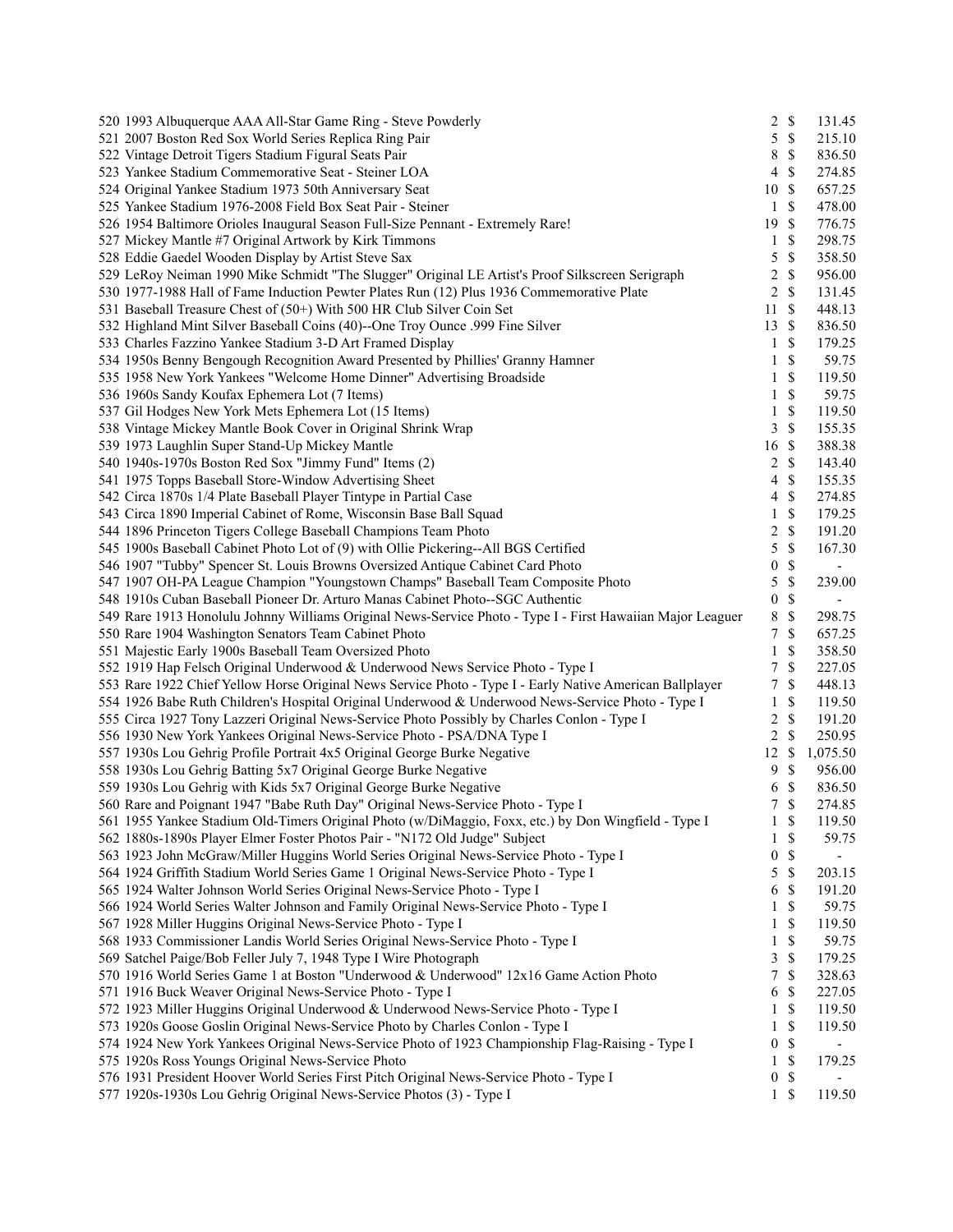| 578 1942 Kansas City Monarchs Large Display with Photos and J.L. Wilkinson Letter                                                                                   | 7                | $\mathbb{S}$  | 298.75                   |
|---------------------------------------------------------------------------------------------------------------------------------------------------------------------|------------------|---------------|--------------------------|
| 579 Extremely Rare Joe Jackson/Ty Cobb/Nap Lajoie Vintage Real-Photo Postcard                                                                                       | 5                | $\mathbb{S}$  | 836.50                   |
| 580 1905 New York Giants J.T. Dye Postcards Pair (2 Different) - Featuring Mathewson and McGinnity                                                                  | 7                | \$            | 191.20                   |
| 581 1907 Detroit Tigers Postcards Pair Including Ty Cobb                                                                                                            | 8                | \$            | 262.90                   |
| 582 Scarce 1950s Griffith Stadium Postcard - One of Few Known                                                                                                       | 3                | $\mathbb{S}$  | 203.15                   |
| 583 1967 Yankee-Stadium Issued "Mother's Day" Pendant From Day of Mantle's 500th Home Run!                                                                          | 3                | \$            | 203.15                   |
| 584 1950s-1980s All-Star Game Press Pins Lot (18)                                                                                                                   | 1                | \$            | 597.50                   |
| 585 1984-1988 Hall of Fame Induction Press Pins Run (5)                                                                                                             | 1                | \$            | 119.50                   |
| 586 1950-1953 New York Yankees World Series Press Pins Trio                                                                                                         | 8                | $\mathbb{S}$  | 388.38                   |
| 587 1956-1961 New York Yankees World Series Press Pins Lot (5)                                                                                                      | 8                | \$            | 358.50                   |
| 588 1957-1963 World Series/All-Star Game Press Pin Lot of (6)                                                                                                       | 18               | \$            | 717.00                   |
| 589 1960s World Series Press Pins Lot (5)                                                                                                                           | $\overline{4}$   | \$            | 274.85                   |
| 590 1961 and 1977 New York Yankees World Series Press Pins                                                                                                          | 1                | \$            | 239.00                   |
| 591 New York Mets 1969 World Series Press Pin Pair                                                                                                                  | 6                | \$            | 239.00                   |
| 592 1960s-80s World Series Phantom Press Pins Lot (8)                                                                                                               | 5                | \$            | 179.25                   |
| 593 1970s-80s World Series Press Pins Lot (31)                                                                                                                      | 6                | \$            | 657.25                   |
| 594 Antique Baseball Bat "Rare Pair" with Circa 1900 Victor "Mushroom" & Circa 1920s Indiana "Rogers Horns                                                          | 1                | \$            | 478.00                   |
| 595 Superb Early 1910s "The Victor" Baseball Bat                                                                                                                    | 3                | $\mathbb{S}$  | 358.50                   |
| 596 Hall of Fame and Milestone H&B LE Black Bat Lot of (9)                                                                                                          | 5                | $\mathcal{S}$ | 388.38                   |
| 597 Hillerich & Bradsby LE Commemorative "Black Bat" Lot of (8)                                                                                                     | 6                | \$            | 298.75                   |
|                                                                                                                                                                     |                  |               | 167.30                   |
| 598 Hillerich & Bradsby "Throwback" Bat Lot of (3) With Ruth, Gehrig and J. Jackson<br>599 Cooperstown Bat Co. Lot of (8) LE Commemorative Models With "First Five" | 10               | \$<br>\$      |                          |
|                                                                                                                                                                     | 7                |               | 418.25                   |
| 600 1961-1963 Roberto Clemente White Base Bobblehead Doll - Sharp!                                                                                                  | 6                | S             | 1,195.00                 |
| 601 Exceptional 1961-1963 Mickey Mantle Bobbing Head Doll plus Caricature Box (2 Items)                                                                             | 14               | \$            | 1,314.50                 |
| 602 Exceptional 1961-1963 Roger Maris Bobbing Head Doll                                                                                                             | 7                | \$            | 448.13                   |
| 603 Scarce and Exceptional 1963-65 Kansas City Athletics "Light Blue Hat" Type Bobbing Head Doll                                                                    | 5                | \$            | 507.88                   |
| 604 1960s-1970s Pittsburgh Pirates Bobbing Head Dolls (2 Different)                                                                                                 | 5                | \$            | 274.85                   |
| 605 Rudolf-Rubino Babe Ruth LE Sculpture Lot of (2) with 1988 & 1989 Editions                                                                                       | $\boldsymbol{0}$ | $\mathbb{S}$  | $\overline{\phantom{a}}$ |
| 606 1961-1963 "Green Base" Bobbing Head Dolls Trio                                                                                                                  | 7                | $\mathbb{S}$  | 478.00                   |
| 607 Exceptional 1961-1963 Cleveland Indians Bobbing Head Dolls (2 Different)                                                                                        | 5                | \$            | 448.13                   |
| 608 Exceptional 1963-1965 "White Base" Bobbing Head Dolls Trio                                                                                                      | 5                | $\mathbb{S}$  | 507.88                   |
| 609 1963-1965 Philadelphia Phillies Black-Face Bobblehead Doll                                                                                                      | 15               | \$            | 896.25                   |
| 610 1960s Philadelphia Phillies Bobblehead Lot of (4)                                                                                                               | 10               | \$            | 537.75                   |
| 611 1960s Philadelphia Phillies Bobblehead Lot of (4) With 1961-1962 White Base Miniature                                                                           | 9                | \$            | 448.13                   |
| 612 1967-72 Baltimore Orioles "Gold Base" Bobbing Head Doll                                                                                                         | $\tau$           | \$            | 227.05                   |
| 613 1961-1963 Willie Mays "Dark Face" Type Bobbing Head Doll                                                                                                        | 10               | $\mathcal{S}$ | 298.75                   |
| 614 1958-63 Hartland Statues Rocky Colavito Shortprint                                                                                                              | 8                | \$            | 286.80                   |
| 615 1874 "Chadwick's American Base Ball Manual"--Scarce Hardcover Book                                                                                              | 10               | $\mathcal{S}$ | 776.75                   |
| 616 1884 Boston Beaneaters Scorecard vs. Philadelphia Quakers with Manager John Merrill Cover                                                                       | 11               | \$            | 478.00                   |
| 617 1889 Brooklyn Bridegrooms Rare American Association "Official Score Book" Yearbook                                                                              | 9                | \$            | 298.75                   |
| 618 Super Rare 1907 "El Base-Ball" Cuban Baseball Guide with Partial Cover Restoration                                                                              | $\mathbf{1}$     | \$            | 119.50                   |
| 619 1909-1919 Spalding's Base Ball Guide and Record Book Lot (7)                                                                                                    | 4                | $\mathbb{S}$  | 478.00                   |
| 620 April 21, 1917 "The National Police Gazette" Complete Issue with Jim Thorpe on Full Page                                                                        | 5                | \$            | 286.80                   |
| 621 1924 World Series Griffith Stadium Program                                                                                                                      | 1                | \$            | 298.75                   |
| 622 1919-1927 Chicago "Black Sox" World Series Scandal Newspaper Lot of (4)                                                                                         | 1                | \$            | 179.25                   |
| 623 1911 P.G. Collier & Son "The Book of Baseball" Large Hardback                                                                                                   | 2                | \$            | 131.45                   |
| 624 1912 Baseball Hardbacks Pair Including "Pitching in a Pinch" by Christy Mathewson                                                                               | $\boldsymbol{0}$ | \$            |                          |
| 625 1913 Red Sox/Senators at Griffith Stadium Scorecard                                                                                                             | 17               | \$            | 896.25                   |
| 626 1915 Tigers/Senators at Griffith Stadium Scorecard                                                                                                              | 10               | \$            | 262.90                   |
| 627 10/8/29 Chicago Cubs World Series Program with String Binding--1st Ever Wrigley Field WS Game                                                                   | $\tau$           | \$            | 274.85                   |
| 628 1929 Boston Red Sox vs. "All Teams" Old-Timers Game Program with Cobb and Speaker in Lineups                                                                    | 7                | \$            | 167.30                   |
| 629 1940 & 1945 Detroit Tigers World Series Programs Pair                                                                                                           | 7                | \$            | 227.05                   |
| 630 1945 World Series Program Pairing with Cubs & Tigers Versions                                                                                                   | 5                | \$            | 227.05                   |
| 631 1940s Lou Gehrig Hardback Books Trio                                                                                                                            | 1                | \$            | 119.50                   |
| 632 1940s-1950s Ted Williams Publications Lot (6)                                                                                                                   | $\boldsymbol{0}$ | \$            | $\overline{\phantom{a}}$ |
| 633 1951 & 1954 New York Giants World Series Programs Pair                                                                                                          | 2                | \$            | 143.40                   |
| 634 August 16, 1954 "Sports Illustrated" Inaugural Issue Including Baseball Card Fold-Out                                                                           |                  | \$            | 239.00                   |
|                                                                                                                                                                     | 7                |               |                          |
| 635 1940-1949 World Series Programs Complete Run (20) [reserve met]                                                                                                 | $\overline{2}$   | <sup>\$</sup> | 2,390.00                 |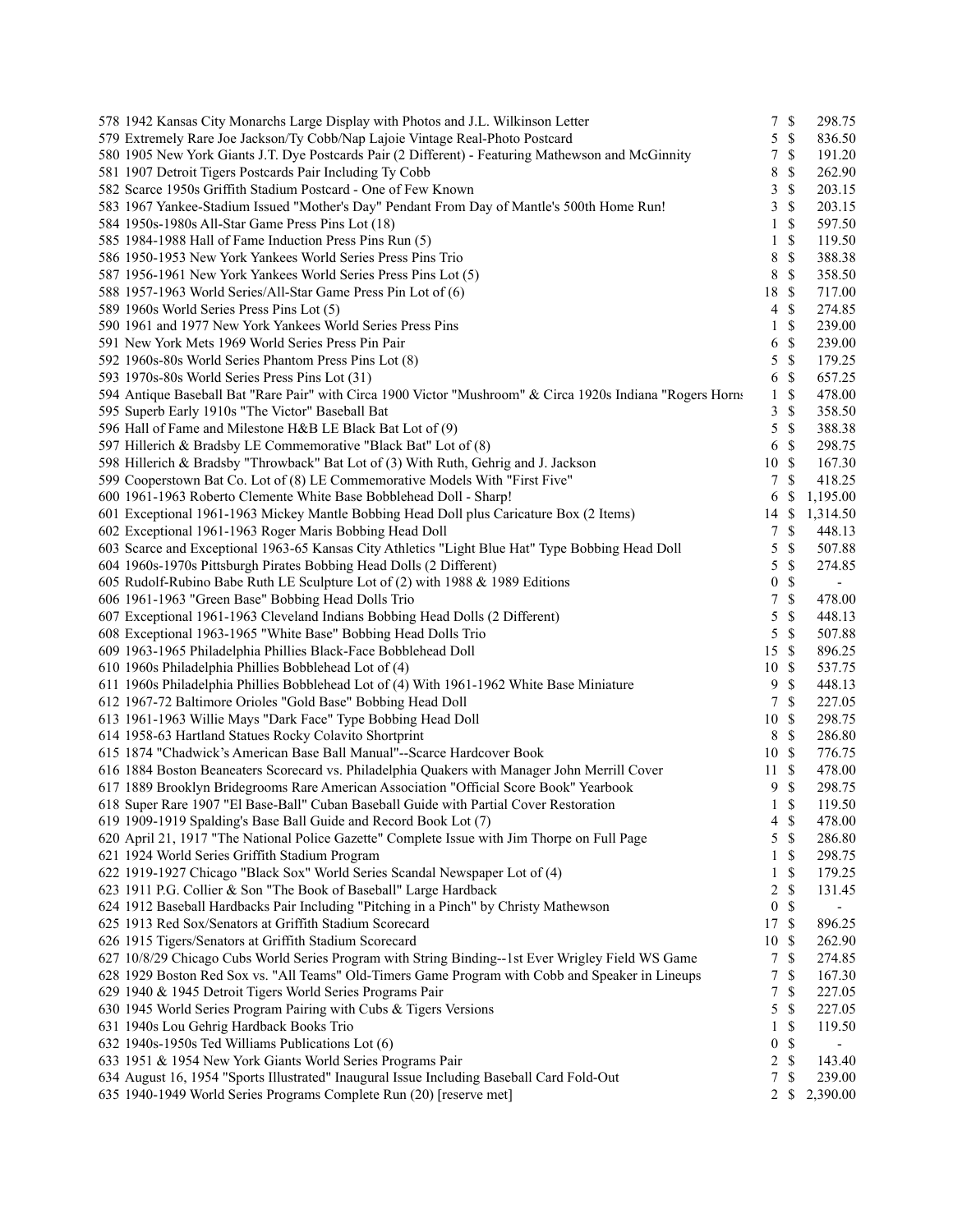| 636 1950-1959 World Series Programs Complete Run (20) - Including Larsen's Scored "Perfecto" [reserve not mo | 0 <sup>5</sup>   |               |                          |
|--------------------------------------------------------------------------------------------------------------|------------------|---------------|--------------------------|
| 637 1927-1939 "Baseball Magazine" Lot (83 Different Issues)                                                  | 7 <sup>7</sup>   | $\mathcal{S}$ | 717.00                   |
| 638 1940-1953 "Baseball Magazine" Lot (100 Different Issues)                                                 | 10               | \$            | 896.25                   |
| 639 Jackie Robinson 1935 Muir High School Yearbook                                                           | 11               | \$            | 776.75                   |
| 640 Sandy Koufax and Jack Twyman 1954 University of Cincinnati Yearbook                                      | $\boldsymbol{0}$ | \$            |                          |
| 641 Chicago Cubs World Series Program Lot of (3) with 1929, 1932 & 1935 Editions                             | 5                | \$            | 418.25                   |
| 642 1937 Yankees vs. Giants World Series Program                                                             | 7                | \$            | 262.90                   |
| 643 October 8, 1945 World Series Game 6 Wrigley Field Program Pair and Ticket Stub - Cubs' Last-Ever World ! | $\boldsymbol{0}$ | \$            | $\overline{\phantom{a}}$ |
| 644 1946 World Series Game 7 Sportsman's Park Program and PSA/DNA "Authentic" Ticket Stub                    | 9                | \$            | 328.63                   |
| 645 1940s-1950s New York Yankees World Series Programs Lot (7)                                               | 2                | \$            | 328.63                   |
| 646 1940s-50s Brooklyn Dodgers World Series Programs Lot (5)                                                 | 2                | $\mathbb{S}$  | 250.95                   |
| 647 1940s St. Louis Cardinals World Series Programs Trio                                                     | 4                | $\mathbb{S}$  | 239.00                   |
| 648 1940s-1950s World Series Programs Lot (6)                                                                | 9                | \$            | 388.38                   |
| 649 1960-1965 World Series Programs Complete Run (12)                                                        | 10               | \$            | 358.50                   |
| 650 1947-1953 Brooklyn Dodgers/Montreal Royals Publication Lot of (3) with Campanella Minor League Listin    | $\boldsymbol{0}$ | \$            | $\overline{\phantom{a}}$ |
| 651 April 13, 1954 Briggs Stadium Program and Ticket Stub From First-Ever Baltimore Orioles Game             | 10               | \$            | 776.75                   |
| 652 1956 New York Yankees Printer's Proof Program - Rare!                                                    | 1                | \$            | 143.40                   |
| 653 1940s-1950s A.L. and N.L. Team Yearbooks Lot (12)                                                        | 7                | \$            | 448.13                   |
| 654 1930s-1950s Baseball Game Scorecards Lot (30) Featuring Yankees, Dodgers and Giants                      | 12               | \$            | 448.13                   |
| 655 "The 1961 Dodger Family" Union Oil Booklet Lot of (24) With Multiple Koufax, Drysdale and Hodges         | 7                | \$            | 286.80                   |
| 656 June 21, 1964 Jim Bunning "Perfect Game" Boldly Scored Program                                           | $\boldsymbol{0}$ | \$            |                          |
| 657 1911-1999 Baseball Treasure Chest with (5) World Series Programs $\&$ (4) Mantle Magazines               | 1                | \$            | 298.75                   |
| 658 1950s-1970s American League Team Yearbooks Lot (43) Including Yankees and Red Sox                        | 5                | $\mathbb{S}$  | 478.00                   |
| 659 1950s-1970s National League Team Yearbooks Lot (40) Including Mets and Dodgers                           | 10               | S             | 956.00                   |
| 660 1949-2014 Philadelphia Phillies Yearbook Complete Run of (77) with (6) Signed Editions                   | 15               | \$            | 1,135.25                 |
| 661 1952-1975 Cincinnati Reds Team Yearbooks Near Complete Run (22 Different)                                | 11               | S             | 418.25                   |
| 662 1960s-1970s Team Yearbooks and World Series Programs Lot (26)                                            | 7                | \$            | 418.25                   |
|                                                                                                              | 5                | \$            | 358.50                   |
| 663 Sporting News Baseball Guide Collection of (56) with 1943-1981 Baseball Guide Complete Run               |                  |               |                          |
| 664 1920s-1990s "TIME Magazine" Complete Issues Featuring Baseball-Themed Covers (18)                        | 1                | \$            | 239.00                   |
| 665 1940-2006 Sporting News Baseball Register Complete Run of (67)                                           | 5                | \$            | 388.38                   |
| 666 Rare 1924 Washington Senators Opening Day Full Ticket Stub - Walter Johnson Career Win #355              | 9                | \$            | 657.25                   |
| 667 1916 World Series Game 5 Braves Field PSA 1 Ticket Stub - Red Sox Fourth Title                           | 6                | \$            | 2,390.00                 |
| 668 1926 World Series Game 4 Sportsman's Park PSA 2 Ticket Stub - Ruth Three Home Runs                       | 14               | \$            | 1,792.50                 |
| 669 1957 World Series Game 7 Yankee Stadium PSA 8 Full Ticket - Highest Graded                               | 2                | \$            | 507.88                   |
| 670 Mickey Mantle May 14, 1967 Yankee Stadium Ticket Stub From 500th HR Game - PSA 4                         | 12               | \$            | 1,434.00                 |
| 671 April 14, 1942 Fenway Park PSA 2 Ticket Stub From Johnny Pesky's MLB Debut                               | 1                | \$            | 179.25                   |
| 672 1953-1960 Mickey Mantle World Series HR Ticket Stubs Trio                                                | 5                | \$            | 328.63                   |
| 673 1960 World Series at Pittsburgh Game 6 Full Ticket                                                       | 6                | \$            | 274.85                   |
| 674 October 2, 1978 A.L. East Tiebreaker Game Full Ticket - Bucky Dent Game-Winning HR!                      | 10               | \$            | 507.88                   |
| 675 1978 A.L. East Tiebreaker Framed Display With Fenway Park Ticket Stub and Multi-Signed Photo - PSA/DN    | $\overline{4}$   | $\mathbb{S}$  | 286.80                   |
| 676 1991 Baltimore Orioles Complete Set of Season Tickets (84) on 6 Attached Uncut Sheets                    | 2                | \$            | 203.15                   |
| 677 October 1, 1951 Ebbets Field Giants vs. Dodgers Playoff Ticket Stub - Thomson-Branca I                   | 5                | $\$$          | 836.50                   |
| 678 Ted Williams July 17, 1956 "400th HR" Ticket Stub                                                        | 1                | \$            | 59.75                    |
| 679 1920s-1970s Baseball Ticket Stubs (16) with Mantle #525, Campanella & Possible Gehrig Home Run Game      | 8                | \$            | 507.88                   |
| 680 September 16, 1963 Stan Musial Last Home Run (#475) Ticket Stub                                          | 1                | \$            | 119.50                   |
| 681 July 4, 1980 Nolan Ryan "3,000th Strikeout" Ticket Stub                                                  | $\boldsymbol{0}$ | \$            |                          |
| 682 Clemens, Wells and Cone "Pitching Milestones" Full Tickets in Framed Signature Displays (3)              | 1                | \$            | 119.50                   |
| 683 May 6, 1998 Kerry Wood 20 Strikeout Game Full Ticket                                                     | 1                | \$            | 59.75                    |
| 684 David Ortiz "First Game," "First Hit" and "500th HR" Full Tickets Trio                                   | 1                | \$            | 119.50                   |
| 685 Ryne Duren/Jim Wilson 1955-1956 Baltimore Orioles Game-Worn Road Jersey - Phil Wood LOA                  | 18               | \$            | 2,270.50                 |
| 686 Lum Harris 1956 Baltimore Orioles Game-Worn Road Jersey - Phil Wood LOA                                  | 11               | \$            | 657.25                   |
| 687 Hoyt Wilhelm 1959 Baltimore Orioles Game-Worn Home Jersey - Phil Wood LOA                                | 22               | \$            | 2,748.50                 |
| 688 Walt Bond 1960 Cleveland Indians Game-Worn Home Jersey                                                   | 5                | \$            | 896.25                   |
| 689 Billy Hoeft 1962 Baltimore Orioles Game-Worn Home Jersey - Phil Wood LOA                                 | 8                | \$            | 507.88                   |
| 690 Jackie Brandt 1962 Baltimore Orioles Game-Worn Road Jersey - Phil Wood LOA                               | 4                | \$            | 215.10                   |
| 691 Wes Stock 1962 Baltimore Orioles Game-Worn Home Jersey - Phil Wood LOA                                   | 19               | \$            | 1,434.00                 |
| 692 Moe Drabowsky 1966 World Champion Baltimore Orioles Game-Worn Road Jersey - Phil Wood LOA                | 20               | \$            | 896.25                   |
| 693 Baltimore Orioles 1969-1973 Game-Worn Jersey Lot of (3) - Phil Wood LOAs                                 | $\mathfrak{Z}$   | \$            | 388.38                   |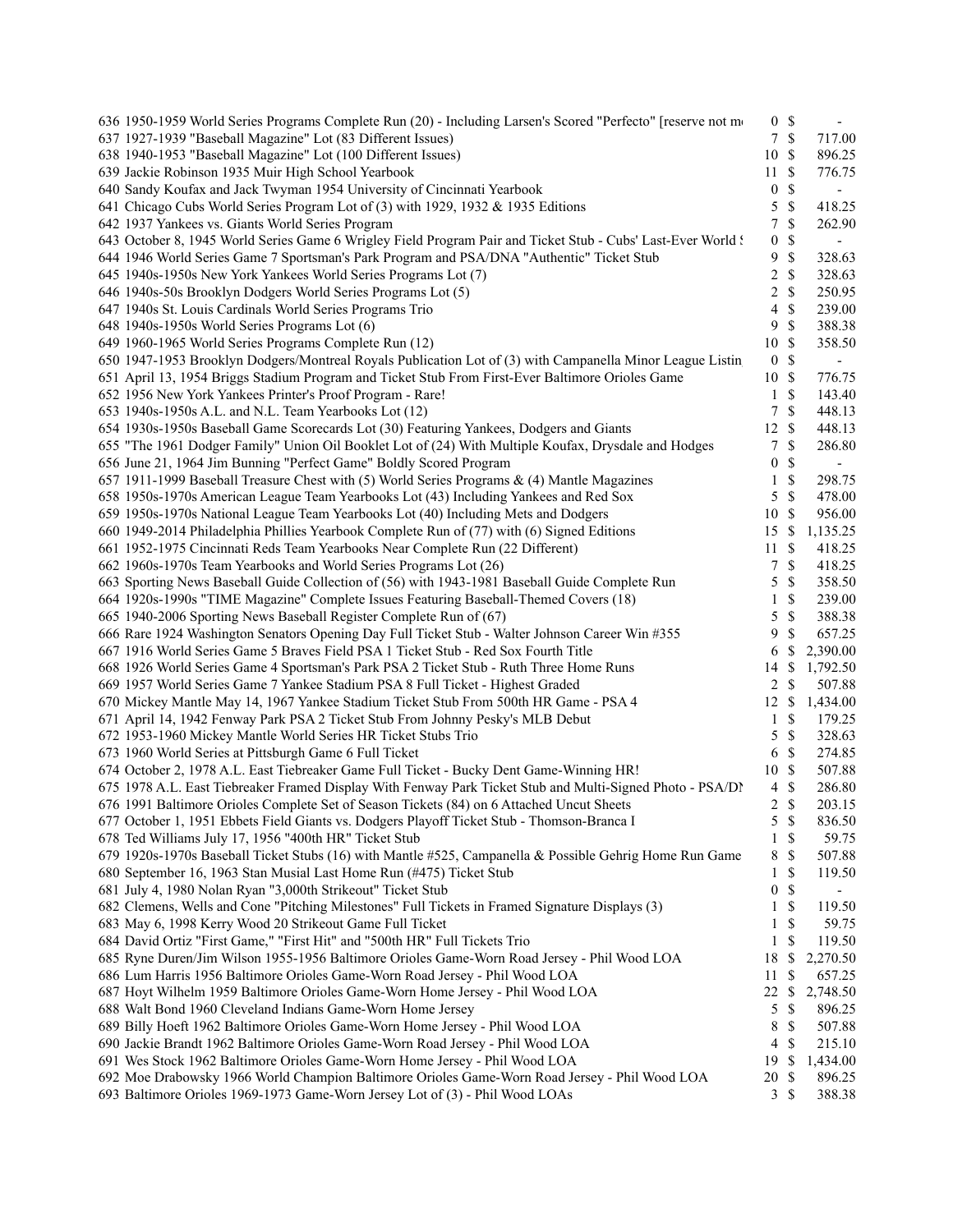| 694 Whitey Wietelmann 1970 San Diego Padres Coaches Game Worn Home Jersey                                   |                  |               | 13 \$ 1,015.75           |
|-------------------------------------------------------------------------------------------------------------|------------------|---------------|--------------------------|
| 695 Randy Elliott 1972 San Diego Padres Game Worn Home Jersey                                               | 18 \$            |               | 956.00                   |
| 696 1980s Philadelphia Phillies Game-Worn Jersey Lot of (6)                                                 |                  |               | 13 \$ 1,135.25           |
| 697 1970s-1990s Pittsburgh Pirates Game-Worn Lot of (5)                                                     | 10               | <sup>\$</sup> | 597.50                   |
| 698 Philadelphia Phillies 1990s-2000s Game-Worn Warm-Up Jersey Lot of (18) With Abreu, Revere and Wagner    | 5                | \$            | 418.25                   |
| 700 Ozzie Smith 1986 Game-Worn St. Louis Cardinals Home Jersey - MEARS A10                                  | 32               | \$            | 5,377.50                 |
| 701 Reggie Jackson 1985 Signed Game-Worn California Angels Road Jersey - Full Miedema LOA                   | 10               | <sup>\$</sup> | 1,553.50                 |
| 702 Nolan Ryan 1988 Houston Astros Signed Game-Issued Jersey - Full Miedema LOA                             | 11               | \$            | 1,434.00                 |
| 703 Nolan Ryan 1980-1987 Signed Game-Worn Houston Astros Cap                                                | 13               | \$            | 836.50                   |
| 704 Mike Schmidt 1988 Philadelphia Phillies Signed Game-Worn Home Jersey - Full Miedema LOA                 | 15               | \$            | 2,748.50                 |
| 705 2002 Philadelphia Phillies Game-Worn "Throwback" Jersey Lot of (5) - All MLB Authenticated              | 10               | S             | 507.88                   |
| 706 2007-2012 Philadelphia Phillies Game-Worn Jersey Lot of (9) With Werth, Ruiz and Myers                  | $12 \text{ }$ \$ |               | 1,015.75                 |
| 707 2010-2012 Philadelphia Phillies Game-Worn Home Alternate Jersey Lot of (6) With Howard and Lee          | 10               | $\mathbb{S}$  | 956.00                   |
| 708 Brad Wilkerson 2005 Washington Nationals Signed Game-Worn Road Jersey                                   | 1                | \$            | 119.50                   |
| 709 Ronnie Belliard 2007 Signed Game-Worn "TBTC" Homestead Grays Jersey                                     |                  |               |                          |
|                                                                                                             | 2                | \$            | 131.45                   |
| 710 2007-2008 Washington Nationals Game-Worn Jersey Lot of (3)                                              | 6                | \$            | 262.90                   |
| 711 Ryan Zimmerman 2007 Signed Game-Worn "TBTC" Homestead Grays Jersey                                      | 3                | \$            | 418.25                   |
| 712 Ryan Zimmerman 2008 Jackie Robinson Day Washington Nationals Game-Worn Road Jersey                      | 1                | \$            | 358.50                   |
| 713 Washington Nationals 2008-2010 Jackie Robinson Day Game-Worn Jersey Lot of (4)                          | 5                | \$            | 328.63                   |
| 714 Alfonso Soriano 2006 Washington Nationals Game-Worn Home Ensemble                                       | 10               | \$            | 328.63                   |
| 715 2008 Nationals Park Inaugural Opening Day Locker Room Nameplate Lot of (26)                             | 4                | \$            | 298.75                   |
| 716 Washington Nationals Game-Used Bases From RFK Finale and First Game at Nationals Park - Both Signed I   | 7                | \$            | 836.50                   |
| 717 Ryan Zimmerman 2009 All-Star Game Autographed Locker Nameplate Display                                  | 1                | \$            | 358.50                   |
| 718 Washington Nationals Memorabilia Lot of (17) With (2) 2012 Division-Clinching Champagne Bottles         | 1                | \$            | 298.75                   |
| 719 Washington Nationals Game-Worn Cap Lot of (8) With (2) R. Zimmerman                                     | 6                | \$            | 358.50                   |
| 720 Johnny Bench 1970s Cincinnati Reds Game-Worn Cap                                                        | 5                | \$            | 328.63                   |
| 721 Dave Winfield Late-1970s San Diego Padres Signed Game-Worn Cap and Shoes                                | 6                | \$            | 448.13                   |
| 722 Mike Schmidt Signed Game-Worn Lot of (2) With Early Career Phillies Cap                                 | 6                | \$            | 657.25                   |
| 723 Reggie Jackson 1987 Oakland Athletics Signed Game-Worn Cap                                              | 2                | $\mathbb{S}$  | 250.95                   |
| 724 1960s-2000s Philadelphia Phillies Game-Worn Lot of (25) With Batting Helmets, Cleats and Equipment Item | 5                | \$            | 328.63                   |
| 725 Reggie Jackson 1982 Signed Game-Worn Shoes - Full Miedema LOA                                           | 2                | \$            | 262.90                   |
| 726 Tommy John 1985 Signed Game-Worn California Angels Warm-Up Jacket                                       | 0                | \$            | $\overline{\phantom{a}}$ |
| 727 1950s Jose Valdivielso Washington Senators Signed Game Used Cap                                         | 8                | \$            | 298.75                   |
| 728 Circa 1959-1960 Bob Allison Washington Senators ROY-Era Game Used Stirrups                              | 2                | \$            | 131.45                   |
| 729 Baltimore Orioles 1959-1976 Game-Worn Pants Lot of (7) - Phil Wood LOA                                  | 8                | \$            | 250.95                   |
| 730 Dave McNally and Bobby Grich Game-Worn Baltimore Orioles Pants Lot of (2) - Phil Wood LOA               | 7                | $\mathbb{S}$  | 203.15                   |
| 731 Willie Randolph 2002 Signed Game-Worn New York Yankees Home Pants                                       | 0                | \$            |                          |
| 732 2005-2006 New York Yankees Signed Game-Used Baseball Lot of (4) With (2) Damon and (2) B. Williams      | $\boldsymbol{0}$ | \$            | $\overline{\phantom{a}}$ |
| 733 Carlos Santana 2012 Game-Used Catcher's Gear                                                            | 1                | \$            | 358.50                   |
| 734 Hanley Ramirez Signed/Game-Used Lot With Bat, Shoes, Batting Gloves and (3) Baseballs                   | 1                | \$            | 298.75                   |
| 735 Todd Frazier Game-Used/Autographed Lot With Bat, Batting Gloves, (3) Baseballs and (20) Photos          | 2                | \$            | 507.88                   |
| 736 Willie Mays 1969-72 Louisville Slugger Signed Professional Model Bat - MEARS A6                         |                  |               | 8 \$ 1,434.00            |
| 737 Pete Rose 1971-1979 Signed Game Used Bat (PSA/DNA GU 8.5) and Signed Promotional Model Bat              | 18               | \$            | 1,553.50                 |
| 738 Rickey Henderson 1990 MVP Season Signed Game-Used Bat - PSA/DNA GU 10                                   | 22               |               | 2,868.00                 |
|                                                                                                             |                  | \$            |                          |
| 739 Bryce Harper 2012 Rookie Year Game-Used Bat With MLB Hologram and Exact Photo Match                     | 15               | \$            | 5,377.50                 |
| 740 Major League Stars 1960s Game-Used Bat Lot of (4)                                                       | 4                | \$            | 274.85                   |
| 741 Brooks Robinson 1965-1967 Professional Model Bat - Full PSA/DNA                                         | 10               | \$            | 418.25                   |
| 742 Pete Rose 1969 Pro Stock Bat - PSA/DNA                                                                  | 3                | \$            | 203.15                   |
| 743 Baltimore Orioles 1960s-1970s Game-Used Bat Lot of (6)                                                  | 7                | \$            | 388.38                   |
| 744 1960s Pro Stock HOFer Bat Lot of (4) With Aaron and Mays                                                | 9                | \$            | 215.10                   |
| 745 1970s-1980s Game-Used Bat Lot of (11) With Armas, Baylor and Stargell                                   | 9                | \$            | 776.75                   |
| 746 Reggie Jackson 1984 Game-Used Bat - Full PSA/DNA                                                        | 12               | \$            | 478.00                   |
| 747 Mike Schmidt 1980-1983 Signed Game-Used Bat - PSA/DNA GU 8                                              | 17               | \$            | 1,135.25                 |
| 748 Reggie Jackson 1986 Signed Game-Ready Bat - Full PSA/DNA                                                | 2                | \$            | 250.95                   |
| 749 Dave Winfield 1988-1989 Game-Used Bat - Full PSA/DNA                                                    | 3                | \$            | 203.15                   |
| 750 Rickey Henderson 1991 Signed Game-Used Bat - PSA/DNA GU 9                                               | 12               | \$            | 657.25                   |
| 751 Los Angeles Dodgers 1990s Game-Used Bat Lot of (8) With Piazza and Strawberry                           | 10               | \$            | 657.25                   |
| 752 Ryan Zimmerman 2006 Rookie Year Signed Game-Used Bat                                                    | 11               | \$            | 1,673.00                 |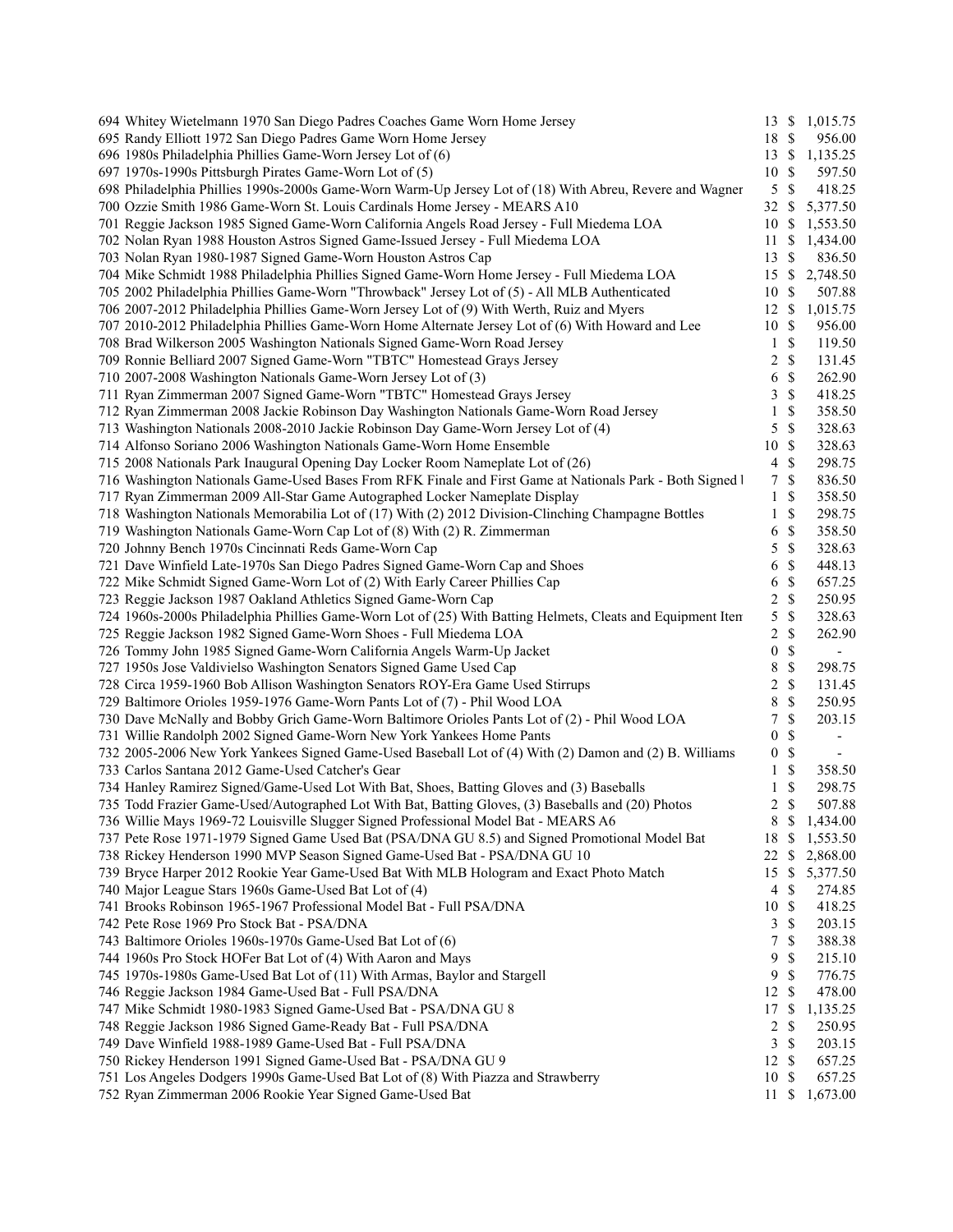| 753 Ryan Zimmerman 2008 Signed Game-Used Pink Mother's Day Bat                                             |                  | 6 <sup>°</sup> | 227.05                   |
|------------------------------------------------------------------------------------------------------------|------------------|----------------|--------------------------|
| 754 Ian Desmond 2011 Game-Used Pink Mother's Day Bat                                                       |                  | 6 <sup>°</sup> | 119.50                   |
| 755 Washington Nationals Game-Used Bat Lot of (12) - All PSA/DNA                                           | 14               | \$             | 2,031.50                 |
| 756 New York Yankees Game-Used Bat Pair With Balboni and M. Stanley                                        | 6                | \$             | 203.15                   |
| 757 Dave Parker, Tommy Herr and Pete Incaviglia 1980s Game Used Bats                                       | $\overline{4}$   | \$             | 107.55                   |
| 758 1932-1933 New York Yankees Team-Signed Ball With Ruth, Gehrig and (5) Other HOFers - Spectacular!      | 15               | \$             | 4,481.25                 |
| 759 1932 Yankees/Red Sox Multi-Signed Ball With Ruth, Gehrig and Full PSA/DNA - Beautiful!                 | 21               | \$             | 5,377.50                 |
| 760 1935 Boston Braves/MLB Stars Multi-Signed Baseball With Ruth, Gehrig and Full JSA [reserve not met]    | 6                | \$             | $\overline{\phantom{a}}$ |
| 761 1930s Multi-Signed Baseball With Ruth, Grove and Berg - Full PSA/DNA                                   | 9                | \$             | 3,286.25                 |
| 762 Babe Ruth/Lou Gehrig 1928 Autographed Baseball - Full JSA                                              | 10               | S              | 956.00                   |
| 763 1931 New York Yankees Team Signed Ball (17 Signatures) Including Ruth and Gehrig                       | 26               | \$             | 5,676.25                 |
| 764 1949 Eddie Waitkus Single-Signed & Dated Baseball with Full JSA                                        | 18               | \$             | 1,434.00                 |
| 765 1949 World Champion New York Yankees Team-Signed Ball With DiMaggio, Early Berra and Full JSA          | 14               | \$             | 448.13                   |
| 766 1931 New York Giants Team-Signed Ball With Ott, Terry, Bender and Full JSA                             | 6                | \$             | 537.75                   |
| 767 Ty Cobb and Others Signed Ball (6 Signatures) - Displays as Stunning Single-Signed!                    | 16               | \$             | 3,286.25                 |
| 768 Jimmie Foxx Single Signed & Dated Baseball [reserve met]                                               | 9                | <sup>\$</sup>  | 3,883.75                 |
| 769 Roberto Clemente Single-Signed 1958-1962 ONL Giles Baseball - Full PSA/DNA                             | 6                | \$             | 2,031.50                 |
| 770 Circa 1947 Puerto Rican League Multi-Signed Baseball with HOFer Willard Brown                          | $\overline{4}$   | $\mathbb{S}$   | 507.88                   |
| 771 1971 World Champion Pittsburgh Pirates Team-Signed Ball With Clemente, Stargell, Murtaugh and Full JSA | 5                | $\mathbb{S}$   | 597.50                   |
|                                                                                                            | 2                | $\mathbb{S}$   | 657.25                   |
| 772 1974 Hall of Fame Induction Multi-Signed Baseball With Mantle, Musial and Paige - Full PSA/DNA         |                  |                |                          |
| 773 1974 Hall of Fame Induction Multi-Signed Baseball With Mantle, Musial and Paige - Full JSA             | 5                | $\mathbb{S}$   | 657.25                   |
| 774 1949 Philadelphia Phillies Team-Signed Baseball with (32) Signatures                                   | 1                | \$             | 179.25                   |
| 775 1950 Philadelphia Phillies "Whiz Kids" Team-Signed Baseball with (24) Autographs                       | 6                | $\mathbb{S}$   | 250.95                   |
| 776 1951 Philadelphia Phillies Team-Signed Baseball with (29) Signatures                                   | 0                | $\mathbb{S}$   | $\overline{\phantom{a}}$ |
| 777 1954 World Champion New York Giants Team-Signed Baseball With Mays and Full JSA                        | 6                | $\mathbb{S}$   | 262.90                   |
| 778 1958 New York Yankees World Champions Team Signed Ball (27 Signatures)                                 | $\boldsymbol{0}$ | $\mathbb{S}$   | $\overline{\phantom{a}}$ |
| 779 1961 World Champion New York Yankees Team-Signed Ball - Full JSA                                       | 11               | \$             | 597.50                   |
| 780 1961 World Champion New York Yankees Team-Signed Ball - Full JSA                                       | 1                | \$             | 179.25                   |
| 781 1965 All-Star Game Multi-Signed Baseball With Mantle, Mays and Full JSA - Gorgeous!                    | 11               | \$             | 298.75                   |
| 782 1965 Philadelphia Phillies Team Signed Hand Painted Baseball                                           | 9                | \$             | 239.00                   |
| 783 1932 Portland Beavers PCL Champions Team-Signed Ball                                                   | 2                | \$             | 131.45                   |
| 784 1946 Brooklyn Dodgers Team Signed Ball (32 Signatures)                                                 | 3                | \$             | 143.40                   |
| 785 1947 Pittsburgh Pirates Team Signed Ball (22 Signatures) w/Wagner and Greenberg                        | 13               | \$             | 262.90                   |
| 786 1956 Philadelphia Phillies Team Signed Ball (30 Signatures) Including Ashburn and Roberts              | 8                | \$             | 203.15                   |
| 787 1957 St. Louis Cardinals Team Signed Ball (25 Signatures) Including Musial and Schoendienst            | 7                | $\mathbb{S}$   | 131.45                   |
| 788 1964 Milwaukee Braves Team Signed Ball (28 Signatures) Including 4 HOFers - Full JSA                   | 9                | $\mathbb{S}$   | 179.25                   |
| 789 1971 New York Mets Partial Team Signed Ball (13 Signatures)                                            | 9                | \$             | 274.85                   |
| 790 1974 New York Yankees Team Signed Ball (28 Signatures) Including Thurman Munson                        | 19               | \$             | 776.75                   |
| 791 Ted Williams Single Signed Ball in Sears "Major League Baseball" Display Box                           | 12               | $\mathbb{S}$   | 358.50                   |
| 792 James "Cool Papa" Bell Single-Signed Baseball with PSA/DNA Certification                               | $\overline{c}$   | \$             | 131.45                   |
| 793 Striking Sandy Koufax Single Signed Ball                                                               | $7\overline{ }$  | \$             | 203.15                   |
| 794 Willie Mays Single Signed Ball - PSA/DNA 9.5                                                           |                  | 5S             | 215.10                   |
| 795 Connie Mack Single-Signed Baseball - Full JSA                                                          | $10\,$           | \$             | 286.80                   |
| 796 Willie Jones Single-Signed Baseball with Full JSA                                                      | 14               | \$             | 418.25                   |
| 797 Dizzy Dean Single-Signed Styrofoam Baseball From "Dizzy Dean's Beef & Burger" - Full JSA               | 4                | \$             | 155.35                   |
| 798 1969 New York Mets World Champions Team Signed Ball (30 Signatures)                                    | 6                | \$             | 776.75                   |
| 799 1970 Hall of Fame Induction Multi-Signed Baseball - Full JSA                                           | 5                | $\mathbb{S}$   | 298.75                   |
| 800 1971 Washington Senators Team-Signed Ball With T. Williams, Fox - Gorgeous!                            | 9                | \$             | 274.85                   |
| 801 1973 New York Mets NL Champions Signed Ball (30 Signatures)                                            | 2                | \$             | 191.20                   |
| 802 1975 Multi-Signed Baseball With Munson and Hunter - Full JSA                                           | 11               | \$             | 1,015.75                 |
| 803 1976 World Series Lot of (3) with Yankees Team-Signed with Full JSA                                    | 6                | \$             | 215.10                   |
| 804 Negro League Player Multi-Signed Baseball with Hilton Smith                                            | $\tau$           | \$             | 448.13                   |
| 805 1980s Old-Timers Day Multi-Signed Ball With Maris, Appling and Banks - Full JSA                        | 15               | $\mathbb{S}$   | 776.75                   |
| 806 Hall of Famers Multi-Signed 1983 All-Star Game Ball (23 Signatures)                                    | 6                | \$             | 388.38                   |
| 807 500 Home Run Club Ball Signed by (11) With Mantle, Williams, Mays and Full JSA                         | 9                | \$             | 717.00                   |
| 808 "Triple Crown" Winners Multi-Signed Ball With Mantle, Williams and Full JSA                            | 13               | \$             | 507.88                   |
| 809 Joe DiMaggio Single-Signed Baseball With "Yankee Clipper" Inscription - Full JSA                       | 6                | \$             | 448.13                   |
| 810 Mickey Mantle First and Last Career Home Runs Multi-Signed Ball - Full JSA                             | 6                | \$             | 657.25                   |
|                                                                                                            |                  |                |                          |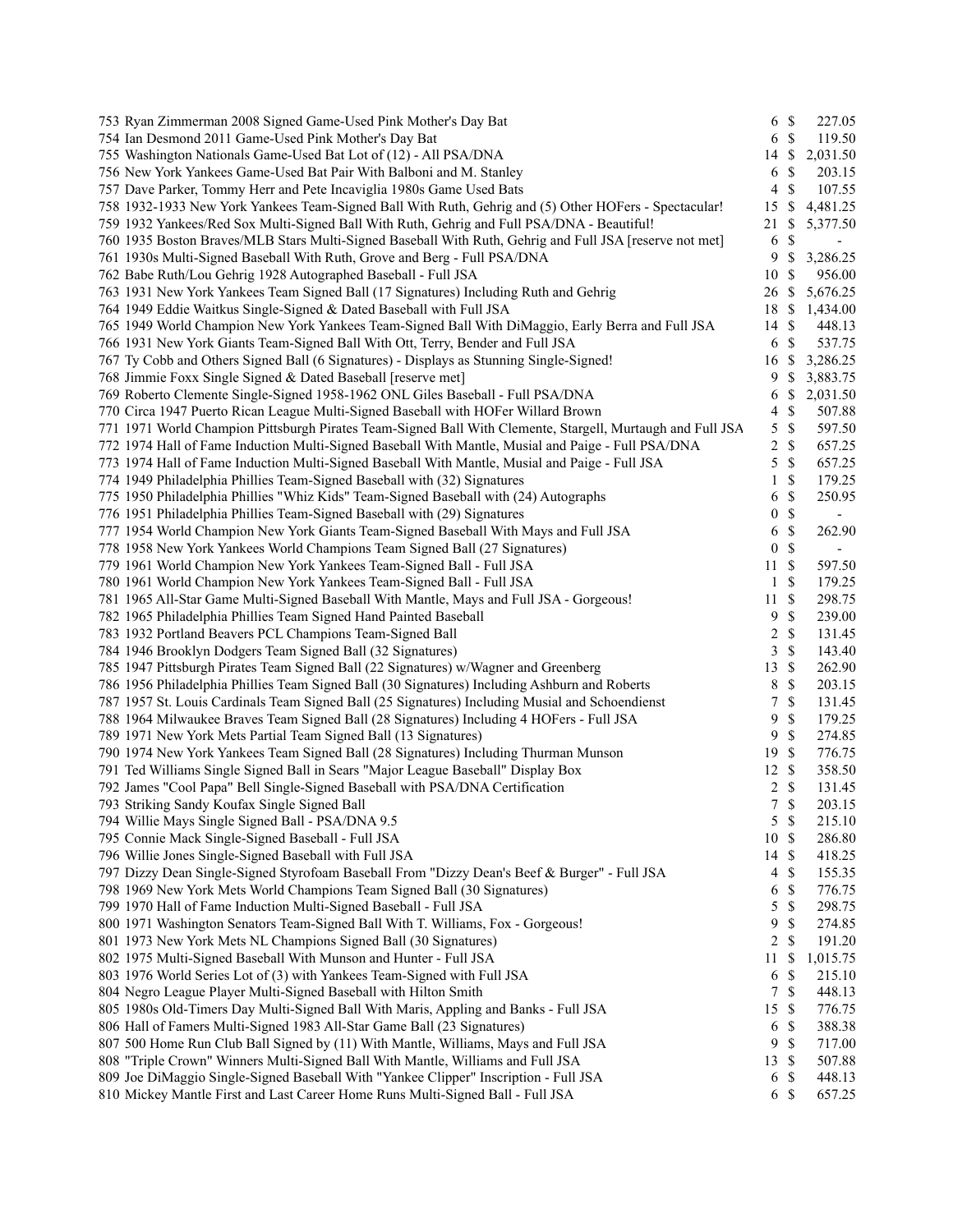| 811 Nolan Ryan and His 7 No-Hitter Catchers Signed Ball (8 Signatures)                                        | $4 \text{ }$ \$  |               | 215.10                   |  |
|---------------------------------------------------------------------------------------------------------------|------------------|---------------|--------------------------|--|
| 812 500 HR Club Multi-Signed Ball With Mantle, Mays, Aaron and Full JSA                                       | $\tau$           | $\mathbb{S}$  | 478.00                   |  |
| 813 1994 A.L. All-Star Team Signed Ball (26 Signatures) Including Ripken, Boggs and Puckett                   | 9                | $\$$          | 388.38                   |  |
| 814 New York Giants 1940s Felt Pennant & Willie Mays Single-Signed Baseball with Full JSA                     | $\boldsymbol{0}$ | $\mathbb{S}$  | $\overline{\phantom{a}}$ |  |
| 815 2004 Boston Red Sox World Champions Team Signed Ball (22 Signatures)                                      | 10               | $\mathcal{S}$ | 298.75                   |  |
| 816 Derek Jeter Signed June 27, 2004 Game-Used Baseball - Steiner LOA                                         | 14 \$            |               | 507.88                   |  |
| 817 2005 Washington Nationals Inaugural Season Team-Signed Ball - Steiner                                     | $\boldsymbol{0}$ | $\mathbb{S}$  | $\blacksquare$           |  |
| 818 "Big Red Machine" Multi-Signed Baseball - JSA                                                             | $\sqrt{2}$       | $\mathcal{S}$ | 143.40                   |  |
| 819 1995 New York Yankees Partial Team Signed Ball (9 Signatures)                                             | 3                | $\mathcal{S}$ | 155.35                   |  |
| 820 Multi-Signed Baseball Lot of (2) with (54) Autographs Including DiMaggio, Greenberg & Koufax              | $\mathbf{1}$     | $\mathcal{S}$ | 478.00                   |  |
| 821 (2) 1940s Cleveland Indians Team-Signed Baseballs With Speaker, McKechnie, Feller and Lopez               | 17 \$            |               | 776.75                   |  |
| 822 1949, 1951 New York Yankees World Champions Team Signed Balls (2)                                         | $13 \text{ }$ \$ |               | 836.50                   |  |
| 823 "Big Red Machine" and 1980 Phillies Multi-Signed Baseballs                                                | 10 \$            |               |                          |  |
|                                                                                                               |                  |               | 298.75                   |  |
| 824 Triple Crown and 3000-Hit Club Multi-Signed Baseballs - Both Full JSA                                     | $12 \text{ }$ \$ |               | 657.25                   |  |
| 825 Multi-Signed HOFer/Superstar Ball Lot of (3) - Loaded With HOFers!                                        | $\overline{4}$   | $\mathcal{S}$ | 388.38                   |  |
| 826 Philadelphia Phillies "Whiz Kids Era" Team Signed Baseball Lot of (3) with 1949, 1950 & 1951              | 7                | $\mathbb{S}$  | 388.38                   |  |
| 827 1980, 1981 New York Yankees Team Signed Balls Trio                                                        | 6                | $\mathbb S$   | 298.75                   |  |
| 828 HOF "Great Hitters" Autographed Baseball Lot of (4) With J. DiMaggio & T. Williams—All JSA Certified      | 10S              |               | 776.75                   |  |
| 829 Autographed Baseball Lot of (4) with Many HOFers Including Jackie Robinson                                | $14 \text{ }$ \$ |               | 776.75                   |  |
| 830 HOFer and Future HOFer Single-Signed Baseball Lot of (6) with Pujols & Rivera—All Certified               | $11 \text{ }$ \$ |               | 478.00                   |  |
| 831 Single-Signed Baseball Lot of (6) With J. DiMaggio and Mathews - All Certed                               | 13 \$            |               | 507.88                   |  |
| 832 New York Yankees Legends Single-Signed Ball Lot of (7) With Mantle, Jeter and Hunter - All Certed         | $13 \text{ }$ \$ |               | 956.00                   |  |
| 833 1955-1979 Philadelphia Phillies Team Signed Baseball Lot of (7)                                           | $7\phantom{.0}$  | $\mathcal{S}$ | 250.95                   |  |
| 834 Multi-Signed Baseball Lot of (7) With 1950 Giants                                                         | 22 \$            |               | 836.50                   |  |
| 835 1950s Philadelphia Phillies Team Signed Baseball Lot of (8) with 1950 "Whiz Kids"                         | 10               | $\mathcal{S}$ | 567.63                   |  |
| 836 Brooklyn and L.A. Dodgers Old Timers Multi-Signed Balls Lot (9)                                           | 9                | $\mathbb S$   | 328.63                   |  |
| 837 Baseball HOFers/Stars Single-Signed Ball Lot of (10) With Drysdale, Banks and Mathews                     | 19               | $\mathbb{S}$  | 478.00                   |  |
| 838 Derek Jeter Single-Signed LE Baseball Lot of (12/22) - Steiner                                            | 16               | $\mathbb{S}$  | 3,286.25                 |  |
|                                                                                                               |                  |               |                          |  |
| 839 Derek Jeter Single-Signed LE 2005 Opening Day Baseball Lot of (12/24) - Steiner                           |                  |               | 14 \$ 2,987.50           |  |
| 840 Dom DiMaggio Single Signed Balls Dozen                                                                    | 3                | $\mathbb{S}$  | 418.25                   |  |
| 841 HOF Pitcher Autographed Baseball Lot of (12) with Koufax & Ryan-All JSA Certified                         | 9                | \$            | 537.75                   |  |
| 842 Single-Signed Baseball Lot of (12) With J. DiMaggio, Mantle and T. Williams - All JSA                     | 18 \$            |               | 1,195.00                 |  |
| 843 Johnny Damon Autographed LE Ball Lot of (12/18) With "1st YHG 4/11/06" Inscriptions - Steiner             | $12 \text{ }$ \$ |               | 250.95                   |  |
| 844 New York Yankees Single-Signed 1996-2009 World Series Baseball Lot of (13) - All Certed                   | 3                | $\mathcal{S}$ | 418.25                   |  |
| 845 New York Yankees Single-Signed Commemorative Baseball Lot of (15) With Jeter, Ford and Rizzuto - All C    | 9                | $\mathcal{S}$ | 597.50                   |  |
| 846 Autographed Baseball Lot of (15) With Aaron, J. DiMaggio, Mays and T. Williams Single-Signed              | $22 \text{ }$    |               | 956.00                   |  |
| 847 Hall of Famers and Star Players Single Signed Balls Lot (20) Including Mantle, DiMaggio and Williams      | 14 \$            |               | 1,075.50                 |  |
| 848 New York Yankees Single-Signed and Inscribed Baseball Lot of (21) With R. Jackson, Mattingly and (2) Tori | $2 \sqrt{s}$     |               | 507.88                   |  |
| 849 Autographed Baseball Lot of (26) With Williams/Yastrzemski, Mays and Spahn                                | 18 \$            |               | 896.25                   |  |
| 850 Modern Major League Baseball Stars Single-Signed Ball Lot of (26)                                         | 12 \$            |               | 657.25                   |  |
| 851 Autographed Baseball Lot of (27) With Mantle, T. Williams, Koufax and Mays - All JSA                      |                  |               | 21 \$ 1,434.00           |  |
| 852 Single-Signed Baseball Lot of (30) With HOFers, Umpires, Announcers and Executives - Loaded! - All Certa  | 14 \$            |               | 896.25                   |  |
| 853 Autographed Baseball Lot of (32) With Spahn, A-Rod and (3) Ripken                                         | 13               | <sup>\$</sup> | 956.00                   |  |
| 854 New York Yankees Single-Signed Ball Lot of (37) With Mantle, Martin, Jeter and Steinbrenner - Loaded!     | 19               | \$            | 1,792.50                 |  |
| 855 Baseball Autograph Treasure Chest of (53) With Aaron, Ashburn and Musial                                  | 19               | \$            | 896.25                   |  |
| 856 1950s-1980s Superstars Single-Signed Ball Lot of (56)                                                     | 18               | $\mathbb S$   | 1,135.25                 |  |
| 857 Baseball HOFers/Superstars Single-Signed Ball Lot of (59) With Aparicio, R. Jackson and Schmidt           | 19               | $\mathbb{S}$  | 1,434.00                 |  |
|                                                                                                               |                  | $\mathbb{S}$  |                          |  |
| 858 1970s-1990s MLB Superstars Single-Signed Ball Lot of (60) With Griffey, Jr., Garciaparra, Gooden and Palr | 15               |               | 956.00                   |  |
| 859 Circa 1925-26 Ross Youngs Signed Giants Original News-Service Photo - Extremely Rare HOFer Signature!     | 16S              |               | 2,509.50                 |  |
| 860 1951 World Champion New York Yankees Team-Signed Photograph With Mantle, DiMaggio, Rizzuto and Fu         | $4 \text{ }$ \$  |               | 896.25                   |  |
| 861 1959 World Series Champion Los Angeles Dodgers Roster Single-Signed 8x10 Photo Lot of (26) With Alsto     | 3                | $\mathbb{S}$  | 358.50                   |  |
| 862 1969 World Series Champion New York Mets Roster Single-Signed 8x10 Photo Lot of (26) With Ryan, Hodg      | 10               | \$            | 776.75                   |  |
| 863 Scarce Mickey Mantle "1st \$100,000" Signed 16x20 Photo                                                   | 8                | $\mathbb{S}$  | 717.00                   |  |
| 864 Multi-Signed "2131" 20x16 Photograph With Ripken. Jr. and DiMaggio - Full JSA                             | $\boldsymbol{0}$ | \$            | $\overline{\phantom{a}}$ |  |
| 865 Mickey Mantle Autographed 16x20 Photo Inscribed with First Uniform "NO. 6" & "1951"-Full JSA              | 21               | \$            | 1,015.75                 |  |
| 866 Mickey Mantle Signed & Inscribed 16x20 Photo Lot of (2)-Both Full JSA                                     | 11               | $\mathbb{S}$  | 1,075.50                 |  |
| 867 Mickey Mantle Signed 16x20 Photo                                                                          | 11               | $\mathbb{S}$  | 418.25                   |  |
| 868 J. DiMaggio, Mantle, T. Williams Signed 1951 Photo - Full JSA                                             | 12 \$            |               | 537.75                   |  |
|                                                                                                               |                  |               |                          |  |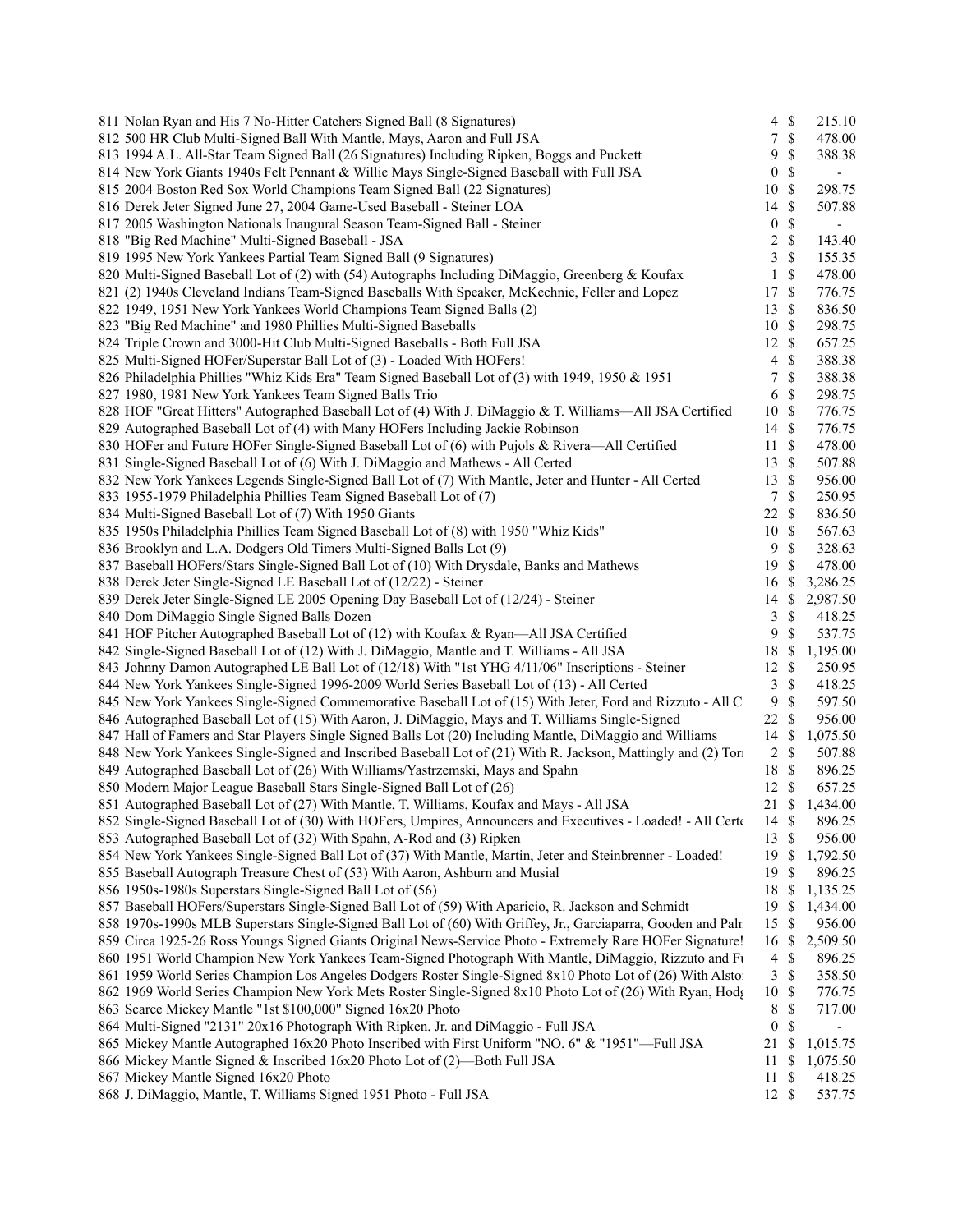| 869 Mantle Single-Signed Photo and Mantle-Ford Dual-Signed Photo - Both Full JSA                             |                  | 5S                 | 418.25                   |  |
|--------------------------------------------------------------------------------------------------------------|------------------|--------------------|--------------------------|--|
| 870 Mickey Mantle Signed Photos Pair in Framed Display                                                       | $\overline{0}$   | $\mathbb{S}$       | $\overline{\phantom{a}}$ |  |
| 871 Mickey Mantle Signed 16x20 Photo with "NO. 7" Inscription-Full JSA                                       | 15S              |                    | 836.50                   |  |
| 872 Mickey Mantle "Yankees '51-'68" 11x14 Signed Photo--Full JSA                                             | 13S              |                    | 657.25                   |  |
| 873 Mickey Mantle Signed 8x10 Photo With "No. 7" Inscription - Full JSA                                      |                  | $2 \sqrt{s}$       | 191.20                   |  |
| 874 J. DiMaggio, Mantle, T. Williams Signed Display Lot of (3) - All Full JSA                                |                  | 6 <sup>°</sup>     | 215.10                   |  |
| 875 New York Yankees Legends Autograph Lot of (4) With DiMaggio - All PSA/DNA Authentic                      |                  | $1 \text{ }$ \$    | 298.75                   |  |
| 876 Joe DiMaggio Single-Signed 8x10 Photo Lot of (6) - All Full JSA                                          | 17 \$            |                    | 836.50                   |  |
| 877 Joe DiMaggio Signed 8x10 Photos Lot (4)                                                                  | 10 \$            |                    | 448.13                   |  |
| 878 Ted Williams Signed 8x10 Photos Lot (5)                                                                  | 12S              |                    | 537.75                   |  |
| 879 Baseball HOFer/Superstar Single-Signed Photo Lot of (67) With Koufax, Mantle and T. Williams             | 16S              |                    | 1,075.50                 |  |
| 880 Multi-Signed No-Hitter and Cy Young Collages - Both Full PSA/DNA                                         |                  | 5S                 | 507.88                   |  |
| 881 Willie Mays Signed and Triple Inscribed "The Catch" LE Framed Photo - Steiner                            | 20 \$            |                    | 776.75                   |  |
| 882 Eddie Mathews Signed 8x10 Photos (50) and Signed 1952 Topps Reprint Cards (50)                           | 12S              |                    | 1,075.50                 |  |
| 883 Circa 1950 Pittsburgh Pirates Team Owners Multi-Signed 8x10 Photo with Bing Crosby                       | 8                | $\mathbb{S}$       | 143.40                   |  |
| 884 Nelson Fox Signed 8x10 Photo                                                                             |                  | $2 \sqrt{s}$       | 131.45                   |  |
| 885 Joe DiMaggio and Ted Williams Signed 8x10 Photo                                                          | 9                | $\mathcal{S}$      | 227.05                   |  |
| 886 Pete Rose and Tommy Holmes Signed 8x10 Photos Lot (7)                                                    |                  | 0 S                | $\overline{\phantom{a}}$ |  |
| 887 Dellin Betances Autographed 10x8 Photo Lot of (25)                                                       |                  | 3S                 | 203.15                   |  |
| 888 Signed 1949 Lummis Peanut Butter Del Ennis--SGC Authentic                                                | 12S              |                    | 836.50                   |  |
| 889 Signed 1955 Topps Baseball #123 Sandy Koufax RC & 1965 Topps Baseball #477 Steve Carlton RC--Both I      | 13S              |                    | 956.00                   |  |
| 890 1962 Topps Baseball "In Action" Signed Subset of (9) Cards with Mantle & Maris—All PSA/DNA or BVG/.      |                  | 7 S                | 1,015.75                 |  |
| 891 Roberto Clemente Signed 1968 Topps Game #6 - Full JSA                                                    | 19S              |                    | 2,390.00                 |  |
| 892 1950s-1970s New York Mets Signed Topps Cards Collection (235) with 16 HOFers                             |                  | 5S                 | 717.00                   |  |
| 893 Autographed Topps Baseball Rookie Card Lot of (4) With F. Robinson and Ripken - All PSA/DNA Authentic    |                  | 3S                 | 250.95                   |  |
| 894 1966 Topps Baseball #50 Mickey Mantle Signed--BVG/JSA Authentic                                          |                  | $\mathbf{\hat{s}}$ |                          |  |
|                                                                                                              | 4<br>8           | $\mathbb{S}$       | 507.88                   |  |
| 895 Mickey Mantle Signed 1967 Topps Pin-Up                                                                   |                  | $\mathbb{S}$       | 203.15                   |  |
| 896 1950s-2000s New York Yankees Signed Baseball Cards (14)                                                  | $\mathbf{1}$     |                    | 59.75                    |  |
| 897 Derek Jeter and Mariano Rivera Signed Upper Deck Cards - Both PSA/DNA Encapsulated                       | 3                | $\mathbb{S}$       | 262.90                   |  |
| 898 1993 Pinnacle Joe DiMaggio (5) Set Case with Autographs                                                  | 8                | $\mathbb{S}$       | 717.00                   |  |
| 899 1990s Mickey Mantle Commemorative Sets (5) Plus (91) Singles Including Certified Autograph               | $14 \text{ }$ \$ |                    | 717.00                   |  |
| 900 2007 Topps Finest Ryan Howard Moments X-Fractor Complete PSA 9-10 Graded Set--All #/50 Plus 8 Dupe:      |                  | $4 \text{ } $$     | 167.30                   |  |
| 901 (6) 2013 Topps Archives Box Loader Certified Autographs #/10 with Ken Griffey Jr.                        |                  | $4 \text{ }$       | 298.75                   |  |
| 902 Incredible 1987 Topps Signed Near Set (766 Different - 793 Signatures) Including 31 Hall of Famers       | 8                | - \$               | 1,912.00                 |  |
| 903 1988-1991 Donruss "MVP" Signed Cards Hoard (81) with 20 HOFers                                           | 9.               | $\mathcal{S}$      | 537.75                   |  |
| 904 2003 & 2004 Topps Fan Favorites Near Master Sets with (150) Certified Autographs & Extras                | 19S              |                    | 2,868.00                 |  |
| 905 Christy Mathewson 1925 Signed Personal Check From Braves Spring Training Just Months Before His Deat     | 7S               |                    | $\overline{\phantom{a}}$ |  |
| 906 Miller Huggins Signed 1925 St. Paul Saints Stock Certificate - Full JSA                                  |                  |                    | 13 \$ 3,585.00           |  |
| 907 Babe Ruth Signed "My Fifty Years of Golf" 1921 Hardcover Book - Full JSA                                 | 9                |                    | \$2,390.00               |  |
| 908 Babe Ruth Signed Nestle's Identification Card - Full JSA                                                 | 9.               |                    | \$2,031.50               |  |
| 909 1949 Independence Yankees Team-Signed Yearbook With 17-Year-Old "Mick Mantle" Autograph - Full PSA       |                  |                    | 2 \$ 1,912.00            |  |
| 910 1948 "Jackie Robinson - My Own Story" Signed First Edition Hardback Book                                 |                  | 9S                 | 717.00                   |  |
| 911 1931 Scorecard Signed by Walter Johnson, Joe Cronin and Firpo Marberry - Full JSA                        | 10S              |                    | 597.50                   |  |
| 912 Kenesaw Landis 1933 Signed Typewritten Letter - Full JSA                                                 |                  | 4 \$               | 250.95                   |  |
| 913 1952 Gil Hodges Signed Brooklyn Dodgers Home Schedule Card                                               | 15 \$            |                    | 657.25                   |  |
| 914 Signed 1955 Bowman Baseball Eddie Yost TLS Contract Extension                                            | $\boldsymbol{0}$ | $\mathbb{S}$       |                          |  |
| 915 1957 Pittsburgh Pirates Team-Signed Wrigley Field Scorecard With Clemente, Mazeroski and Full JSA - Pris |                  | 5S                 | 507.88                   |  |
| 916 1962 "Van Heusen Outstanding Achievement Award for 1961" Signed Press Release (12 Signatures) Includir   | 8                | $\mathbb{S}$       | 262.90                   |  |
| 917 Ty Cobb/Pete Rose Dual-Signed Display - Full JSA                                                         | 6                | -S                 | 956.00                   |  |
| 918 Satchel Paige Signed 1965 Harlem Globetrotters Program                                                   | 9                | \$                 | 358.50                   |  |
| 919 1950-1959 New York Yankees Autographed Yearbook Lot of (7) with (97) Total Signatures                    | 0                | $\mathbb{S}$       |                          |  |
| 920 Scarce Willie Mays 1966 Signed Bank Check                                                                |                  | 4S                 | 215.10                   |  |
| 921 1960s-1980s Signed Baseball Programs Lot (12, with 49 Signatures) Including Greenberg and DiMaggio       |                  | 6S                 | 328.63                   |  |
| 922 New York Yankees Signed Flats Lot (9 Items) Including Mantle (4) and DiMaggio (4)                        | 10S              |                    | 717.00                   |  |
| 923 Satchel Paige, Jesse Owens and Bill "Bojangles" Robinson Signed Items (2)                                | 10S              |                    | 597.50                   |  |
| 924 1960s-70s Sears & Roebuck Ted Williams Signed Baseball Bat and Football (2 Items)                        |                  | $1 \text{ }$       | 239.00                   |  |
| 925 1968 World Series Program Signed by (15) With Maris, Carlton, Cepeda and Full JSA                        | 10S              |                    | 418.25                   |  |
| 926 1972 BBWAA NY Chapter Signed Dinner Program (7 Signatures) Including Clemente and Stengel                | 13 \$            |                    | 717.00                   |  |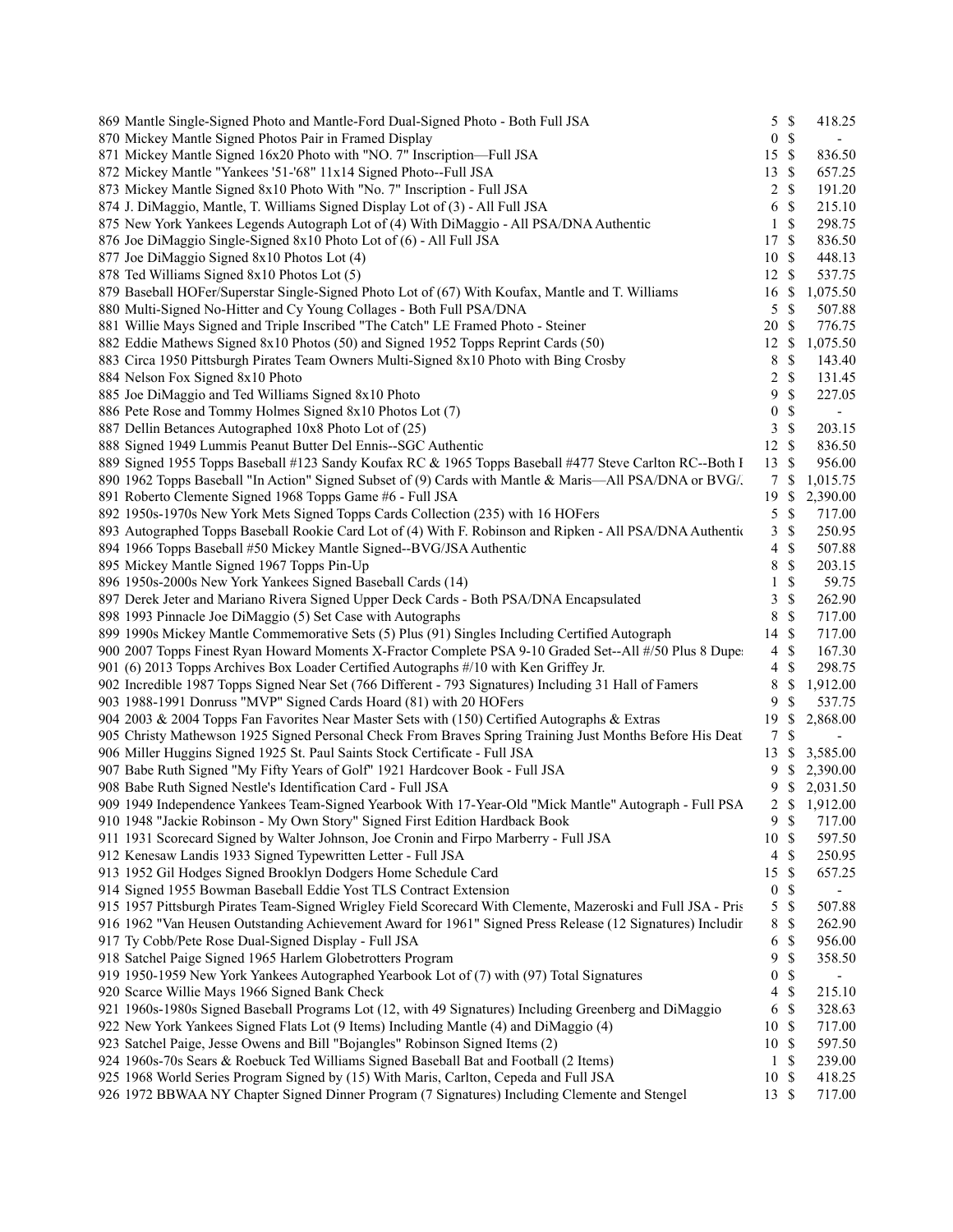| 927 1972 "The Cartoonist" Satchel Paige Signed Tribute Issue (10 Signatures) Including Paige, Stengel and Hodg |                  | $4 \text{ }$ \$ | 215.10                   |
|----------------------------------------------------------------------------------------------------------------|------------------|-----------------|--------------------------|
| 928 1973 BBWAA NY Chapter Signed Dinner Program (18 Signatures) Including DiMaggio, Frisch, Greenberg and      | $\mathbf{1}$     | \$              | 239.00                   |
| 929 1972 New York Yankees Yearbook Signed By Munson and Michael - Full PSA/DNA                                 | 2                | $\mathbb{S}$    | 328.63                   |
| 930 Thurman Munson Autographed 1975 Luncheon Brochure - Full JSA                                               | 14               | \$              | 597.50                   |
| 931 New York Yankees Autographed Treasure Chest of (21) With Mantle, DiMaggio and Hunter                       | 9                | \$              | 717.00                   |
| 932 Yankees and Mets Autograph Lot of (15) With Mantle, DiMaggio and '69 Mets - Loaded!                        | 21               | $\mathbb{S}$    | 1,434.00                 |
| 933 Joe DiMaggio Signed Baseball Cap and Ball (2 Items) - Cap Possibly Old Timers Game Used                    | 18               | \$              | 836.50                   |
| 934 Bob Sheppard Handwritten Poems - Full JSA                                                                  | $\boldsymbol{0}$ | $\mathbb{S}$    | $\overline{\phantom{a}}$ |
| 935 Mickey Mantle Autographed New York Yankees Cap - Full JSA                                                  | $\boldsymbol{0}$ | $\mathbb S$     | $\overline{\phantom{a}}$ |
| 936 Mickey Mantle 1969 "A Day To Remember" 33 1/3 RPM Record with Signed Cover - Full PSA/DNA                  | 4                | $\mathbb S$     | 167.30                   |
| 937 1980 Mickey Mantle Roast Program Signed by (9) - With Mantle, Martin and Full JSA                          | 4                | $\mathbb{S}$    | 215.10                   |
| 938 September 18, 1965 "Mickey Mantle Day" Signed Reprint Program                                              | 3                | \$              | 143.40                   |
| 939 Mickey Mantle Autographed Magazine/Photo Lot of (3)--All with Full JSA                                     | 6                | \$              | 478.00                   |
| 940 1984-1985 Autographed "Beckett Monthly" Guide Lot of (2) with Mantle & Aaron/Carter—Both with Full J       | 2                | \$              | 262.90                   |
| 941 Mantle, Mays and Ueberroth Signed 1985 "Sports Illustrated" Magazine                                       | 14               | \$              | 567.63                   |
| 942 Mickey Mantle Signed 1985 New York Yankees Yearbook with Full JSA                                          | 3                | \$              | 203.15                   |
| 943 Joe DiMaggio and Mickey Mantle Autographed Hardcover Book Pair - Both Full JSA                             | $\sqrt{6}$       | \$              | 239.00                   |
| 944 Joe DiMaggio 1981 Signed Checks Lot (5)                                                                    | 16               | \$              | 717.00                   |
| 945 Multi-Signed Baseball Memorabilia Lot of (10) With Yankee Items and Big Red Machine - All Certed           | 15               | \$              | 657.25                   |
|                                                                                                                |                  |                 |                          |
| 946 1981 UCLA "Jackie Robinson Stadium" Signed Dedication Program (27 Signatures) Including Koufax and I       | 3                | \$              | 203.15                   |
| 947 Brooklyn Dodgers Autograph Treasure Chest of (7) with Newcombe Jersey                                      | 4                | \$              | 274.85                   |
| 948 Hall of Famers Signed Grab-Bag Lot (13 Items) Including DiMaggio, Williams (2) and Koufax                  | 11               | $\mathbb{S}$    | 537.75                   |
| 949 Ted Williams Autographed Mitchell & Ness 1939 Boston Red Sox Home Jersey - Full JSA                        | 13               | $\mathbb{S}$    | 836.50                   |
| 950 Ted Williams Signed Mitchell & Ness 1942 Red Sox Jersey - UDA                                              | 15S              |                 | 1,075.50                 |
| 951 Baseball HOFer/Superstar Autographed Jersey Lot of (7) With R. Jackson, C. Jones and (2) Murray - All Cer  | 11               | \$              | 537.75                   |
| 952 Philadelphia Phillies Signed Jersey Lot of (8) With Schmidt, Carlton and Rose                              | 16               | $\mathbb{S}$    | 836.50                   |
| 953 Baltimore Orioles Autographed Jersey Lot of (8) With Palmer, Ripken and Machado - All Certed               | 8                | \$              | 776.75                   |
| 954 "Negro Leagues" Multi-Signed Baseball Jersey with (100) Autographs Including Willie Mays                   | 16               | $\mathbb{S}$    | 896.25                   |
| 955 Baseball Autograph Treasure Chest of (26) With Greenberg and Mays                                          | 12               | \$              | 1,015.75                 |
| 956 Baseball HOFer Autograph Lot of (19) With T. Williams, Aaron and Ryan                                      | 8                | $\mathbb{S}$    | 507.88                   |
| 957 Baseball Autograph Treasure Chest of (35) With Mantle, Musial and T. Williams                              | 18               | \$              | 776.75                   |
| 958 Baseball Autograph Treasure Chest With Aaron, Mays and T. Williams                                         | 22               | \$              | 1,015.75                 |
| 959 Baseball HOFer Autograph Lot of (6) With Aaron, Banks and Schmidt - All JSA                                | 13               | S               | 388.38                   |
| 960 1969 Chicago Cubs Team Reunion Signed Wrigley Field Seat Backs Pair (19 Signatures)                        | 12               | $\mathbb{S}$    | 537.75                   |
| 961 Mickey Cochrane 1939 "Baseball - The Fans' Game" Signed First Edition Book                                 | 15               | $\mathbb{S}$    | 328.63                   |
| 962 Hal Smith Signed 1961 St. Louis Cardinals Uniform Player's Contract                                        | 4                | $\mathbb{S}$    | 95.60                    |
| 963 (3) 1948-1963 Phillies Autoball Contracts with Jenkins, Konstanty & Waitkus                                | $\boldsymbol{0}$ | \$              | $\overline{\phantom{a}}$ |
| 964 Casey Stengel Signed Personal Check - JSA                                                                  | 2                | $\mathbb S$     | 191.20                   |
| 965 Joe DiMaggio Signed Personal Check - PSA/DNA "Authentic"                                                   | 2                | $\mathbb{S}$    | 250.95                   |
| 966 Norm Cash Topps Signature Sheet from Topps Vault with COA                                                  | 4                | $\mathbb{S}$    | 215.10                   |
| 967 Sandy Koufax Signed Flats Trio                                                                             | 8                | \$              | 227.05                   |
| 968 Mike Piazza Signed Mets and Dodgers Batting Helmets Pair                                                   | $11 \text{ }$ \$ |                 | 262.90                   |
| 969 Derek Jeter Autographed Batting Glove - Full JSA                                                           | 6                | $\mathbb{S}$    | 250.95                   |
| 970 Derek Jeter and Mariano Rivera Autographed Milestone Tickets - Both JSA                                    | 6                | \$              | 298.75                   |
| 971 New York Yankees Autograph Lot of (3) With Jeter, Rivera and Martinez - All JSA                            | 17               | $\mathcal{S}$   | 567.63                   |
| 972 Derek Jeter September 28, 2014 Final Game Autographed Ticket - MLB Hologram                                | 6                | \$              | 239.00                   |
| 973 Baseball Milestone Ticket Lot of (5) With (4) Signed Including R. Jackson, Ryan and Winfield - All JSA     | 4                | \$              | 286.80                   |
| 974 1990 and 1991 Baseball HOF Induction Day Memorabilia Collection                                            | 3                | \$              | 143.40                   |
| 975 Carl Yastrzemski Signed Pair                                                                               | $\boldsymbol{0}$ | \$              |                          |
| 976 Baseball HOFer/Stars Signed Lot of (11) With Drysdale, Mays and McCovey                                    | 19               | \$              | 597.50                   |
| 977 2008-2009 Phillies Autograph Lot of (14) With Hamels, Howard and Utley - All JSA                           | 12               | \$              | 537.75                   |
| 978 Philadelphia Phillies "Whiz Kids" Signed/Unsigned Card & Photo Lot of (72) with (75) Autographs            | 17               | \$              | 836.50                   |
| 979 Signed Baseball LE Statues (5) With Campanella and T. Williams                                             | 9                | \$              | 448.13                   |
| 980 Autographed Gartlan Baseball Figurine Lot of (17) With Aaron, Spahn and T. Williams                        | 14               | \$              | 956.00                   |
| 981 Modern Baseball Treasure Chest of Cards/Collectibles with Alex Rodriguez Signed SLU                        | 6                | \$              | 239.00                   |
| 982 New York Yankees Autograph Lot of (3) with Jeter & Clemens Jerseys & Rivera Baseball                       | 11               | \$              | 776.75                   |
| 983 Derek Jeter Autographed Fielder's Glove - Full JSA                                                         | 7                | \$              | 358.50                   |
| 984 September 25, 2014 New York Yankees Team-Signed Lineup Card From Jeter's Last Game at Yankee Stadiui       | 13S              |                 | 1,792.50                 |
|                                                                                                                |                  |                 |                          |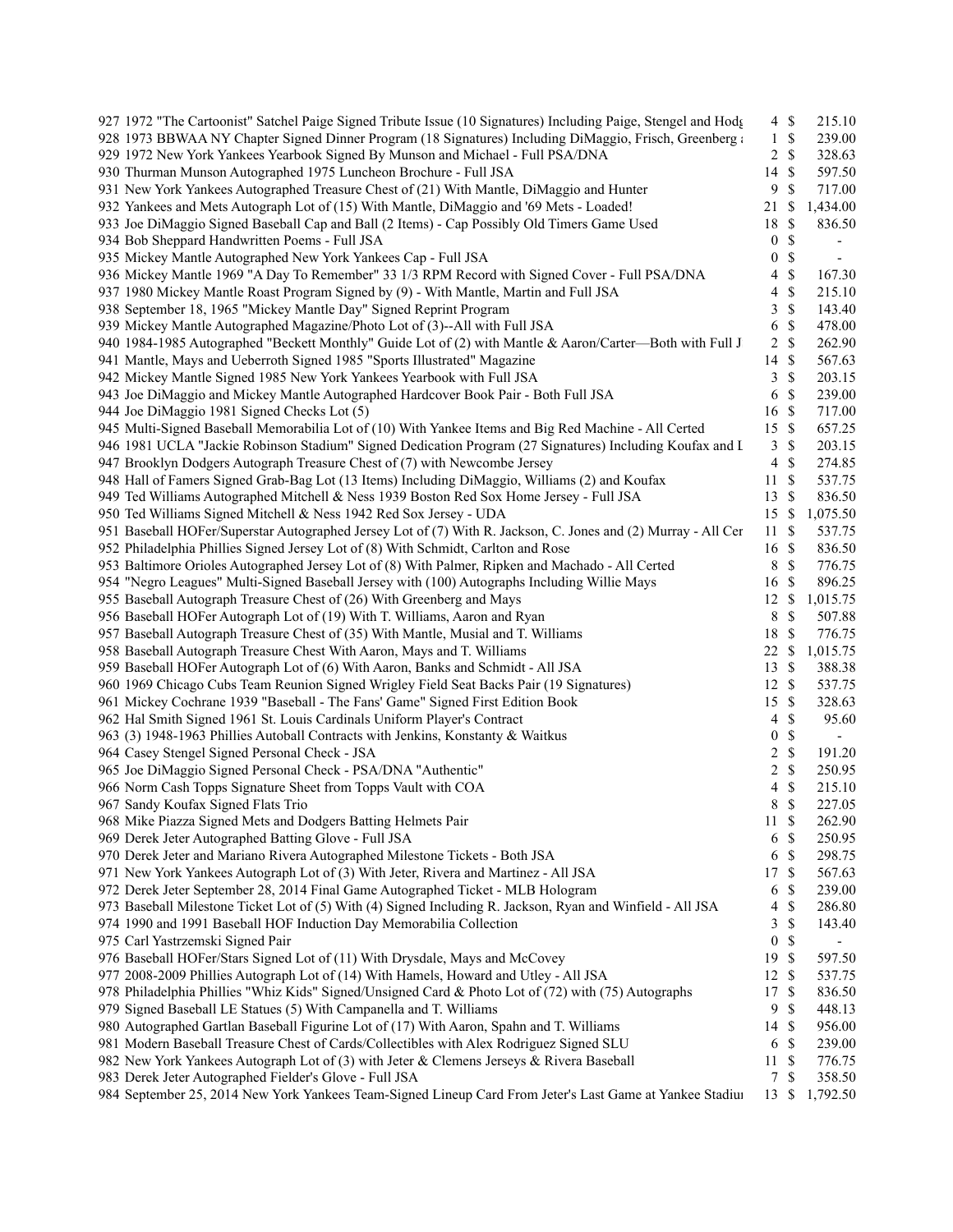| 985 Doug Camilli 1963 H&B Game Used Bat Signed by World Champion L.A. Dodgers Teammates (11 Signatur                                                                           |                  | 5S                        | 478.00                   |  |
|--------------------------------------------------------------------------------------------------------------------------------------------------------------------------------|------------------|---------------------------|--------------------------|--|
| 986 Ted Williams Autographed Bat With "#9" Inscription - Full PSA/DNA                                                                                                          | 6 \$             |                           | 657.25                   |  |
| 987 Mickey Mantle LE Signed Bat With "No. 7" Inscription - UDA                                                                                                                 |                  |                           | 12 \$ 2,151.00           |  |
| 988 Ted Williams Autographed H&B "W215" Bat - Full JSA                                                                                                                         | 8                | - \$                      | 388.38                   |  |
| 989 Mickey Mantle and Derek Jeter Single-Signed Bats - Both Full LOAs                                                                                                          |                  |                           | 9 \$ 1,553.50            |  |
| 990 Derek Jeter Signed "3000th Hit" Louisville Slugger Commemorative Bat - Steiner                                                                                             | 6 <sup>°</sup>   |                           | 657.25                   |  |
| 991 "Heroes of the Negro Leagues" Multi-Signed Commemorative Bat with (100) Signatures                                                                                         | 1 \$             |                           | 179.25                   |  |
| 992 Negro League Stars Multi-Signed Brooks Robinson Bat From 1994 White House Visit                                                                                            | 1 \$             |                           | 119.50                   |  |
| 993 500 Home Run Club Multi-Signed Bat With Mantle, Mays and Williams - Full JSA                                                                                               |                  |                           | 17 \$ 1,314.50           |  |
| 994 HOFers Multi-Signed Bat With Banks, Killebrew, Mathews and McCovey                                                                                                         | 2 \$             |                           | 191.20                   |  |
| 995 Cooperstown Bat Co. Lot of (4) With Multi-Signed "Big Red Machine"                                                                                                         | 9S               |                           | 388.38                   |  |
| 996 Cooperstown Bat Co. "Stadium Series" Signed Bat Lot of (6) - All JSA                                                                                                       | 15S              |                           | 657.25                   |  |
| 997 Autographed Cooperstown Bat Co. Lot of (10) With Musial, Banks and F. Robinson - All JSA                                                                                   | 20 \$            |                           | 1,434.00                 |  |
| 998 Ted Williams Autographed Cooperstown Bat Co. Commemorative Bat - Full JSA                                                                                                  | 16S              |                           | 657.25                   |  |
|                                                                                                                                                                                | 11S              |                           | 597.50                   |  |
| 1000 Baseball HOFer/Superstar Single-Signed Bat Lot of (6) With Mays and Ryan - All Certed<br>1001 Autographed Bat Lot of (8) With Appling, McCovev and (2) R. Jackson All ISA | 8 \$             |                           | 567.63                   |  |
|                                                                                                                                                                                | 14S              |                           | 597.50                   |  |
|                                                                                                                                                                                | $16 \text{ }$ \$ |                           |                          |  |
| 1002 Single-Signed Bat Lot of (8) With Schmidt, Murray and F. Robinson - All Certed                                                                                            | 8 \$             |                           | 657.25                   |  |
| 1003 Orlando Cepeda Limited Edition Single Signed Bats Lot (10)                                                                                                                |                  |                           | 478.00                   |  |
| 1004 Ted Williams Single-Signed Bat - Full JSA                                                                                                                                 | 8                | $\mathcal{S}$             | 567.63                   |  |
| 1005 Ted Williams Single-Signed Bat - Full PSA/DNA                                                                                                                             | 5                | - \$                      | 358.50                   |  |
| 1006 Babe Ruth Signed Business Card With Full JSA - Gorgeous!                                                                                                                  |                  |                           | 11 \$ 2,270.50           |  |
| 1007 Babe Ruth Cut Signature Framed Display - Full JSA                                                                                                                         |                  |                           | 9 \$ 1,912.00            |  |
| 1008 Babe Ruth Boldly Signed Cut in Framed Display - PSA/DNA Authentic                                                                                                         |                  |                           | 16 \$ 2,390.00           |  |
| 1009 Babe Ruth Signed Cut Affixed to Black and White Hall of Fame Plaque Postcard                                                                                              |                  |                           | 13 \$ 2,151.00           |  |
| 1010 Jimmie Foxx Autographed Published Photo - PSA/DNA Authentic                                                                                                               | $4 \text{ }$ \$  |                           | 448.13                   |  |
| 1011 Mel Ott Cut Signature and 1933 M114 Baseball Magazine Premium - Full JSA                                                                                                  |                  | $4 \text{ }$              | 388.38                   |  |
| 1012 (9) Autographed George Burke Original 1930s Baseball Photo Postcards With McCarthy and Powell - All JS.                                                                   | 2 S              |                           | 328.63                   |  |
| 1013 Connie Mack Signed 1939 "Baseball Centennial" Cachet                                                                                                                      |                  | 6 <sup>°</sup>            | 239.00                   |  |
| 1014 1946 AAGPBL Peoria Redwings Inaugural Season Team-Signed Postcard                                                                                                         |                  | 5S                        | 478.00                   |  |
| 1015 1947 Pittsburgh Pirates Cut Signature Lot of (7) With Honus Wagner                                                                                                        | 9S               |                           | 567.63                   |  |
| 1016 1956 Brooklyn Dodgers Autographed GPC/Cut Lot of (18) with Campanella & Robinson--All JSA Certified                                                                       | 10S              |                           | $\sim$ $-$               |  |
| 1017 Ty Cobb Cut Signature and Baseball Magazine Premium - Full JSA                                                                                                            | 7S               |                           | 657.25                   |  |
| 1018 Rogers Hornsby Cut Signature and 1927 Baseball Magazine Premium - Full JSA                                                                                                | $1 \text{ }$ \$  |                           | 298.75                   |  |
| 1019 Vintage Baseball HOFer Signed Lot of (16) with DiMaggio & Ott                                                                                                             |                  | 7S                        | 358.50                   |  |
| 1020 Roy Campanella Cut Signature - Full JSA                                                                                                                                   |                  | 5S                        | 298.75                   |  |
| 1021 Jimmie Foxx Single-Signed Index Card - Full JSA                                                                                                                           | 13S              |                           | 478.00                   |  |
| 1022 Roger Maris Single-Signed Index Card - Full JSA                                                                                                                           | 0 <sup>5</sup>   |                           | $\overline{\phantom{a}}$ |  |
| 1023 Hilton Smith Signed Index Card                                                                                                                                            | 10S              |                           | 537.75                   |  |
| 1024 Roger Maris Signed Cut in Framed Display                                                                                                                                  | 5                | $\mathcal{S}$             | 239.00                   |  |
| 1025 Mantle/Pepitone Signed 500th Home Run Display - Full JSA                                                                                                                  | 2S               |                           | 155.35                   |  |
| 1026 Mickey Mantle 1985 Signed Cachets Trio - Full JSAs                                                                                                                        | 9\$              |                           | 507.88                   |  |
| 1027 Joe, Dom and Vince DiMaggio Signed Postcards Trio                                                                                                                         | 5                | $\mathbb{S}$              | 274.85                   |  |
| 1028 Baseball HOFers/Stars Signed GPC Lot of (17)                                                                                                                              | 4                | \$                        | 215.10                   |  |
| 1029 Mickey Cochrane Signed Government Postcard - Full JSA                                                                                                                     | 5                | $\mathbb{S}$              | 274.85                   |  |
| 1030 Joe DiMaggio Cut Signature and Baseball Magazine Premium - Full JSA                                                                                                       | $\boldsymbol{0}$ | $\boldsymbol{\mathsf{S}}$ | $\overline{\phantom{a}}$ |  |
| 1031 Perez-Steele "Celebration" Set With (39) Signed - Including Mantle, T. Williams and Aaron                                                                                 | 11S              |                           | 657.25                   |  |
| 1032 Perez-Steele "Great Moments" and "Master Works" Collection With (45) Signed - Including Mantle, T. Willi                                                                  |                  | 8 \$                      | 1,135.25                 |  |
| 1033 Single-Signed Perez-Steele Postcard and "Great Moments" Lot of (14) With Gomez, Mathews and T. Willian                                                                    | $5 \text{ }$ \$  |                           | 567.63                   |  |
| 1034 Sandy Koufax Single-Signed Perez-Steele "Great Moments" Card Lot of (3) - All JSA                                                                                         | 5                | $\mathbb{S}$              | 388.38                   |  |
| 1035 Perez-Steele Hall of Fame Postcards Signed Lot (25 Different)                                                                                                             | 9                | $\mathbb{S}$              | 328.63                   |  |
| 1036 Mickey Mantle Autographed PSA 7 Perez-Steele "Great Moments" Card                                                                                                         | 6                | $\mathbf{\hat{s}}$        | 298.75                   |  |
|                                                                                                                                                                                | 24 \$            |                           |                          |  |
| 1037 James "Cool Papa" Bell Signed Index Cards Lot (25)                                                                                                                        |                  |                           | 836.50                   |  |
| 1038 Joe DiMaggio Signed Cachets Trio                                                                                                                                          | 14S              |                           | 328.63                   |  |
| 1039 1980 & 1983 World Series Multi-Signed Cachet Lot of (11) with (67) Autographs                                                                                             | 6 \$             |                           | 119.50                   |  |
| 1040 Philadelphia Phillies Signed "Shibe Park 90th Anniversary" Bull's Eye Cachet Lot of (11) with (67) Autograp                                                               | 17 \$            |                           | 298.75                   |  |
| 1041 Philadelphia Phillies Signed "Shibe Park" Cachet Lot of (15) with (75) Autographs                                                                                         | 13S              |                           | 227.05                   |  |
| 1042 Philadelphia Phillies HOFers Signed Cachet Lot of (33)                                                                                                                    | 21 \$            |                           | 567.63                   |  |
|                                                                                                                                                                                |                  |                           |                          |  |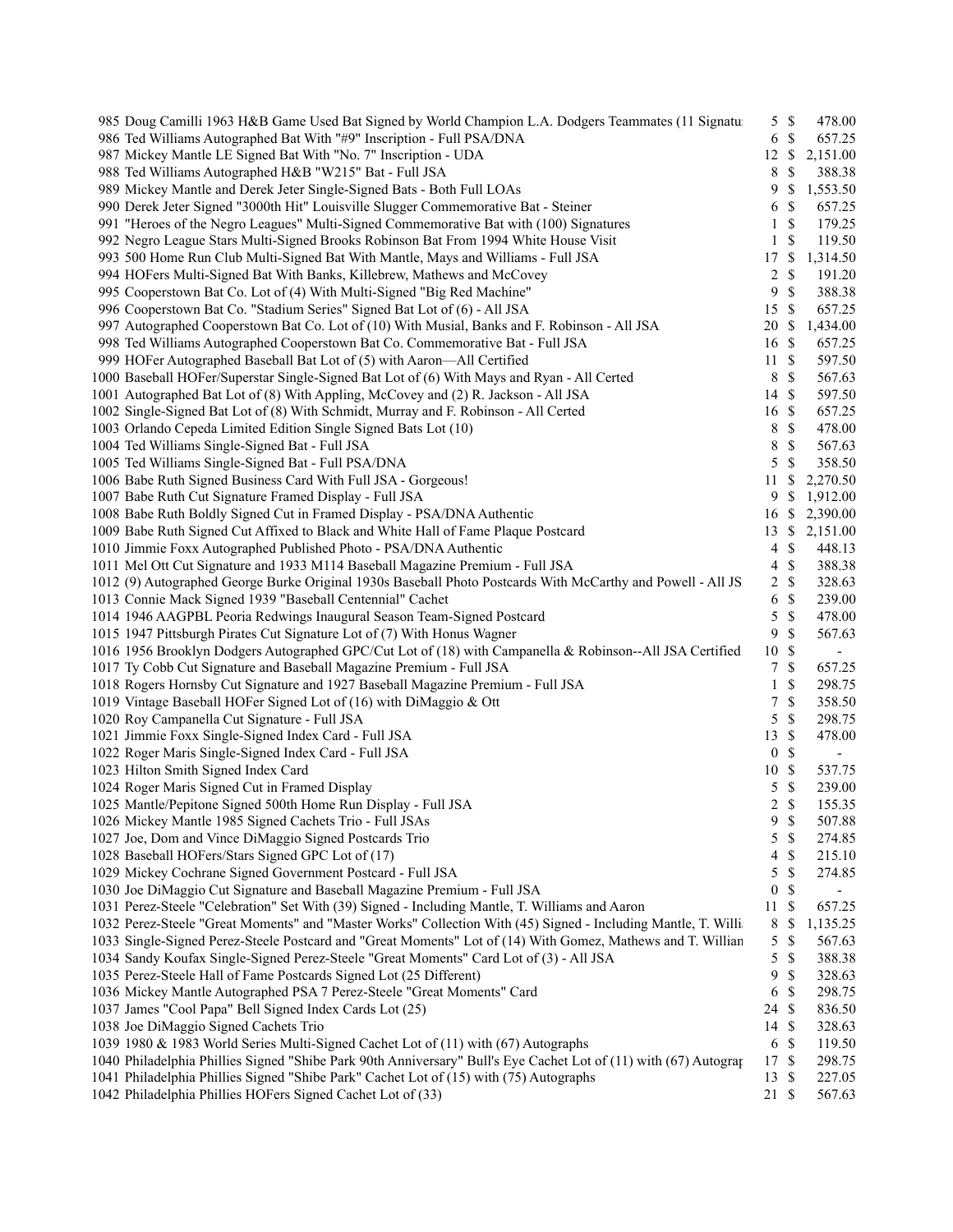| 1043 Philadelphia Phillies Signed "Veterans Stadium 25th Anniversary" Cachet Lot of (46) with (160+) Autograph | 16 \$            |               | 388.38   |
|----------------------------------------------------------------------------------------------------------------|------------------|---------------|----------|
| 1044 Baseball Autographed Cachet Lot of (71) with HOFers & Stars                                               | 11S              |               | 274.85   |
| 1045 Autographed Gateway Silk Cachet Lot of (67) With (2) J. DiMaggio                                          | 13S              |               | 717.00   |
| 1046 Baseball HOFer Signed Gateway Silk Cachets With J. DiMaggio, Koufax, Puckett and T. Williams - All JSA    | $\overline{7}$   | $\mathcal{S}$ | 358.50   |
| 1047 Triple Crown Winners Signed Gateway Silk Cachet With Mantle, Williams and Full JSA                        | 5                | $\mathcal{S}$ | 227.05   |
| 1048 Autographed Yellow HOF Plaque Postcard Lot of (5) With Dickey, (2) DiMaggio and (2) Mantle - All Certec   | 11               | <sup>\$</sup> | 657.25   |
| 1049 Rick Ferrell Yellow Hall of Fame Plaque Postcards Lot (30)                                                | $\overline{4}$   | $\mathcal{S}$ | 155.35   |
| 1050 Duke Snider Signed Yellow Hall of Fame Plaque Postcards Lot (50)                                          | 11               | \$            | 448.13   |
| 1051 1980 Philadelphia Phillies World Champions Team Signed Ball (32 Signatures) - Full JSA                    | 9                | \$            | 1,015.75 |
| 1052 1981 Los Angeles Dodgers World Champions Team Signed Ball (26 Signatures) - Full JSA                      | 8                | \$            | 567.63   |
| 1053 1982 St. Louis Cardinals World Champions Team Signed Ball (27 Signatures) - Full JSA                      | 5                | $\mathbb S$   | 167.30   |
| 1054 1983 Baltimore Orioles World Champions Team Signed Ball (27 Signatures) - Full JSA                        | 13               | $\mathcal{S}$ | 567.63   |
| 1055 1984 Detroit Tigers World Champions Team Signed Ball (29 Signatures) - Full JSA                           | 10               | $\mathbb{S}$  | 478.00   |
| 1056 1985 Kansas City Royals World Champions Team Signed Ball (28 Signatures) - Full JSA                       | 16               | $\mathcal{S}$ | 776.75   |
| 1057 1986 New York Mets World Champions Team Signed Ball (29 Signatures) - Full JSA                            | 9                | \$            | 478.00   |
| 1058 1987 Minnesota Twins World Champions Team Signed Ball (34 Signatures) - Full JSA                          | 10               | $\mathbb{S}$  | 298.75   |
| 1059 1988 Los Angeles Dodgers World Champions Team Signed Ball (25 Signatures) - Full JSA                      | 10               | $\mathcal{S}$ | 717.00   |
| 1061 1990 Cincinnati Reds World Champions Team Signed Ball (33 Signatures) - Full JSA                          | 9                | $\mathbb{S}$  | 567.63   |
| 1062 1991 Minnesota Twins World Champions Team Signed Ball (27 Signatures) - Full JSA                          | 7                | \$            | 191.20   |
| 1063 1992 Toronto Blue Jays World Champions Team Signed Ball (34 Signatures) - Full JSA                        | 8                | \$            | 262.90   |
| 1065 1994 World Series Official Ball Signed By Bud Selig                                                       | 5                | $\mathbb{S}$  | 107.55   |
| 1066 1995 Atlanta Braves World Champions Team Signed Ball (28 Signatures) - Full JSA                           | 14               | $\mathbb{S}$  | 836.50   |
| 1069 1998 New York Yankees World Champions Team Signed Ball (23 Signatures) - Full JSA                         | 8                | \$            | 239.00   |
| 1070 1999 New York Yankees World Champions Team Signed Ball (32 Signatures) - Full JSA                         | 9                | $\mathbb{S}$  | 537.75   |
| 1071 2000 New York Yankees World Champions Team Signed Ball (28 Signatures) - Full JSA                         | 5                | \$            | 418.25   |
| 1076 2005 Chicago White Sox World Champions Team Signed Ball (28 Signatures) - Steiner Cert                    | 12               | \$            | 328.63   |
| 1080 2009 New York Yankees World Champions Limited Edition Team Signed Ball (29 Signatures) - Steiner Cert     | 18               | \$            | 2,270.50 |
| 1081 2010 San Francisco Giants World Champions Team Signed Ball (30 Signatures) - Full JSA                     | 12S              |               | 388.38   |
| 1082 2011 St. Louis Cardinals World Champions Team Signed Ball (22 Signatures) - Full JSA                      | 13               | <sup>\$</sup> | 1,135.25 |
| 1083 2012 San Francisco Giants World Champions Team Signed Ball (29 Signatures) - Full PSA/DNA                 | 10               | $\mathbb{S}$  | 388.38   |
| 1084 2013 Boston Red Sox World Champions Limited Edition Team Signed Ball (20 Signatures) - Full JSA           | 11               | $\mathbb{S}$  | 597.50   |
| 1085 500 HR Club 1986 Ron Lewis Lithograph Signed by (11) With Mantle, Mays and Williams - Full JSA            | 9                | $\mathbb{S}$  | 717.00   |
| 1086 500 Home Run Club Framed Display Signed by (11) With Mantle, Williams and Full JSA                        | 13               | $\mathbb{S}$  | 537.75   |
| 1087 "Willie, Mickey and The Duke" Autographed 1983 LE (/1603) Lithograph - Full JSA                           | 7                | \$            | 388.38   |
| 1088 "Willie, Mickey and The Duke" Autographed LE (1603) Lithograph Lot of (3) - All Full JSA                  | 8                | \$            | 1,015.75 |
| 1089 Mickey Mantle Signed Restaurant Poster With "No. 7" Inscription - Full JSA                                | 12               | $\mathcal{S}$ | 358.50   |
| 1090 "Willie, Mickey and the Duke" 28x22 Signed Poster by Flip Amato                                           |                  | $\mathbb{S}$  | 179.25   |
|                                                                                                                | 6<br>12          | $\mathbb{S}$  |          |
| 1091 Mickey Mantle Signed Lot of (3) Gerry Dvorak Baseball Card Rendition LE Art Prints—All Full JSA           |                  |               | 657.25   |
| 1092 1986-1987 "Yankees Legends" Signed LE Lithographs Lot of (3) With DiMaggio & Mantle—All Full JSA          | 9                | \$            | 537.75   |
| 1093 New York Yankees Autographed R.S. Simon Art Poster Lot of (2) with DiMaggio & Mantle—Both Full JSA        | 5                | \$            | 328.63   |
| 1094 Mickey Mantle Signed Limited-Edition Print by Cliff Spohn                                                 | 6                | \$            | 274.85   |
| 1095 Multi-Signed HOFer Display Lot of (2) With DiMaggio, Mantle and Williams - Both Full JSA                  | 17               | $\mathbb{S}$  | 657.25   |
| 1096 Yankee Greats Autographed Framed Photo Lot of (3) With Mantle, Jeter and Posada                           | 6                | $\mathbb{S}$  | 388.38   |
| 1097 Autographed Oversized Flats Lot of (7) With Mantle and J. DiMaggio/Rizzuto - All JSA                      | 9                | \$            | 388.38   |
| 1098 1983 Susan Rini Multi-Signed Original Cal Ripken, Jr. Art for MVP Cachet--Full JSA                        | $\boldsymbol{0}$ | \$            |          |
| 1099 Wade Boggs and Jim Abbott Autographed 1994 Original Watercolor Paintings                                  | 2                | \$            | 191.20   |
| 1100 Derek Jeter Autographed LE 3000th Hit Giclee-on-Canvas AP (#13/27) - Steiner                              | 8                | \$            | 956.00   |
| 1101 Negro League Multi-Signed "Black Ball" Poster with (176) Autographs                                       | 6                | \$            | 358.50   |
| 1102 Negro League Autograph Lot of (6) with (5) Posters & Multi-Signed Jersey                                  | 10               | \$            | 418.25   |
| 1103 1914 "Emblem Club" Uncataloged Football Set of (22)--All SGC Certified                                    | 4                | \$            | 274.85   |
| 1104 1950 Bread For Health Football Partial Set of (24/32) Labels                                              | 12               | \$            | 4,481.25 |
| 1105 1951 Bowman Football Complete Set (144/144)                                                               | 17               | \$            | 1,195.00 |
| 1106 1953 & 1955 Bowman Football Near Sets                                                                     | 14               | \$            | 956.00   |
| 1107 1954 Bowman Football Complete Set (128/128) Plus One-Cent Unopened Pack & Both Wrapper Variations         | $\tau$           | $\mathcal{S}$ | 717.00   |
| 1108 1954 & 1955 Bowman Football Near Sets                                                                     | 11               | \$            | 896.25   |
| 1109 1955 Bowman Football Complete Set (160/160) in MJ Roop Album                                              | 7                | \$            | 478.00   |
| 1110 1955 Bowman Football Complete Set (160/160) with (4) PSA Graded & Five-Cent Wrapper                       | 5                | \$            | 597.50   |
| 1111 1955 Topps All-American Football Complete Set (100/100) in MJ Roop Album                                  | 14               | \$            | 1,135.25 |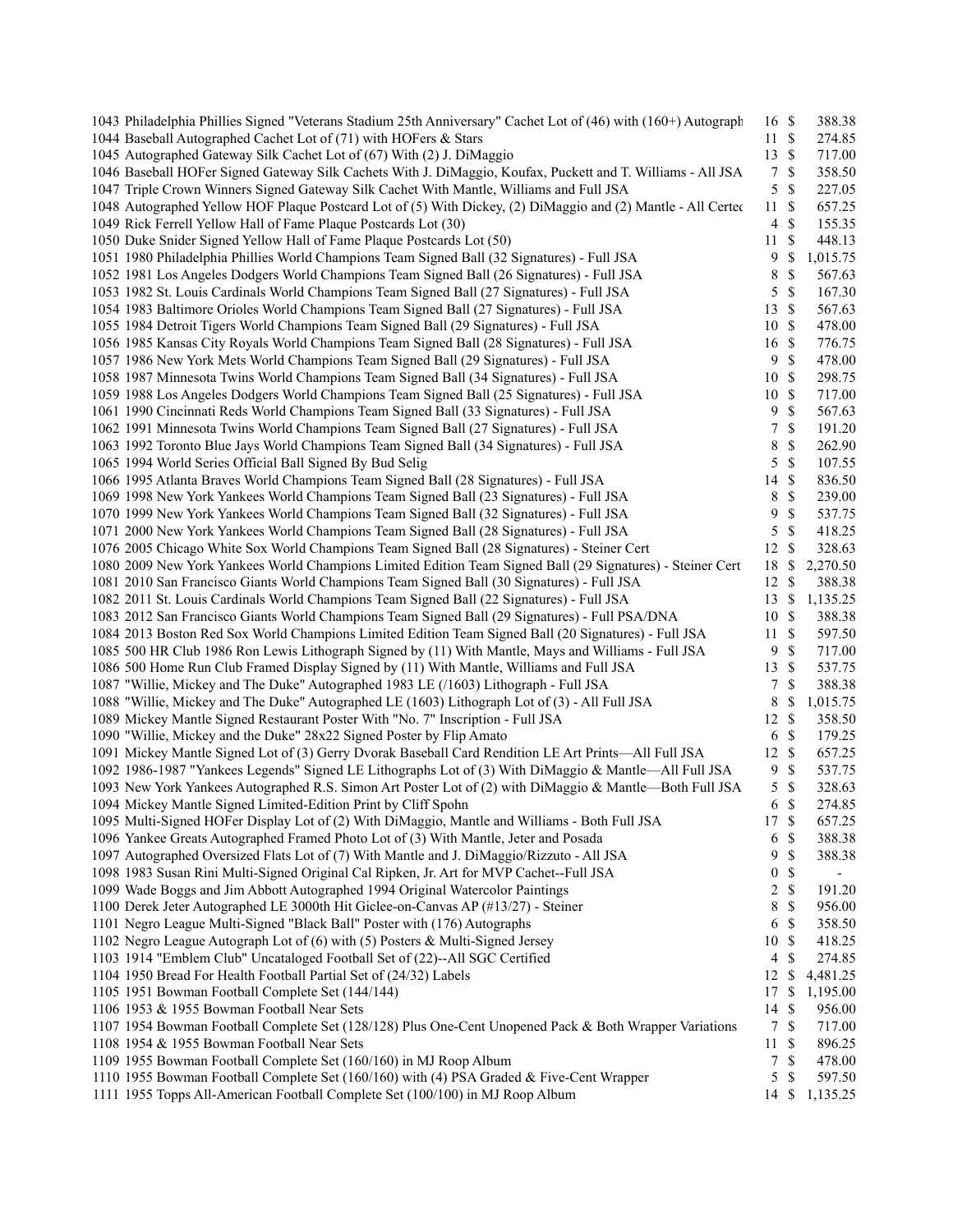| 1112 1955 Topps All-American Football Set (100/100) with Five-Cent Wrapper                                                                                        |                     |                     | 10 \$ 1,135.25 |
|-------------------------------------------------------------------------------------------------------------------------------------------------------------------|---------------------|---------------------|----------------|
| 1113 1956 Topps Football Complete Set in MJ Roop Album                                                                                                            | 18 \$               |                     | 836.50         |
| 1114 1956 Topps Football Complete Set (120/120) Plus (4) Checklist/Contest Cards & Five-Cent Wrapper                                                              | $\overline{4}$      | -\$                 | 567.63         |
| 1115 (3) 1955-1956 Topps & Bowman Football Near/Partial Sets--Sharp!                                                                                              | 26                  | \$                  | 2,270.50       |
| 1116 1957 Topps Football Complete Set of (154) Cards with Graded Hornung, Starr & Unitas Rookies                                                                  | 11                  | \$                  | 1,015.75       |
| 1117 1957 Topps Football Near Set (149/154) Plus (190) Dupes                                                                                                      | 20                  | \$                  | 2,270.50       |
| 1118 1958 Topps Football Near Set (129/132)                                                                                                                       | 14 \$               |                     | 567.63         |
| 1119 1958 & 1959 Topps Football Sets in Individual MJ Roop Albums                                                                                                 | $22 \text{ }$ \$    |                     | 1,912.00       |
| 1120 1955-1959 Topps Football Complete/Near Set Run                                                                                                               |                     |                     | 13 \$ 1,792.50 |
| 1121 1959 & 1960 Topps Football Near & Partial Sets                                                                                                               |                     |                     | 16 \$ 1,434.00 |
| 1122 1960 & 1961 Topps Football Complete/Near Sets in Individual MJ Roop Albums                                                                                   | 18                  |                     | \$1,195.00     |
| 1123 1961 Topps Football Near Set (196/198)                                                                                                                       |                     |                     | 22 \$ 1,314.50 |
| 1124 1962 Topps Football Complete Set of (176) Cards in MJ Roop Album                                                                                             | $11 \text{ }$ \$    |                     | 717.00         |
| 1125 1963 Topps Football Complete Set (170/170) in MJ Roop Album                                                                                                  | $11 \text{ }$ \$    |                     | 717.00         |
| 1126 1961 Fleer & 1963 Topps Football Complete Sets                                                                                                               | 13S                 |                     | 1,434.00       |
| 1127 1964 Topps Football Complete Set (176/176) in MJ Roop Album                                                                                                  | 9                   | $\mathbb{S}$        | 537.75         |
| 1128 1965 Topps Football Complete Set of (176) Cards in MJ Roop Album                                                                                             | 14                  | \$                  | 1,673.00       |
| 1129 1966 & 1967 Topps Football Complete Sets in Individual MJ Roop Albums                                                                                        | 8                   | $\mathbb{S}$        | 776.75         |
| 1130 1964-1967 Philadelphia Football Complete Set Run in Individual MJ Roop Albums                                                                                | 28 \$               |                     | 3,585.00       |
| 1131 1964-1967 Philadelphia Gum Football Complete/Near Set Run                                                                                                    | 28 \$               |                     | 2,748.50       |
| 1132 1968 & 1969 Topps Football Complete Sets in Individual MJ Roop Albums                                                                                        |                     |                     | 18 \$ 1,195.00 |
| 1133 1959 & 1969 Topps Football Complete Sets                                                                                                                     |                     |                     | 21 \$ 1,792.50 |
| 1134 1963, 1968 & 1969 Topps Football Complete Sets                                                                                                               | 8                   | \$                  | 896.25         |
| 1135 1970 Topps Football Super Near Set (30/35)—All PSA Mint 9                                                                                                    |                     |                     | 11 \$ 1,015.75 |
| 1136 1970-1972 Topps Football Set Run in Individual MJ Roop Albums                                                                                                |                     |                     | 29 \$ 2,629.00 |
| 1137 1970-1972 Topps Football Complete, Near & Partial Sets                                                                                                       |                     |                     | 19 \$ 1,195.00 |
| 1138 1972 Topps Football Near Set (337/351) Cards—Sharp!                                                                                                          |                     |                     | 15 \$ 1,553.50 |
| 1139 1972 Topps Football Complete Set (351/351) with (20) PSA Graded Including Gem Mint 10—Sharp!                                                                 | 17                  | $\mathbb{S}$        | 3,585.00       |
| 1140 (4) 1971-1975 Topps Football Complete Sets                                                                                                                   | 9                   | $\mathcal{S}$       | 717.00         |
| 1141 (4) 1975-1979 Topps Football Complete Sets in Individual MJ Roop Albums                                                                                      | 16 \$               |                     | 896.25         |
| 1142 1970-1979 Topps Football Near & Partial Set Run                                                                                                              | 19                  | <sup>\$</sup>       | 1,673.00       |
| 1143 (7) 1977-1985 Fleer Football Team Action Complete/Near Sets Plus (829) 1976-1984 Singles                                                                     | $\overline{4}$      | \$                  | 274.85         |
| 1144 (16) 1973-1989 Football Complete Sets Plus (11,500+) 1971-1990 Singles with Numerous Stars                                                                   | 19                  | \$                  | 1,673.00       |
| 1145 (12) 1948 Bowman Football PSA 5-7 Graded Cards with Hall of Fame Rookies & Shortprints                                                                       | 8                   | \$                  | 776.75         |
| 1146 (17) 1951 Bowman Football PSA 6-8 Graded Cards with (5) Hall of Famers                                                                                       | 17                  | $\mathbb{S}$        | 836.50         |
| 1147 1952 Bowman Large Football Starter Set (88/144) with Many Hall of Famers & Shortprints                                                                       | 16                  | <sup>\$</sup>       | 1,792.50       |
| 1148 (8) 1952 Bowman Large Football PSA Graded Cards with (4) Hall of Famers                                                                                      | 10                  | $\mathbb{S}$        | 776.75         |
| 1149 (16) 1952 Bowman Small Football PSA Graded Cards with (8) Hall of Famers Including Gifford RC                                                                | 15                  | $\mathbb{S}$        | 956.00         |
| 1150 1948-1955 Bowman Football Singles Collection (356)—Loaded with Hall of Famers & Stars                                                                        | 20                  | <sup>\$</sup>       | 1,015.75       |
| 1151 1948-1956 Topps, Bowman & Leaf Football Collection (123) with Stars                                                                                          | 13                  | -\$                 | 956.00         |
| 1152 (18) 1953-1955 Bowman Football PSA 5-7 Graded Cards with Hall of Fame Rookies Including Blanda                                                               | 10                  | <sup>\$</sup>       | 597.50         |
| 1153 1954 & 1955 Bowman Football PSA NM-MT 8 Graded Cards (11) with Stars                                                                                         | 3                   | $\mathcal{S}$       | 478.00         |
| 1154 (3) 1955 Topps Football All-American PSA Graded Key Cards with The Four Horsemen                                                                             | 8                   | $\mathbb{S}$        | 448.13         |
| 1155 1956 Topps Football PSA 7-8 Graded Cards (9) with (5) Hall of Famers                                                                                         | 9                   | \$                  | 597.50         |
|                                                                                                                                                                   | 7                   | \$                  |                |
| 1156 1948-1958 Topps & Bowman Football SGC Graded Stars (4) with Jim Brown Rookie<br>1157 1933 Sport Kings Football #4 Red Grange (PSA 2) & #6 Jim Thorpe (PSA 3) |                     |                     | 537.75         |
|                                                                                                                                                                   | 16                  | \$                  | 657.25         |
| 1158 1934 & 1935 Goudey Sport Kings Varsity Football Game & National Chicle Football Singles (15)                                                                 | 3                   | \$                  | 262.90         |
| 1159 1948 Leaf #19 George McAfee, Rare "Gorgeous George" Name Variation - SGC 60 EX 5                                                                             | 5                   | \$<br><sup>\$</sup> | 239.00         |
| 1160 1948 Leaf #14 Mal Kutner Wrong-Back/Color Variation Card - SGC 20 FR 1.5                                                                                     | 1                   |                     | 119.50         |
| 1161 1948 Bowman Football #61 Alex Wojciechowicz Rookie PSA NM-MT 8                                                                                               | 13                  | \$                  | 298.75         |
| 1162 (10) 1951 Topps Magic Football PSA 5-7 Graded Cards with Stars                                                                                               | 2                   | \$                  | 131.45         |
| 1163 1952 Bowman Small Football #99 Joe Stydahar Rookie Coach PSA NM 7                                                                                            | 5                   | \$                  | 567.63         |
| 1164 1958 Topps Football #62 Jim Brown Rookie PSA EX-MT 6                                                                                                         | 12                  | \$                  | 597.50         |
| 1165 1962 Topps Football #17 Mike Ditka Rookie PSA NM 7                                                                                                           | 11                  | \$                  | 478.00         |
| 1166 1951-1957 Topps & Bowman Football Cards (83) with Hall of Fame Rookies                                                                                       | 8                   | \$                  | 657.25         |
| 1167 1957 Topps Football "Big Four" Hall of Fame Rookies with Hornung, Starr & Unitas--All PSA EX-MT 6                                                            | 11                  | \$                  | 1,553.50       |
| 1168 (14) 1957 Topps Football PSA Graded Cards with Hall of Famers & Stars--Sharp!                                                                                | 4<br>6 <sup>°</sup> | \$                  | 418.25         |
| 1169 1958 Topps Football PSA 6-8 Graded Cards (9) with PSA 8 Jurgensen RC                                                                                         |                     |                     | 358.50         |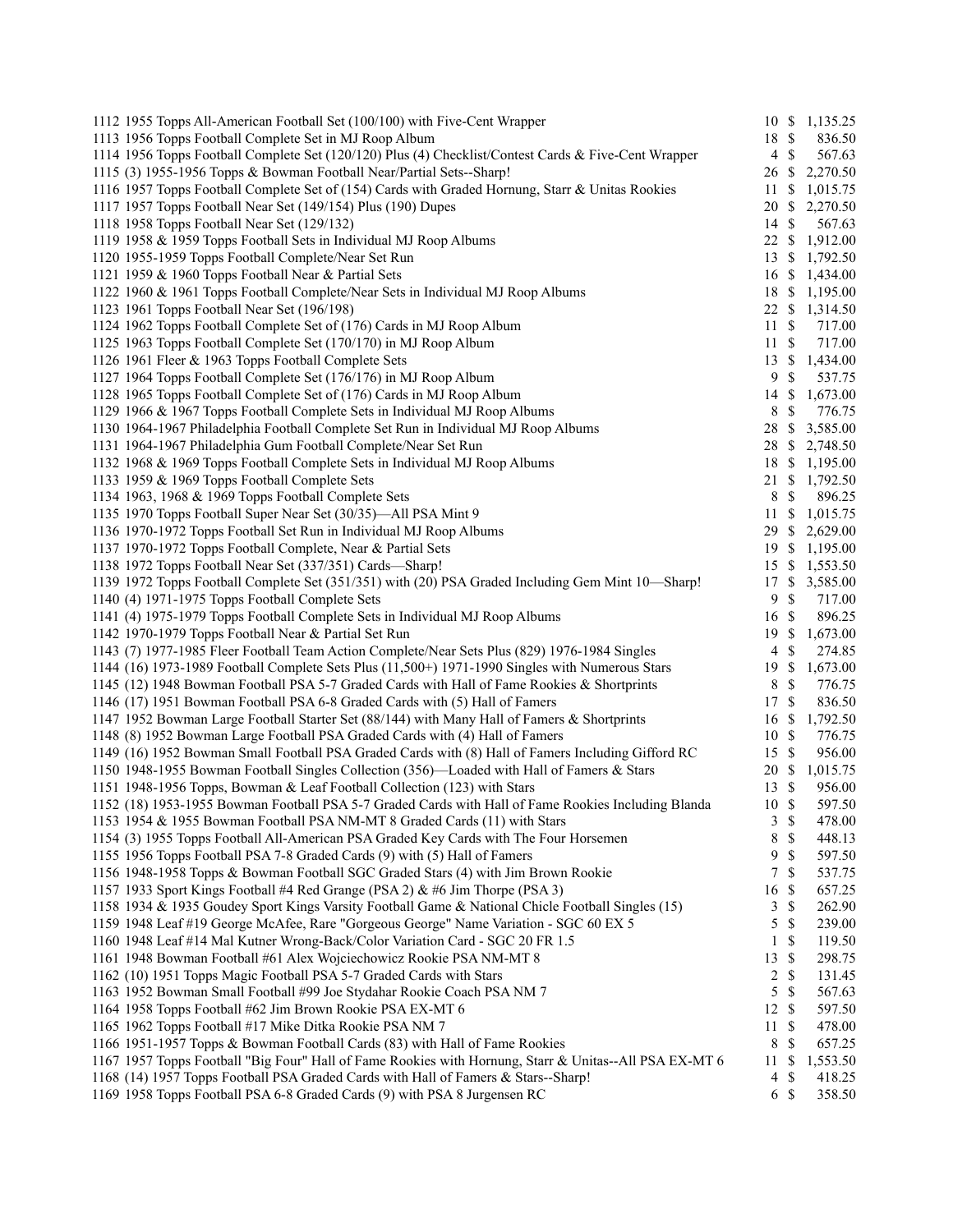| 1170 1959 Topps Football High-Grade PSA 7-8 Graded (18) with Hall of Famers & Rookies                    | 8 \$             |                    | 537.75   |
|----------------------------------------------------------------------------------------------------------|------------------|--------------------|----------|
| 1171 1955-1957 Topps Football Partial Set Run Plus (75) 1959-1966 Topps Singles with Stars               | 16 \$            |                    | 836.50   |
| 1172 1960 Fleer Football PSA Graded Collection (23) with Kemp RC--Sharp!                                 | 11               | $\mathbb{S}$       | 567.63   |
| 1173 1960 Fleer Football Singles (192) from Vending with Stars                                           | 12               | $\mathcal{S}$      | 537.75   |
| 1174 1958-1961 Topps & Fleer Football Collection (900) with Partial Sets                                 | 22               | \$                 | 2,629.00 |
| 1175 (12) 1960 & 1961 Topps Football PSA 7-8 Graded Cards with Stars                                     | $\mathbf{1}$     | $\mathbb{S}$       | 239.00   |
| 1176 1954-1962 Topps, Bowman & Fleer Football Collection (689) with Stars                                | 16               | $\mathbb{S}$       | 896.25   |
| 1177 (25) 1961 & 1962 Fleer Football PSA Graded Cards with Stars                                         | 10               | $\mathbb{S}$       | 896.25   |
| 1178 1961 Nu-Card Football Unopened Wax Box of (24) Packs                                                | 13               | <sup>\$</sup>      | 507.88   |
| 1179 (14) 1962 Topps Football PSA 5 to 7.5 Graded Cards with Tarkenton RC                                | 9                | \$                 | 388.38   |
| 1180 (14) 1963 Topps Football High-Grade PSA 7-8 Graded Cards with Hall of Famers & Rookies              | 12               | $\mathcal{S}$      | 567.63   |
| 1181 (14) 1964 Topps Football PSA 7-8 Graded Cards with Stars                                            | 12S              |                    | 274.85   |
| 1182 (25) 1964 Philadelphia Football PSA 7-8 Graded Cards with Hall of Fame Rookies                      | 15               | $\mathcal{S}$      | 448.13   |
| 1183 (20) 1965 Philadelphia Gum Football PSA Graded Cards with Stars--Sharp!                             | $\,8\,$          | $\mathcal{S}$      | 597.50   |
| 1184 1965 Topps Football #122 Joe Namath Rookie Shortprint PSA EX-MT 6                                   | 11               | \$                 | 1,553.50 |
| 1185 (12) 1965 Topps Football PSA 6-8 Graded Cards with Biletnik off RC                                  | 11               | \$                 | 597.50   |
| 1186 (1,295) 1956-1967 Topps & Philadelphia Football Collection with Numerous Stars                      | 20               | \$                 | 1,792.50 |
| 1187 (27) 1966 & 1967 Philadelphia Football PSA 7-9 Graded Cards with Hall of Fame Rookies & Stars       | 21               | $\mathbb{S}$       | 717.00   |
| 1188 1963-1969 Topps & Philadelphia Gum Football Collection (911) with Near & Partial Sets               | 29               | $\mathbb{S}$       | 2,270.50 |
| 1189 (25) 1966-1969 Topps Football PSA 7-8 Graded Cards with Many Hall of Famers & Stars                 | 14               | $\mathbb{S}$       | 836.50   |
| 1190 (14) 1963 Fleer Football PSA 7 to PSA 9 Graded Cards with Dawson & Alworth Rookies                  | 12               | $\mathbf{\hat{s}}$ | 776.75   |
| 1191 1966 Philadelphia Gum Football Hall of Fame Rookie Pair with #31 Butkus & #38 Sayers--Both PSA NM 7 | 9                | \$                 | 597.50   |
| 1192 (32) 1970 Topps Football PSA 8-8.5 Graded Cards with Simpson RC                                     | 9                | $\mathcal{S}$      | 448.13   |
| 1193 (24) 1971 Topps Football PSA 7-8 Graded Cards with Bradshaw RC                                      | 16               | $\mathbb{S}$       | 836.50   |
| 1194 (29) 1972 Topps Football PSA 7-9 Graded Cards with Multiple Hall of Famers & High Numbers           | 13               | $\mathcal{S}$      | 717.00   |
| 1195 (10) 1970-1973 Topps Football PSA Mint 9 Graded Cards with Joiner & Page Rookies                    | 11               | $\mathcal{S}$      | 388.38   |
| 1196 1973 Topps Football PSA NM-MT 8 Graded Collection (23) with Harris & Stabler Rookies                | 13               | $\mathbb{S}$       | 776.75   |
| 1197 (31) 1974 & 1975 Topps Football PSA NM-MT 8 Graded Cards with Many Hall of Famers & Stars Including | 9                | <sup>\$</sup>      | 388.38   |
| 1198 (23) 1974-1976 Topps Football PSA Mint 9 Graded Cards with Stars                                    | $\overline{4}$   | $\mathcal{S}$      | 179.25   |
| 1199 (18) 1976 Topps Football PSA NM-MT 8 Graded Singles with Payton RC                                  | 9                | <sup>\$</sup>      | 567.63   |
| 1200 (28,000+) 1974-1987 Topps Football Singles Collection—Loaded with Hall of Famers & Stars            | 13               | \$                 | 1,314.50 |
| 1201 (204) 1977-1989 Topps Football PSA 7-9 Graded Cards with Many Hall of Fame Rookies—Loaded!          | 16               | \$                 | 956.00   |
| 1202 1970-1989 Football Shoebox Collection (1,918) Cards with Numerous Hall of Famers & Stars            | 20               | \$                 | 1,195.00 |
| 1203 1981 & 1984 Topps Football Unopened Wax Boxes                                                       | 19               | <sup>\$</sup>      | 1,673.00 |
| 1204 (29) 1984 Topps Football PSA Mint 9 Graded Cards with Elway & Marino Rookies                        | 8                | \$                 | 358.50   |
| 1205 (22) 1984 & 1985 Topps USFL PSA 8-9 Graded Cards with Major Stars                                   | 6                | $\mathbb{S}$       | 418.25   |
| 1206 1986 Topps Football Unopened Wax Box of (36) Packs                                                  | 19               | $\mathcal{S}$      | 956.00   |
| 1207 (49) 1986 Topps Football PSA 8-9 Graded Cards with Mint 9 Rice Rookie                               | 16               | $\mathbb{S}$       | 776.75   |
| 1208 1984-1989 Football Unopened Boxes and Set Collection (20)                                           | 14               | -\$                | 776.75   |
| 1209 (3) 1989 Score Football Unopened Boxes                                                              | 12               | $\mathbb{S}$       | 657.25   |
| 1210 (30) 1982-1989 Topps Football PSA Gem Mint 10 Cards                                                 | $\overline{2}$   | <sup>\$</sup>      | 131.45   |
| 1211 (59) 1989-1991 Score Football PSA Graded Cards with PSA 10 Aikman & Sanders Rookies                 | 9                | $\mathbb{S}$       | 836.50   |
| 1212 (232) 1980s-1990s Football PSA Graded Collection with Many Hall of Famers & Stars                   | 7                | $\mathbb{S}$       | 418.25   |
| 1213 (23) 1990-1999 Football Current/Future Hall of Fame PSA 8-10 Rookie Cards                           | 15               | \$                 | 657.25   |
| 1214 1998 SP Authentic #14 Peyton Manning Rookie #/2000--PSA Mint 9                                      | 17               | \$                 | 1,075.50 |
|                                                                                                          |                  | \$                 |          |
| 1215 (5) 2001-2005 Topps Chrome Football Rookie Star PSA 8-10 Graded Cards with Brees & Rodgers          | 9                | $\mathbb{S}$       | 448.13   |
| 1216 (22) Modern Football Superstar PSA Gem Mint 10 Rookie Cards                                         | 5                | \$                 | 286.80   |
| 1217 (41) Modern Football PSA 8-10 Graded Rookie Stars                                                   | 9                |                    | 478.00   |
| 1218 (190) Modern Football PSA Graded Rookie Collection with (67) PSA Gem Mint 10 Including Stars        | 8                | \$                 | 507.88   |
| 1219 Ornate 1899, 1900 Yale University Hardbound Photographic Yearbooks (2)                              | 7                | \$                 | 478.00   |
| 1220 1902 Yale vs. Harvard at New Haven Large Game-Action Panorama                                       | 3<br>3           | \$<br>\$           | 143.40   |
| 1221 Ornate 1910s Yale University Pillow and Illustrated Ceramic Pitcher (2 Items)                       |                  |                    | 597.50   |
| 1222 1910s Yale Baseball Captain Arthur Milburn's Player Sweater plus Huge Vintage Felt Banner (2 Items) | 18               | \$                 | 1,195.00 |
| 1223 1903 National Champions Princeton Tigers Football Team Cabinet Photo with John DeWitt               | 5                | $\mathbb{S}$       | 167.30   |
| 1224 1920s-1940s Yale and Princeton Football Programs Lot (19)                                           | 4                | \$                 | 155.35   |
| 1225 Late-1920s Red Grange "Wilson" Football Retail Box                                                  | 8                | \$                 | 448.13   |
| 1226 Tex Schramm Alhambra High School Letterman's Sweater                                                | $\boldsymbol{0}$ | \$                 |          |
| 1227 Scarce 1926 N.Y. Football Giants Sterling Silver Season Pass - Only Year Known! [reserve met]       | 7                | -\$                | 1,553.50 |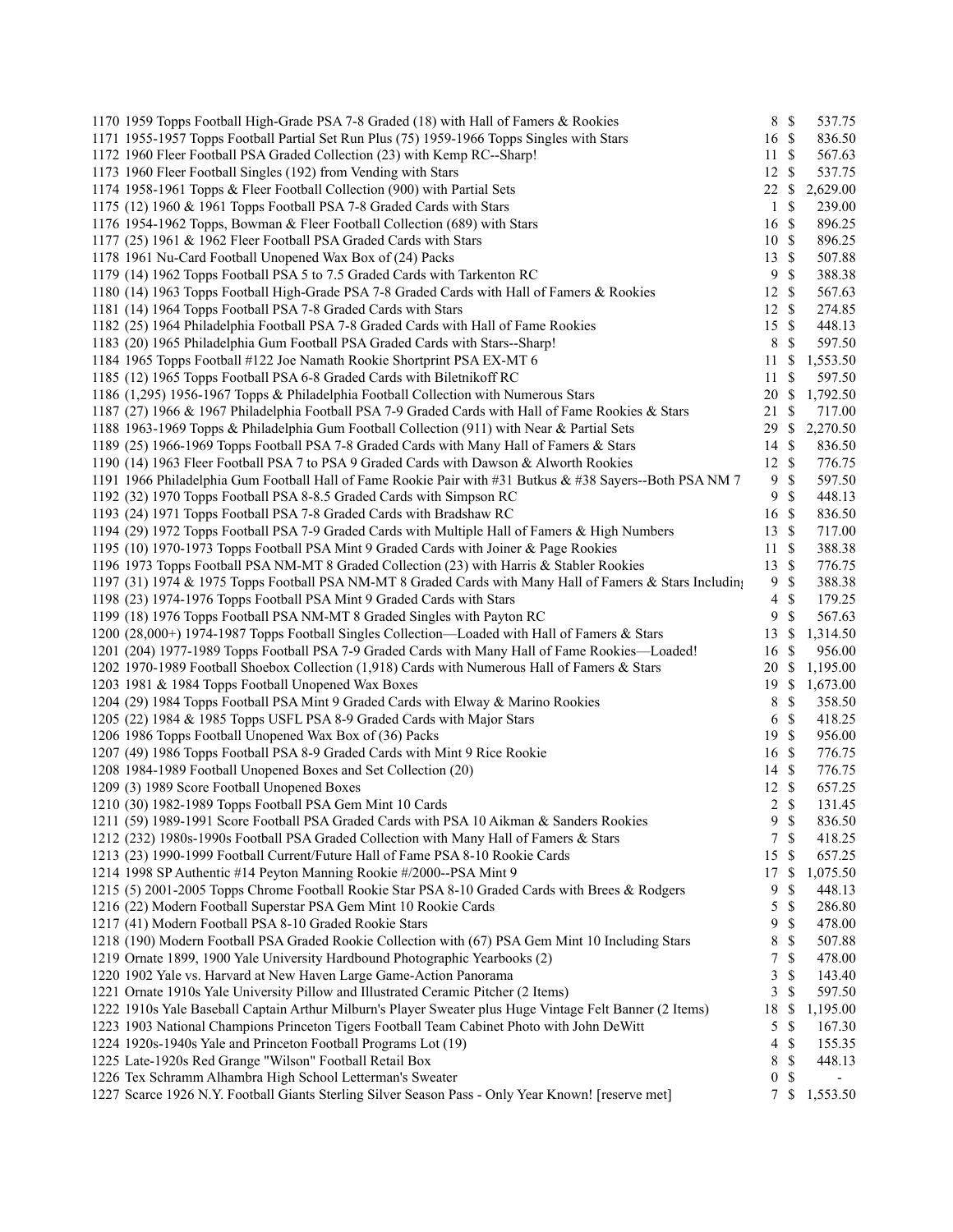| 1228 Dave Robinson 1962 All-American Suit Coat and Award Certificate                                           | $5 \text{ }$ \$  |                    | 250.95                       |
|----------------------------------------------------------------------------------------------------------------|------------------|--------------------|------------------------------|
| 1229 1964 Bradley "All-Pro Football Wrist Watch" in Original Illustrated Store Display Case                    | $\mathbf{1}$     | \$                 | 119.50                       |
| 1230 1930s-1950s College Football Wire Photo Collection of (148) with (17) Charlie Conerly & (18) Navy         | 14 \$            |                    | 418.25                       |
| 1231 1950s Pittsburgh Steelers Game-Worn Jersey - Phenomenal Wear!                                             | 16 \$            |                    | 2,031.50                     |
| 1232 1967 "Packer Portraits" 8x10 Photo Pack (28/30) Plus Related Letter to Lionel Aldridge                    | 1                | \$                 | 179.25                       |
| 1233 Jerry Rice's 1996 Mackey Award Trophy                                                                     | 23 \$            |                    | 4,780.00                     |
| 1234 1972-1974 Franklin Mint Pro Football HOF Immortals Sterling Silver Medal Proof Set of (50)                | 14S              |                    | 836.50                       |
| 1235 Eddie Robinson 1990s Houston Oilers Signed Game Worn Practice Jersey                                      | $\boldsymbol{0}$ | $\mathbb{S}$       | $\overline{\phantom{a}}$     |
| 1236 2002 Fred Kail LE Johnny Unitas Bronze Statue - Rare!                                                     | 3                | \$                 | 717.00                       |
| 1237 2008 Florida Gators National Champions Replica Ring Cubes Trio                                            | 7                | \$                 | 250.95                       |
| 1238 2010 Green Bay Packers Super Bowl Champions Replica Ring Cubes (4) plus Large Paperweight                 | 1                | \$                 | 358.50                       |
| 1239 1950s-1960s Wilson "Famous Player Football Outfit" in Pictorial Box                                       | 1                | \$                 | 59.75                        |
| 1240 1950s-2000s New York Giants Pennants Lot (58)                                                             | 2                | \$                 | 71.70                        |
| 1241 1983-1985 USFL Press Pass Lot                                                                             | $\boldsymbol{0}$ | \$                 | $\overline{\phantom{a}}$     |
| 1242 Scarce and Exceptional 1894 Yale vs. Princeton Scorecard at New Haven - Fully Scored!                     | 3                | \$                 | 262.90                       |
| 1243 Rare 1927 Pro Football "Red Grange Traveling Team" Program from Los Angeles Wrigley Field                 | 14S              |                    | 776.75                       |
| 1244 1920s-1960s West Coast College Football Programs Lot of (125)                                             | 7                | \$                 | 328.63                       |
| 1245 1928-1955 College Football Major Bowl Game Program Lot of (5)                                             | 4                | \$                 | 95.60                        |
|                                                                                                                | $2 \sqrt{s}$     |                    |                              |
| 1246 1920s-1960s Football Guides and Magazines Lot (23)                                                        |                  |                    | 131.45                       |
| 1247 October 6, 1956 Colts vs. Lions Game Program - Johnny Unitas First NFL Regular Season Game Appearanc      | 2 S              |                    | 131.45                       |
| 1248 1961-1963 Cheltenham High School Football Program Lot of (15) with Reggie Jackson                         | 1                | \$                 | 119.50                       |
| 1249 1920s-1960s Notre Dame Lot of (6) with Panorama Photo & (2) Rockne Tributes                               | 3                | $\mathbb{S}$       | 262.90                       |
| 1250 9/10/66 Montreal Beavers vs. Brooklyn Dodgers "Jackie Robinson Day" Football Program                      | $\overline{2}$   | $\mathbb{S}$       | 131.45                       |
| 1251 1965-1968 AFL & NFL Championship Game Program Lot of (6) with 1967 "Ice Bowl"                             | 10S              |                    | 657.25                       |
| 1252 1967-1997 Super Bowl Program Near Run of (29/31) with SB I                                                | 17S              |                    | 1,792.50                     |
| 1253 Super Bowl II Program - High Grade!                                                                       | 7                | $\mathbb{S}$       | 328.63                       |
| 1254 1980-2013 Super Bowl Ticket Collection of (23)                                                            | 6                | \$                 | 358.50                       |
| 1255 1954-1985 Football Publication Lot of (16) with Inaugural Hall of Fame Game Program                       | $\boldsymbol{0}$ | \$                 | $\overline{\phantom{a}}$     |
| 1256 1945-1981 NFL Record & Rule Guide Complete Run of $(37) + (8)$ AFL Guides                                 | 8                | $\mathbb{S}$       | 537.75                       |
| 1257 1949-1997 Rose Bowl Football Program Near Run of (45/49)                                                  | 6                | $\mathbb{S}$       | 537.75                       |
| 1258 1966-1997 Cotton, Orange & Sugar Bowl Program Lot of (77)                                                 | 13               | $\mathbb{S}$       | 956.00                       |
| 1259 1968-1997 College Football Bowl Game Program Lot of (77) with (4) Inaugural Editions                      | 9                | <sup>\$</sup>      | 597.50                       |
| 1260 1960-1993 Blue Bonnet, Gator, Liberty & Sun Bowl College Football Program Lot of (88)                     | $12 \text{ }$ \$ |                    | 657.25                       |
| 1261 1907 Stanford vs. California "Pre-NCAA" College Intercollegiate Rugby Foot Ball Full Ticket               | 9                | <sup>\$</sup>      | 597.50                       |
| 1262 Super Bowl III Jets vs. Colts Ticket Stub                                                                 | 17S              |                    | 567.63                       |
| 1263 Don Shula and Tom Landry/Vince Lomardi Debut PSA Graded Tickets - Both Lone Graded Examples!              | $\boldsymbol{0}$ | \$                 | $\overline{\phantom{a}}$     |
| 1264 2008 Super Bowl XLII Full Ticket - PSA NM-MT 8                                                            | $\mathbf{1}$     | \$                 | 59.75                        |
| 1265 "Harvard Class of 1915 Dinner" Program Signed by NFL Pioneer Charles Brickley                             | 11               | \$                 | 597.50                       |
| 1266 1937-1938 Washington Redskins Team-Signed Panoramic Photo - Full JSA                                      | 4                | $\mathbb{S}$       | 2,270.50                     |
| 1267 1930s-1940s Collegiate Football Signed Team Sheets Lot of (10) with (205) Signatures                      | 10 \$            |                    | 776.75                       |
| 1268 1967 Super Bowl Champion Green Bay Packers Team-Signed Football With Lombardi, Nitschke, Starr and I      |                  |                    | 16 \$ 2,390.00               |
| 1269 First Four Heisman Trophy Winners Signed Flats Lot (4 Items) Including Rare Davey O'Brien Handwritten I   | 11S              |                    | 597.50                       |
| 1270 1936 Fordham University Signed Flats Lot of (3) with 34 Signatures Including Famous "7 Blocks of Granite" | 17               | \$                 | 1,434.00                     |
| 1271 1953 Notre Dame Backfield Lithograph Lot of (20) - Each Signed by All (4)                                 | 6                | \$                 | 250.95                       |
| 1272 George Halas Signed 1964 NFL Standard Players Contract for Charles R. Logan                               | $\boldsymbol{0}$ | \$                 | $\qquad \qquad \blacksquare$ |
| 1273 Vintage Atlanta Falcons Lot With 1966 Signed Football and Media Guide                                     | 1                | \$                 | 239.00                       |
| 1274 1969 Football Illustrated FDC Signed by Nagurski, Nevers & Clark—PSA/DNA Certified                        | 5                | \$                 | 167.30                       |
| 1275 Unique 1969 Green Bay Packers Team Signed Oversized Flat Football (40 Signatures)                         | 4                | \$                 | 155.35                       |
| 1276 AFL Football Players Signed Flats Lot (52)                                                                | 1                | \$                 | 179.25                       |
| 1277 Al Davis 1977 Signed Oakland Raiders Checks Lot (5)                                                       | 13               | $\mathbf{\hat{s}}$ | 896.25                       |
| 1278 Sammy Baugh 1973 Signed Checks Lot (25)                                                                   | 5                | \$                 | 298.75                       |
| 1279 Hank Stram 1985 Signed Checks Lot (50)                                                                    | 9                | \$                 | 567.63                       |
| 1280 Charlie Connery Signed Personal Check Lot of (50)                                                         | 4                | \$                 | 215.10                       |
|                                                                                                                |                  |                    |                              |
| 1281 Dave Robinson 1960s-1970s Signed Checks Hoard (100)                                                       | 6                | \$                 | 358.50                       |
| 1282 Wayne Moore Personal Correspondence Lot of (61) Pieces (First 1972 Miami Dolphin Player to Die)           | 0                | \$                 | $\overline{\phantom{a}}$     |
| 1283 1987-1994 Autographed Super Bowl Program Lot of (3) with Elway, Smith & Wood-All JSA Certified            | $\boldsymbol{0}$ | \$                 | $\overline{\phantom{a}}$     |
| 1284 Jim Brown Signed Team Issued Photo Lot of (2)--Both with JSA Certification                                | 8                | \$                 | 227.05                       |
| 1285 1979 "Salute the Steelers" Banquet Signed Program (16 Signatures)                                         | $\overline{0}$   | $\mathbb{S}$       |                              |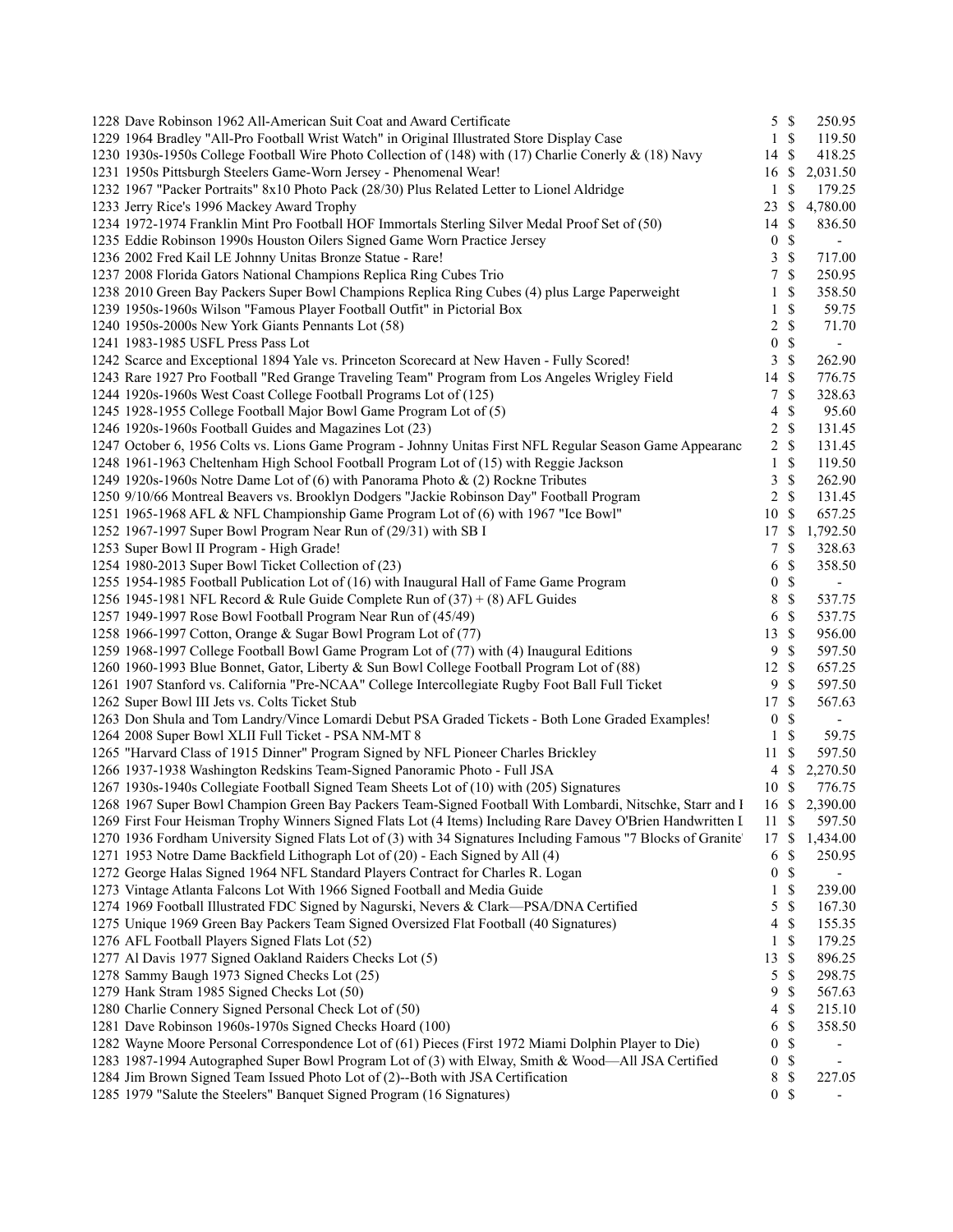|  | 1286 1947 Chicago Cardinals Team Reunion Signed NFL Championship Reprint Program (35 Signatures)               |                  | $1 \text{ } s$ | 119.50                   |
|--|----------------------------------------------------------------------------------------------------------------|------------------|----------------|--------------------------|
|  | 1287 Walter Payton Signed and Inscribed Chicago Bears Road Jersey - Full PSA/DNA                               | 5                | \$             | 1,075.50                 |
|  | 1288 Walter Payton Single-Signed Football - Full JSA                                                           | 12               | \$             | 418.25                   |
|  | 1289 Walter Payton Signed Index Card Lot of (10) - All PSA/DNA Authentic                                       | 12               | \$             | 776.75                   |
|  | 1290 Walter Payton Signed and Inscribed "A Legend Among Us" 8x10 Lot of (11) - All Full PSA/DNA                | 17               | $\mathbb{S}$   | 1,075.50                 |
|  | 1291 2015 Leaf Executive Collection Walter Payton Signature Lot of (10)                                        | 12               | \$             | 717.00                   |
|  | 1292 Chicago Bears Signed Gateway Cachets (5) with Payton--All PSA/DNA Authentic                               | 8                | $\mathbb{S}$   | 358.50                   |
|  | 1293 Chicago Bears Signed Flats Lot (21 Items) Including Sayers and Payton                                     | 2                | \$             | 191.20                   |
|  | 1294 Legendary Collegiate Football Coaches Signed Flats Lot (68)                                               | 15               | \$             | 1,314.50                 |
|  | 1295 "Fearsome Foursome" Los Angeles Rams Signed Throwback Jersey - Full JSA                                   | 6                | \$             | 388.38                   |
|  | 1296 Bo Jackson Autographed Lot of (4) With Raiders Jersey - All Certed                                        | 9                | \$             | 418.25                   |
|  | 1297 NFL HOFer/Superstar Autographed Jersey Lot of (15) With Seau, Staubach and (2) B. Jackson                 | 13               | <sup>\$</sup>  | 1,434.00                 |
|  | 1298 Michael Vick Autographed Philadelphia Eagles Jersey Lot of (6) - All JSA                                  | $\mathbf{1}$     | \$             | 239.00                   |
|  | 1299 Philadelphia Eagles Autographed Jersey Lot of (17) With Carmichael, Vick and H. Walker - All JSA Certed   | $\overline{c}$   | \$             | 507.88                   |
|  | 1300 Philadelphia Eagles Treasure Chest of (37) Items With Vick, McCoy and Carmichael Signed Jerseys           | 5                | $\mathbb{S}$   | 448.13                   |
|  | 1301 Joe Montana Signed LE Gartlan Statue/Plate Lot of (3)                                                     | $\mathbf{1}$     | \$             | 119.50                   |
|  | 1302 NFL Hall of Famers Signed Football (35 Signatures) Including Unitas, Sayers, Blanda, Graham and Jim Brov  | 7                | \$             | 418.25                   |
|  | 1303 "Super Bowl XXXV" Hall of Famers and Star Players Signed Football (16 Signatures) Including Unitas and    | $\,8\,$          | \$             | 262.90                   |
|  | 1304 Hall of Famers and Star Players Signed Football (26 Signatures) Including Namath, Sayers, Montana and Jin | 11               | $\mathbb{S}$   | 250.95                   |
|  | 1305 Full-Size Helmet Signed by (30) Pro Football HOFers With Butkus, Mackey and Webster - Full JSA            | 8                | \$             | 507.88                   |
|  | 1306 Football HOFer/Superstar Autograph Lot of (26)                                                            | 15               | \$             | 597.50                   |
|  | 1307 Peyton Manning Autographed LE #1/1 Indianapolis Colts Full-Size Helmet - Steiner                          | $\mathbf{1}$     | \$             | 478.00                   |
|  | 1308 Tom Brady Autographed New England Patriots Full-Size Helmet                                               | 3                | $\mathbb{S}$   | 537.75                   |
|  | 1309 Drew Brees Autographed New Orleans Saints Full-Size Helmet - PSA/DNA                                      | 1                | \$             | 179.25                   |
|  | 1310 (18) 1933-1962 Goudey, Bowman & Fleer Basketball PSA Graded Cards with Many Stars                         | 16               | \$             | 2,031.50                 |
|  | 1311 THIS LOT HAS BEEN WITHDRAWN                                                                               | $\boldsymbol{0}$ | \$             | $\overline{\phantom{a}}$ |
|  | 1312 1969 Converse Basketball Complete Box with 10-Card Uncut Set                                              | 12               | \$             | 1,673.00                 |
|  | 1313 1971-72 Topps Trios Basketball Stickers NBA Set                                                           | 7                | \$             | 215.10                   |
|  | 1314 (36) 1972-1982 Topps Basketball PSA Graded Hall of Famers & Stars with Bird/Magic & Erving Rookies        | 11               | $\mathbb{S}$   | 896.25                   |
|  | 1315 1979-80 Topps Basketball Unopened Wax Box of (36) Packs                                                   | 11               | \$             | 478.00                   |
|  |                                                                                                                | 23               |                | 1,912.00                 |
|  | 1316 1974-75 to 1981-82 Topps Basketball Complete Set Run Plus (70) 1988-1995 Complete Sets & (9) Unopene      |                  | \$             |                          |
|  | 1317 1970-1990s Basketball Card Collection (71) with Sets & Stars                                              | 5                | S              | 418.25                   |
|  | 1318 1983-1986 Star Co. Philadelphia 76ers Sealed Complete Sets Lot of (276)                                   | 16               | <sup>\$</sup>  | 1,673.00                 |
|  | 1319 1986-87 Fleer Basketball Complete Set (132/132) Plus (11/11) Stickers with PSA NM-MT 8 Jordan Rookie      | 33               | \$             | 3,883.75                 |
|  | 1320 1986-87 Fleer Basketball Complete Set of (132) Cards Plus (11/11) Stickers with PSA EX-MT 6 Jordan Rool   | 21               | \$             | 3,585.00                 |
|  | 1321 1986-87 Fleer Basketball #57 Michael Jordan Rookie PSA NM-MT 8                                            | 17               | <sup>\$</sup>  | 1,673.00                 |
|  | 1322 1986-87 Fleer Basketball #57 Michael Jordan Rookie PSA NM-MT 8 (oc)                                       | 11               | \$             | 597.50                   |
|  | 1323 1986-87 Fleer Basketball #57 Michael Jordan Rookie PSA EX-MT 6                                            | 10S              |                | 717.00                   |
|  | 1324 1986-87 Fleer Basketball Unopened Pack PSA NM-MT 8                                                        | 10               | -S             | 657.25                   |
|  | 1325 1987-88 Fleer & 1988-89 Fleer Basketball Wax Packs (88)                                                   | 34               | \$             | 4,780.00                 |
|  | 1326 (21) 1976-1993 Basketball Complete Sets Plus (2,000) 1971-72 to 1981 Topps Singles & More                 | 28 \$            |                | 1,792.50                 |
|  | 1327 (32) 1986-1991 Fleer Basketball PSA Graded Stars with (2) Jordan                                          | 10S              |                | 776.75                   |
|  | 1328 1988-1999 Michael Jordan Cards (10) with Many Inserts                                                     | 2                | <sup>\$</sup>  | 250.95                   |
|  | 1329 1998-99 Upper Deck Michael Jordan Auto/Patch Game Jersey #11/23                                           | 9                | \$             | 3,585.00                 |
|  | 1330 1989-2008 Basketball Rookie Hall of Famers & Stars PSA 8-10 Graded Collection (59)                        | 6                | \$             | 298.75                   |
|  | 1331 (5) Kobe Bryant, Kevin Durant & LeBron James PSA 9-10 Graded Rookie Cards                                 | 7                | \$             | 597.50                   |
|  | 1332 1906 Dartmouth vs. Williams "Pre-NCAA" Intercollegiate Basketball Championship Handbill & Ticket          | 11               | \$             | 567.63                   |
|  | 1333 Scarce 1909 Buffalo Germans "World Champions" Team Photo Postcard                                         | 19               | <sup>\$</sup>  | 836.50                   |
|  | 1334 1953-1963 Harlem Globetrotters Program/Yearbook Lot of (6) with Wilt Chamberlain                          | $\mathbf{1}$     | \$             | 179.25                   |
|  | 1335 1941-1983 NCAA/NBC Collegiate Basketball Guides Collection of (70)                                        | 5                | \$             | 191.20                   |
|  | 1336 1951-1982 NBA/ABA Guide Book Collection of (38) with ABA Complete Run                                     | $10\,$           | <sup>\$</sup>  | 896.25                   |
|  | 1337 1950s-Modern Basketball Publication Treasure Chest                                                        | 18               | \$             | 1,434.00                 |
|  | 1338 1958-2015 "The Sporting News" NBA Guide & Register Lot of (259)                                           | 2                | \$             | 250.95                   |
|  | 1339 1979-80 to 2011-12 NBA Media Guide Hoard of (900+)                                                        | 6                | \$             | 328.63                   |
|  | 1340 1980-2015 NCAA Final Four Programs Near Complete Run (32 of 36) Including 1982 Michael Jordan             | 2                | \$             | 250.95                   |
|  | 1341 1950-1952 Minneapolis Lakers Advertising Calendars Collection (12 Different) Including George Mikan (3)   | 17               | \$             | 2,031.50                 |
|  | 1342 1957-1979 NBA Basketball Media Guide "Loaded" Lot of (158)                                                | 17               | \$             | 1,912.00                 |
|  | 1343 Unique "Michael Jordan's" Restaurant Prototype Leather Basketball Briefcase - Possibly One of a Kind!     | $\overline{0}$   | \$             |                          |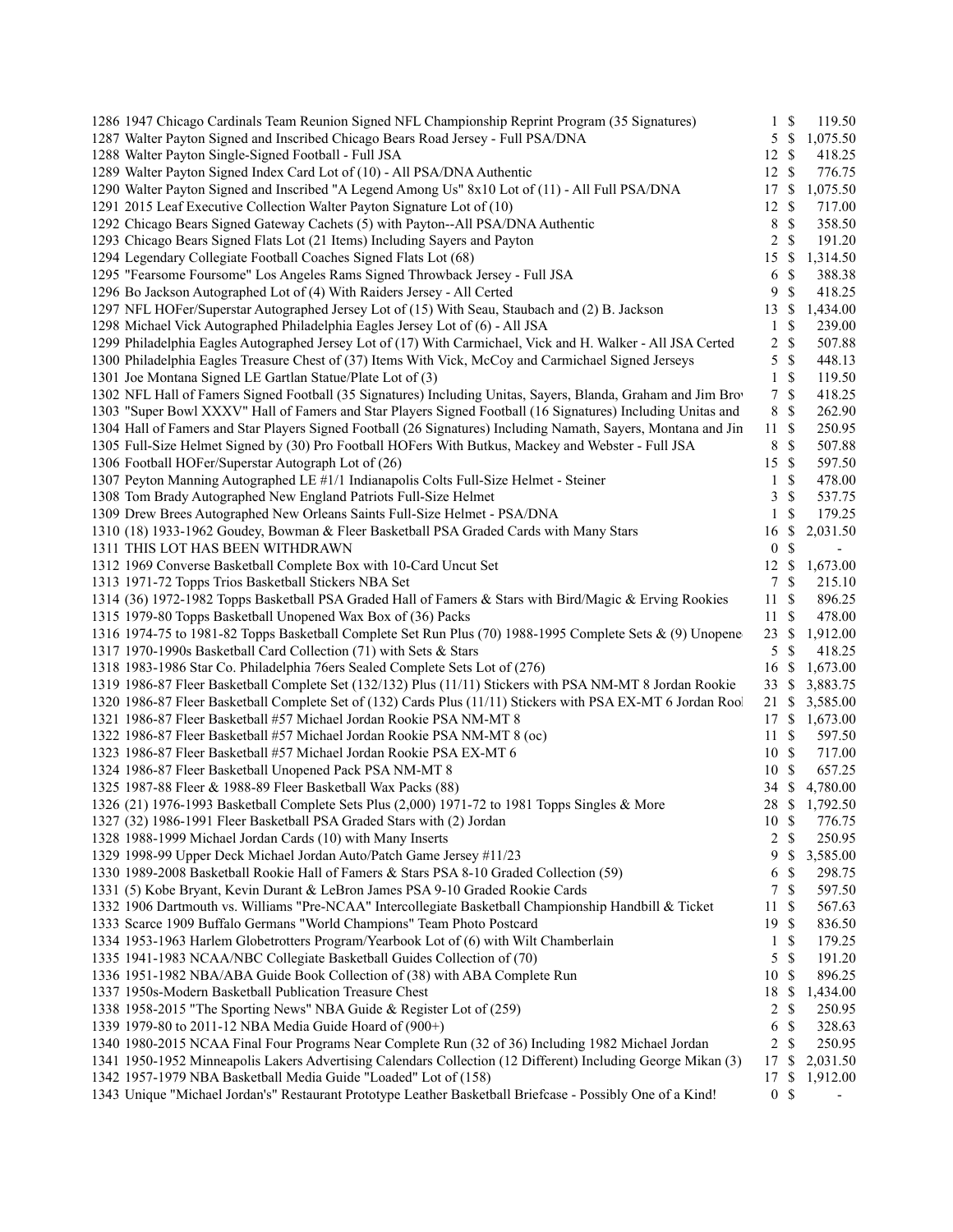| 1344 Miami Heat 2011-12 NBA Championship Ring With Presentation Box                                                                                          | 0 <sup>5</sup>          |               | $\sim$                   |
|--------------------------------------------------------------------------------------------------------------------------------------------------------------|-------------------------|---------------|--------------------------|
| 1345 1984 Boston Celtics Championship Omega Men's Watch in Original Box                                                                                      |                         |               | 21 \$ 2,748.50           |
| 1346 1986 Boston Celtics Championship Omega Men's Watch in Original Box                                                                                      | 15                      | <sup>\$</sup> | 2,509.50                 |
| 1347 1986 Boston Celtics Championship Hamilton Ladies Watch in Original Box                                                                                  | 7                       | <sup>\$</sup> | 358.50                   |
| 1348 "NBA Official" Referee Ring                                                                                                                             | 1                       | $\mathbb{S}$  | 179.25                   |
| 1349 1996/97 Chicago Bulls NBA Champions Replica Ring Cubes Pair                                                                                             | $\boldsymbol{0}$        | $\mathbb{S}$  | $\overline{\phantom{a}}$ |
| 1350 Exceptional 1962 Los Angeles Lakers Bobbing Head Doll                                                                                                   | 7                       | $\mathbb{S}$  | 358.50                   |
| 1351 1984 Washington Bullets Media Guide Original Artwork by Zang Auerbach                                                                                   | 1                       | \$            | 179.25                   |
| 1352 1965/66-1980/81 New York Knicks Media Guides Complete Run (16)                                                                                          | 4                       | \$            | 155.35                   |
| 1353 1960s-2000s Philadelphia 76ers Publication & Photo Lot of (600+) with Many Vintage Yearbooks                                                            | 9                       | \$            | 418.25                   |
| 1354 Michael Jordan April 22, 1993 Signed Game-Worn Shoes From His Last-Ever Regular Season Game at Chic                                                     | 24                      | <sup>\$</sup> | 9,560.00                 |
| 1355 Scottie Pippen 1992-93 Signed Game-Worn Shoes                                                                                                           | 3                       | \$            | 537.75                   |
| 1356 Horace Grant 1992-93 Signed Game-Worn Shoes                                                                                                             | 3                       | $\mathbb{S}$  | 143.40                   |
| 1357 Will Perdue 1992-93 Signed Game-Worn Shoes                                                                                                              | $\overline{\mathbf{c}}$ | \$            | 131.45                   |
| 1358 Ray Allen 2007-08 NBA Champion Boston Celtics Game-Worn Road Jersey - Grey Flannel Full LOA [reser                                                      | 3                       | \$            | $\overline{\phantom{a}}$ |
| 1359 Kevin Garnett 2007-08 NBA Champion Boston Celtics Game-Worn Road Jersey - Grey Flannel Full LOA [r                                                      | 4                       | $\mathbb S$   | $\overline{\phantom{a}}$ |
| 1360 Detroit Pistons Game Worn Items and Personal Attire Lot of (8) with Chuck Daly & Kelly Tripucka                                                         | 3                       | $\mathbb{S}$  | 215.10                   |
| 1361 Early Basketball HOFer Frank Keaney Signed 1940s Postcard with PSA/DNA Sticker                                                                          | $\boldsymbol{0}$        | $\mathcal{S}$ |                          |
| 1362 1968 "Fabulous Harlem Magicians" Multi-Signed Basketball Program with Marques Haynes & Guest Star St                                                    | $\boldsymbol{0}$        | $\mathbb{S}$  | $\overline{\phantom{a}}$ |
| 1363 1973-74 New York Knicks Team Signed Blazers Program (11 Signatures) Including Frazier, Bradley and Mo                                                   | $\mathbf{1}$            | \$            | 59.75                    |
| 1364 Bill Russell/Oscar Robertson Dual-Signed Photo Pair                                                                                                     | $\boldsymbol{0}$        | $\mathbb{S}$  |                          |
| 1365 Bill Russell Autographed Photo Lot of (5) With Russell/O. Robertson Dual Signed - All Certed                                                            | 5                       | $\mathbb{S}$  | 286.80                   |
| 1366 Bill Russell Autograph Lot of (4) With Jersey, Photo, Check and Magazine                                                                                | $\boldsymbol{0}$        | $\mathbb{S}$  |                          |
| 1367 Bill Russell Autograph Lot of (12)                                                                                                                      | 3                       | $\mathbb{S}$  | 717.00                   |
| 1368 Oscar Robertson Autograph Lot With Jersey and (4) Photos                                                                                                |                         |               | 298.75                   |
| 1369 Dwyane Wade Autograph Lot of (4) With Heat Jersey and (3) Sports Illustrated Issues                                                                     | $\mathbf{1}$<br>1       | \$            | 179.25                   |
| 1370 1984 U.S. Olympic Team-Signed Basketball With Jordan, Ewing, Mullin and Full JSA                                                                        |                         | \$<br>S       |                          |
|                                                                                                                                                              | 23<br>17                | \$            | 2,748.50<br>1,314.50     |
| 1371 1995-96 NBA Champion 72-10 Chicago Bulls Team-Signed Basketball With Jordan, Pippen, Jackson and Fu<br>1372 Michael Jordan Single-Signed UDA Basketball |                         |               |                          |
|                                                                                                                                                              | 9                       | $\mathbb{S}$  | 657.25                   |
| 1373 1978-79 Washington Bullets Team-Signed Ball With Unseld, Hayes and Full JSA                                                                             | $\tau$                  | \$            | 143.40                   |
| 1374 Pair of Nike "Air Jordan Retro I" Shoes With Right Shoe Signed by Jordan - UDA                                                                          | 22                      | \$            | 1,912.00                 |
| 1375 Michael Jordan Autographed Peter Max "Last Shot" Lithograph - UDA [reserve met]                                                                         | 2                       | \$            | 1,314.50                 |
| 1376 (41) 1931 Sun Pictures Unopened Packs Plus (6) Opened Packs                                                                                             | 15S                     |               | 717.00                   |
| 1377 (12) 1933 Sport Kings Cards with (10) PSA & SGC Graded                                                                                                  | 10 \$                   |               | 597.50                   |
| 1378 1948-1964 Multi-Sport Oddball Grab Bag (49) with Many Hall of Famers                                                                                    | 10S                     |               | 1,015.75                 |
| 1379 1960s Baseball & Football "Oddball" High Grade Card Lot of (52)                                                                                         | 10S                     |               | 507.88                   |
| 1380 1953-1971 Topps Baseball & Football Collection (6,500+) with Stars                                                                                      | 19                      |               | \$2,031.50               |
| 1381 Baseball & Hockey J.D. McCarthy Postcard Hoard of (950+)                                                                                                | 21 \$                   |               | 1,015.75                 |
| 1382 (425) 1910-1977 Baseball & Football Grab Bag with Hall of Famers & Oddball                                                                              | 8                       | \$            | 274.85                   |
| 1383 1959-1979 Baseball & Football Shoebox Collection (2,527) with Mantle                                                                                    | 7                       | $\mathbb{S}$  | 328.63                   |
| 1384 1948-1979 Football & Basketball Graded Grab Bag (34) with (6) 1978 Topps Football GAI NM-MT 8 Unop                                                      | 8                       | $\mathbb{S}$  | 418.25                   |
| 1385 1977-1979 Sportscaster Card Hoard of (5,000+) with Gretzky RC                                                                                           | 18 \$                   |               | 1,015.75                 |
| 1386 (9) 1968-1978 Topps Multi-Sport Christmas Rack Packs                                                                                                    | 4                       | S             | 298.75                   |
| 1387 1950-1987 Multi-Sport Card Collection (6,100+) with Stars                                                                                               | 11                      | \$            | 478.00                   |
| 1388 1952-1980s Football & Basketball Shoebox Collection (1,191) with Stars                                                                                  | 4                       | \$            | 448.13                   |
| 1389 1953-1990s Baseball & Football Shoebox Collection of (2,553) with Stars                                                                                 | 4                       | \$            | 388.38                   |
| 1390 1950-1981 Baseball, Football & Basketball Card Collection (797) with Many Stars Including Mantle & Rose                                                 | 11                      | \$            | 1,015.75                 |
| 1391 1952-1991 Football, Basketball & Hockey Card Collection (5,250+) with Many Stars                                                                        | 19                      | \$            | 1,195.00                 |
| 1392 1964-1990s Football, Basketball & Hockey Card Collection (3,933) with Many Hall of Famers, Stars & Shar                                                 | 11                      | \$            | 956.00                   |
| 1393 (27,000+) Mostly 1980s-Modern Multi-Sport Card Hoard—Loaded with Hall of Famers & Stars                                                                 | 6                       | \$            | 448.13                   |
| 1394 (38,000+) 1978-1991 Baseball & Football Singles & Set Collection-Loaded!                                                                                | 5                       | \$            | 836.50                   |
| 1395 1980s-1990s Multi/Non-Sport Warehouse Unopened Wax & Factory Set Hoard                                                                                  | 20                      | <sup>\$</sup> | 1,553.50                 |
| 1396 1909-1990s Baseball & Football Card Grab Bag (598) with Hall of Famers & Stars                                                                          | 13                      | S             | 418.25                   |
| 1397 1950s-Modern Multi-Sport Singles & Set Collection (7,500+) with Many Stars                                                                              | 5                       | \$            | 239.00                   |
| 1398 (1,124) 1960s-1990s Multi-Sport Shoebox Collection Loaded with Hall of Famers & Stars                                                                   | 8                       | \$            | 597.50                   |
| 1399 1978-1990s Multi-Sport Singles & Sets Treasure Chest with Many Inserts                                                                                  | 29                      | \$            | 1,673.00                 |
| 1400 (80) 1978-2011 Multi-Sport Graded Hall of Famers & Stars                                                                                                | 8                       | \$            | 418.25                   |
| 1401 (50) 1981-1991 Baseball & Football Wax Boxes/Cases Plus (32) 1981 Baseball Packs                                                                        | 11                      | \$            | 1,015.75                 |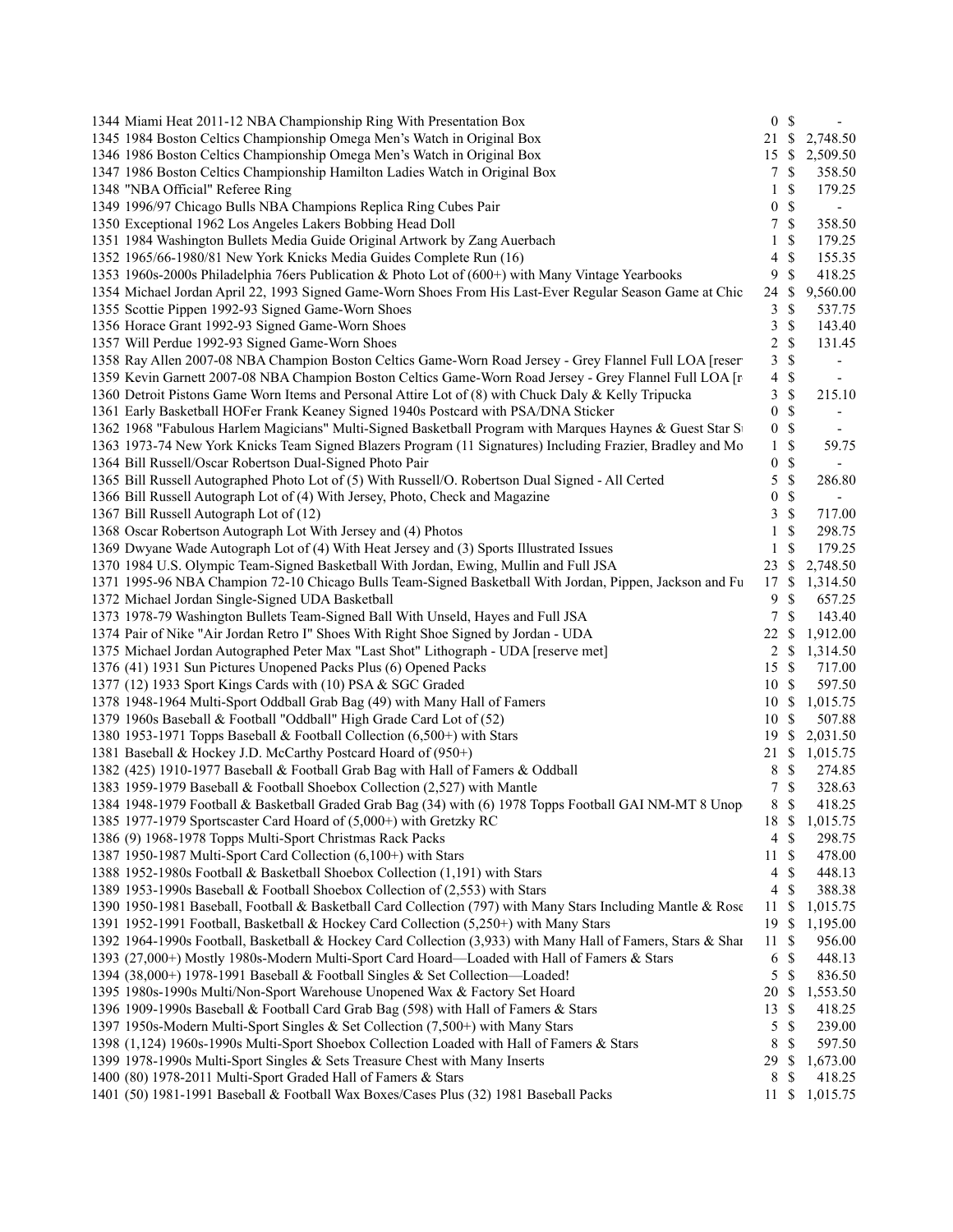| 1402 (77) 1981-1992 Basketball & Hockey Wax Boxes/Cases Plus (20) Sets                                                                   |                  |               | 21 \$ 1,314.50           |
|------------------------------------------------------------------------------------------------------------------------------------------|------------------|---------------|--------------------------|
| 1403 1990-1992 Upper Deck Heroes Certified Autographs (4) with Jackson, Ryan, West & Williams                                            | 11               | \$            | 507.88                   |
| 1404 1939-Modern Multi-Sport Treasure Chest (10,000+) with Cards & Autographs                                                            | 20 \$            |               | 1,673.00                 |
| 1405 Modern Multi-Sport Certified Autograph, Game-Used & Inserts/Singles Collection (88) with Stars                                      | 7                | S             | 507.88                   |
| 1406 Modern Multi-Sport Certified Auto, Game-Used and Insert Collection of (452) Cards—Loaded!                                           | 10               | \$            | 836.50                   |
| 1407 (500,000+) Mostly 1980s-1990s Multi/Non-Sport Warehouse Collection                                                                  | $23 \text{ }$ \$ |               | 1,434.00                 |
| 1408 (500,000+) 1980s-2000s Multi-Sport Warehouse Card Collection                                                                        | 16 \$            |               | 2,031.50                 |
| 1409 Vintage "Standard Club of Chicago" Multi-Sport Signed Letterhead with Halas, Grange & Schommer--Full J                              | 8                | $\mathbb{S}$  | 776.75                   |
| 1410 1913-1970s New York Area Multi-Sport Treasure Chest with Autographs Including Maris, Hodges & K. Stro                               | 12 \$            |               | 328.63                   |
| 1411 1975 Mackie Awards Dinner Multi-Signed Football with Muhammad Ali-Full JSA                                                          | 3                | \$            | 262.90                   |
| 1412 NCAA Football and Basketball Coaches Single-Signed Photo Lot of (49) With Bryant, Knight, Osborne and                               | 17               | <sup>\$</sup> | 1,135.25                 |
| 1413 New York Sports Multi-Signed Items With Giants Greats and 1969 Mets - Both Full JSA                                                 | 5                | \$            | 286.80                   |
| 1414 Autographed Publications Lot of (9) With Mantle, Koufax and J. DiMaggio                                                             | 13               | $\mathcal{S}$ | 597.50                   |
| 1415 Multi-Sport Autographed 8x10 Lot of (13) With Heisman Winners and Earnhardt, Sr. - All Certed                                       | 5                | \$            | 239.00                   |
| 1416 Multi-Sport Signed Gartlan Statue/Plate Lot of (6) With Gretzky and Wooden                                                          | 2                | \$            | 191.20                   |
| 1417 Multi-Sport Stars Autographed Baseball Lot of (32)                                                                                  | 12               | \$            | 215.10                   |
| 1418 Multi-Sport Figurine Lot of (20) With Gehrig and T. Williams LE Sports Impressions                                                  | $\mathbf{1}$     | \$            | 119.50                   |
| 1419 1880s-1960s Multi-Sport Publication Lot (40)                                                                                        | 4                | $\mathbb S$   | 298.75                   |
| 1420 Tremendous Multi-Sport Book Hoard of (450+)                                                                                         | 0                | $\mathbb{S}$  | $\overline{\phantom{a}}$ |
| 1421 1947-1949 Sports Periodicals Lot of (27) With Great Covers!                                                                         | 4                | \$            | 227.05                   |
| 1422 Baseball and Football Stars Signed Grab-Bag Lot (5 Items) - Including DiMaggio, Staubach and Rudy Giulia                            | 5                | $\mathcal{S}$ | 119.50                   |
| 1423 1986/87 "Canada World Champion" Ring                                                                                                | 6                | \$            | 203.15                   |
| 1424 Ornate Early 1900s Engraved Rugby Scene Pocket Watch                                                                                | 11               | $\mathbb{S}$  | 250.95                   |
| 1425 1920s Frantz/Hustler Tin Litho Mechanical Game Lot of (2)                                                                           | 8                | $\mathbb{S}$  | 286.80                   |
|                                                                                                                                          | 4                | \$            |                          |
| 1426 Willard Mullin Original Artwork Lot of (3) with Baseball, Boxing & Football<br>1427 1910s-1980s Multi-Sport Grab-Bag Lot (24 Items) | 0                | $\mathbb{S}$  | 274.85                   |
| 1428 Wide World of Sports Enameled Art Lot of (39) Troy Ounce Fine Silver Bars                                                           | 9                |               | $\overline{\phantom{a}}$ |
|                                                                                                                                          |                  | \$            | 657.25                   |
| 1429 Multi-Sport Game-Used/Game-Issued Jersey Lot of (17) - Loaded!                                                                      | 11               | \$            | 657.25                   |
| 1430 1932 & 1933 Gene Tunney Sport Kings & U.S. Caramel SGC Graded Pair                                                                  | 3                | \$            | 143.40                   |
| 1431 1923 Dempsey vs. Firpo Heavyweight Championship Program                                                                             | 13               | $\mathcal{S}$ | 358.50                   |
| 1432 1940s American Eastern Golden Gloves Tournament Ring                                                                                | $\boldsymbol{0}$ | \$            | $\overline{\phantom{a}}$ |
| 1433 1964 Liston vs. Clay "First Fight" Simulcast Venue Boxing Program                                                                   | 4                | \$            | 155.35                   |
| 1434 1965 Ali-Liston "Phantom Punch" Full Tickets Trio (3 Different)                                                                     | 10               | \$            | 286.80                   |
| 1435 Hearns vs. Leonard Welterweight Championship Full Tickets Hoard (100)                                                               | 4                | $\mathbb{S}$  | 179.25                   |
| 1436 Floyd Patterson Signed Flats Lot (10)                                                                                               | 5                | $\mathbb{S}$  | 179.25                   |
| 1437 Archie Moore Signed 8x10 Photo to Floyd Patterson                                                                                   | $\overline{2}$   | $\mathcal{S}$ | 143.40                   |
| 1438 Muhammad Ali Single-Signed Boxing Glove - Full JSA                                                                                  | 14               | $\mathbb{S}$  | 507.88                   |
| 1439 July 4, 1910 Johnson vs. Jeffries "James E. Pepper Whiskey" Large Framed Photographic Advertising Displa                            | $\bf{0}$         | \$            | $\overline{\phantom{a}}$ |
| 1440 Jimmy Braddock Vintage Photo Signed and Inscribed to Bill Dickey Just After the 1936 World Series - Full I                          | 14               | -S            | 1,015.75                 |
| 1441 Cassius Clay Signed 1964 "The Ring" Magazine - Full JSA                                                                             | 8                | \$            | 567.63                   |
| 1442 Incredibly Large 1968 Muhammad Ali Autograph - Full JSA                                                                             | $\mathbf{1}$     | <sup>\$</sup> | 298.75                   |
| 1443 1975 Ali vs. Wepner Championship Fight Program Signed by Joe Louis and Twice by Muhammad Ali                                        | 5                | $\mathbb{S}$  | 478.00                   |
| 1444 Muhammad Ali Signed 1975 "The Greatest" First Edition Book with Full JSA                                                            | 5                | $\mathbb{S}$  | 227.05                   |
| 1445 Ted Carroll Original Sugar Ray Robinson Portrait - Signed by Artist and Subject                                                     | 11               | $\mathbb{S}$  | 597.50                   |
| 1446 Ted Carroll Original Maxie Rosenbloom Portrait - Signed by Artist and Subject                                                       | 6                | \$            | 298.75                   |
| 1447 Ted Carroll Original Georges Carpentier Portrait - Signed by Artist and Subject                                                     | 7                | \$            | 358.50                   |
| 1448 Ted Carroll Original Kid Gavilan Portrait - Signed by Artist and Subject                                                            | 5                | \$            | 358.50                   |
| 1449 Ted Carroll Original Gene Tunney Portrait - Signed by Artist and Subject                                                            | 8                | \$            | 418.25                   |
| 1450 Ted Carroll Original Boxing Champion Portraits Lot of (4) - Each Autographed by Its Subject                                         | 7                | \$            | 507.88                   |
| 1451 Ted Carroll Original Middleweight Champion Portraits Lot of (4) - Each Autographed by Its Subject                                   | 8                | \$            | 836.50                   |
| 1452 Ted Carroll Original Boxing Portraits Lot of (5) - Each Autographed by Its Subject                                                  | 9                | \$            | 776.75                   |
| 1453 Ted Carroll Original Welterweight Champion Portraits Lot of (6) - Each Autographed by Its Subject                                   | 11               | \$            | 1,195.00                 |
| 1454 1910s Johnson, Jeffries, Willard and Flynn Photographic Boxing Postcards (6)                                                        | 14               | \$            | 478.00                   |
| 1455 Muhammad Ali Large 20x20 Signed Photo                                                                                               | 15S              |               | 776.75                   |
| 1456 Boxing Champions Signed Flats Lot (35) Including Many Heavyweight Greats                                                            | 13               | <sup>\$</sup> | 657.25                   |
| 1457 "Legends of the Ring" Multi-Signed Lithograph Lot of (7) With Basilio and Patterson                                                 | $\sqrt{5}$       | \$            | 262.90                   |
| 1458 Ric Flair Autographed WCW Replica Championship Belt - JSA                                                                           | 10               | \$            | 298.75                   |
| 1459 5/4/74 100th Kentucky Derby Full Ticket--PSA 6                                                                                      |                  | 2S            | 131.45                   |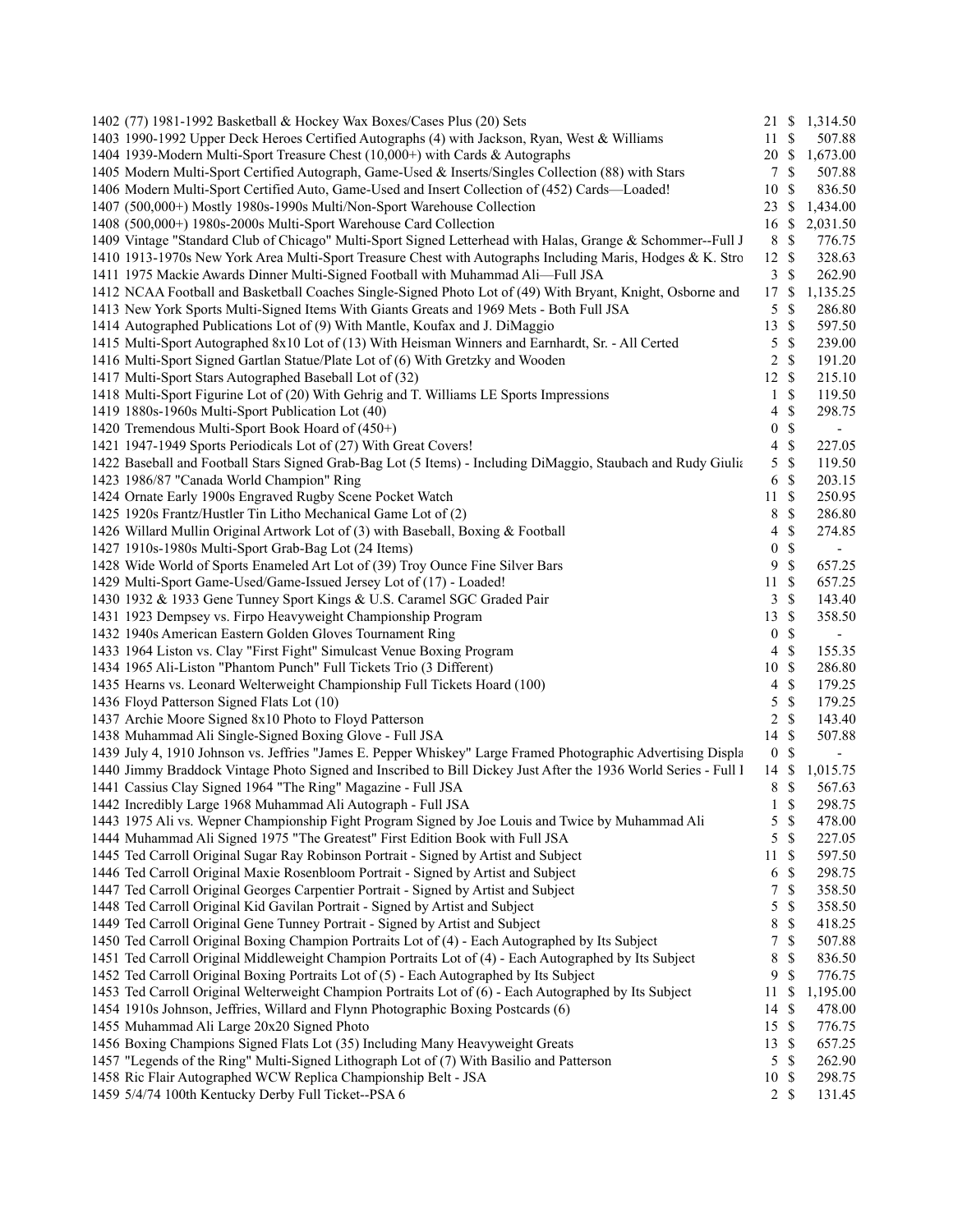| 1460 1970s-1990s Horse Racing Press Pass/Ticket Lot of (30+) With 1977 Seattle Slew Preakness               |                         | 0 S              |                          |
|-------------------------------------------------------------------------------------------------------------|-------------------------|------------------|--------------------------|
| 1461 1962 Stella Pele SGC 50 VG-EX 4                                                                        |                         | $2 \sqrt{s}$     | 83.65                    |
| 1462 Scarce 1912 Jim Thorpe and Lewis Tewanima Carlisle Indians Real Photo Postcards Pair                   | 14 \$                   |                  | 836.50                   |
| 1463 Phenomenal 1932 Olympics Babe Didrikson News Service Wire Photo                                        | $\boldsymbol{0}$        | \$               | $\overline{\phantom{a}}$ |
| 1464 1920s-1940s Billiards Legends Display Lot of (8) with (16) Autographs Including Caras, Hoppe & Mosconi | 1                       | \$               | 478.00                   |
| 1465 1951 Ryder Cup Banquet Program Signed By (51) With Snead, Sarazen and Demaret - Full PSA/DNA           | 3                       | \$               | 717.00                   |
| 1466 1996 NCAA Golf Championships Program and Pass                                                          | $\boldsymbol{0}$        | $\mathbb{S}$     | $\overline{\phantom{a}}$ |
| 1467 1888 Allen & Ginter N43 "World's Champions" Cards Lot of (2)--Both SGC 80 EX-MT 6                      | 6                       | \$               | 239.00                   |
| 1468 1888 N43 Allen & Ginter "World's Champions" Cards Lot of (3)--All PSA Graded                           | 9                       | \$               | 388.38                   |
| 1469 1929 W.D. & H.O. Wills "New Zealand Footballers" Rugby Players Complete Set (50) Including Maori Play  | $\boldsymbol{0}$        | $\mathbb{S}$     |                          |
| 1470 2001 Edmonton "World Championships in Athletics" Track and Field Ring                                  | 7                       | \$               | 203.15                   |
| 1471 1933 Barney Oldfield Signed Album Page                                                                 | 1                       | \$               | 179.25                   |
| 1472 1998 Dale Earnhardt, Sr. Crew Member Uniform                                                           | 0                       | \$               | $\blacksquare$           |
| 1473 Dale Earnhardt, Sr. Autographed GM Goodwrench Duffle Bag - Full JSA                                    | 1                       | \$               | 179.25                   |
| 1474 Multi-Signed NASCAR Die Cast Car With Earnhardt, Sr. and Full JSA                                      | 3                       | \$               | 203.15                   |
| 1475 1923-24 V145-1 Hockey Cards (9) with (7) Hall of Famers                                                | 11                      | \$               | 657.25                   |
| 1476 1952-53 Parkhurst Hockey Starter Set (42/105) with #1 Maurice Richard                                  | 9                       | \$               | 657.25                   |
| 1477 1954-55 Parkhurst Hockey Partial Set of (74/100) Cards with Howe                                       | 6                       | \$               | 507.88                   |
| 1478 1954-55 Parkhurst Hockey Partial Set (62/100) Plus (13) Dupes                                          | $\mathbf{1}$            | \$               | 478.00                   |
| 1479 1955-56 Parkhurst Hockey Partial Set of (51/79) Cards with Stars                                       | 7                       | \$               | 537.75                   |
| 1480 1957-58 Parkhurst Hockey Complete Set of (50) Cards                                                    | 23                      | \$               | 2,748.50                 |
| 1481 1953-54 to 1960-61 Parkhurst Hockey Starter Sets (3)                                                   | 9                       | \$               | 956.00                   |
| 1482 1954-55 to 1961-62 Topps Hockey Starter Sets (4) with Keys                                             | 12                      | \$               | 836.50                   |
| 1483 1962 Shirriff Hockey Coins PSA NM-MT 8 Lot (14 Different)                                              | $\boldsymbol{0}$        | \$               |                          |
| 1484 1966-67 Topps Hockey USA Partial Set (49/66) with Hull & Mikita                                        |                         | 20 \$            | 1,912.00                 |
| 1485 1966-67 Topps Hockey Near Set (123/132) Cards-Sharp!                                                   | 17                      | \$               | 1,673.00                 |
| 1486 1970-1990 Topps & O-Pee-Chee Hockey Card Collection (2,051)—Absolutely Loaded with Hall of Famers      | $\sqrt{5}$              | S                | 717.00                   |
| 1487 1966-67 Topps Hockey #35 Bobby Orr Rookie--SGC Authentic                                               | 24                      | \$               | 2,151.00                 |
| 1488 1971-72 to 1980-81 Topps Hockey Collection of (4,284) Cards with Many Stars                            | 5                       | \$               | 286.80                   |
| 1489 (16) 1933-2007 Hockey PSA Graded Cards with Hall of Famers & Stars                                     | 7                       | \$               | 478.00                   |
| 1490 (3) 1979-1989 Topps Hockey Complete Sets with Gretzky Rookie                                           | 8                       | \$               | 388.38                   |
| 1491 1979-1989 Hockey Superstar Singles (23) with 1979-80 Topps #18 Gretzky Rookie PSA NM 7                 | 10                      | \$               | 507.88                   |
| 1492 1979-2001 Wayne Gretzky Cards (143) Including Rookie & Many Inserts                                    | $\overline{4}$          | \$               | 215.10                   |
| 1493 (2) 1983-84 O-Pee-Chee Hockey Unopened Boxes                                                           | 11                      | <sup>\$</sup>    | 836.50                   |
| 1494 (10) 1984-1992 Topps & O-Pee-Chee Hockey Complete Sets                                                 | 8                       | \$               | 507.88                   |
| 1495 Dickie Moore 1960s Game-Used Hockey Stick                                                              |                         | $14 \text{ }$ \$ | 896.25                   |
| 1496 Jacques Lemaire Game-Used Hockey Stick                                                                 |                         | 10S              | 358.50                   |
| 1497 Keith Magnuson 1970s Game-Used Hockey Stick                                                            | 5                       | \$               | 203.15                   |
| 1498 1981-1982 Corrado Micalef Red Wings Game-Used Goalie Stick                                             | $\boldsymbol{0}$        | \$               | $\overline{\phantom{a}}$ |
| 1499 Scott Stevens 1982-1983 Rookie Era Game-Used Hockey Stick                                              | 3                       | $\mathbb{S}$     | 143.40                   |
| 1500 Potential Hall of Famer Game-Used Hockey Stick Lot of (4) With Lindros and Roenick                     | 7                       | \$               | 328.63                   |
| 1501 1980s-2000s Washington Capitals Game-Ready Stick Lot of (7)                                            | 2                       | $\mathbb{S}$     | 250.95                   |
| 1502 1980s-2000s Washington Capitals Game-Used Stick Lot of (11)                                            | $\boldsymbol{0}$        | $\mathbb{S}$     |                          |
| 1503 Phil Esposito 1973-74 Sporting News "Player of the Year" Presentation Wristwatch                       | 5                       | \$               | 507.88                   |
| 1504 1973/1974 IHL All-Star Salesman's Sample Ring                                                          | $\overline{\mathbf{c}}$ | \$               | 262.90                   |
| 1505 1994 Portland Pirates AHL Champions Salesman's Sample Ring - Darren McAusland                          | 2                       | \$               | 328.63                   |
| 1506 1996/1997 El Paso Buzzards WPHL Champions Ring - Lerner                                                | $\boldsymbol{0}$        | \$               |                          |
| 1507 2001 "Canadian Hockey Officiating Program" Ring - Coleman                                              | $\boldsymbol{0}$        | \$               |                          |
| 1508 2010 Chicago Blackhawks Stanley Cup Replica Ring Cubes and Display Stands (5)                          | 3                       | \$               | 388.38                   |
| 1509 1992 Pittsburgh Penguins "12th Man" Ring                                                               | 2                       | \$               | 131.45                   |
| 1510 2007 Anaheim Ducks Stanley Cup Champions Replica Ring Cubes Trio                                       | $\boldsymbol{0}$        | \$               |                          |
| 1511 1/6/72 USA vs. Russia Ice Hockey Full Ticket from Madison Square Garden--PSA 4                         | 1                       | \$               | 119.50                   |
| 1512 Bobby Hull and Phil Esposito 600th Career Goal PSA Graded Ticket Stubs                                 | $10\,$                  | $\mathbb{S}$     | 286.80                   |
| 1513 1965 Stanley Cup Finals Multi-Signed Hockey Program                                                    | $\boldsymbol{0}$        | $\mathbb{S}$     |                          |
| 1514 Team USA 1980 "Miracle On Ice" Single-Signed Sweater Lot of (5) - All Certed                           | 4                       | \$               | 388.38                   |
| 1515 NHL HOFers/Stars Single-Signed Card Lot of (3) - All PSA/DNA Authentic                                 | $\boldsymbol{0}$        | \$               |                          |
| 1516 1970-2000s Hockey Signed Card Collection (620)—Loaded with Hall of Famers & Vintage                    | 4                       | \$               | 418.25                   |
| 1517 Gordie Howe Signed Photographic Displays (6) w/UDA Neil Leifer                                         |                         | 0S               |                          |
|                                                                                                             |                         |                  |                          |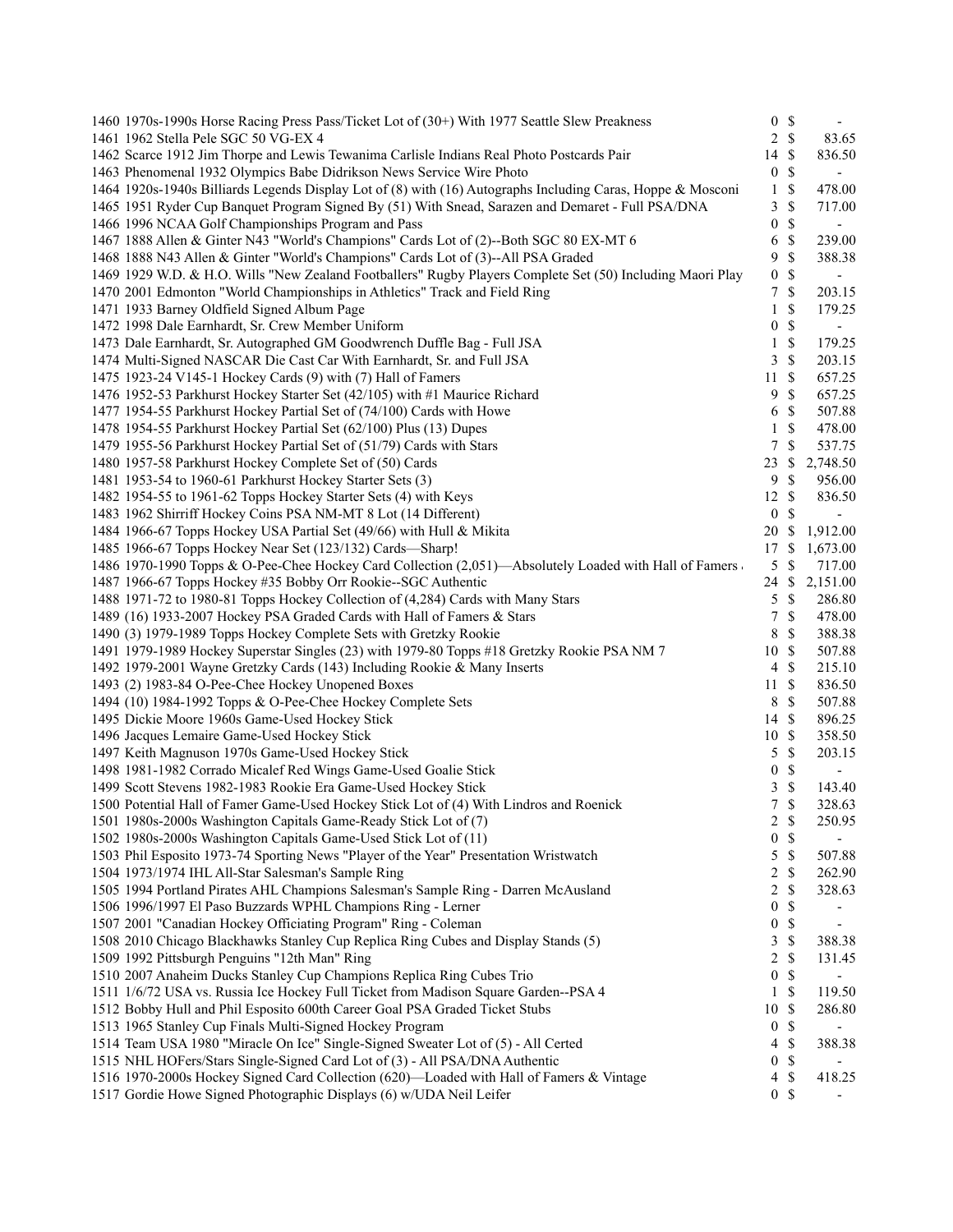| 1518 Rare 1960s-1970s Gordie Howe Eaton's Store Model Hockey Equipment (20 Items)                            | 3                | $\mathbb{S}$       | 418.25                   |
|--------------------------------------------------------------------------------------------------------------|------------------|--------------------|--------------------------|
| 1519 Gordie Howe Limited-Edition Prints (8) and Original Artworks (5) w/4 Howe Signatures                    | 0                | $\mathbb{S}$       | $\sim$                   |
| 1520 Rare 1961-1964 Red Wings Team Photo Pennants Run (3) Featuring Gordie Howe                              | 2                | $\mathbb S$        | 191.20                   |
| 1521 1960s-2000s Gordie Howe Posters Hoard (36) with Rarities                                                | 4                | \$                 | 227.05                   |
| 1522 Rare 1981 Gordie Howe Hartford Whalers Retirement Ceremony Plate, Program and Mug (3 Items)             | 0                | \$                 | $\overline{\phantom{a}}$ |
| 1523 Gordie Howe "Mr. Hockey" Displays Trio (w/One Signed) by Artist James Lumbers                           | 1                | \$                 | 119.50                   |
| 1524 1950s-2000s Gordie Howe and All-Stars Calendars/Calendar Pages (26)                                     | 2                | $\mathbb{S}$       | 143.40                   |
| 1525 1960s-2000s Gordie Howe Advertising Hoard (250+ Items)                                                  | 7                | $\mathbb{S}$       | 388.38                   |
| 1526 1960s Eagle Toys/Coleco Tabletop Games Picturing Gordie Howe (3)                                        | 4                | \$                 | 191.20                   |
| 1527 1974 Team Canada Pennant and Poster w/Gordie, Mark and Marty Howe                                       | 0                | \$                 |                          |
| 1528 1970s-2000s Gordie Howe Card Display Boxes (20) w/1973-1974 WHA Posters Box                             | 0                | $\mathbb S$        | $\overline{\phantom{a}}$ |
| 1529 1970s-1990s Gordie Howe Tournament and Other Rare Golf-Related Howe Items (13)                          | $\boldsymbol{0}$ | $\$$               | $\sim$                   |
| 1530 1950s-1990s Sports/Non-Sports Magazines Containing Gordie Howe Articles (70 Issues)                     | $\mathbf{1}$     | \$                 | 119.50                   |
| 1531 1885 H602 U.S. Presidents Trade Card Near Set of (20/21) SGC Graded Cards                               | 0                | \$                 | $\blacksquare$           |
| 1532 Circa 1890s Marburg Brothers "Seal of North Carolina" Tobacco Premium                                   | 1                | \$                 | 155.35                   |
| 1533 1910s Non-Sport "S" Silks Lot of (34) with Native American Large Set of (6)                             | 1                | \$                 | 119.50                   |
| 1534 Rare 1935 Heinz "Famous Airplanes" Window Advertising Sign                                              | 0                | $\mathbb{S}$       | $\overline{\phantom{a}}$ |
| 1535 1936-1937 G-Men & Heroes of the Law Non-Sport Card Lot of (27) with (8) Card Connected Strip            | 4                | $\mathbb{S}$       | 227.05                   |
| 1536 1930s R185 Indians & Westerns Strip Card Near Set (47/48)                                               | 3                | \$                 | 95.60                    |
| 1537 1938 Gum Inc. Horrors of War Starter Set (99/288) with (48) High Numbers                                | 20               | \$                 | 1,135.25                 |
| 1538 (68) 1933-1940 Dixie Lid & Other Movie Star Premiums                                                    | 5                | \$                 | 507.88                   |
| 1539 1930s-1940s Non-Sport Wrappers Lot (5)                                                                  | 7                | \$                 | 418.25                   |
| 1540 Extremely Rare 1938 R68 "Horrors of War" High Series Red Wrapper - A Superb Example!                    | 16               | \$                 | 2,151.00                 |
| 1541 Extremely Rare 1938 R68 "Horrors of War" Blue Wrapper with Border                                       | 9                | \$                 | 657.25                   |
|                                                                                                              | $\mathbf{1}$     | \$                 |                          |
| 1542 Rare 1939 R165 Gum, Inc. "War News Pictures" Window Advertising Sign                                    |                  |                    | 239.00                   |
| 1543 1930s-1960s Non-Sport Card Hoard of (1,879)                                                             | 14<br>9          | \$<br>$\mathbb{S}$ | 1,075.50                 |
| 1544 1930s-1960s Non-Sport Card Treasure Chest of (2,200+)                                                   | 1                | \$                 | 179.25<br>179.25         |
| 1545 1978-2015 "The Wrapper" Non-Sports Publication Near Complete Run (281/290 Issues)                       |                  |                    |                          |
| 1546 1956 Topps U.S. Presidents Complete PSA Graded Set--#15 on Registry                                     | 19               | \$                 | 1,434.00                 |
| 1547 1959 Fleer Three Stooges Complete Set (96/96)                                                           | 7                | \$                 | 956.00                   |
| 1548 1959 Fleer Three Stooges Starter Set (63/96) Plus (3) Dupes                                             | 14               | <sup>\$</sup>      | 507.88                   |
| 1549 1960 Old London "Bullwinkle" Coins Partial Set (29/60)                                                  | $\overline{2}$   | $\mathbb{S}$       | 131.45                   |
| 1550 1961 Nu-Cards "Horror Monsters" Green Uncut Panels Lot (7)                                              | 6                | \$                 | 179.25                   |
| 1551 1962 Topps Mars Attacks Partial Set (38/55)                                                             | 9                | S                  | 1,015.75                 |
| 1552 Rare 1950 Bowman "Wild Man" 1 Cent Wrapper Variation                                                    | 1                | \$                 | 119.50                   |
| 1553 1950s Non-Sport Wrappers Lot (4)                                                                        | 3                | $\mathbb S$        | 143.40                   |
| 1554 1964 Donruss Addams Family TV Series Non-Sport Complete Set of (66) Cards                               | 12               | $\mathbb{S}$       | 448.13                   |
| 1555 1966 Topps Get Smart 2-Card Panel Lot of (43) with Near Set (65/66) Cards & (18) Duplicated             | 10               | \$                 | 956.00                   |
| 1556 1966 Topps "Get Smart" Five-Cent Display Box                                                            | 9                | $\mathbb{S}$       | 388.38                   |
| 1557 1966 Topps "Rat Patrol" Five-Cent Display Box                                                           | 2                | \$                 | 191.20                   |
| 1558 1966 Super-Hero Non-Sport Display Box Lot of (3) with Batman                                            | 8                | \$                 | 328.63                   |
| 1559 Incredible Garbage Pail Kids Hoard of Sets, Singles, Packs & Display Boxes                              | 25 \$            |                    | 1,135.25                 |
| 1560 1990 Impel Marvel Universe Unopened Case                                                                | 27               | \$                 | 836.50                   |
| 1561 2005 Topps Batman #1/1 Original Sketch Cards (27)                                                       | 5                | \$                 | 274.85                   |
| 1562 1825 John Quincy Adams Signed Land Grant with Full JSA                                                  | 8                | \$                 | 776.75                   |
| 1563 Rutherford B. Hayes Signed & Dated 1884 Cabinet Photo with Full JSA                                     | 2                | \$                 | 657.25                   |
| 1564 Ulysses S. Grant Signature Cut with Full JSA                                                            | 6                | \$                 | 448.13                   |
| 1565 William McKinley Signed 1885 Check - Full JSA                                                           | 0                | \$                 |                          |
| 1566 Garret Hobart Signed 1890s Vice President Business Card - Full JSA                                      | 0                | \$                 | $\overline{\phantom{a}}$ |
| 1567 Theodore Roosevelt Cut Signature and Vintage Studio Photo - Full JSA                                    | 6                | \$                 | 358.50                   |
| 1568 1844-1900 Presidential Campaign Ribbon Lot of (5) with Rare 3rd Party 1892 Ribbon                       | 14               | \$                 | 1,015.75                 |
| 1569 Presidential/Political Campaign Pin Hoard of (217) with Many Vintage                                    | 10               | \$                 | 478.00                   |
| 1570 1789-Modern Political Ephemera & Memorabilia Collection                                                 | $\overline{4}$   | $\mathbb{S}$       | 179.25                   |
| 1571 1930s-1940s Politician Original Art Sketch and Autograph Combination Lot of (8) with H. Hoover & E. Roo | 5                | $\mathbb S$        | 286.80                   |
| 1572 Gerald Ford Commemorative "37th President" Signed Bat                                                   | 4                | $\mathbb{S}$       | 215.10                   |
| 1573 Gerald Ford Single-Signed Baseball - Full PSA/DNA                                                       | 5                | \$                 | 286.80                   |
| 1574 Jimmy Carter Single-Signed Baseball - Full JSA                                                          | 17               | \$                 | 537.75                   |
| 1575 George H.W. Bush Single-Signed Baseball - Full JSA                                                      | 21               | -S                 | 507.88                   |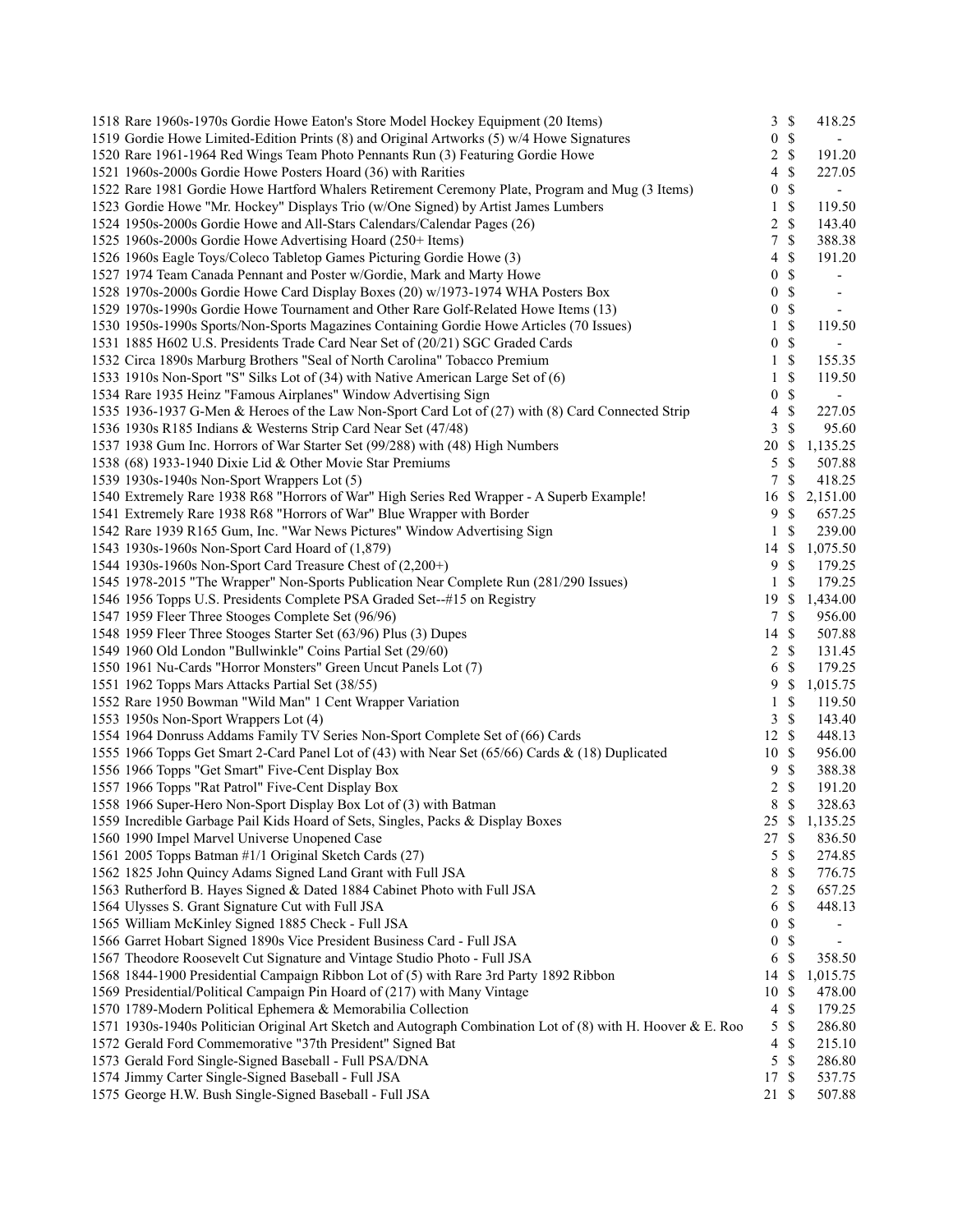| 1576 Patrick Henry Signed 1784 Military Service Land Award Document--Full JSA                                    | 3                | $\mathbb{S}$  | 1,195.00                 |
|------------------------------------------------------------------------------------------------------------------|------------------|---------------|--------------------------|
| 1577 Antique Political Campaign Button Lot of (5) with 1852 Winfield Scott                                       | 0                | $\mathbb{S}$  |                          |
| 1578 1860s-1910s Gen. George A Custer Ephemera Lot (8 Items)                                                     | $\boldsymbol{0}$ | \$            | $\blacksquare$           |
| 1579 General George Patton Signed 1945 Free Frank with Full JSA                                                  | 4                | \$            | 567.63                   |
| 1580 1955 Fidel Castro/Rene Solis Dual-Signed Baseball - Full PSA/DNA                                            | 5                | \$            | 2,270.50                 |
| 1581 Teamster Boss James R. Hoffa Signed "Trials of Jimmy Hoffa" Autobiography Book--Full JSA                    | $\boldsymbol{0}$ | \$            |                          |
| 1582 1890s-1970s Senate, Congress, Governor and Mayor Campaign Button Lot of (36) with 1968 Reagan               | $\boldsymbol{0}$ | \$            |                          |
| 1583 U.S. President & Also-Ran Vintage Campaign Pin Lot of (46) with (8) FDR                                     | 6                | \$            | 358.50                   |
| 1584 Rosa Parks Signed 8x10 "Seated on a Bus" Photo--Full JSA                                                    | 9                | \$            | 418.25                   |
| 1585 Divine Dalai Lama Single-Signed Baseball                                                                    | 22               | \$            | 3,585.00                 |
| 1586 Magnificent Dalai Lama Signed Oversized Photos Lot (3 Items)                                                | 17               | \$            | 2,270.50                 |
| 1587 Enlightening Dalai Lama Signed 1950s "LIFE" and "TIME" Magazine Lot (3 Items)                               | 8                | \$            | 717.00                   |
| 1588 Mark Twain Autographed 1907 A.F. Bradley Photo--Full JSA                                                    | 1                | \$            | 1,792.50                 |
| 1589 The Three Stooges Signed Cut with Moe, Larry & Curley--PSA/DNA Authentic [reserve not met]                  | 8                | \$            | $\overline{\phantom{a}}$ |
| 1590 Abbott & Costello Autographed Hippodrome Theater Flyer--Full JSA                                            | 9                | \$            | 328.63                   |
| 1591 Igor Stravinsky Signed Index Card--PSA/DNA Authentic                                                        | $\boldsymbol{0}$ | \$            |                          |
| 1592 Judy Resnick Signed 8x10 NASA Photograph - Full JSA                                                         | $\boldsymbol{0}$ | \$            |                          |
| 1593 Single-Signed NASA Photo/Cachet Lot of (12) With John Glenn and Sally Ride - All JSA                        | 3                | $\mathbb{S}$  | 418.25                   |
| 1594 Film & TV Actor Single-Signed Baseball Collection of (13) with Craig, Shatner & Stiller                     | 10               | $\mathcal{S}$ | 597.50                   |
| 1595 Kirk Alyn Signed Superman Poster Lot of (2)--Both JSA Certified                                             | 13               | -\$           | 418.25                   |
|                                                                                                                  |                  |               |                          |
| 1596 Early 1920s "New Palace Theatre" Advertising Fan Featuring John Barrymore and Dorothy Gish                  | 1                | \$            | 59.75                    |
| 1597 1939-1960 Walt Disney Original Wire/Publicity Photo Lot of (3)                                              | $\boldsymbol{0}$ | \$            |                          |
| 1598 1939-Modern Lone Ranger Memorabilia Treasure Chest                                                          | $\overline{c}$   | $\mathcal{S}$ | 191.20                   |
| 1599 1977-1983 Movie Still/Mini-Lobby Card Sets Lot of (8) with Star Wars                                        | 5                | $\mathcal{S}$ | 107.55                   |
| 1600 Female Movie Star and TV Personality Signed Baseball Lot of (7) with Kidman, Longoria & Watts               | 7                | $\mathbb{S}$  | 250.95                   |
| 1601 Entertainers and Politicians Single-Signed Baseball Lot of (25) With Charlton Heston, Mickey Rooney and A   | 9                | \$            | 717.00                   |
| 1602 Rare 1878 20-Cent Silver Proof Coin Graded PF63                                                             | 1                | \$            | 2,987.50                 |
| 1603 1902 Barber Half Dollar Proof Coin Graded NGC PF66                                                          | 1                | \$            | 2,987.50                 |
| 1604 1889-CC Morgan Silver Dollar "Key Date" Coin from Carson City Mint                                          | 9                | \$            | 717.00                   |
| 1605 U.S. Commemorative Coin Lot of (2) with 1893 Isabella Quarter & 2014 Baseball Hall of Fame Proof Dollar     | $\overline{4}$   | $\mathcal{S}$ | 239.00                   |
| 1606 1904-1912 Liberty Nickel Graded Coin Lot of (3) with Scarce 1912-S                                          | 6                | $\mathcal{S}$ | 262.90                   |
| 1607 1970s Silver Commemorative Sets Lot of (2) with U.S. States & NFL Immortals                                 | 16               | \$            | 1,075.50                 |
| 1608 1977 Star Wars #1 with 35-Cents Variant Cover Price "Top Bronze Age Comic"--CGC 4.5                         | 15               | \$            | 1,792.50                 |
| 1609 1960s-1980s Sci-Fi/Horror/Fantasy Comic Book Treasure Chest Lot of (71)                                     | 2                | \$            | 191.20                   |
| 1610 1940s-1980s Western Comic Book Collection of (125)                                                          | 1                | \$            | 239.00                   |
| 1611 Tobacco Tin & Pipe Collection of (9) with Chicago Cubs Tin                                                  | 0                | $\mathcal{S}$ |                          |
| 1612 Vintage Tobacco Package Label & Coupon Hoard                                                                | $\mathbf{1}$     | $\mathcal{S}$ | 59.75                    |
| 1613 1993 Mother Teresa Signed Prayer Card--Full JSA                                                             | 1                | \$            | 239.00                   |
| 1614 Circa 1959 Rock 'n Roll Star "Picture Patches" Unopened Pack Lot of (142) with Original Store Display       | 6                | $\mathbb{S}$  | 179.25                   |
| 1615 Scarce 1963 Pete Seeger Original Unused Tour Poster                                                         | $\boldsymbol{0}$ | \$            |                          |
| 1616 12/12/79 Caesars Palace Stunning Invitation Plaque to Frank Sinatra Tribute                                 | $\overline{4}$   | \$            | 155.35                   |
| 1617 Bob Dylan Signed "Biograph" Five-Album Box Set - Full JSA                                                   |                  |               | 14 \$ 1,792.50           |
| 1618 Musician Signed Baseball Collection of (15) with Aerosmith, Bon Jovi & Bono                                 | 18               | -\$           | 1,314.50                 |
| 1619 1909-11 T205 Gold Border & T206 White Border Singles (105) with (12) Hall of Famers                         | 17               | $\mathbb{S}$  | 2,987.50                 |
| 1620 1909-1911 T205 Gold Border & T206 White Border Graded Cards (10) with (6) Hall of Famers                    | 10               | \$            | 657.25                   |
| 1621 1909-11 T206 White Borders (55) with (14) Hall of Famers                                                    | 13               | \$            | 1,792.50                 |
| 1622 1909-11 T206 White Borders Ty Cobb (Green Portrait) SGC 10 Poor 1                                           | 8                | \$            | 776.75                   |
| 1623 1909-1928 Pre-War Baseball Oddball/Type Collection (41) with (17) Hall of Famers Including Cobb             | 11               | \$            | 1,015.75                 |
| 1624 1922 Neilson's Chocolates Type II Cards (22) with (11) Graded Including (5) Hall of Famers with Walter John | 5                | \$            | 597.50                   |
| 1625 1929 R316 Kashin Publications Near Set (88/101) with (25) Hall of Famers                                    | 15               | S             | 1,673.00                 |
| 1626 (1,005) 1948-1956 Topps & Bowman Baseball Cards with Many Stars-Nice!                                       | 19               | \$            | 4,182.50                 |
| 1627 1948-1955 Bowman Baseball Collection (461) with Many Hall of Famers & Stars                                 | 20               | \$            | 1,553.50                 |
| 1628 1950-1954 Callahan Hall of Fame Near Set of (75/82) Cards                                                   | 6                | \$            | 298.75                   |
| 1629 1951 & 1952 Berk Ross and Red Heart Singles (84) with (28) Hall of Famers                                   | 11               | $\mathbb{S}$  | 717.00                   |
| 1630 1953 Topps Baseball #1 Jackie Robinson PSA EX 5 & 1962 Topps Baseball #200 Mickey Mantle SGC 70 E.          | 8                | \$            | 597.50                   |
| 1631 1953-1955 Bowman Baseball Group (95) with 1953 Bowman Black & White Set and Mantle                          | 17               | -S            | 1,314.50                 |
| 1632 1952-1955 Red Man Tobacco Baseball Group (91) with (40) Hall of Famers                                      | 12               | S             | 507.88                   |
| 1633 1951-1957 Topps Baseball Card Collection (348)—Loaded with Hall of Famers & Stars                           | 17               |               | \$1,792.50               |
|                                                                                                                  |                  |               |                          |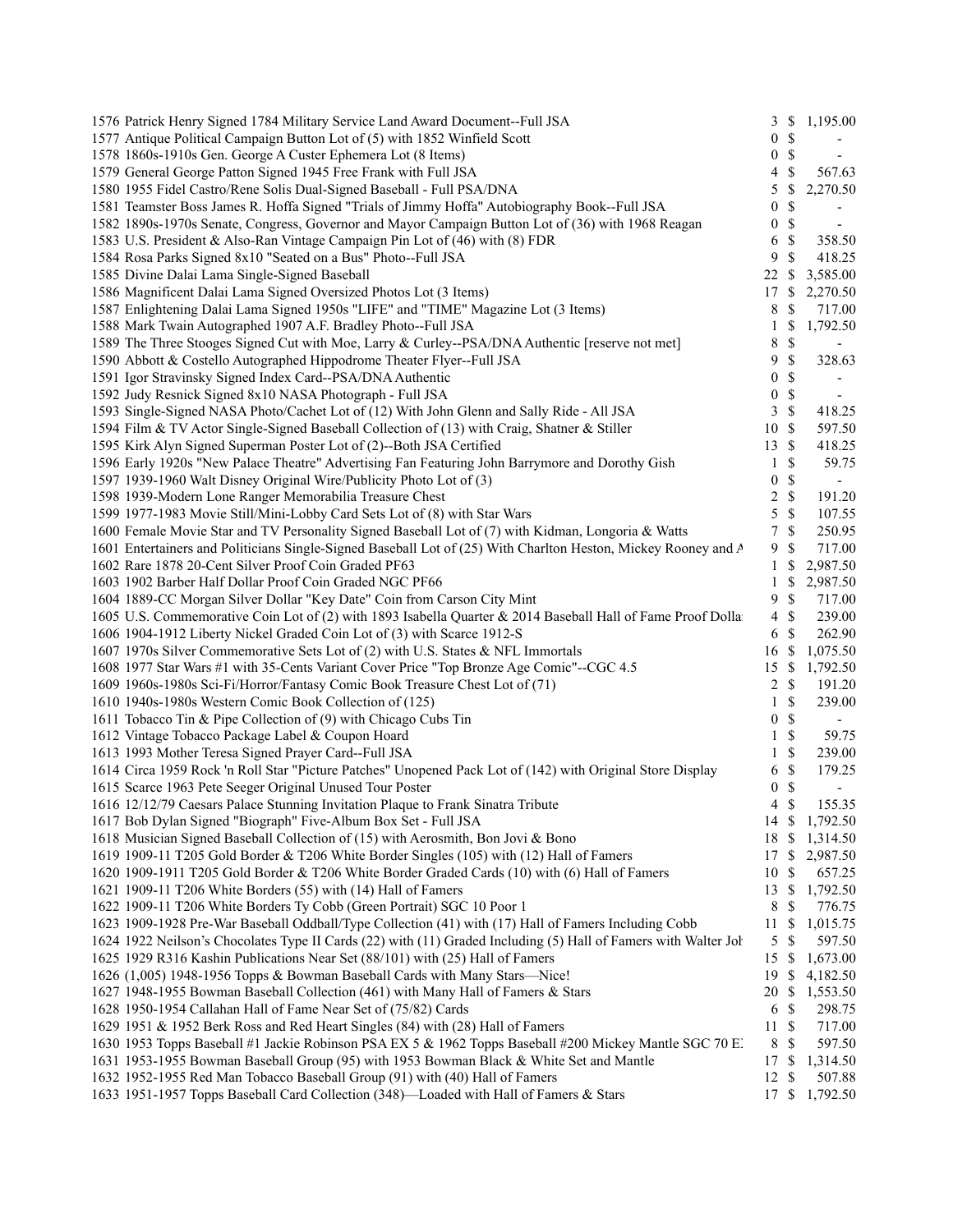| 1634 1951-1960 Topps Baseball Collection (571) with (14) Graded & Many Stars                                  |                  |               | 12 \$ 1,015.75 |
|---------------------------------------------------------------------------------------------------------------|------------------|---------------|----------------|
| 1635 1957-1959 Topps Baseball Card Collection of (1,511) Clean Cards with Stars                               | 17 \$            |               | 2,390.00       |
| 1636 1958-1960 Topps Baseball Card Collection (1,215)—Absolutely Loaded with Hall of Famers & Stars           | 23               | <sup>\$</sup> | 1,912.00       |
| 1637 1960 Topps Baseball Cards with Stars (2,000+)—Nice!                                                      | 26               | <sup>S</sup>  | 2,868.00       |
| 1638 1960 Leaf Baseball Near Set of (121/144) Cards--Nice!                                                    | 5                | -\$           | 896.25         |
| 1639 (3) 1933-1961 Babe Ruth, Mickey Mantle & Ted Williams Graded Cards                                       | 10S              |               | 956.00         |
| 1640 1961 Topps Baseball Cards (1,023) with Numerous Hall of Famers & Stars                                   | 16               | -S            | 1,075.50       |
| 1641 1961 Golden Press Baseball Collection with (4) Complete/Near Sets, (2) Albums and More                   | 18               | \$            | 836.50         |
| 1642 1961-1963 Topps Baseball Card Collection (3,000+) with Many Stars                                        | 23               | \$            | 2,987.50       |
| 1643 1962-1965 Topps Baseball Shoebox Collection (1,285)—Loaded with Hall of Famers & Stars                   | 22               | <sup>\$</sup> | 2,031.50       |
| 1644 1964 & 1965 Topps Baseball Singles Group (1,700+) with Hall of Famers & Stars                            | 18               | $\mathbb{S}$  | 2,629.00       |
| 1645 1947-1966 Baseball Exhibits Collection (202) with Many Hall of Famers & Shortprints                      | 4                | $\mathbb{S}$  | 597.50         |
| 1646 1962 Topps#200 Mickey Mantle (SGC 82 EX-MT+ 6.5) & 1967 Topps Baseball #200 Willie Mays (BVG 6.:         | 2                | $\mathcal{S}$ | 328.63         |
| 1647 (5) 1939-1969 Baseball Hall of Famers with DiMaggio & Mantle--All Graded                                 | 12S              |               | 836.50         |
| 1648 1966 and 1967 Topps Baseball Cards (2,600+) with Stars & High Numbers                                    | 22               | -S            | 2,151.00       |
| 1649 (55) 1909-1969 Baseball Hall of Famers & Stars with Mantle, Rose and Ryan Rookies                        | 12               | \$            | 1,195.00       |
| 1650 (7) 1955-1968 Topps & Bowman Baseball Mickey Mantle PSA Graded Cards                                     | $\tau$           | \$            | 717.00         |
| 1651 1966-1968 Topps Baseball Cards (1,510) with Many Hall of Famers & Stars Including Ryan Rookie            | 24               | -\$           | 1,553.50       |
| 1652 1968 Topps Baseball Hoard (2,800+) with Several Stars & (550+) High Numbers—Many Sharp!                  |                  |               |                |
|                                                                                                               | 22 \$            |               | 2,629.00       |
| 1653 1966-1969 Topps Baseball Partial Sets Run                                                                | 14S              |               | 1,314.50       |
| 1654 1967-1969 Topps Baseball Starter Set Run Plus (53) 1963-1969 Singles                                     | 7                | $\mathbb{S}$  | 537.75         |
| 1655 1962-1969 Topps Baseball Graded Legends (8) with (3) Mantle, (2) Aaron, (2) Mays & Banks                 | 3                | \$            | 358.50         |
| 1656 1969 Topps Baseball Vending Collection of (1,237) Cards                                                  | 9                | $\mathcal{S}$ | 537.75         |
| 1657 1969 Topps Baseball Hoard (2,700+) with Many Hall of Famers & Stars                                      | 17 \$            |               | 1,912.00       |
| 1658 (2,400+) 1970 Topps Baseball Collection with (514) High/Semi-High Numbers & Several Stars                | 14               | -\$           | 1,553.50       |
| 1659 1971 Topps Baseball Hoard (2,500+) with (400) High/Semi-High Numbers & Stars                             | 11               | -S            | 1,434.00       |
| 1660 (5,800+) 1972 Topps Baseball Group with (796) High/Semi-High Numbers & Many Stars                        | 12               | <sup>\$</sup> | 1,673.00       |
| 1661 High-Grade 1972 Topps Baseball Complete Set (787/787)                                                    | 20               |               | \$1,792.50     |
| 1662 1969 & 1972 Milton Bradley Baseball Board Games with (978) Cards                                         | 9                | $\mathbb{S}$  | 298.75         |
| 1663 1970-1972 Topps Baseball High/Semi-High Numbers (572)                                                    | 5                | $\mathcal{S}$ | 478.00         |
| 1664 (10) 1953-1973 Topps & Bowman Baseball SGC Graded Hall of Famers/Stars with Mantle                       | 13               | $\mathbb{S}$  | 776.75         |
| 1665 1965-1973 Topps Baseball Shoebox Collection of (2,640) Cards with Many Stars                             | 9                | $\mathbb S$   | 776.75         |
| 1666 1970 Topps Baseball Partial Set (556/720) Cards Plus (52) 1971-1979 Topps Baseball Stars                 | 5                | \$            | 388.38         |
| 1667 1973-1975 Topps Baseball Card Collection (12,000+) with Numerous Hall of Famers & Stars                  | 14               | \$            | 2,151.00       |
| 1668 1973 Topps Baseball #545 Orlando Cepeda PSA Gem Mint 10                                                  | 10 \$            |               | 286.80         |
| 1669 Incredible 1913-1980 Baseball Collection of (9,659) Cards—Absolutely Loaded with Hall of Famers & Stars  |                  |               | 38 \$10,755.00 |
| 1670 1957-1981 Topps Baseball Star Collection (2,930) with Specialty Cards                                    |                  |               | 14 \$ 1,434.00 |
| 1671 (8) 1974-1979 Topps Baseball Complete Sets from Vending                                                  |                  |               | 14 \$ 1,075.50 |
| 1672 1973-1981 Topps Baseball High-Grade Complete Set Run                                                     |                  |               | 17 \$ 1,792.50 |
| 1673 1960s-Modern Multi-Sport Dealer Stock Warehouse Hoard (350,000+)--LOADED with HOFers & Rookies           | 17               |               | \$1,434.00     |
| 1674 1976 Topps Baseball Card Hoard (8,000+) with Many Hall of Famers & Stars                                 |                  |               | 16 \$ 1,135.25 |
| 1675 1977 Burger Chef Box Hoard (4,500+) with (300+) Complete Teams                                           | 15 \$            |               | 776.75         |
| 1676 1977-1979 Topps Baseball Card Hoard (10,000+) with Many Stars                                            | 12 \$            |               | 896.25         |
| 1677 1978 O-Pee-Chee Baseball Unopened Wax Box                                                                | $\,8\,$          | $\mathbb{S}$  | 956.00         |
| 1678 1979 O-Pee-Chee Baseball Unopened Wax Box                                                                | 16               | $\mathcal{S}$ | 717.00         |
| 1679 1919 Ban Johnson Typewritten Letter With Outstanding Baseball Content - From Personal Collection of Roll | $\boldsymbol{0}$ | \$            |                |
| 1680 1923 World Series Babe Ruth/Jacob Ruppert News-Service Photo - Type I                                    | 6                | $\mathbb{S}$  | 657.25         |
| 1681 1950s Yankees Publication Lot of (4) With 1951 Program Listing Mantle as #6                              | $\boldsymbol{0}$ | $\mathbb{S}$  |                |
| 1682 1959-1962 OAL Cronin Baseballs in Original Sealed Boxes (4)                                              | 1                | \$            | 358.50         |
| 1683 1940s-1950s Baseball Digest Lot (38)                                                                     | 9                | \$            | 298.75         |
| 1684 Mickey Mantle 1968 Little League Glove (MT) and (2) 1957 Holiday Inn Pennants                            |                  |               |                |
|                                                                                                               | 6                | \$            | 597.50         |
| 1685 500 Home Run Club LE 14K Gold Ring                                                                       | 1                | \$            | 1,792.50       |
| 1686 1995-2005 World Series Press Pin Set of (4)                                                              | $\boldsymbol{0}$ | \$            |                |
| 1687 1998-2003 New York Yankees World Series Press Pin Set of (5)                                             | $\boldsymbol{0}$ | \$            |                |
| 1688 1950s-1990s Multi-Sport Treasure Chest with Signed Baseballs, Press Pins & More                          | 9                | \$            | 448.13         |
| 1689 1968-1993 Oakland Athletics Team-Signed Baseball Lot of (9) with 1973 & 1974 World Series Champions      | 11               | $\mathcal{S}$ | 478.00         |
| 1690 1975 New York Yankees Team-Signed Ball With Munson, Martin and Hunter - Full JSA                         | 10               | \$            | 537.75         |
| 1691 Joe DiMaggio/Mickey Mantle Dual-Signed OAL Cronin Ball - Full JSA                                        | $14 \text{ }$ \$ |               | 956.00         |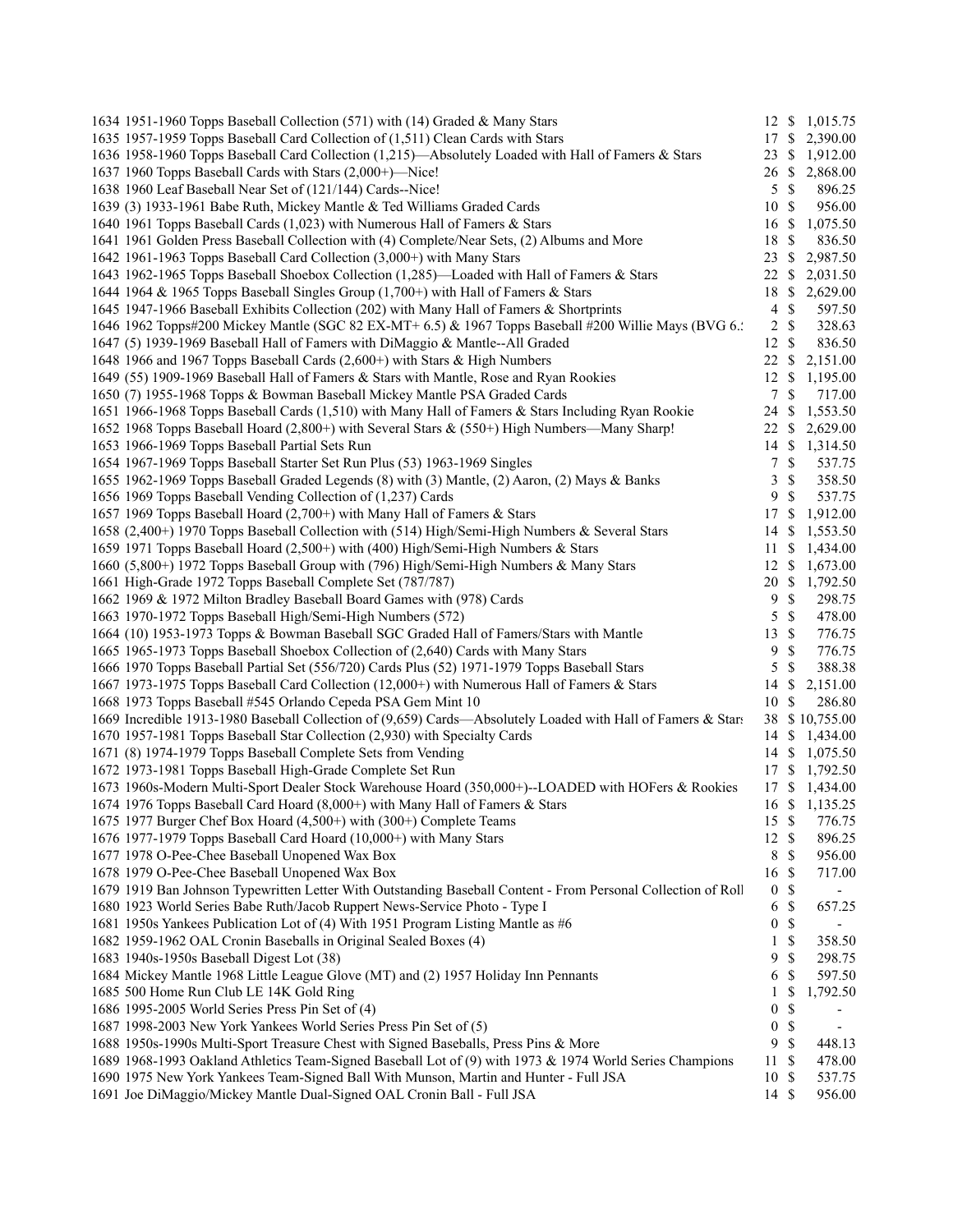| 1692 Yogi Berra and Don Mattingly Single Signed Bill Gallo Portrait Balls - Full JSAs                                                                                      | 7S                      |               | 388.38             |
|----------------------------------------------------------------------------------------------------------------------------------------------------------------------------|-------------------------|---------------|--------------------|
| 1693 Joe DiMaggio Signed Baseball and Cachet Pair - Full PSA/DNAs                                                                                                          | $11 \text{ }$ \$        |               | 776.75             |
| 1694 1993 Greensboro Hornets Multi-Signed Ball and Photo With Early Jeter Autographs - SGC                                                                                 | $\overline{4}$          | $\mathbb{S}$  | 388.38             |
| 1695 Single-Signed Baseball Lot of (12) With (2) Mantle and Aaron - All JSA                                                                                                | 17S                     |               | 1,314.50           |
| 1696 (14) Single Signed Baseballs with Specialty Balls or Inscriptions Including DiMaggio and Aaron - All PSA/I                                                            | 15S                     |               | 956.00             |
| 1697 (14) Single Signed Balls with (3) Aaron - All PSA/DNA                                                                                                                 | $12 \text{ }$ \$        |               | 657.25             |
| 1698 Autographed Baseball Lot of (14) With Aaron, R. Jackson and Killebrew                                                                                                 | $7\overline{ }$         | $\mathbb{S}$  | 418.25             |
| 1699 Single-Signed Baseball Lot of (16) With (2) Each From Mantle, Mays, R. Jackson and Schmidt - All JSA                                                                  | 18 \$                   |               | 1,314.50           |
| 1700 Signed 1929 R316 Kashin Publications Chuck Klein & Shanty Hogan                                                                                                       | 19S                     |               | 1,912.00           |
| 1701 Vintage Baseball Autograph Book/Cut Signature Lot With J. Robinson, D. Dean and Grove                                                                                 | $\overline{c}$          | $\mathbb{S}$  | 657.25             |
| 1702 1946 Who's Who in Baseball with (85) Cut Signatures Including DiMaggio and Greenberg                                                                                  | $\overline{4}$          | $\mathbb S$   | 227.05             |
| 1703 Jim Bottomley Signed Index Card - Full JSA                                                                                                                            | 8                       | $\mathcal{S}$ | 418.25             |
| 1704 Rogers Hornsby Autographed Vintage Magazine Photo                                                                                                                     | $\mathbf{1}$            | $\mathbb{S}$  | 358.50             |
| 1705 Vintage Signed Index Card Lot of (42) with 8 HOFers                                                                                                                   | $\overline{\mathbf{4}}$ | $\mathbb{S}$  | 448.13             |
| 1706 1961 National League Champion Cincinnati Reds Signed Photo Lot of (23) with F. Robinson, Hutchinson &                                                                 | $\overline{c}$          | $\mathbb{S}$  | 328.63             |
| 1707 1962 National League Champion San Francisco Giants Signed Photo Lot of (25) with Kuenn, Mays & McCc                                                                   | $\mathbf{1}$            | $\mathbb{S}$  | 298.75             |
| 1708 1967 World Series Program Signed By Koufax and Maris - Full PSA/DNA                                                                                                   | 2 S                     |               | 328.63             |
| 1709 Mickey Mantle Signed Magazine Trio - All Full PSA/DNA                                                                                                                 | 10S                     |               | 717.00             |
| 1710 Baseball HOFers Signed Cuts and Index Cards Lot of (8)                                                                                                                | 8                       | $\mathcal{S}$ | 567.63             |
| 1711 New York Yankees Autograph Lot of (5)                                                                                                                                 | $\overline{c}$          | $\mathcal{S}$ | 191.20             |
| 1712 Mike Schmidt and Steve Carlton Autograph Lot of (5)                                                                                                                   | $\mathbf{1}$            | $\mathbb{S}$  | 239.00             |
| 1713 Baseball Autographs Collection of (6) with DiMaggio Seals Photo and R. Jackson M&N Jersey                                                                             | 9                       | $\mathcal{S}$ | 567.63             |
| 1714 1954-1973 Autographed Baseball Card Lot of (494)                                                                                                                      | 16 \$                   |               | 1,015.75           |
| 1715 Pitcher "No-Hitter Club" Multi Signed Limited Edition Bat (62/100) - Full JSA                                                                                         | 5                       | $\mathbb{S}$  | 239.00             |
| 1716 Rollie Fingers 1968 Oakland Athletics Signed Game-Worn Jersey - Full MEARS and JSA                                                                                    | $16 \text{ }$ \$        |               | 1,135.25           |
| 1717 Game-Used/Team-Issued Bat Lot (3) with Martinez, Schilling & Schmidt-All Full PSA/DNA                                                                                 | $14 \text{ }$ \$        |               | 1,314.50           |
| 1718 David Ortiz 1997-2002 Signed Game-Worn Minnesota Twins Jacket                                                                                                         | $\mathbf{1}$            | $\mathbb{S}$  | 239.00             |
| 1719 July 6, 2008 Alex Rodriguez Signed Game-Used Base From HR #536 Game at Yankee Stadium                                                                                 | 7                       | $\mathbb{S}$  | 274.85             |
| 1720 Vintage Game-Worn College Football Jersey Lot of (3)                                                                                                                  | $12 \text{ }$ \$        |               | 388.38             |
| 1721 1950s Jacques Plante Game-Used Goaltender Hockey Stick with HOFer D. Harvey Autograph                                                                                 | $15 \text{ }$ \$        |               | 2,987.50           |
| 1722 Ted Lindsay 1964-65 Detroit Red Wings Game-Used Hockey Stick with (20) Autographs                                                                                     | 6 <sup>°</sup>          |               | 896.25             |
| 1723 1955-1958 "Boom Boom" Geoffrion Game-Used Hockey Stick with (5) Autographs                                                                                            | $13 \text{ }$ \$        |               | 567.63             |
| 1724 2010-2011 Washington Capitals Team Signed Replica Jersey - Full JSA                                                                                                   | 5                       | $\mathcal{S}$ | 250.95             |
| 1725 1957 Topps Baseball & Hockey Cards (280) with Glen Hall RC                                                                                                            | 15 \$                   |               | 478.00             |
| 1726 1968-69 O-Pee-Chee Hockey Puck Stickers (194) from Vending                                                                                                            | $13 \text{ }$ \$        |               | 836.50             |
| 1727 1968-1979 Topps & O-Pee-Chee Hockey Shoebox Collection (1,175) with 1974-75 Topps Set                                                                                 | 14 \$                   |               | 657.25             |
| 1728 1987-88 O-Pee-Chee Hockey Unopened Wax Box (48 Packs)                                                                                                                 | 6 <sup>°</sup>          |               | 448.13             |
| 1729 1948-1955 Bowman Football Card Collection (493) with Numerous Hall of Famers & Stars                                                                                  | 21 \$                   |               | 1,015.75           |
| 1730 1954 Bowman Football Complete Set (128/128) Plus Variation                                                                                                            | 10S                     |               | 657.25             |
| 1731 1957-1959 Topps Baseball & Football Shoebox Collection (393) with Starr RC & Williams                                                                                 | 15                      | - \$          | 1,195.00           |
| 1732 (1,038) 1960-1967 Fleer & Philadelphia Gum Football Cards with Sayers RC                                                                                              |                         |               | 19 \$ 1,195.00     |
| 1733 1966 & 1967 Topps Football Complete Sets with (4) PSA Graded Keys                                                                                                     | 11S                     |               | 1,015.75           |
| 1734 1965-1969 Topps & Philadelphia Gum Football Collection (678) with Stars                                                                                               | 9                       | \$            | 567.63             |
| 1735 1910s-1970s Multi-Sport Oddball Collection (344) with Stars                                                                                                           | 16 \$                   |               | 1,553.50           |
| 1736 Mostly 1980s-Modern Multi-Sport Star Collection (223) with (33) Graded                                                                                                | 15 \$                   |               | 1,553.50           |
| 1737 1940s-1970s College Football Program & Stub Lot of (150+) with California Emphasis Including East-West                                                                | 13S                     |               | 657.25             |
| 1738 1957 Cleveland Browns Team Signed Football with Rookie Jim Brown - Full JSA                                                                                           | 10S                     |               | 597.50             |
| 1739 Cleveland Browns Hall of Famers Football Signed by (13) With J. Brown, Graham and Full JSA                                                                            | $\overline{4}$          | $\mathcal{S}$ | 179.25             |
| 1740 1948-1967 Football Autographed Cards (107) with (37) Hall of Famers                                                                                                   | $12 \text{ }$ \$        |               | 2,390.00           |
| 1741 1955-1973 Topps Football Autographed Cards (122) with (53) Hall of Famers                                                                                             | $12 \text{ }$ \$        |               | 2,390.00           |
| 1742 (5) 1967 AFL Championship Game Ephemera Items with (2) Game Programs                                                                                                  | 3                       | \$            | 83.65              |
| 1743 1969 Kansas City Chiefs AFL Champions Team Signed Football - Full JSA                                                                                                 | 4                       | $\mathbb{S}$  | 215.10             |
| 1744 (29) Multi-Sport Single Signed 8x10 Photos w/Aaron and P. Manning                                                                                                     | $\overline{4}$          | $\mathbb{S}$  | 388.38             |
| 1745 1973-74 to 1979-80 Topps Basketball Complete/Near Set Run                                                                                                             | 23                      | $\mathbb{S}$  | 1,553.50           |
| 1746 1986-87 Fleer Basketball Complete Set (132/132) with PSA 5 Jordan Rookie Plus (4) 1988-89 Fleer Basketb<br>1747 Michael Jordan 1991 Jay Stewart Original Oil Painting | 30 <sup>°</sup><br>7    | $\mathbb{S}$  | 5,078.75<br>298.75 |
| 1748 (14) Multi-Sport Signed 16x20 Photos with Chamberlain and T. Williams                                                                                                 | 16 \$                   |               | 956.00             |
| 1749 2014 Masters Golf Tournament Flag Framed Display with Palmer & Nicklaus Autographs-Full JSA                                                                           | 7S                      |               | 597.50             |
|                                                                                                                                                                            |                         |               |                    |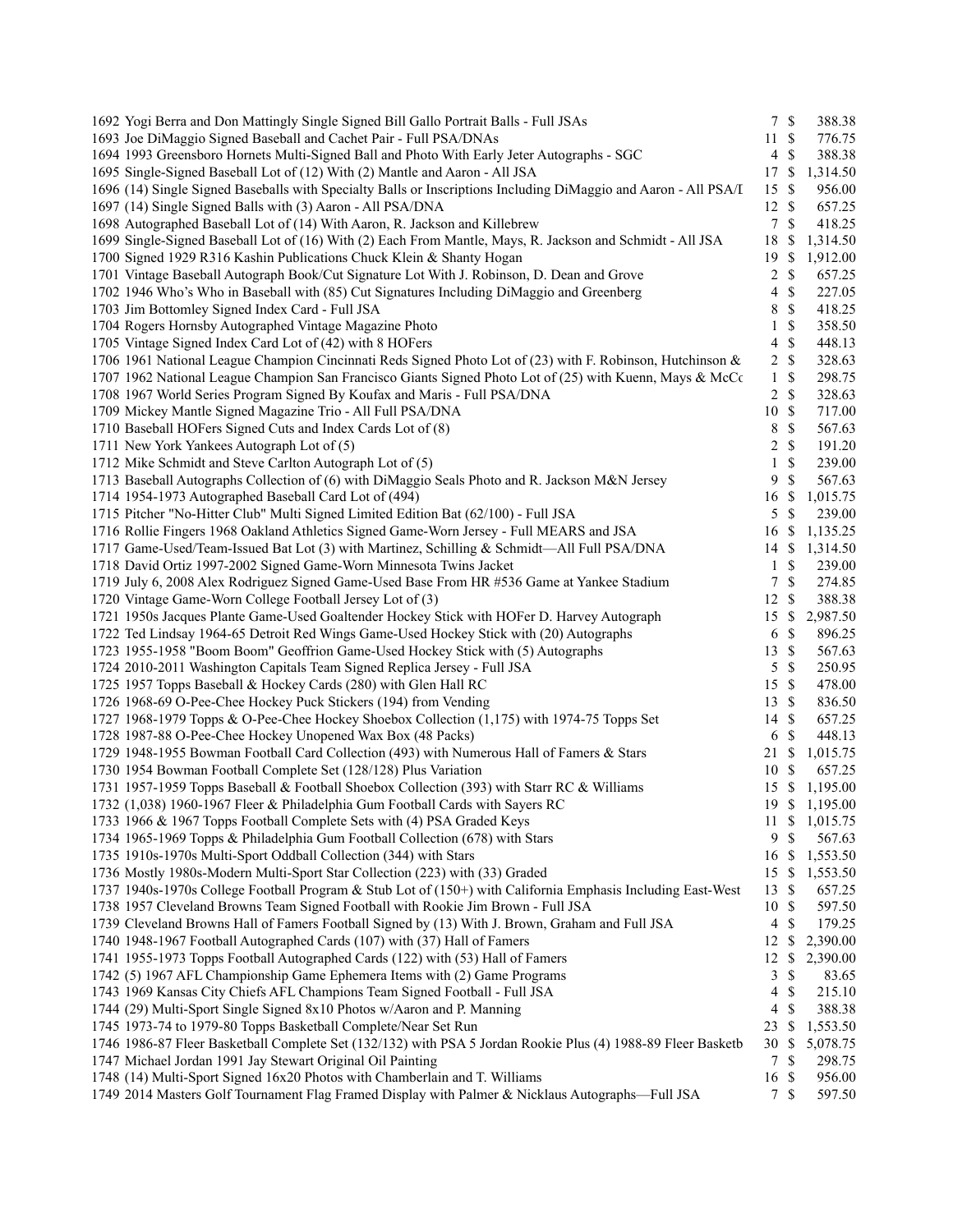| 1750 Early-1950s Knickerbocker Beer Spinning Motion Advertising Sign                                                       |                  | 0 S                |                          |
|----------------------------------------------------------------------------------------------------------------------------|------------------|--------------------|--------------------------|
| 1751 Late-1940s Retail Tub of Topps Chewing Gum in Original Box                                                            | 9                | $\mathbf{\hat{s}}$ | 956.00                   |
| 1752 1964-1984 U.S. Coin & Commemorative Treasure Chest of (110) with Mint & Proof Sets                                    | 11               | -\$                | 657.25                   |
| 1753 (99) 1909-1912 Multi-Sport Tobacco & Caramel Cards with (3) T227 Miner's Extra Baseball Hall of Famers                | 26               | \$                 | 2,987.50                 |
| 1754 Circa 1912 Titanic Postcard Lot of (9) with (4) Postmarked Including Captain Smith                                    | 9                | \$                 | 478.00                   |
| 1755 1955 Captain Gallant #1 Issue Promotional Comic Book Unopened Case                                                    | $\boldsymbol{0}$ | $\mathcal{S}$      | $\overline{\phantom{a}}$ |
| 1756 1974 Incredible Hulk #181 Bronze Age "Top Ten" Key Issue Comic with 1st Full Appearance of Wolverine-                 | 16               | \$                 | 896.25                   |
| 1757 Key Issue Comic Book Lot of (13) with (2) Frank Miller Signed & 1st Gambit                                            | $\overline{c}$   | <sup>\$</sup>      | 250.95                   |
| 1758 1970s DC War Comic Book Collection of (166) with Weird War Tales Complete Run of (124)                                | $\mathbf{1}$     | $\mathcal{S}$      | 179.25                   |
| 1759 1910s Non-Sport Tobacco and Strip Cards Lot (415)                                                                     | 4                | \$                 | 388.38                   |
| 1760 Circa 1913 Stage and Screen Stars Original Real Photo Postcards Lot of (100) w/Mailing Box and Insert She             | $\mathbf{1}$     | $\mathcal{S}$      | 358.50                   |
| 1761 1933 R124 World Wide Gum "Sea Raiders" Lot (5)                                                                        | $\tau$           | -\$                | 215.10                   |
| 1762 1930s Non-Sport Aviators and Airplanes Lot (16)                                                                       | $\mathbf{1}$     | $\mathcal{S}$      | 179.25                   |
| 1763 Doolittle Raid Framed Display with (16) Autographs Cuts Including H.H. Doolittle-Full JSA                             | 12S              |                    | 478.00                   |
| 1764 1970s "National Press Club Cartoonists Night" Autographed Original Sketch Sheet Lot of (2)—Full JSA                   | $\mathbf{1}$     | $\mathbb{S}$       | 179.25                   |
| 1765 Presidential Autograph Cut Display with Nixon, Ford & Carter-All Certified                                            | 1                | <sup>\$</sup>      | 358.50                   |
| 1766 Ringo Starr Autographed Photo Display with Full JSA                                                                   | 1                | $\mathbb{S}$       | 358.50                   |
| 1767 "Huey Lewis & the News" Autographed Fender Guitar                                                                     | 6                | $\mathcal{S}$      | 250.95                   |
| 1768 THIS LOT HAS BEEN WITHDRAWN                                                                                           | 0                | $\mathbb{S}$       | $\overline{\phantom{a}}$ |
| 1769 1953 Bowman Color #93 Phil Rizzuto/Billy Martin PSA EX-MT 6                                                           | $\mathbf{1}$     | $\mathcal{S}$      | 119.50                   |
| 1770 1989 Topps Traded Baseball Unopened Factory Case                                                                      | $12 \text{ }$ \$ |                    | 298.75                   |
| 1771 (10,000+) Mostly 1990s-2000s Baseball Inserts & Parallels with Many Hall of Famers & Stars                            | $\tau$           | $\mathcal{S}$      | 203.15                   |
| 1772 (20,000+) Mostly 1980s-2000s Baseball Hall of Famers & Stars Including (2,300+) Inserts/Parallels and Roc             | 22S              |                    | 597.50                   |
| 1773 1911 T206 White Borders Hugh Duffy SGC 50 VG-EX 4                                                                     | 2                | -\$                | 131.45                   |
|                                                                                                                            | 15               | $\mathcal{S}$      | 328.63                   |
| 1774 (30) 1952-1979 Topps & Bowman Baseball Hall of Famers & Stars with Aaron & Mays                                       |                  | \$                 |                          |
| 1775 1960 Doyusha Four-in-One Sadaharu Oh PSA Mint 9<br>1776 1927 E126 American Caramel Series of 60 #57 Horace Ford PSA 3 | $\overline{4}$   | \$                 | 119.50<br>71.70          |
|                                                                                                                            | 2                | \$                 |                          |
| 1777 1915 E106 American Caramel Chief Bender (Striped Hat)--SGC Authentic                                                  | 6                |                    | 179.25                   |
| 1778 1940s Babe Ruth in Yankees Uniform Cast Iron Doorstop                                                                 | 5                | $\mathbb{S}$       | 191.20                   |
| 1779 Baseball Figure Pair with 1950s Gibbs-Connor Indians Bank & 1960s Dodgers Bobble Head                                 | 3                | $\mathcal{S}$      | 143.40                   |
| 1780 Original 1994 Ken Burns "Baseball" PBS TV Tour Walter Johnson Oversized Photo Lot of (2)                              | $\mathbf{1}$     | -\$                | 119.50                   |
| 1781 Mickey Mantle Large 52x47 Steve Kaufman Screen Print on Canvas - From July 24, 1957 Home Run at Yan                   | 10S              |                    | 358.50                   |
| 1782 1933 Goudey Baseball Card #25 Paul Waner Graded SGC 60                                                                | $\mathbf{1}$     | $\mathcal{S}$      | 179.25                   |
| 1783 (3) 1955 Golden Stamps Baseball Complete Books                                                                        | 14               | $\mathcal{S}$      | 418.25                   |
| 1784 1965 Topps Baseball #596 Don Landrum High Number Shortprint--PSA Mint 9 with None Better                              | $\mathbf{1}$     | $\mathcal{S}$      | 59.75                    |
| 1785 1963 Topps Baseball #399 Dick Ellsworth PSA Mint 9--None Better                                                       | $\mathbf{1}$     | $\mathbb{S}$       | 59.75                    |
| 1786 1961 Topps Baseball #300 Mickey Mantle PSA EX 5                                                                       | 9                | \$                 | 215.10                   |
| 1787 1965 Topps Baseball #134 Mickey Mantle World Series PSA NM-MT 8                                                       | 2                | $\mathbb{S}$       | 71.70                    |
| 1788 1967 Topps Baseball #395 Chris Short PSA Mint 9--None Better                                                          | 3                | $\mathbb{S}$       | 83.65                    |
| 1789 1972 Topps Baseball #448 Willie Stargell In Action PSA Mint 9                                                         | 1                | \$                 | 119.50                   |
| 1790 1942 World Series Vintage Wire Photo Lot of (5) - From Billy Southworth Estate                                        | $\mathbf{1}$     | <sup>\$</sup>      | 119.50                   |
| 1791 1933 Goudey #154 Jimmy Foxx PSA VG 3                                                                                  | 7                | $\mathcal{S}$      | 203.15                   |
| 1792 Scarce 1960 Topps Baseball One-Cent Wrapper                                                                           | 2                | $\mathcal{S}$      | 131.45                   |
| 1793 1968 Topps Action Stickers #7 Mickey Mantle Center Panel                                                              | 10               | -\$                | 448.13                   |
| 1794 1954 New York Journal-American Yankees Graded Cards (4)                                                               | 5                | S                  | 119.50                   |
| 1795 1946-1947 Official American League (Harridge) Baseball With Wrapper                                                   | 1                | \$                 | 119.50                   |
| 1796 1929 R316 Kashin Publications Moe Berg PSA EX 5                                                                       | 7                | \$                 | 191.20                   |
| 1797 1950s-1960s PM10 Stadium Pins Lot (7) Including Hubbell                                                               | $\boldsymbol{0}$ | \$                 |                          |
| 1798 Babe Ruth Boys Club Pinback and Newspaper Advertisement (2 Items)                                                     | $\boldsymbol{0}$ | \$                 | $\overline{\phantom{a}}$ |
| 1799 Christy Mathewson 1910s Baseball Large Premium                                                                        | 3                | \$                 | 83.65                    |
| 1800 1960s Cleveland Indians "Duke Beer" Metal Scoreboard Advertising Sign                                                 | 7                | \$                 | 215.10                   |
| 1801 Luke Appling 8x10 Photo by George Burke                                                                               | $\boldsymbol{0}$ | \$                 |                          |
| 1802 1919 APBA Baseball Game Card Set with Roster Sheet                                                                    | $\boldsymbol{0}$ | \$                 | $\overline{\phantom{a}}$ |
| 1803 1962 Topps Stamp Panels Lot (44)                                                                                      | 9                | $\mathbb{S}$       | 155.35                   |
| 1804 Jo-Jo White 1935 Lathe Bat With H&B Factory Side-Writing                                                              | 1                | \$                 | 59.75                    |
| 1805 1908 "Take Me Out to The Ball-Game" First Edition Sheet Music                                                         | 1                | \$                 | 59.75                    |
| 1806 1969 Topps Baseball #260 Reggie Jackson Rookie SGC 84 NM 7                                                            | 5                | \$                 | 227.05                   |
| 1807 1934 Goudey Baseball #1 Jimmy Foxx (SGC 40 VG 3) & #10 Chuck Klein (SGC 30 Good 2)                                    | 10S              |                    | 239.00                   |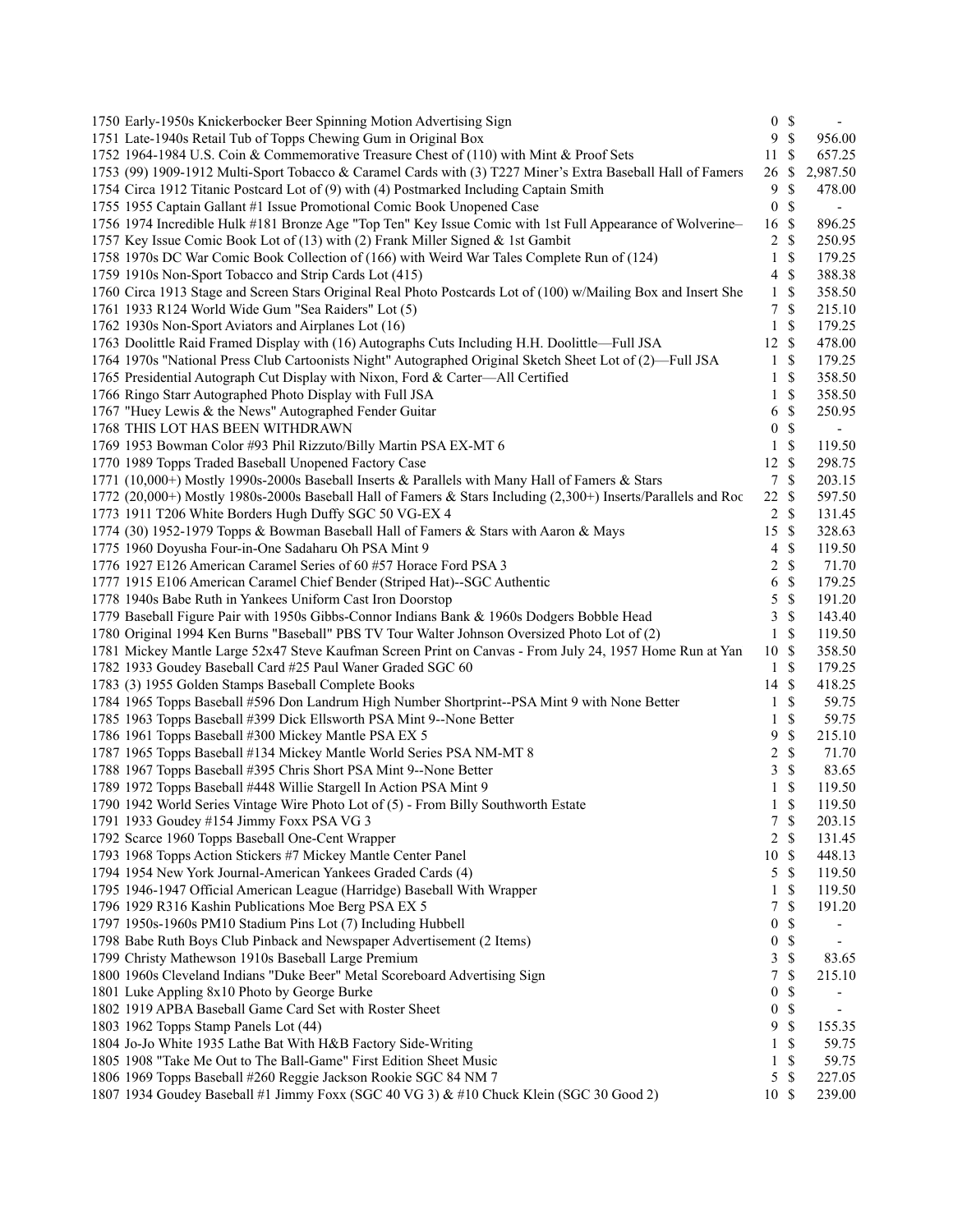| 1808 1964 Topps Baseball Stand-Ups SGC Graded Pair with Mantle                                             |                  | 8 \$          | 203.15                   |
|------------------------------------------------------------------------------------------------------------|------------------|---------------|--------------------------|
| 1809 1887 N28 Allen & Ginter Cap Anson & Mike Kelly Singles                                                | 14 \$            |               | 657.25                   |
| 1810 Fred Newman 1968 California Angels Game-Worn Road Jersey                                              | 8                | $\mathbb{S}$  | 274.85                   |
| 1811 1968 Topps Venezuelan #20 Brooks Robinson SGC 40 VG 3--None Better!                                   | $\boldsymbol{0}$ | $\mathbb{S}$  |                          |
| 1812 1964 Topps Venezuelan #230 Brooks Robinson SGC 60 EX 5--Highest Graded!                               | $\boldsymbol{0}$ | $\mathbb{S}$  | $\overline{\phantom{a}}$ |
| 1813 1967 Topps Venezuelan #211 Brooks Robinson SGC 50 VG-EX 4--None Better!                               | 6                | \$            | 448.13                   |
| 1814 2001 Donruss Baseball's Best (Bronze) #156 Albert Pujols Rookie--PSA Gem Mint 10                      | $\mathbf{1}$     | \$            | 119.50                   |
| 1815 1920s-1930s Psychic Baseball Game with Gehrig Ad                                                      | $\boldsymbol{0}$ | $\mathbb{S}$  | $\sim$                   |
| 1816 Scarce 1957 World Series Yankees vs. Braves Red Pennant                                               | 3                | $\mathbb{S}$  | 143.40                   |
| 1817 1956 Brooklyn Dodgers Yearbook & (2) 1956 World Series Game 7 Ticket Stubs                            | 9                | \$            | 478.00                   |
| 1818 (8) Signed Baseball Mini-Helmets                                                                      | $\boldsymbol{0}$ | \$            | $\blacksquare$           |
| 1819 Late 1920s Red Grange Doll                                                                            | 1                | \$            | 119.50                   |
| 1820 Perfect Game Pitchers Multi-Signed Framed 11x14 & Bernie Williams Signed Framed 8x10                  | $\mathbf{1}$     | \$            | 239.00                   |
| 1821 (3) 2015 Baseball Unopened Hobby Boxes                                                                | $\overline{c}$   | $\mathbb{S}$  | 131.45                   |
| 1822 (3) 2015 Baseball Unopened "Retro" Hobby Boxes                                                        | 3                | $\mathcal{S}$ | 143.40                   |
| 1823 Signed 1964 Topps Giants #13 Nellie Fox--PSA/DNA Authentic                                            | 6                | $\mathbb{S}$  | 203.15                   |
| 1824 Joe DiMaggio Signed 1998 LE LeRoy Neiman Lithograph                                                   | 11               | $\mathbb{S}$  | 191.20                   |
| 1825 1956 Brooklyn Dodgers Team-Signed "Clubhouse" Ball - Full JSA                                         | $\mathbf{2}$     | \$            | 131.45                   |
| 1826 Mickey Cochrane Autographed 1939 First Edition Autobiography - Full JSA                               | $\mathbf{1}$     | $\mathbb S$   | 298.75                   |
| 1827 Derek Jeter Single-Signed OML Baseball with Steiner & MLB Certs                                       | 9                | $\mathbb{S}$  | 286.80                   |
| 1828 Mickey Mantle Signed Yellow Hall of Fame Plaque Postcard                                              | 7                | $\mathcal{S}$ | 191.20                   |
| 1829 Reggie Jackson Signed Personal Check - PSA/DNA "Authentic"                                            | $\boldsymbol{0}$ | \$            | $\overline{\phantom{a}}$ |
| 1830 2003 UDA Limited Edition Signed Card Displays With Rizzuto and Fisk                                   | $\boldsymbol{0}$ | \$            | $\overline{\phantom{a}}$ |
| 1831 Roger Maris Single-Signed 8x10 Yankees Photo with Full JSA                                            | $\overline{c}$   | $\mathbb S$   | 657.25                   |
| 1832 Ted Williams Signed 1943 "Who's Who in Baseball" - Full JSA                                           | 8                | \$            | 227.05                   |
| 1833 Joe DiMaggio Signed 1942 "Who's Who in Baseball" - Full JSA                                           | 5                | $\mathbb{S}$  | 167.30                   |
| 1834 (48) Tracy Stallard Autographed 20x16 Photos of Maris' 61th HR                                        | 6                | $\mathcal{S}$ | 155.35                   |
| 1835 Nolan Ryan Autograph Lot of (5) With Photos, Cap and Ball                                             | 6                | $\mathbb{S}$  | 179.25                   |
| 1836 New York Yankees Signed Batting Helmets Pair                                                          | 3                | $\mathbb{S}$  | 95.60                    |
| 1837 Cal Ripken Jr. Signed Photos Pair                                                                     | 3                | $\mathcal{S}$ | 83.65                    |
| 1838 New York Yankees Greats Signed Flats Lot (5) Including Mantle and DiMaggio                            | 6                | $\mathbb{S}$  | 203.15                   |
| 1839 Mickey Mantle Signed LE 220th Home Run Lithograph - Full JSA                                          | 9                | $\mathbb{S}$  | 328.63                   |
| 1840 Mantle and J. DiMaggio Dual-Signed Joseph Catalano LE Lithograph - Full JSA                           | 15               | $\mathcal{S}$ | 507.88                   |
| 1841 Baseball HOFer Autographed Flats Lot of (13) With DiMaggio, Hunter and Rizzuto - All JSA              | $\tau$           | $\mathcal{S}$ | 239.00                   |
| 1842 1949-1953 Philadelphia Phillies "Whiz Kids Era" Single Signed Baseball Lot of (7) with Ashburn        | 1                | \$            | 119.50                   |
| 1843 1952 Pittsburgh Pirates Signed Autograph Book (50+ Signatures)                                        | $\mathbf{1}$     | $\mathcal{S}$ | 59.75                    |
| 1844 Rich Ashburn Single Signed Ball                                                                       | $\mathbf{1}$     | $\mathbb{S}$  | 59.75                    |
| 1845 Ken Griffey, Jr. Autograph Lot of (4) With (3) Baseballs and (1) Bat - All Certed                     | 14               | $\mathcal{S}$ | 418.25                   |
| 1846 Joe DiMaggio Signed Flats Lot (4 Items)                                                               | 10S              |               | 227.05                   |
| 1847 Mickey Mantle Signed 1964 SPORT Magazine                                                              | 13S              |               | 388.38                   |
| 1848 AAGBL Autograph Helmet & Ball with (45) Signatures                                                    | $\mathbf{1}$     | \$            | 143.40                   |
| 1849 Baseball HOFer Autograph Lot of (3) With Multi-Signed Bats and Nolan Ryan Signed Ball                 | 13 \$            |               | 358.50                   |
| 1850 5/21/96 Official Game-Used/Signed Line-Up Card Lot of (2) with Derek Jeter Rookie Season Listing      | 1                | \$            | 179.25                   |
| 1851 "Tough Autograph" Earl Wilson Single-Signed Baseball with JSA Certification                           | 8                | $\mathbb{S}$  | 215.10                   |
| 1852 1998 MLB All-Star Game with (26) AL & NL Autographs                                                   | 10               | $\mathcal{S}$ | 328.63                   |
| 1853 Cal Ripken Jr. Signed & Framed "The Streak" Limited Edition Lithograph                                | 7                | \$            | 155.35                   |
| 1854 1986 MLB All-Star Game Autographed Baseball Pair with AL & NL Teams                                   | 1                | \$            | 239.00                   |
| 1855 Joe DiMaggio Signed Artwork with Full JSA                                                             | 1                | \$            | 119.50                   |
| 1856 (30) Baseball Cut Autographs with (10) Hall of Famers Including (2) Jeter & Rivera                    | 9                | $\mathbb{S}$  | 274.85                   |
| 1857 Multi-Signed 1937 World Series Giants vs. Yankees Program with (22) Autographs Including DiMaggio & L | 6                | \$            | 448.13                   |
| 1858 George Stirnweiss Cut Signature--SGC Authentic                                                        | $\boldsymbol{0}$ | \$            |                          |
| 1859 Hugh Casey Cut Signature--SGC Authentic                                                               | 1                | \$            | 59.75                    |
| 1860 Hank Greenberg Signed 3x5 Index Card--SGC Authentic                                                   | 6                | \$            | 131.45                   |
| 1861 1964 St. Louis Cardinals Scorecard with Huge George Sisler Autograph                                  | $\boldsymbol{0}$ | \$            |                          |
| 1862 1920s St. Louis Browns Outfield Autograph Trio with (3) Cards                                         | $\overline{4}$   | $\mathcal{S}$ | 167.30                   |
| 1863 Autographed Baseball Lot of (29) With Puckett, Ripken and Ryan - All JSA                              | 15               | $\mathcal{S}$ | 836.50                   |
| 1864 Tim McCarver Signed Jersey Number lot of (10)                                                         | $\boldsymbol{0}$ | $\mathbb{S}$  |                          |
| 1865 Don Sutton Signed Jersey Number lot of (10)                                                           |                  | 0 S           | $\overline{\phantom{a}}$ |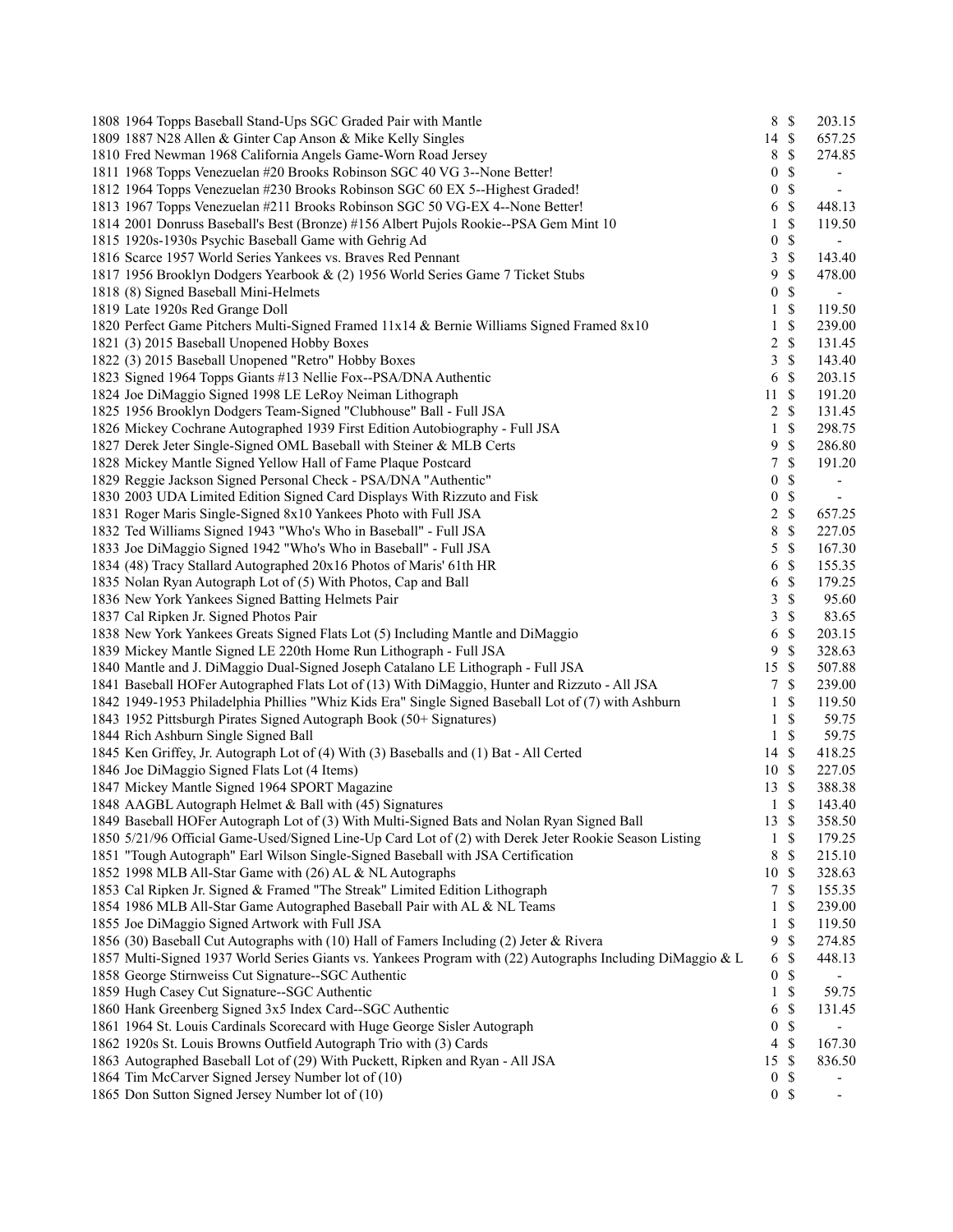| 1866 Frank Thomas Signed Jersey Number Lot of (10)                                                             |                  | 0 S           | $\overline{\phantom{a}}$ |
|----------------------------------------------------------------------------------------------------------------|------------------|---------------|--------------------------|
| 1867 Multi-Signed Philadelphia Athletics Page with (9) Autographs Including Baker, Bender & Hooper with Full l | $\boldsymbol{0}$ | $\mathbb S$   | $\sim$                   |
| 1868 Bo Jackson Autographed Matted Display                                                                     | 1                | \$            | 179.25                   |
| 1869 Johnny Bench Signed Jersey lot of (4)                                                                     | 3                | $\mathcal{S}$ | 388.38                   |
| 1870 1928 Boston Braves/Chicago Cubs Multi-Signed Page with (7) Autographs Including Cuyler & Maranville--     | $\mathbf{1}$     | $\mathbb{S}$  | 358.50                   |
| 1871 Wade Boggs Signed 16x20 Lot of (6)                                                                        | $\boldsymbol{0}$ | \$            |                          |
| 1872 St. Louis Cardinals "11th Heaven" Multi-Signed 16x20 Lot of (4)                                           | $\boldsymbol{0}$ | $\mathcal{S}$ | $\overline{\phantom{a}}$ |
| 1873 Rafael Palmeiro Signed 16x20 Lot of (10)                                                                  | 0                | $\mathbb{S}$  | $\overline{\phantom{a}}$ |
| 1874 Don Sutton Signed 16x20 Lot of (10)                                                                       | $\boldsymbol{0}$ | \$            | $\blacksquare$           |
| 1875 Denny McLain Signed 16x20 Lot of (10)                                                                     | 1                | \$            | 119.50                   |
| 1876 1965-1975 Chicago Cubs Multi-Signed Scorecard Lot of (19) With D. Dean, Lindstrom and J. Robinson         | 7                | \$            | 478.00                   |
| 1877 1991-1992-1993 Chicago Bulls Championship Wristwatch                                                      | 3                | \$            | 143.40                   |
| 1878 (2) 1989-90 Fleer Basketball Unopened Wax Boxes                                                           | 4                | \$            | 167.30                   |
| 1879 (20,000+) 1980s-2000 Basketball Hall of Fame & Star Cards with (2,100+) Inserts/Parallels & Rookies       | 13               | $\mathcal{S}$ | 274.85                   |
| 1880 Julius Erving Signed Check - PSA/DNA "Authentic"                                                          | $\mathbf{1}$     | $\mathbb{S}$  | 119.50                   |
| 1881 George Mikan Autographed Magazine Lot of (2)--Both PSA/DNA Certified                                      | $\boldsymbol{0}$ | $\mathcal{S}$ | $\overline{\phantom{a}}$ |
| 1882 Larry Bird Autographed Boston Celtics Jersey - UDA                                                        | 10S              |               | 448.13                   |
| 1883 1960s-1980s San Francisco/Golden State Warriors News/Press Photos (37) w/1970-1971 Signed Team Sheet      | $\mathbf{1}$     | $\mathcal{S}$ | 119.50                   |
| 1884 2003-04 SP Authentic Basketball Unopened Hobby Box                                                        | 6                | \$            | 298.75                   |
| 1885 1989 NBA Basketball Encyclopedia Signed by (61) Including (39) HOFers                                     | 7                | $\mathbb{S}$  | 298.75                   |
| 1886 Magic Johnson Signed 8x10 Lot of (10)                                                                     | $\boldsymbol{0}$ | \$            |                          |
| 1887 1956 Topps Football Checklist PSA EX-MT 6                                                                 |                  | $\mathbb{S}$  |                          |
| 1888 Gerald Ford Signed University of Michigan Card with Full JSA                                              | 2                | $\mathbb{S}$  | 131.45                   |
|                                                                                                                | 2                |               | 131.45                   |
| 1889 (20,000+) 1980s-2000s Football Hall of Famer and Star Cards with (2,100+) Inserts & Rookies               | 6                | \$            | 179.25                   |
| 1890 1941 Washington Redskins Matchbooks Set (20/20) Plus (5) 1939-1961 Extra                                  | 3                | $\mathbb S$   | 83.65                    |
| 1891 1935 National Chicle Football #16 Ben Smith PSA VG-EX+ 4.5                                                | 4                | \$            | 119.50                   |
| 1892 Walter Payton Signed and Inscribed Chicago Bears Road Jersey - Full PSA/DNA                               | 5                | \$            | 1,015.75                 |
| 1893 1/15/67 Super Bowl I Los Angeles Coliseum Stadium Staff Pass                                              | 4                | \$            | 155.35                   |
| 1894 1967 Super Bowl I Media Press Guide                                                                       | 2                | $\mathcal{S}$ | 131.45                   |
| 1895 Doug Atkins Signed Chicago Bears Jersey With "HOF 1982" Inscription - JSA                                 | $\mathbf{1}$     | $\mathcal{S}$ | 179.25                   |
| 1896 Doug Atkins Autographed Chicago Bears Mini-Helmet With "HOF 1982" Inscription - JSA                       | 1                | \$            | 119.50                   |
| 1897 1977 Topps Football Single-Signed HOFer Card Lot of (12)                                                  | 3                | \$            | 143.40                   |
| 1898 1948 Leaf #8 Vic Banonis Wrong-Front Variation Card                                                       | 0                | \$            |                          |
| 1899 1962 Dave Robinson Sporting News All-American Team Award Certificate                                      | $\overline{2}$   | $\mathbb S$   | 131.45                   |
| 1900 1961 Dave Robinson PSU Gator Bowl Presentation Polaroid Camera in Custom Leather Case                     | 1                | $\mathbb{S}$  | 119.50                   |
| 1901 1973 Super Bowl VII Bill Stanfill Dolphins Locker Room Name Plate w/Equip. Mgr. LOA                       | 0                | $\mathbb S$   |                          |
| 1902 1973 Super Bowl VII Manny Fernandez Dolphins Locker Room Name Plate w/Equip. Mgr. LOA                     | 0                | $\mathbb{S}$  | $\blacksquare$           |
| 1903 1973 Super Bowl VII Nick Buoniconti Dolphins Locker Room Name Plate w/Equip. Mgr. LOA                     | $\boldsymbol{0}$ | \$            | $\sim$                   |
| 1904 1985 Art Rooney Autographed/Inscribed Football Personalized to Sportswriter Dick Schaap                   | 3                | \$            | 203.15                   |
| 1905 2000 SP Authentic Football Unopened Box                                                                   | 12               | $\mathbb{S}$  | 537.75                   |
| 1906 1983 Scott Norwood Signed USFL Painted Game Football Birmingham Stallions First Ever Win                  | 8                | <sup>\$</sup> | 215.10                   |
| 1907 Len Dawson Signed Jersey Number Lot of (9)                                                                | 0                | $\mathbb{S}$  |                          |
| 1908 Andre Tippett Signed Jersey Number Lot of (10)                                                            | 0                | <sup>\$</sup> |                          |
| 1909 Dan Hampton Signed Jersey Number Lot of (10)                                                              | 0                | S             |                          |
| 1910 Charlie Joiner Signed Jersey Number Lot of (8)                                                            | 0                | S             |                          |
| 1911 Jackie Smith Signed Jersey Number Lot of (20)                                                             | 0                | \$            |                          |
| 1912 Billy Shaw Signed Jersey Number lot of (14)                                                               | 0                | \$            |                          |
| 1913 Dan Marino Signed LE Football--UDA                                                                        | 1                | \$            | 119.50                   |
| 1914 Joe DeLamielleure Signed Jersey Number Lot of (20)                                                        | 0                | \$            |                          |
| 1915 Jim Langer Signed Jersey Number lot of (10)                                                               | 0                | S             |                          |
| 1916 "Monsters of the Midway" Autographed Matted Display with Butkus, Singletary and Urlacher                  | 0                | \$            |                          |
| 1917 Football Autographed Matted Display Lot of (5) with Elway and Rice                                        | 0                | \$            |                          |
| 1918 Duane Starks Signed Jersey Number Lot of (11)                                                             | 0                | \$            |                          |
| 1919 Tom Brady Signed Framed 16x20 Display - Mounted Memories                                                  | 0                | \$            | $\overline{\phantom{a}}$ |
| 1920 (3) 2015 Football Unopened Hobby Boxes                                                                    | 2                | \$            | 131.45                   |
| 1921 (58) 1980s-1990s Super Bowl Programs, Ticket Stubs & Other Game Issued Items                              | 1                | \$            | 119.50                   |
| 1922 Sports Illustrated Magazine Lot of (5) with First Issue                                                   | 1                | \$            | 119.50                   |
| 1923 1956 World Series Game 5 "Larsen's Perfect Game" Ticket Stub Graded PSA Authentic                         | 5                |               | 418.25                   |
|                                                                                                                |                  | \$            |                          |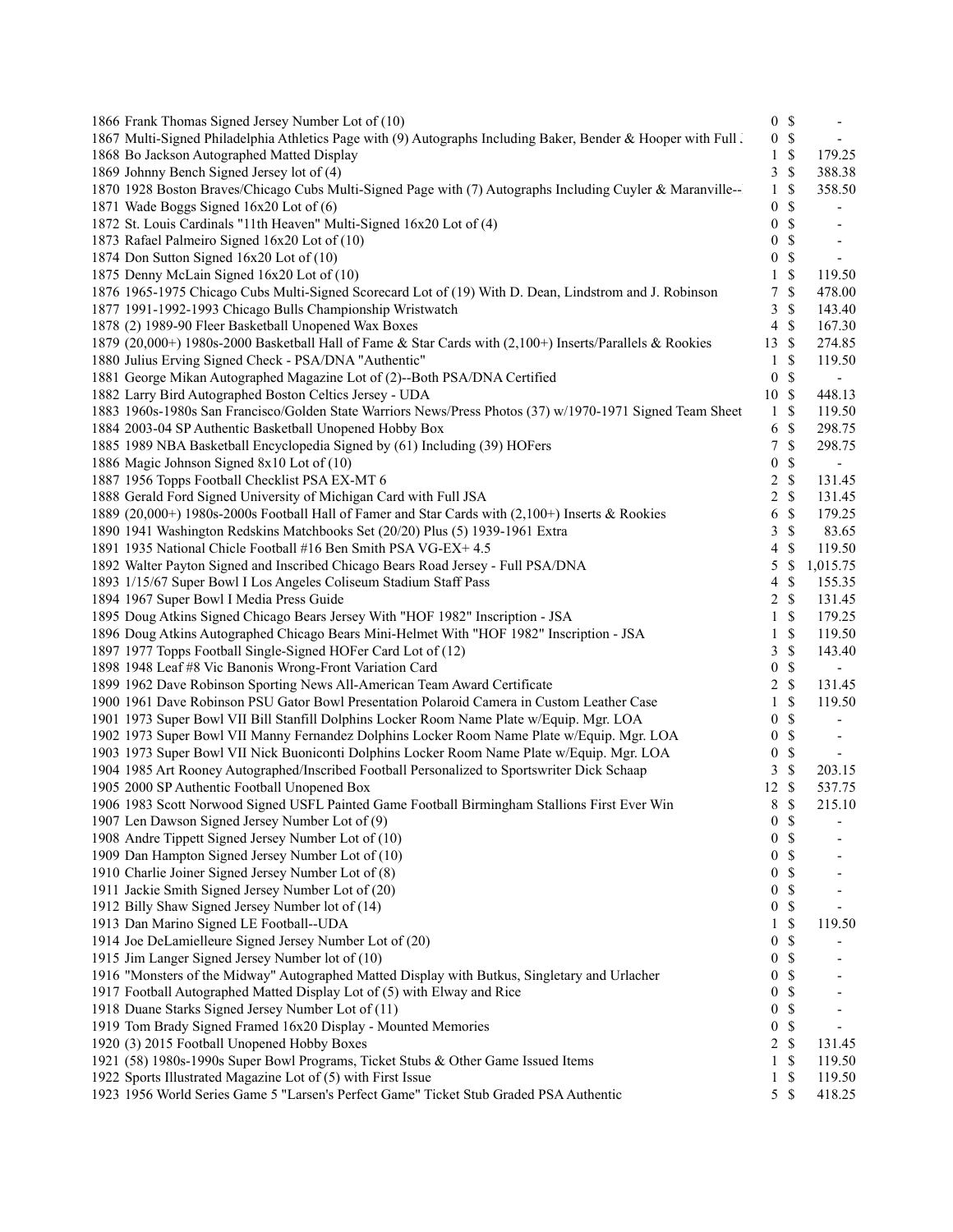| 1924 1943 & 1944 Philadelphia Athletics Season Passes both Graded PSA 5                                          |                  | $1 \text{ }$ \$           | 239.00                   |
|------------------------------------------------------------------------------------------------------------------|------------------|---------------------------|--------------------------|
| 1925 1968 World Series Game 7 "Clincher" Ticket Stub Graded PSA 6                                                |                  | 3S                        | 143.40                   |
| 1926 1956 World Series Game 2 "Berra & Snider Hrs" Ticket Stub Graded PSA 4                                      | 1                | $\mathbb{S}$              | 119.50                   |
| 1927 1962-1983 New York Rangers/Madison Square Garden Hockey Ticket Stub Lot of (25)                             | 0                | \$                        | $\sim$                   |
| 1928 1995-2014 "Harvey Pollack's NBA Statistical Yearbook" Hoard of (436)                                        | 1                | $\mathbb{S}$              | 119.50                   |
| 1929 1950s-2000s Multi-Sport Publications Grab-Bag Lot (92 Items)                                                | $\boldsymbol{0}$ | $\mathbb{S}$              |                          |
| 1930 (10,000+) 1980s-2010s Multi-Sport Star Rookie & Prospect Cards                                              | 14 \$            |                           | 328.63                   |
| 1931 (1,465+) 1980s-1990s Oddball Unopened Sports Packs Including (5) 1981 Topps Coca Cola Baseball Detroit      | 11               | <sup>\$</sup>             | 250.95                   |
| 1932 (20,000+) 1980s-2000s Hockey Hall of Fame & Star Cards with (2,375+) Rookies and Inserts/Parallels          | 9                | \$                        | 215.10                   |
| 1933 1975-76 Topps Hockey Uncut Proof Sheet                                                                      | 3                | \$                        | 83.65                    |
| 1934 Floyd Patterson Personal Check Signed Three Times - PSA/DNA "Authentic"                                     | 1                | \$                        | 119.50                   |
| 1935 1940s-1950s Non-Sport Exhibit Card Lot of (120) with Automobiles and Many Western Stars                     | 9                | $\mathbb{S}$              | 328.63                   |
| 1936 (2) 1991 Kayo "Iron Mike Tyson" Autographed Boxing Cards - Both PSA/DNA Authentic                           | 4                | \$                        | 155.35                   |
| 1937 (2) Jack Nicklaus Signed 1970s Wire Photos - Both PSA/DNA                                                   | 5                | $\mathbb{S}$              | 167.30                   |
| 1938 Oscar Winners Signed Photo (10 Signatures)                                                                  | 4                | \$                        | 107.55                   |
| 1939 1970 "Ripley's Believe It Or Not" Complete Set (84) plus 5 Cent Pack                                        | 4                | \$                        | 119.50                   |
| 1940 1920-1926 Multi-Sport Legends PSA Graded Stars (5)                                                          | 6                | \$                        | 131.45                   |
| 1941 1930s-1940s "The Ring" Magazine Lot (24)                                                                    |                  | $\mathbb{S}$              | 71.70                    |
| 1942 1980s-2000s Heavy Metal & Rock Collectibles (40) with Ozzy Osbourne Emphasis Including (17) Tour Shir       | 2                |                           |                          |
|                                                                                                                  | 5                | \$                        | 203.15                   |
| 1943 1960s-1970s Children's NHL Hockey Jerseys Lot (4)                                                           | 3                | $\mathbb{S}$              | 83.65                    |
| 1944 High-Grade 1977 Topps Baseball & 1979 Topps Football Complete Sets from Vending--Sharp!                     | 11               | \$                        | 448.13                   |
| 1945 World Leader, Politician & Celebrity Single-Signed Baseball Lot of (24) with Arafat, Blair, Kerry & Schwarz | 21               | $\boldsymbol{\mathsf{S}}$ | 478.00                   |
| 1946 Tony Curtis Signed "Dreamboats" Books Lot (5)                                                               | $\mathbf{1}$     | $\mathbb{S}$              | 59.75                    |
| 1947 1932 Olympics Daily Program Lot of (11) Different with Didrikson                                            | $\boldsymbol{0}$ | $\mathbb{S}$              |                          |
| 1948 1947-1963 Indy 500 Yearbook Lot of (10)                                                                     | 1                | $\mathbb{S}$              | 119.50                   |
| 1949 1975 Sohio/BP Trans Alaska Pipeline Bonds (3) in Framed Displays                                            | $\boldsymbol{0}$ | \$                        | $\overline{\phantom{a}}$ |
| 1950 "Legends of the Ring" Lithograph Signed by (10) With Ali, LaMotta and Patterson                             | 15               | $\mathbb{S}$              | 717.00                   |
| 1951 1940s-1970s Collegiate and Pro Hockey Programs Lot of (35)                                                  | 9                | \$                        | 298.75                   |
| 1952 (9) 1986-1995 Multi-Sport "Better" Complete Sets with Hall of Fame Rookies                                  | 10               | <sup>\$</sup>             | 537.75                   |
| 1953 (200+) 1950s to Modern Multi-Sport Balance of Collection with Autographs, Games & Programs                  | 16 \$            |                           | 262.90                   |
| 1954 (10) 1973 Sam Snead Signed Personal Checks                                                                  | 10 \$            |                           | 262.90                   |
| 1955 1955 All-American Sports Club Complete Set (16/16) Sheets with Mailer & Inserts                             | 7                | \$                        | 250.95                   |
| 1956 Professional Wrestling Multi-Signed Canvas with Hulk Hogan and Rowdy Roddy Piper                            | $\boldsymbol{0}$ | \$                        |                          |
| 1957 Multi-Sport Autographed Treasure Chest of (27) With Mays, Ryan and Gretzky                                  | 14               | $\mathbb{S}$              | 537.75                   |
| 1958 (6) "Magnificent Seven" Multi-Signed Gymnast 16x20s with (6/7) Autographs                                   | 1                | $\$$                      | 262.90                   |
| 1959 Quinton Aaron signed Jersey Number lot of (10) from The Blindside                                           | $\boldsymbol{0}$ | $\mathbb S$               |                          |
| 1960 Aaron Pryor Signed Boxing Glove lot of (7)                                                                  | 0                | $\mathcal{S}$             |                          |
| 1961 Seinfeld's Soup Nazi Signed 8x10 Lot of (9)                                                                 | 1                | $\mathbb{S}$              | 143.40                   |
| 1962 Larry Holmes Signed 16x20 lot of (10)                                                                       | 0                | \$                        |                          |
| 1963 Ric Flair Signed 16x20 Lot of (10)                                                                          | $\boldsymbol{0}$ | $\mathbb{S}$              |                          |
| 1964 Kerri Strug Signed 16x20 Lot of (10)                                                                        | 1                | \$                        | 167.30                   |
| 1965 Aly Raisman Signed 16x20 Lot of (10)                                                                        |                  | 0 <sup>5</sup>            |                          |
| 1966 (3) 1920s Babe Ruth Original News Service Photos from "Babe Comes Home"                                     | $\mathbf{1}$     | \$                        | 179.25                   |
| 1967 1953 Bowman Baseball Black & White Complete Set (64/64)                                                     | 13               | \$                        | 1,135.25                 |
| 1968 1910s-1930s Pre-War Baseball Grab Bag (12) with (3) Graded                                                  | 5                | S                         | 286.80                   |
| 1969 (35) 1949-1960 Topps & Bowman Baseball Cards with Koufax and Yastrzemski Rookies                            | 11               | S                         | 597.50                   |
| 1970 1977 World Series Yankee Stadium Press Pass - Jackson's 3 HRs                                               | 1                | \$                        | 59.75                    |
| 1971 2009 New Yankee Stadium Inaugural Game Full Ticket - PSA 9                                                  | 1                | <sup>\$</sup>             | 59.75                    |
| 1972 1997 Full Ticket to David Ortiz First Career Home Run - PSA 8                                               | 1                | \$                        | 59.75                    |
| 1973 1979 MLB All Star Game Full Ticket - PSA 2                                                                  | 0                | \$                        | $\overline{\phantom{a}}$ |
| 1974 1960 Cotton Bowl Full Ticket PSA 2 - Ernie Davis MVP National Championship                                  | 1                | \$                        | 119.50                   |
| 1975 1991 World Series Game 1 Full Ticket - PSA 7                                                                | 1                | \$                        | 59.75                    |
| 1976 1983, 1993 and 1996 MLB All-Star Game Full Tickets - All PSA                                                | 0                | \$                        |                          |
| 1977 1999 World Series Game 4 Clincher Full Ticket - PSA 5                                                       | 6                | $\mathbb{S}$              | 179.25                   |
|                                                                                                                  | 1                | \$                        | 239.00                   |
| 1978 1985 Pete Rose Hit #4192 Full Ticket, Signed Program and (2) Signed Photos                                  | $\boldsymbol{0}$ | \$                        |                          |
| 1979 Sept 21, 2001 Albert Pujols First Career Grand Slam Full Ticket - PSA Auth                                  |                  | $\mathbb{S}$              | $\overline{\phantom{a}}$ |
| 1980 Barry Bonds 73rd Home Run Full Ticket - PSA Auth                                                            | 1                |                           | 59.75                    |
| 1981 Baltimore Orioles 1969-1993 Game-Used Bat Lot of (3)                                                        | $\overline{4}$   | \$                        | 179.25                   |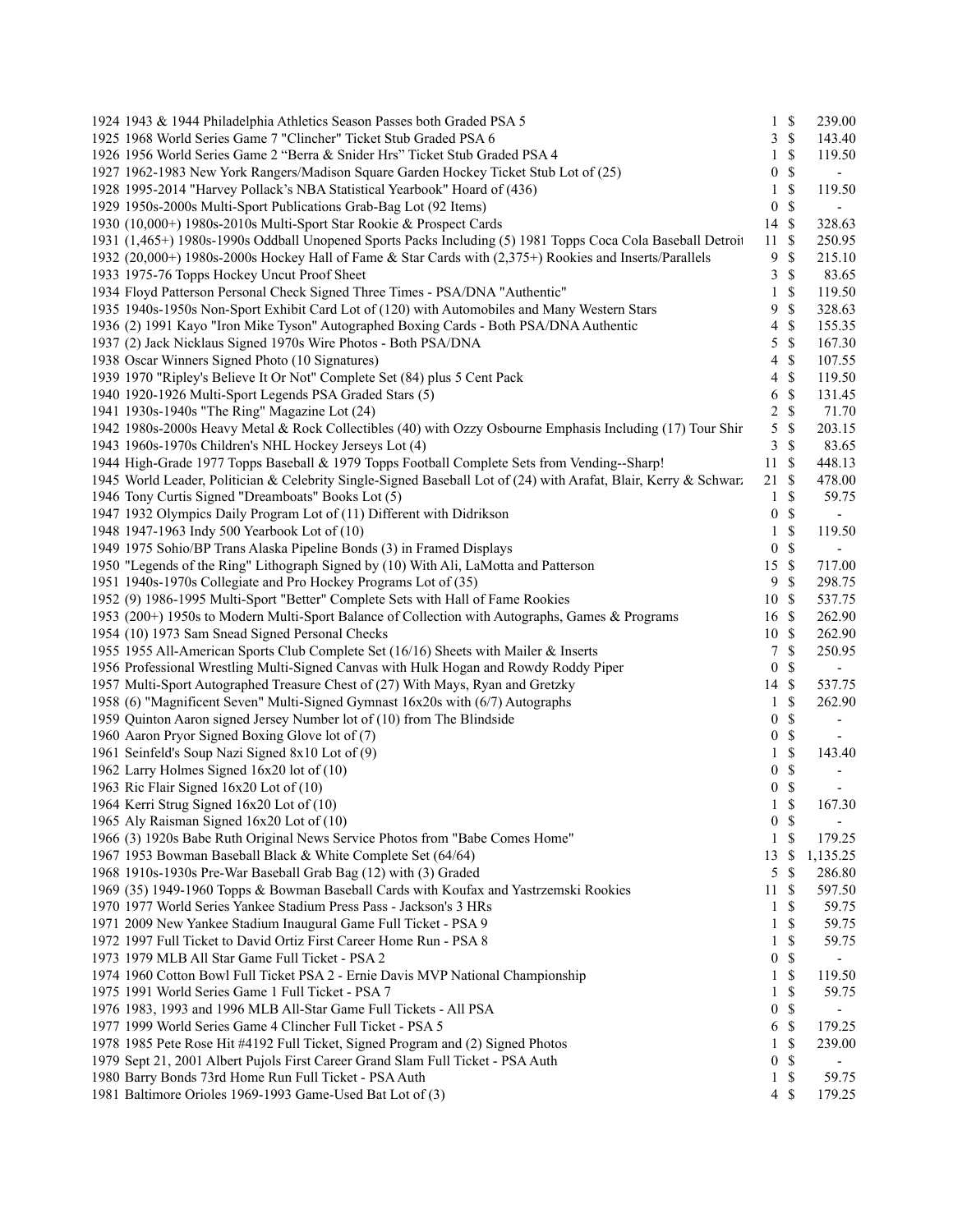| 1982 1990 MLB All Star Game Full Ticket at Wrigley Field - PSA 3                                            |                          | 0 S             | $\overline{\phantom{a}}$ |
|-------------------------------------------------------------------------------------------------------------|--------------------------|-----------------|--------------------------|
| 1983 1973 World Series Game 7 Clincher Full Ticket - PSA 5                                                  |                          | 0 <sup>5</sup>  |                          |
| 1984 2007, 2011 and 2012 World Series High Grade PSA Full Ticket Trio                                       | 3                        | $\mathcal{S}$   | 83.65                    |
| 1985 1971-1986 American League Team-Signed Ball Lot of (7) With 1983 All-Star Team                          | 11                       | \$              | 328.63                   |
| 1986 Signed and Personailzed Baseballs/Flats Lot of (34) With J. DiMaggio, Medwick and Drysdale             | 18                       | $\mathbb{S}$    | 388.38                   |
| 1987 New York Yankees Multi-Signed Photo with Jeter, Pettite & Rivera--Full JSA                             | 8                        | \$              | 358.50                   |
| 1988 (5) Baseball Hall of Fame/Star Signed Displays with DiMaggio, Mantle & Williams—All JSA Certed         | 9                        | $\mathbb{S}$    | 537.75                   |
| 1989 Nolan Ryan Signed Texas Rangers Jersey with PSA/DNA Sticker                                            | 5                        | \$              | 179.25                   |
| 1990 (4) Baseball Autographed Items with 1922 Goudey/DeLong Promissory Note                                 | 1                        | <sup>\$</sup>   | 119.50                   |
| 1991 (80) 1981-1995 Baseball Autographed Cards-All SGC Authentic                                            | 2                        | \$              | 250.95                   |
| 1992 1974-1983 Team-Signed Ball Lot of (17) - Loaded With HOFers!                                           | 21                       | $\mathcal{S}$   | 896.25                   |
| 1993 Baseball HOFer Autograph Lot of (3) With DiMaggio, Mantle and B. Robinson                              | 9                        | $\mathbb{S}$    | 388.38                   |
| 1994 1936-1967 Baseball Player Signed GPC Lot of (150+)                                                     | 5                        | $\mathbb{S}$    | 250.95                   |
| 1995 UCLA Bruins Basketball Autographed Photo Card Lot of (100) with (50) Wooden & (50) Walton              | 9                        | $\mathbb{S}$    | 328.63                   |
| 1996 1972 Edwin Bancroft Henderson Signed Check                                                             | $\boldsymbol{0}$         | $\mathbb{S}$    | $\overline{\phantom{a}}$ |
| 1997 1973 New York Knicks Team-Signed Robert Stephen Simon Litho with Full JSA                              | 2                        | \$              | 131.45                   |
| 1998 1985 Prism/Jewel Stickers Michael Jordan Rookie PSA NM 7                                               | 8                        | $\mathbb{S}$    | 896.25                   |
| 1999 (3) Football Hall of Fame Signed Jerseys with Donovan, Lilly & Tittle                                  | 2                        | $\mathbb{S}$    | 131.45                   |
| 2000 1956 Dan Reeves Sr. TLS with Full SGC Authentic                                                        | $\overline{4}$           | \$              | 274.85                   |
| 2001 1944 American Football League Los Angeles Mustangs vs. San Francisco Clippers Program with Walter Disi | $\boldsymbol{0}$         | \$              | $\blacksquare$           |
| 2002 Very Nice George Blanda Single-Signed Pete Rozelle Football in Original Box--Full JSA                  | 3                        | $\mathbb{S}$    | 143.40                   |
| 2003 Deacon Jones Single-Signed ProLine Football Helmet with Classic Inscription--Full JSA                  | 8                        | \$              | 215.10                   |
| 2004 (138) 1930s-2000s Multi/Non-Sport Treasure Chest with Autographs and Publications                      | 6                        | \$              | 203.15                   |
|                                                                                                             |                          | $\mathbb{S}$    |                          |
| 2005 Ronald Reagan Signed 8x10 Photo with Full JSA                                                          | $\overline{\mathcal{A}}$ | $\mathbb S$     | 227.05                   |
| 2006 Mario Lemieux Single-Signed Hockey Stick - Full JSA                                                    | 9                        |                 | 191.20                   |
| 2007 Bob Mathias Signature Cuts Lot of (50)                                                                 | $\boldsymbol{0}$         | \$              | $\overline{\phantom{a}}$ |
| 2008 Muhammad Ali Single-Signed OAL Baseball with Full JSA                                                  | 1                        | \$              | 358.50                   |
| 2009 1976 Foreman vs Frazier Ringside Pass Full Ticket - PSA 6                                              | 1                        | \$              | 59.75                    |
| 2010 1907 James J. Jeffries Benham Indian Postcard - SGC 50 VG/EX 4                                         | 1                        | \$              | 59.75                    |
| 2011 (100+) 1950s-2000s Mickey Mantle Treasure Chest with Figurines & Publications                          | $\overline{4}$           | $\mathbb{S}$    | 298.75                   |
| 2012 c.1973 Rare "Orange" Cronin/OAL Prototype Baseball                                                     | 18                       | $\mathbb{S}$    | 657.25                   |
| 2013 Rare April 4, 1974 OAL/MacPhail "First Use" Texas vs Oakland Cowhide Baseball                          | 8                        | $\mathcal{S}$   | 328.63                   |
| 2014 1950 Bowman Baseball Boston Red Sox PSA Graded Team Set of (18) Cards                                  | 5                        | $\mathbb{S}$    | 203.15                   |
| 2015 1955 Brooklyn Dodgers Single/Multi-Signed Lot of (3)                                                   | 1                        | \$              | 239.00                   |
| 2016 Baseball Autograph Treasure Chest With Aaron and Mays                                                  | 8                        | \$              | 262.90                   |
| 2017 1961 New York Yankees "All-Time Greatest Team" Autograph Collection of (34) with Mantle & Maris        | 6                        | \$              | 358.50                   |
| 2018 Autographed Baseball Lot of (73) With Mantle, Koufax and Dickey                                        | 21                       | -\$             | 2,151.00                 |
| 2019 Autographed Bat Lot of (6) With T. Williams, Aaron and Drysdale - All JSA                              | 23S                      |                 | 1,015.75                 |
| 2020 1933 and 1952 Rochester Red Wings Team-Signed Balls                                                    | $\mathbf{1}$             | $\mathbb{S}$    | 119.50                   |
| 2021 Joe DiMaggio Autographed Jersey - Full JSA                                                             | 17 \$                    |                 | 956.00                   |
| 2022 Joe DiMaggio Single-Signed LE (414/1941) Bat - Full JSA                                                |                          |                 | 12 \$ 1,015.75           |
| 2023 Circus Founder Al Ringling Signed Book from Personal Collection--Full JSA                              |                          | $4 \text{ }$ \$ | 179.25                   |
| 2024 Multi-Sport Signed Flats Lot of (8) With Ali and Chamberlain - All JSA                                 | 10S                      |                 | 567.63                   |
| 2025 1932 Franklin D. Roosevelt TLS as New York Governor with Full JSA                                      | 11                       | $\mathcal{S}$   | 388.38                   |
| 2026 Wayne Gretzky (UDA) and Mario Lemieux (JSA) Single-Signed Hockey Sticks                                | 14 \$                    |                 | 717.00                   |
| 2027 1950s Lucille Ball & Desi Arnaz Signed Check Pair                                                      | 15                       | $\mathbb{S}$    | 298.75                   |
| 2028 Bill & Hillary Clinton Signed Book Pair--Both JSA Certified                                            | $\mathfrak{Z}$           | <sup>\$</sup>   | 262.90                   |
| 2029 New York Yankees Collection of Photo Packs, Books and Cards                                            | 15                       | -\$             | 657.25                   |
| 2030 1939-1970 Baseball Ephemera & Publication Collection with (19) Salutation Exhibit Cards                | 1                        | <sup>\$</sup>   | 179.25                   |
| 2031 (2,400+) 1974 Topps Baseball Singles with Stars                                                        | 3                        | \$              | 215.10                   |
| 2032 (3) 2001 & 2002 Topps Heritage Baseball Complete Sets                                                  | 5                        | \$              | 239.00                   |
| 2033 Autographed Baseball LE Lithographs Lot of (6) With Musial and Spahn - All JSA                         | 8                        | \$              | 262.90                   |
| 2034 Mantle, J. DiMaggio, T. Williams Autograph Lot - All Full JSA                                          | 6                        | $\mathbb{S}$    | 507.88                   |
| 2035 Hank Aaron "Hammer" Framed Autograph Display with Multiple Inscriptions--Full JSA                      | $\mathbf{1}$             | $\mathbb{S}$    | 179.25                   |
| 2036 HOFers/Stars Single-Signed Ball Lot of (34) With J. DiMaggio, Koufax and Mantle                        | 15                       | \$              | 1,553.50                 |
| 2037 Sadaharu Oh Autographed LE Bat                                                                         |                          | 7S              | 328.63                   |
| 2038 Multi-Signed HOFer Bat - (54) Signatures With Koufax and Mays                                          | 13                       | \$              | 1,553.50                 |
| 2039 1970 & 1971 Multi-Signed World Series Programs with (36) Autographs Including (2) Moe Berg             | 8 \$                     |                 | 358.50                   |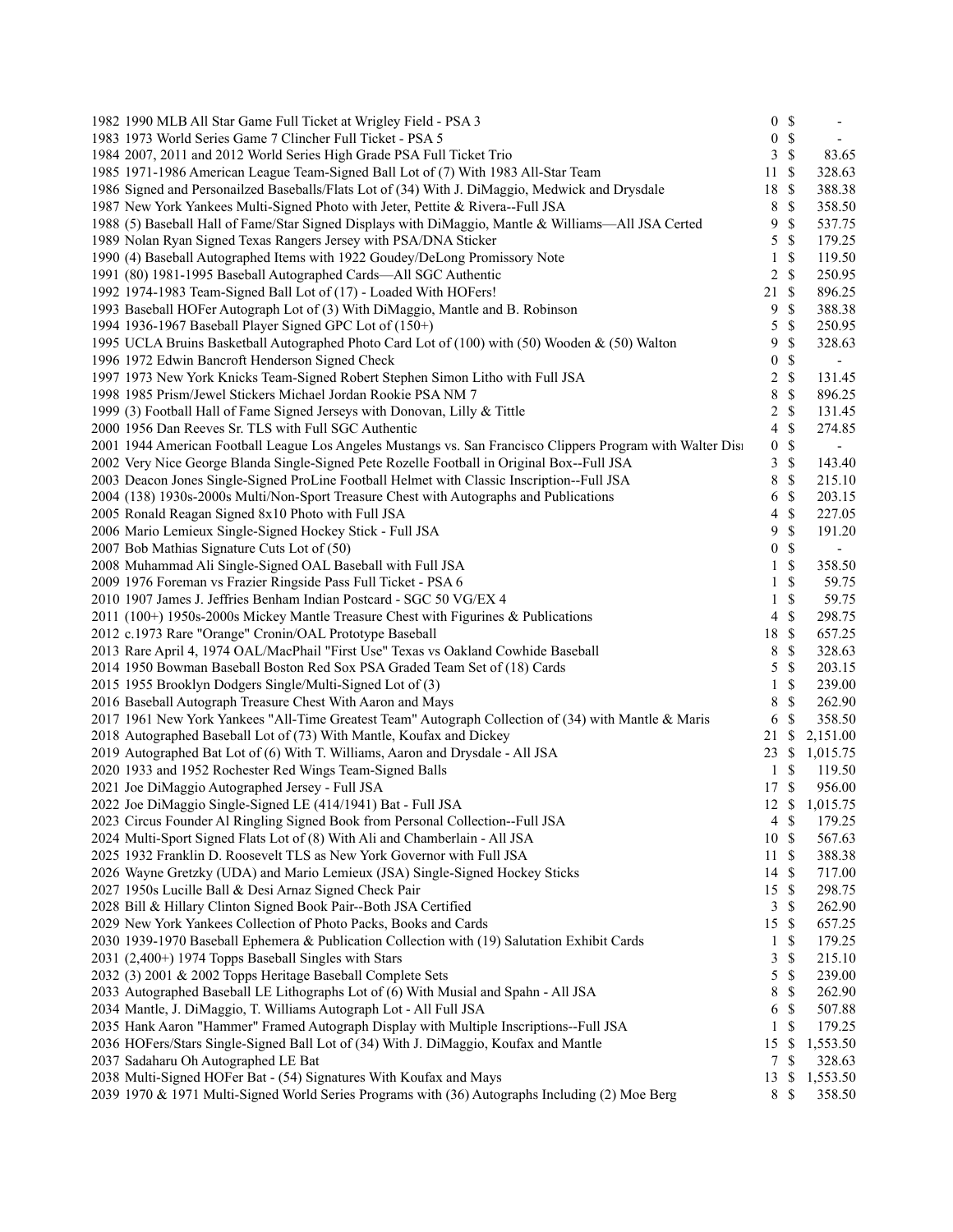| 2040 1969 Baseball Centennial Dinner Program Signed by (14) HOFers                                          | $14 \text{ }$ \$ |              | 478.00                   |
|-------------------------------------------------------------------------------------------------------------|------------------|--------------|--------------------------|
| 2041 1980 "Tops in Sports" Multi-Signed Banquet Program with (20) Autographs                                | $\mathbf{1}$     | $\mathbb{S}$ | 179.25                   |
| 2042 1950s-1970s Brooklyn Dodgers Collection of (16) with Hodges Autograph                                  | 7                | \$           | 203.15                   |
| 2043 "Quarterbacks of the Century" Plaque Display Lot of (4)--All JSA Certified                             | 5                | \$           | 239.00                   |
| 2044 Autographed Golf Displays Lot of (2) with Palmer & Nicklaus--Both Certified                            | $\mathbf{1}$     | \$           | 239.00                   |
| 2045 Christopher Paluso LE Autographed Lithograph Lot of (8) With T. Williams, Unitas and Montana - All JSA | 13               | \$           | 448.13                   |
| 2046 Perry Como and Clayton Moore Single-Signed Baseball Bats                                               | $\mathbf{1}$     | \$           | 59.75                    |
| 2047 Multi-Sport Autographed Flats Lot of (36) With Mantle, T. Williams, P. Brown and Lemieux               | 11               | S            | 448.13                   |
| 2048 Carrie Underwood Autographed Photo Display--PSA/DNA Certified                                          | 1                | \$           | 179.25                   |
| 2049 Bush Family Autograph Display Trio with George H.W., George W. & Jeb--All Certified                    | 1                | \$           | 239.00                   |
| 2050 PGA Golf Tournament Flag Lot of (3) with Duffner, Furyk & Johnson--All Certified                       | $\mathbf{1}$     | $\mathbb{S}$ | 119.50                   |
| 2051 2014 Leaf "Legends of the Links" Cut Signature Lot of (8) with (12) Autographs--All Beckett Certified  | 3                | $\mathbb{S}$ | 155.35                   |
| 2052 Baltimore Baseball and Football Autograph Lot of (4) with Ripken & Unitas--All Certified               | 12               | \$           | 358.50                   |
| 2053 New York Emphasis Multi-Sport Treasure Chest with Hodges Autograph & (2) DiMaggio Premiums             | 10               | \$           | 274.85                   |
| 2054 Multi-Sport Signed Flats Lot of (40) With J. DiMaggio, Mantle and Unitas                               | 16               | \$           | 358.50                   |
|                                                                                                             | 24               | \$           |                          |
| 2055 1964 Topps Baseball Complete Set (587/587) with (2) PSA Graded Stars                                   |                  |              | 3,883.75                 |
| 2056 1929 W553 Lou Gehrig SGC 40 VG 3                                                                       | 5                | \$           | 597.50                   |
| 2057 1923 W572 Babe Ruth SGC 35 Good+ 2.5                                                                   | 7                | \$           | 717.00                   |
| 2058 1920 W516-1-2 #5 Ty Cobb Strip Card                                                                    | 5                | \$           | 478.00                   |
| 2059 1884 Lawson's Playing Cards Baseman 3--SGC 88 NM 8                                                     | 1                | $\mathbb{S}$ | 59.75                    |
| 2060 1909-11 T206 White Borders Bobby Wallace PSA NM 7 (mc)                                                 | 1                | \$           | 298.75                   |
| 2061 1986 World Series Game 7 Shea Stadium Full Ticket                                                      | 9                | \$           | 448.13                   |
| 2062 1969 World Series Game 3 PSA 2 Full Ticket - Ryan's Only W.S. Appearance                               | 1                | \$           | 896.25                   |
| 2063 1968 World Series Game 1 PSA Authentic Full Ticket - Gibson 17 Strikeouts                              | $\boldsymbol{0}$ | $\mathbb{S}$ | $\overline{\phantom{a}}$ |
| 2064 1969 World Series Game 5 PSA 2 Shea Stadium Full Ticket - Mets First-Ever Title!                       | $\boldsymbol{0}$ | \$           | $\overline{\phantom{a}}$ |
| 2065 Single-Signed HOFer Bat Lot of (6) With Mays and Aaron                                                 | 12               | \$           | 776.75                   |
| 2066 Nellie Fox Signed 3x5 Index Card--PSA/DNA Authentic                                                    | 2                | \$           | 131.45                   |
| 2067 New York Mets Souvenir Lot of (26) Including Autographs and Yearbooks                                  | 7                | \$           | 388.38                   |
| 2068 Mark McGwire Autographed Bat & Baseball Pair                                                           | 1                | \$           | 179.25                   |
| 2069 (3) Joe DiMaggio Signed Yellow Hall of Fame Plaque Postcards with Full JSA                             | 0                | \$           | $\overline{\phantom{a}}$ |
| 2070 Joe McCarthy and Casey Stengel Cut Signatures                                                          | 0                | $\mathbb S$  | $\sim$                   |
| 2071 Joe DiMaggio & Mickey Mantle Signed 8x10 Picture with Full JSA                                         | 6                | \$           | 328.63                   |
| 2072 Mickey Mantle Twice-Signed Display                                                                     | $\boldsymbol{0}$ | \$           |                          |
| 2073 Tony Lazzeri Cut Signature - Full JSA                                                                  | $\overline{c}$   | $\mathbb{S}$ | 657.25                   |
| 2074 1913 World Series New York Giants vs. Philadelphia Athletics Program                                   | $\boldsymbol{0}$ | $\mathbb{S}$ |                          |
| 2075 Autographed Dipslay Lot of (9) With J. DiMaggio, Koufax and (2) T. Williams                            | 11               | $\mathbb{S}$ | 776.75                   |
| 2076 1856-1966 U.S. & Foreign Coin Treasure Chest with (27) Morgan Silver Dollars                           | 8                | \$           | 507.88                   |
| 2077 Simon & Garfunkel Signed Hotel Stationary Sheet with Full JSA                                          | $\boldsymbol{0}$ | $\mathbb{S}$ |                          |
| 2078 Multi-Sport Autograph Treasure Chest of (12) with Aaron/Mays Baseball & Bird Display                   | 9                | $\mathbb{S}$ | 418.25                   |
| 2079 1950s-1980s War Comic Book Lot of (74)                                                                 | $\mathbf{1}$     | \$           | 119.50                   |
| 2080 1948-1999 Cartoon/Humor Comic Book Lot of (70)                                                         | $\boldsymbol{0}$ | \$           | $\blacksquare$           |
| 2081 1982 Jackie Robinson Stamp USPS (Dick Perez) Cover with (25) Autographs                                | 4                | $\mathbb{S}$ | 167.30                   |
| 2082 1969 New York Mets Complete Postseason Ticket Stub Display                                             | 1                | \$           | 597.50                   |
| 2083 1927 World Series Vintage Photo with Ruth, Gehrig & Waner Brothers                                     | 6                | \$           | 328.63                   |
|                                                                                                             | 0                | \$           |                          |
| 2084 1909 R.W. Johnson Pittsburgh Pirates Fold-Out Panoramic Team Photo Postcard                            |                  |              |                          |
| 2085 Ryan Howard 2010 National League All-Stars Signed Game-Worn Jersey - MLB Authentication                | 7                | $\mathbb{S}$ | 537.75                   |
| 2086 Jimmy Rollins 2009 Philadelphia Phillies Game-Worn Home Ensemble - MLB Authentication                  | 7                | \$           | 478.00                   |
| 2087 Mickey Mantle Signed Magazine Cover - Full PSA/DNA                                                     | 2                | \$           | 191.20                   |
| 2088 Judge Kenesaw Landis Signed Album Page with Full JSA                                                   | 0                | \$           | -                        |
| 2089 Circa 1934 Multi-Signed Mostly Philadelphia Athletics Album Page with (15) Autographs Including Connie | 0                | \$           | $\overline{\phantom{a}}$ |
| 2090 1942 Connie Mack Two-Page Letter to Manager with Full JSA                                              | 1                | \$           | 298.75                   |
| 2091 Bill Terry & Ted Williams Dual-Signed ONL Baseball with Full JSA                                       | $\boldsymbol{0}$ | \$           |                          |
| 2092 Gil Hodges Single-Signed Baseball with Full JSA                                                        | 5                | \$           | 836.50                   |
| 2093 2015 National League Champion New York Mets Team-Signed Ball - Full JSA                                | 4                | \$           | 597.50                   |
| 2094 Jackie Robinson Signed Sports Illustrated Letterhead - Full JSA                                        | 4                | \$           | 776.75                   |
| 2095 1950 and 1951 World Series Programs                                                                    | $\boldsymbol{0}$ | \$           | $\overline{\phantom{a}}$ |
| 2096 1947 World Series Ebbets Field Program                                                                 | 1                | \$           | 179.25                   |
| 2097 1999-2000 San Antonio Spurs Team-Signed Ball With Duncan, Robinson and Full JSA                        | 19 \$            |              | 388.38                   |